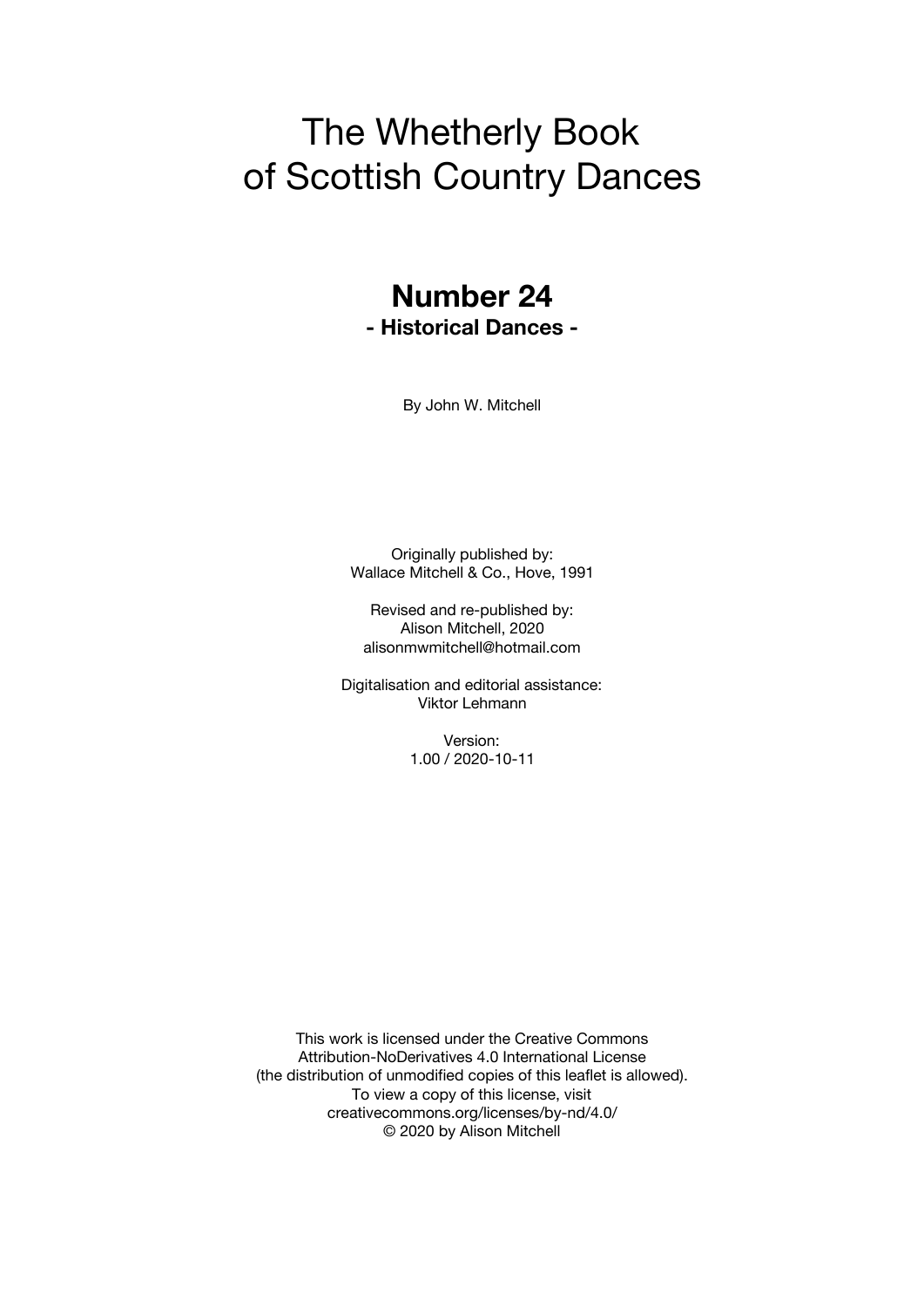### **Contents**

| 1.  | Adieu, The                          |            | 32 bar Reel       | Longwise | 3C |
|-----|-------------------------------------|------------|-------------------|----------|----|
| 2.  | Apley House                         |            | 24 bar Reel       | Longwise | 2C |
| 3.  | All Together, One After Another     | 32 bar Jig |                   | Longwise | 2C |
| 4.  | Fete Champetre                      | 32 bar Jig |                   | Longwise | 3C |
| 5.  | Auretti's Dutch Skipper             | 32 bar Jig |                   | Longwise | 2C |
| 6.  | Bishop, The                         | 32 bar Jig |                   | Longwise | 3C |
| 7.  | <b>Bath Carnival</b>                | 32 bar Jig |                   | Longwise | 3C |
| 8.  | Braes of Dornoch                    |            | 32 bar Strathspey | Longwise | 3C |
| 9.  | Faithful Shepherd, The              |            | 24 bar Reel       | Longwise | 2C |
| 10. | Brick Makers, The                   |            | 48 bar Reel       | Longwise | 3C |
| 11. | Draper's Maggot                     |            | 32 bar Waltz      | Longwise | 3C |
| 12. | Burgundy's Flight                   |            | 24 bar Reel       | Longwise | 3C |
| 13. | <b>Chelmsford Assembly</b>          | 32 bar Jig |                   | Longwise | 3C |
| 14. | Dover Pier                          |            | 32 bar Reel       | Longwise | 2C |
| 15. | <b>Cockle Shells</b>                |            | 32 bar Reel       | Longwise | 2C |
| 16. | Corporation, The                    |            | 40 bar Reel       | Longwise | 3C |
| 17. | Draper's Gardens                    |            | 32 bar Waltz      | Longwise | 2C |
| 18. |                                     |            | 32 bar Waltz      |          | 2C |
| 19. | Duke of Kent's Waltz, The           |            |                   | Longwise |    |
|     | Duke of Rutland's Delight, The (or) |            |                   |          |    |
|     | Collier's Daughter, The             |            | 32 bar Reel       | Longwise | 2C |
| 20. | Dull Sir John                       | 96 bar Jig |                   | Square   | 4C |
| 21. | Fair Quaker of Deal, The (or)       |            |                   |          |    |
|     | Amsbury (or)                        |            |                   |          |    |
|     | Hannibal                            | 32 bar Jig |                   | Longwise | 2C |
| 22. | Hiland Lass (or)                    |            |                   |          |    |
|     | Duble the Cape (or)                 |            |                   |          |    |
|     | Dick's Maggot                       |            | 16 bar 3/2 time   | Longwise | 2C |
| 23. | Fandango, The                       | 64 bar Jig |                   | Longwise | 3C |
| 24. | Female Saylor, The                  | 32 bar Jig |                   | Longwise | 2C |
| 25. | General Abercrombie's Reel          |            | 24 bar Reel       | Longwise | 3C |
| 26. | Freemason's Jig, The                | 64 bar Jig |                   | Longwise | 3C |
| 27. | French Ambassador, The              |            | 48 bar Reel       | Longwise | 3C |
| 28. | Gallant Enterprize, The (or)        |            |                   |          |    |
|     | Prince Frederick's Hornpipe         |            | 32 bar Hornpipe   | Longwise | 3C |
| 29. | General Abercrombie's Reel          |            | 32 bar Reel       | Longwise | 3C |
| 30. | Green Sleeves and Yellow Lace       | 64 bar Jig |                   | Longwise | 3C |
| 31. | <b>Greenwich Park</b>               |            | 32 bar Reel       | Longwise | 2C |
| 32. | Happy Marriage, The                 | 32 bar Jig |                   | Longwise | 2C |
| 33. | Hambleton's Round (or)              |            |                   |          |    |
|     | Hot Grey Grease (or) Pipeing Phipps |            | 32 bar 3/2 time   | Longwise | 3C |
| 34. | Hey to Cupar                        |            | 24 bar Strathspey | Longwise | 3C |
| 35. | <b>Hide Park</b>                    | 72 bar Jig |                   | Square   | 4C |
| 36. | Highland Jigg                       | 32 bar Jig |                   | Longwise | 3C |
| 37. | <b>Highland Wedding</b>             |            | 40 bar Reel       | Longwise | 3C |
| 38. | Hole in the Wall                    |            | 16 bar Hornpipe   | Longwise | 2C |
| 39. | Holborn March (or)                  |            |                   |          |    |
|     | Princess Amelia                     |            | 32 bar March      | Longwise | 2C |
| 40. | Installation, The                   | 64 bar Jig |                   | Longwise | 3C |
| 41. | Intrigue, The                       |            | 38 bar Hornpipe   | Longwise | 3C |
| 42. | <b>Indian Queen</b>                 |            | 32 bar Reel       | Longwise | 2C |
| 43. | Jack's Maggot                       |            | 32 bar Reel       | Longwise | 3C |
| 44. | Jacob Hall's Jigg                   | 32 bar Jig |                   | Longwise | 2C |
| 45. | Hey-boys Up We Go                   |            | 24 bar Reel       | Longwise | 2C |
| 46. | Kelsterne Gardens                   |            | 28 bar Reel       | Longwise | 2C |
| 47. | Jakie Stewart's Reel                |            | 48 bar Reel       | Longwise | 3C |
|     |                                     |            |                   |          |    |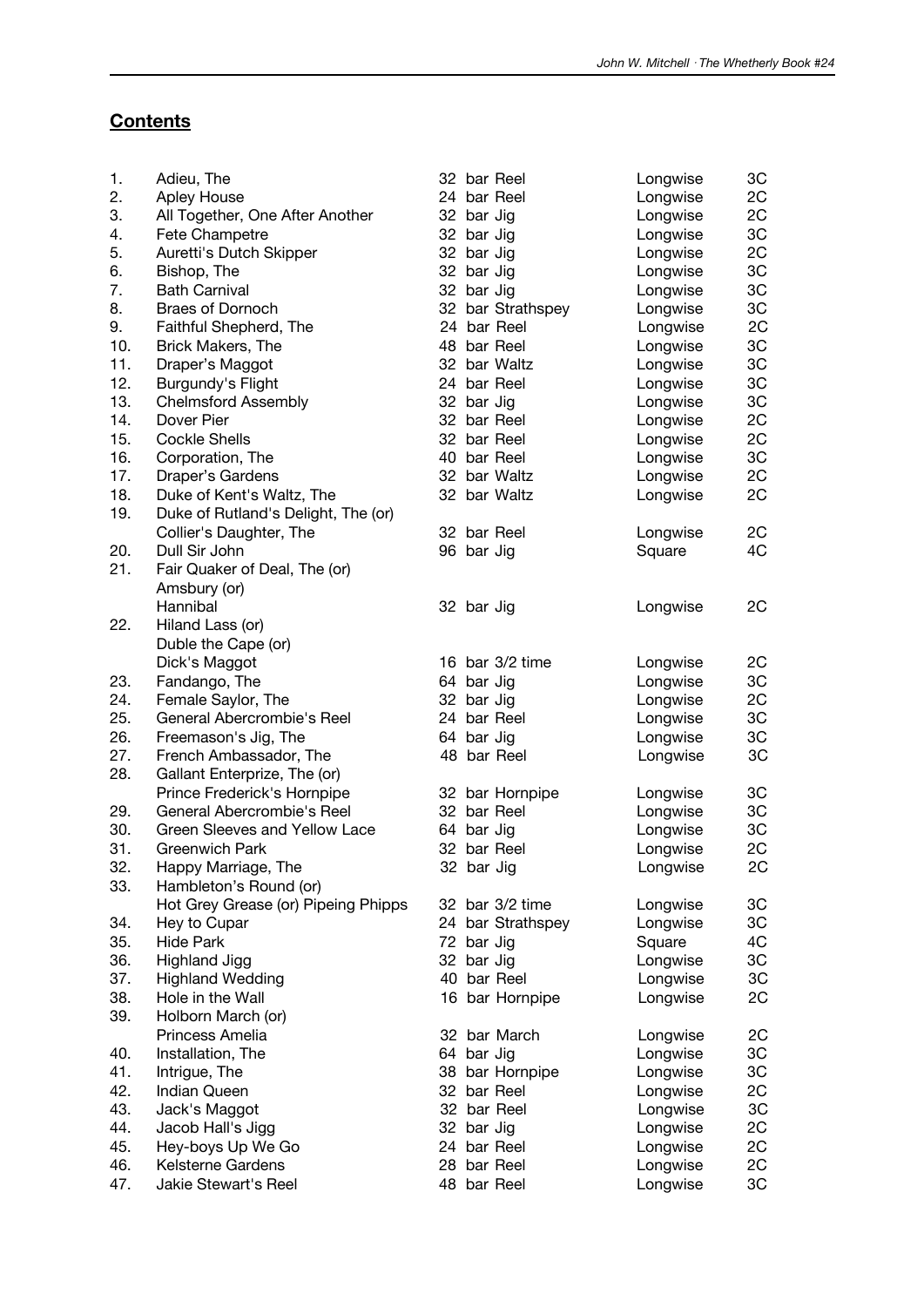| 48. | Jockey's Jig                       |             | 40 bar Jig |                   | Longwise | 3C |
|-----|------------------------------------|-------------|------------|-------------------|----------|----|
| 49. | Jog On                             | 208 bar Jig |            |                   | Longwise | 3C |
| 50. | Jovial Beggars, The                |             | 28 bar Jig |                   | Longwise | 2C |
| 51. | Joy After Sorrow                   |             |            | 40 bar Waltz      | Longwise | 3C |
| 52. | Kendall House                      |             |            | 40 bar Reel       | Longwise | 3C |
| 53. | <b>Knowles Park</b>                |             |            | 32 bar Strathspey | Longwise | 3C |
| 54. | Kensington Court                   |             |            | 32 bar Reel       | Longwise | 2C |
| 55. | Lilli Burlero                      |             |            | 32 bar Reel       | Longwise | 2C |
| 56. | Lady Amelia Murray's Choice (or)   |             |            |                   |          |    |
|     | Hamiltonian, The                   |             |            | 48 bar Reel       | Longwise | 3C |
| 57. | Noel Park (or)                     |             |            |                   |          |    |
|     | John of Paris                      |             |            | 24 bar Reel       | Longwise | 2C |
| 58. | Lady George Murray's Reel          |             |            | 32 bar Reel       | Longwise | 3C |
| 59. | Lord Byron's Jig (or)              |             |            |                   |          |    |
|     |                                    |             |            |                   |          |    |
|     | My Lord Byron's Maggot             |             | 28 bar Jig |                   | Longwise | 2C |
| 60. | Lady Pentweazle                    |             |            | 32 bar Strathspey | Longwise | 3C |
| 61. | Lancaster Lasses                   |             | 32 bar Jig |                   | Longwise | 2C |
| 62. | Le Debauche                        |             |            | 48 bar Reel       | Longwise | 3C |
| 63. | Lincoln                            |             |            | 24 bar 6/4 time   | Longwise | 2C |
| 64. | Lord Phoppington                   |             |            | 24 bar Reel       | Longwise | 2C |
| 65. | Love's Triumph                     |             |            | 48 bar Reel       | Longwise | 3C |
| 66. | Mad Robin (or)                     |             |            |                   |          |    |
|     | Madam Robin                        |             |            | 32 bar Reel       | Longwise | 2C |
| 67. | Mantua Makers' Frolic              |             |            | 32 bar Reel       | Longwise | 3C |
| 68. | Margravine's Waltz                 |             |            | 24 bar Waltz      | Longwise | 3C |
| 69. | Miss Sayers' Allemande             |             |            | 32 bar Reel       | Longwise | 3C |
| 70. | Miss MacDonald's Reel              |             |            | 32 bar Reel       | Longwise | 3C |
| 71. | Miss Dolland's Delight             |             |            | 32 bar Reel       | Longwise | 3C |
| 72. | Mr Cosgill's Delight (or)          |             |            |                   |          |    |
|     | Corelli's Gavot                    |             |            | 16 bar Reel       | Longwise | 2C |
| 73. | Miss Sparks's Maggot               |             | 48 bar Jig |                   | Longwise | 3C |
| 74. | Mother Brown's Cat                 |             |            | 34 bar Reel       | Longwise | 2C |
| 75. | Mr Beveridge's Maggot (or)         |             |            |                   |          |    |
|     | Ever Happy                         |             |            | 16 bar Reel       | Longwise | 2C |
| 76. | Mr Isaac's Maggot                  |             |            | 24 bar 3/2 time   | Longwise | 2C |
| 77. | North Down Waltz, The              |             |            | 24 bar Waltz      | Longwise | 2C |
| 78. | Mr Hamilton of Wishaw's Reel       |             |            | 32 bar Reel       | Longwise | 3C |
| 79. | Mrs Booth's Minuet (or)            |             |            |                   |          |    |
|     | Cupid's Guess (or)                 |             |            |                   |          |    |
|     | Draper's Maggot                    |             |            | 32 bar Minuet     | Longwise | 3C |
| 80. | Mrs Gordon of Troop's Strathspey   |             |            | 40 bar Strathspey | Longwise | 3C |
| 81. | One More Dance And Then            |             |            | 24 bar Reel       | Longwise | 3C |
| 82. | Mrs Hamilton of Wishaw             |             |            | 32 bar Strathspey | Longwise | 2C |
| 83. | My Lady Winwood                    |             |            | 32 bar Reel       | Longwise | 3C |
| 84. | New New Nothing                    |             |            | 32 bar Reel       | Longwise | 2C |
| 85. | Once A Night                       |             | 40 bar Jig |                   |          | 3C |
| 86. |                                    |             |            |                   | Longwise |    |
|     | Tom Thumb (or)<br>John of Paris    |             |            |                   |          |    |
|     |                                    |             |            | 24 bar Reel       | Longwise | 2C |
| 87. | Orleance Baffled                   |             |            | 12 bar 3/2 time   | Longwise | 3C |
| 88. | Phoenix, The                       |             | 40 bar Jig |                   | Longwise | 2C |
| 89. | Pontius Pilate's Rant              |             | 48 bar Jig |                   | Longwise | 3C |
| 90. | Portsmouth                         |             |            | 32 bar Reel       | Longwise | 2C |
| 91. | Prince Edward's Jig                |             | 32 bar Jig |                   | Longwise | 3C |
| 92. | Prince Rupert's March              |             |            | 72 bar March      | Longwise | 4C |
| 93. | Prince William                     |             |            | 64 bar Reel       | Longwise | 3C |
| 94. | Prince William of Glo'ster's Waltz |             |            | 32 bar Waltz      | Longwise | 2C |
| 95. | Queen's Jig, The (or)              |             |            |                   |          |    |
|     | London Bridge (or)                 |             |            |                   |          |    |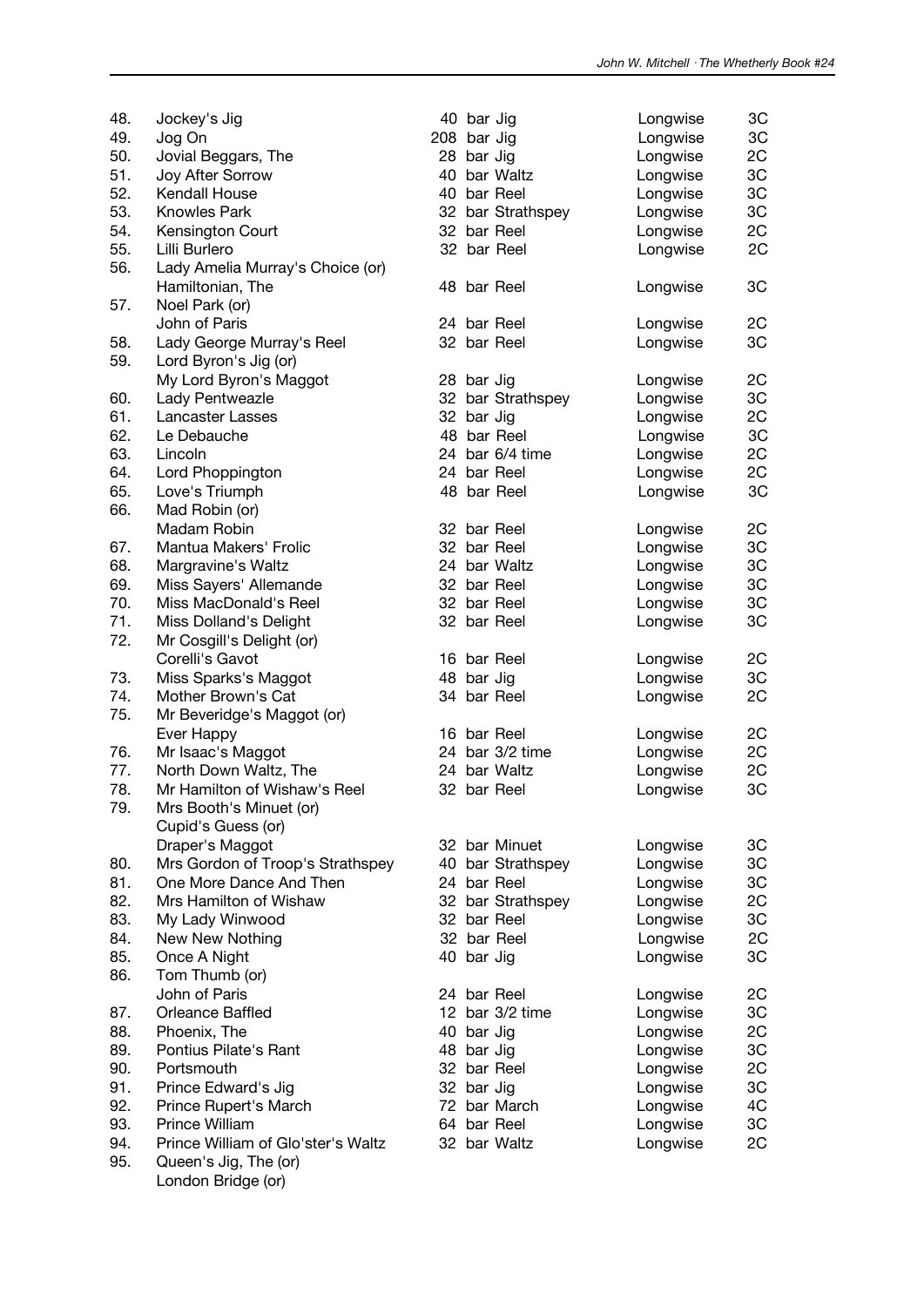|      | Foxhunter's Jig, The (or)<br>Princess of Hesse's Jig |     | 32 bar Jig |                   | Longwise | 2C |
|------|------------------------------------------------------|-----|------------|-------------------|----------|----|
| 96.  | Punk's Delight, The                                  |     |            | 64 bar Reel       | Longwise | 2C |
| 97.  | Queen Bess's Dame of Honour                          |     | 48 bar Jig |                   | Longwise | 2C |
| 98.  | Ramsgate Assembly                                    |     |            | 48 bar Waltz      | Longwise | 3C |
| 99.  | Sun Assembly                                         |     |            | 32 bar Reel       | Longwise | 3C |
| 100. | Richmond Ball (or)                                   |     |            |                   |          |    |
|      | Mr Lane's Maggot                                     |     |            | 32 bar Reel       | Longwise | 3C |
| 101. | Riddle, The                                          |     |            | 16 bar Reel       | Longwise | 3C |
| 102. | Round About Our Coal Fire                            |     |            | 32 bar 9/4 time   | Longwise | 2C |
| 103. | Round, The                                           |     |            | 32 bar Reel       | Longwise | 2C |
| 104. | <b>Rural Sports</b>                                  |     |            | 64 bar Reel       | Longwise | 3C |
| 105. | Sage Leaf                                            | 128 | bar Jig    |                   | Square   | 4C |
| 106. | Saint Margaret's Hill                                |     |            | 24 bar 3/2 time   | Longwise | 2C |
| 107. | St. Martin's Lane                                    |     | 56 bar Jig |                   | Longwise | 3C |
| 108. | Shrewsbury Lasses, The                               | 40  |            | bar Reel          | Longwise | 3C |
| 109. | Touchstone, The                                      |     |            | 32 bar Hornpipe   | Longwise | 3C |
| 110. | Sion House                                           | 24  |            | bar Hornpipe      | Longwise | 2C |
| 111. | A Trip to Tunbridge (or)                             |     |            |                   |          |    |
|      | Chorus Jig                                           |     |            | 32 bar Strathspey | Longwise | 3C |
| 112. | A Trip to Paris                                      |     |            | 26 bar Hornpipe   | Longwise | 2C |
| 113. | Sir Watkin's Jig                                     |     | 36 bar Jig |                   | Longwise | 3C |
| 114. | Six & Sevens                                         | 32  |            | bar Reel          | Longwise | 2C |
| 115. | Temple Bar                                           |     |            | 22 bar Reel       | Longwise | 2C |
| 116. | 'Twas O'er the Hills and Far Away                    |     |            | 32 bar Strathspey | Longwise | 3C |
| 117. | Up With Aily                                         |     |            | 32 bar Hornpipe   | Longwise | 3C |
| 118. | Hare's Maggot, The                                   |     |            | 36 bar Hornpipe   | Longwise | 3C |
| 119. | Volpony                                              |     |            | 32 bar Minuet     | Longwise | 3C |
| 120. | <b>Wakefield Hunt</b>                                |     | 48 bar Jig |                   | Longwise | 3C |
| 121. | We'll Wed and We'll Bed (or)                         |     |            |                   |          |    |
|      | Dublin Bay                                           |     |            | 24 bar 12/8 time  | Longwise | 2C |
| 122. | Well-Hall (or)                                       |     |            |                   |          |    |
|      | Belgia Retriev'd                                     |     |            | 32 bar Hornpipe   | Longwise | 2C |
| 123. | <b>Whitehall Minuet</b>                              |     |            | 24 bar Minuet     | Longwise | 3C |
| 124. | Zephyrs and Flora                                    |     |            | 32 bar Reel       | Longwise | 2C |
| 125. | <b>Ye Social Powers</b>                              |     | 48 bar Jig |                   | Longwise | 3C |
|      |                                                      |     |            |                   |          |    |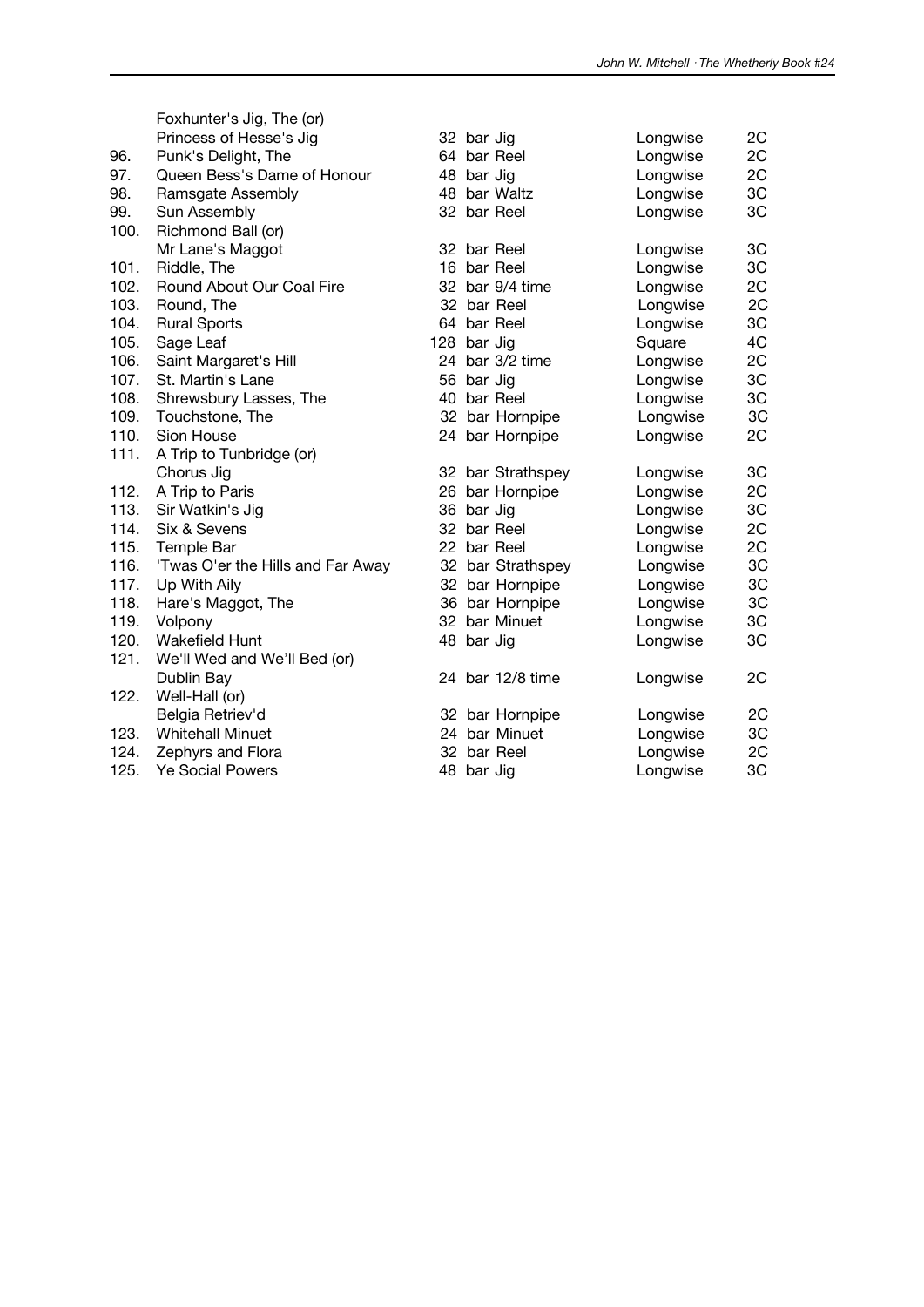### **Original Introduction**

Having obtained a reprint of the first edition of "The English Dancing Master or, Plaine and easie Rules for the Dancing of Country Dances with the Tune to each Dance" by John Playford and access to a number of other books containing reproductions of dances from various editions, the thought arose that a few carefully selected dances from these early books might well be reintroduced to the Scottish Country Dancing repertoire. The majority of the dances selected come from various publications by Playford, in which case only the title of the publication is given. Where dances have been selected from books by other publishers the name of the publisher is given as well as the title of the book.

During the 17th and 18th centuries, it was customary to provide entertainment in theatres between acts, whilst the scenery was being changed. Very often these entr'actes took the perform of short one act operas, in other cases the 'chore de ballet' (to use the spelling of the 17th century) would perform a short dance. Many of the dances in Playford and other early books are believed to have been devised for these stage performances, rather than for the ballroom.

The majority of the dances in the early books have little merit and have long since been consigned to well deserved obscurity (or should it be oblivion?) mainly because of the monotonous repetition of certain figures. Thus many early dances comprise a selection of six figures, of which three occur in numerous dances (e.g. advance and retire, side, or turn), the other three being variations of the same figure being commenced by each of the three couples in turn and indicative of the individual dance. Here it should be noted that most of these dances are non-progressive. This is entirely to be expected, because in the earlier round dances, no progression was made, but each of the three, four, or more couples took it in turn to lead; thus when the change came to dancing in a longwise set, the same pattern was followed of each couple leading in turn from the position in which they stood.

Another problem with the early dances (prior to Wilson) is the lack of different figures, the majority of dances being constructed from a limited selection. This means that to reproduce all the dances would be to produce a monotonous work in which all the dances appear to be similar.

For the above reasons a selection of a few of the more interesting dances has been made which it is hoped will prove of interest to the more adventurous dancers. Many of these dances have been selected for reproduction in other books of dances by other compilers, but in most such cases the versions, which they have published are inaccurate, incorporate modern figures and/or have been changed to once and to the foot, instead of repeating from second place all down the room. As the modern versions are open to question, in every instance reference has been made to the original instructions. Whilst every effort has been made to be accurate, it is realised that in some instances the original instructions would not produce an entirely satisfactory dance by modern standards. In these cases a liberal interpretation has been employed to bring the dance into line with modern technique, and a note has been included of the changes made from the original so that purists may produce a 100% correct reconstruction, should they so desire.

Some of the dances selected may be regarded as rather more suitable for demonstration at a Ceilidh, in period costume, rather than for reintroduction to the Ballroom.

Finally although the author does not agree with the reconstruction of many of the dances published by the Royal Scottish Country Dance Society, it has not been considered desirable to include any of the Society's dances in this volume. A separate book will be published in regard to those dances.

*John W. Mitchell (1991)*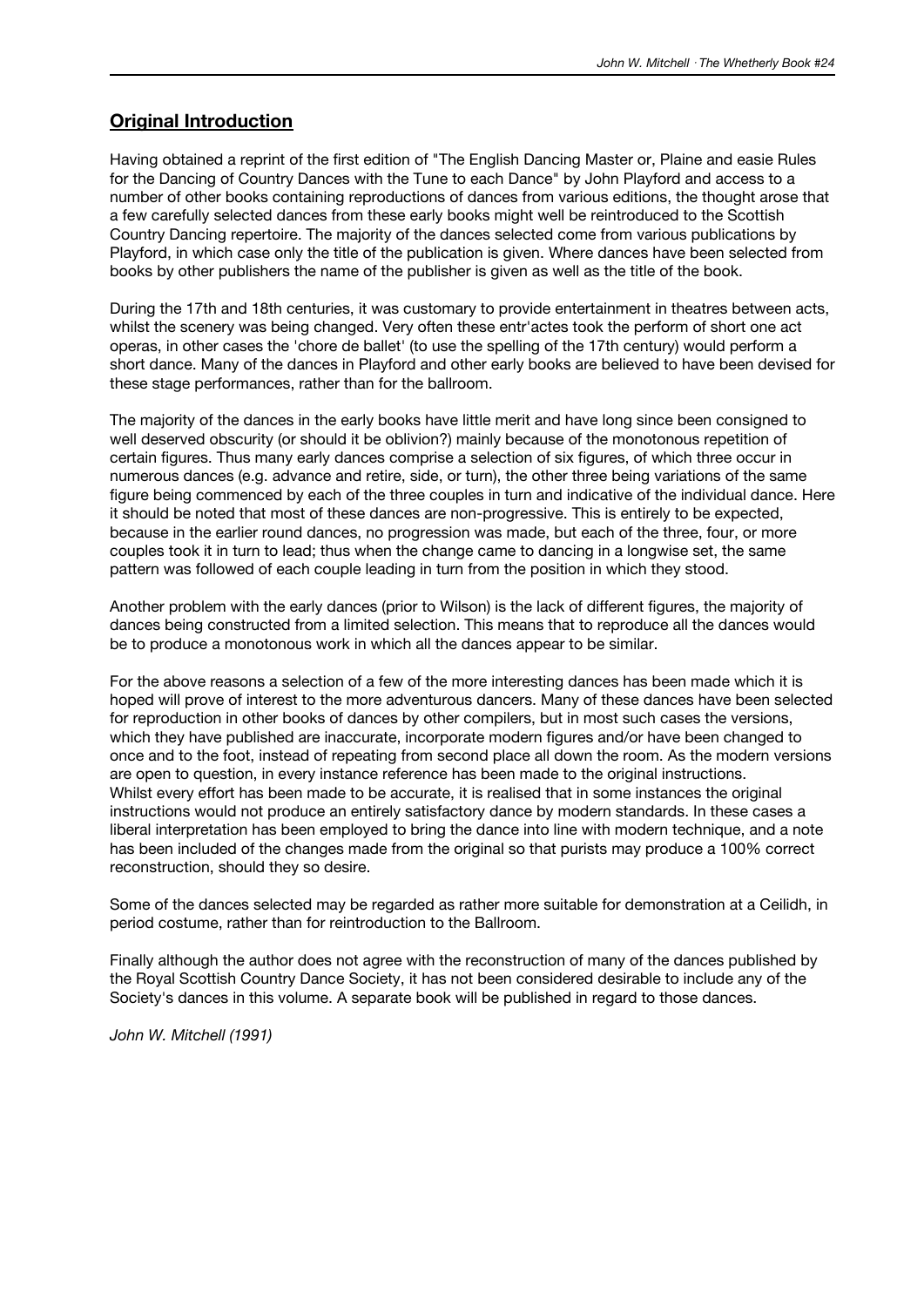### **Introduction to the new edition**

Firstly, we should note that it seems John never completed or published the aforementioned book on historical dances reconstructed by the RSCDS. This may have been for the better, to avoid unnecessary disagreements on points which are, after all, a matter of preference or interpretation. In this particular case of reviving older dances, it is not at all clear whether it is preferable to conform more closely to modern standards, or to remain true to the original instructions. In a similar vein, we therefore do not specify the number of couples per set required for each dance for two reasons; i) this was not mentioned in the original edition of book 24; ii) we are not experts in historical dances and would not like to claim any structural correctness in this case. On the latter point, it seems many historical dances were simply repeated until you reached the bottom of the line – which could be a great many times in certain halls.

As a further note – on editing the new edition, we are not researching the historical dances any further ourselves. If you are an interested reader who has spotted some issues and for any corrections or clarifications, we would be interested to hear from you for later revisions.

Several of the dances contain the word "maggot" in the title. It seems this does not refer to the small grub found in decomposing matter; rather that "maggot" was another term for a "whimsy" or "fancy" in the 17<sup>th</sup> century. So "Jack's Maggot" should be understood as "Jack's Fancy" and so on.

Some of the dances are in "3/2 time", corresponding to six beats per bar. In practice, this means that one bar may have the length of a more traditional two bar phrase. This feature may provide some clarity as far as the phrasing of figures are concerned.

In several cases, there is simply an instruction to "set" for a certain length of time, ranging from 1 bar (in 3/2 time), 2 bars up to 8 bars. Generally, we understand this to mean "continue setting" for the specified period of time. In some four bar cases, "set" was replaced with "set twice".

Lastly, a brief note on the various notes that appear after the dance instructions. Unless a year is specified (such as 2020), the notes are as featured in John Mitchell's original edition. These have been roughly grouped into three categories:

- "Musical Notes" (pun intended) for notes on the music;

- "Dance Formation Notes" for notes on the figures or dance instructions themselves;

- "General Notes" for other points, such as historical notes on the origins or name of the dance.

Wishing you much enjoyment with this historical compendium.

*Alison M. W. Mitchell (2020)*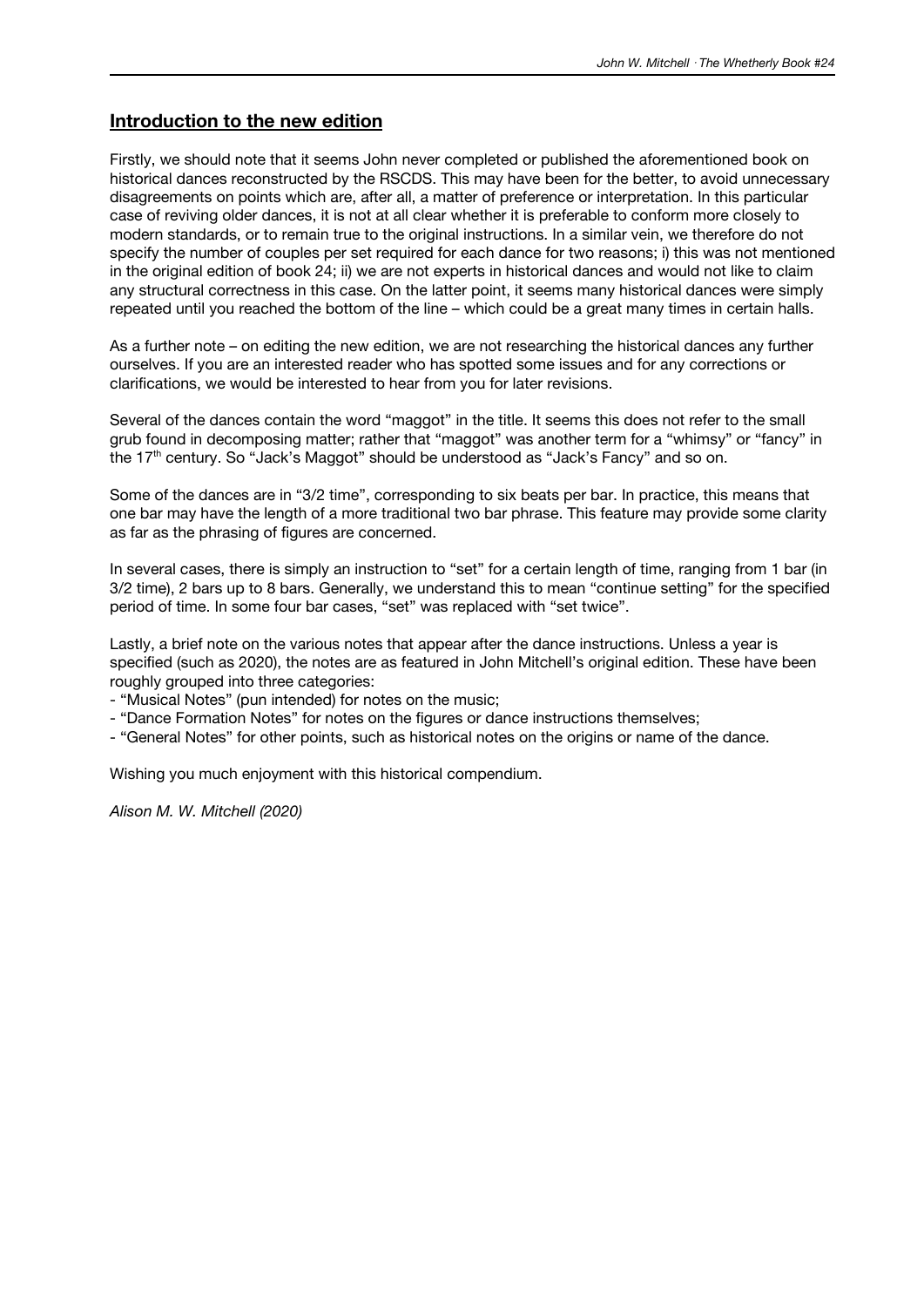### **John Wallace Mitchell - A Brief Biography**

#### (31/05/1931 – 25/11/2012)

John Wallace Mitchell was born and raised in Brighton & Hove, Sussex. Following his school education, which took place against a background of war, he completed military service from 1949-1951 with the Royal Electrical and Mechanical Engineers (REME) army division. He then started work in accountancy, joining the Sperry Rand corporation in 1957 as a computer and business systems analyst. In 1958 he became a member of the British Computer Society, only a few months after its foundation. In the early 1960's, the focus of his career moved towards management consultancy, and he completed many assignments for several companies, often helping to set up their first computer systems, with work taking him to many locations both within the UK and western Europe, as well as to Saudi Arabia. Eventually he set up a private practice in 1972.

He was a keen cyclist, active in several clubs and competing at a local level from 1946 – 1956. When in the army, he would often cycle back to Brighton on free weekends, which could be up to 140 miles each way.



Although he first encountered Scottish Country Dancing in Dollar, Scotland in 1947, it wasn't until 1964 that he began to take it seriously, when he joined the Leeds clubs and RSCDS Branch. After moving back

to the Brighton area, he became a member of the London branch in 1966 and in 1967 was the founder chairman of the Sussex Association of Scottish Societies, which was formed to ensure the future of the local Annual Scottish Charity Ball by connecting many clubs in the region. This led to the first day schools and teachers' training courses in the region. In 1972 he obtained a full RSCDS teacher's certificate and in 1975 became the founder chairman of the Hangleton Scottish Country Dance Club. From approximately 1968 to 1992 he devised some 828 dances, which were published in this series of Whetherly Books and Sheets. Whetherly is the maiden name of his paternal grandmother, after which the house in which he grew up was also named ("Whetherly House"). In 2010 he received the London Branch award for services to Scottish Dancing.

John passed away in 2012 after a two year battle with cancer.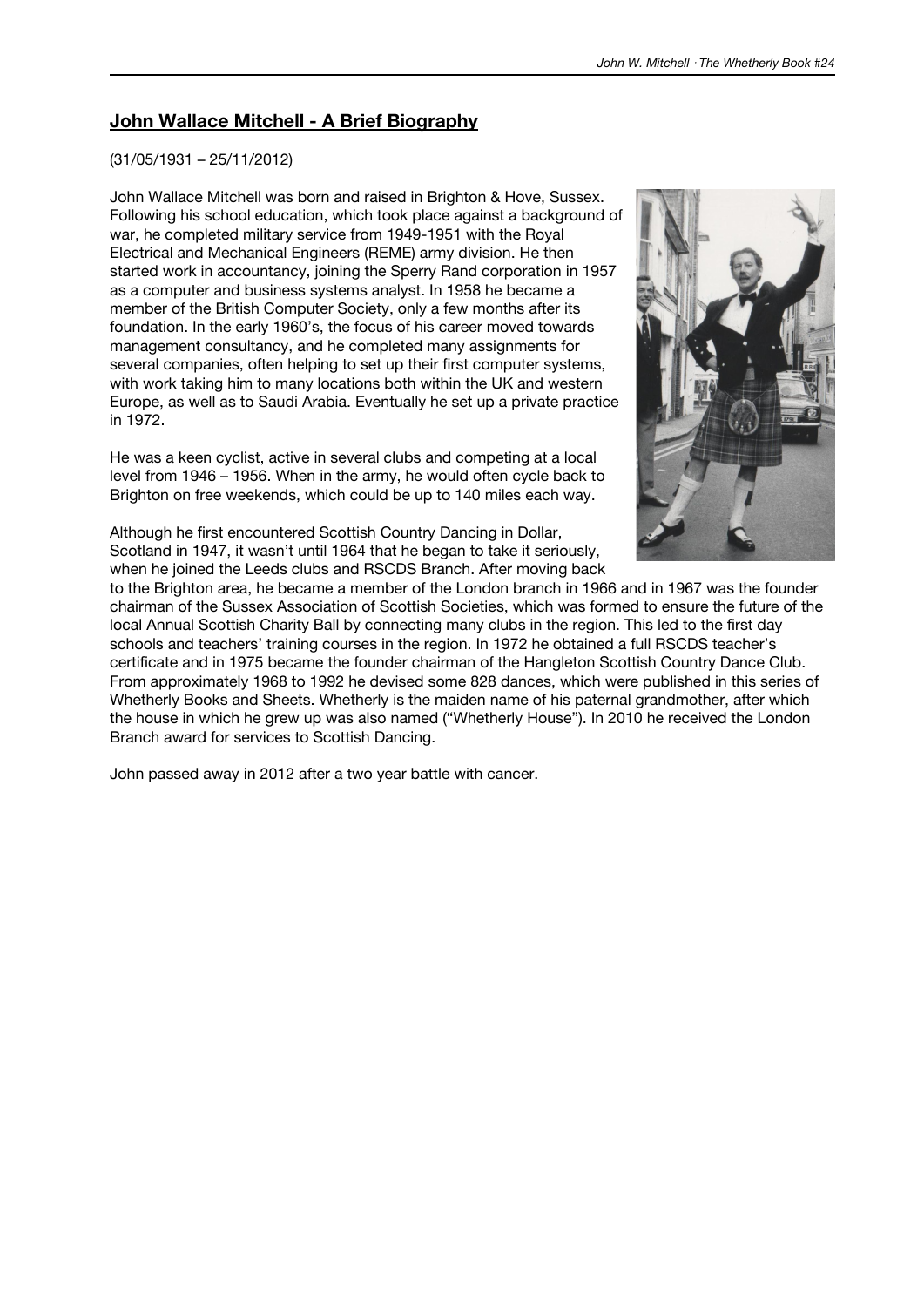### **The Adieu**

A thirty-two bar Reel for three couples in a longwise set, from Thompson's "Compleat Collection" Vol. 4.

- 1-4 First, second and third couples set and cross giving right hand.
- 5-8 First, second and third couples set and cross giving left hand.
- 9-16 First couple lead down the middle and back.
- 17-24 First, second and third couples dance six hands round to the left in a circle and back to the right.
- 25-32 First and second couples allemande.

Repeat from second place. Recommended tune: The Adieu

*Musical Notes*

The tune is in four eight bar phrases.

#### *Dance Formation Notes*

Originally first couple danced down the middle and back to second place. On the last eight bars first couple danced a right hand allemande (i.e. they made a complete turn after which the lady turned under their raised right arms) followed by a left hand allemande. The instructions have been adapted to modern technique.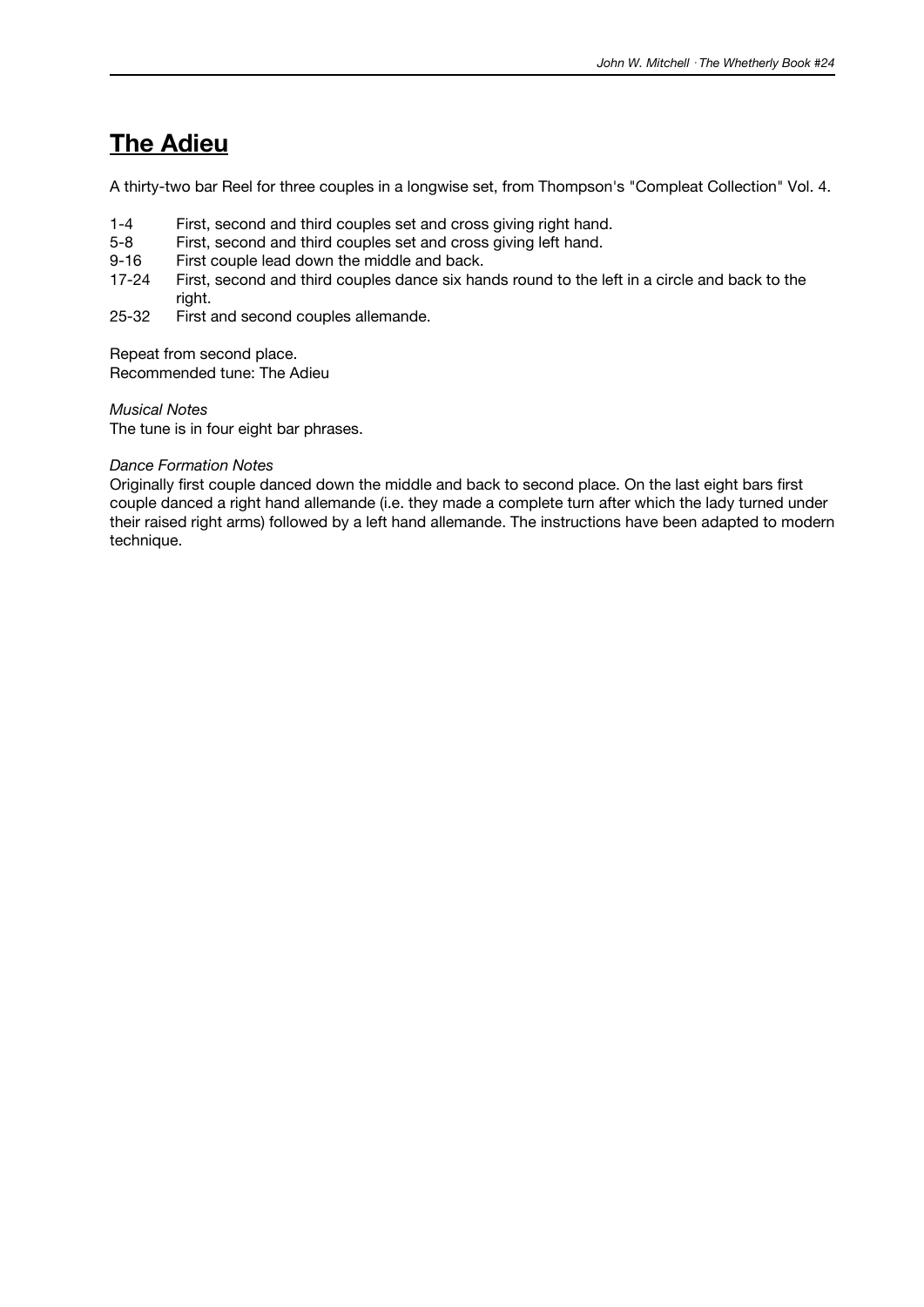### **Apley House**

A twenty-four bar Reel for two couples in a longwise set, from "The Dancing Master" (1702).

- 1-2 First and second men retire.
- 3-4 First and second men dance a petronella turn back to their original places.<br>5-8 First and second ladies repeat bars 1-4.
- First and second ladies repeat bars 1-4.
- 9-12 First and second couples dance right hands across in a wheel half way and set.
- 13-14 Second couple cast off, first couple lead up on the sidelines.
- 15-16 Second couple dance up to first place whilst first couple cast out to finish on the outside in a line of four all facing the top.
- 17-20 First and second couples advance and retire to the side lines, finish in partners' original places.<br>21-24 First couple cross giving right hand and cast off into second place, on bars 23-24 second
- First couple cross giving right hand and cast off into second place, on bars 23-24 second couple cross to first place on own sides.

Repeat from second place.

Recommended tune: Apley House

*Musical Notes*

The tune comprises three phrases: the A & B phrases which are four bars in length are each repeated, whilst phrase C is eight bars.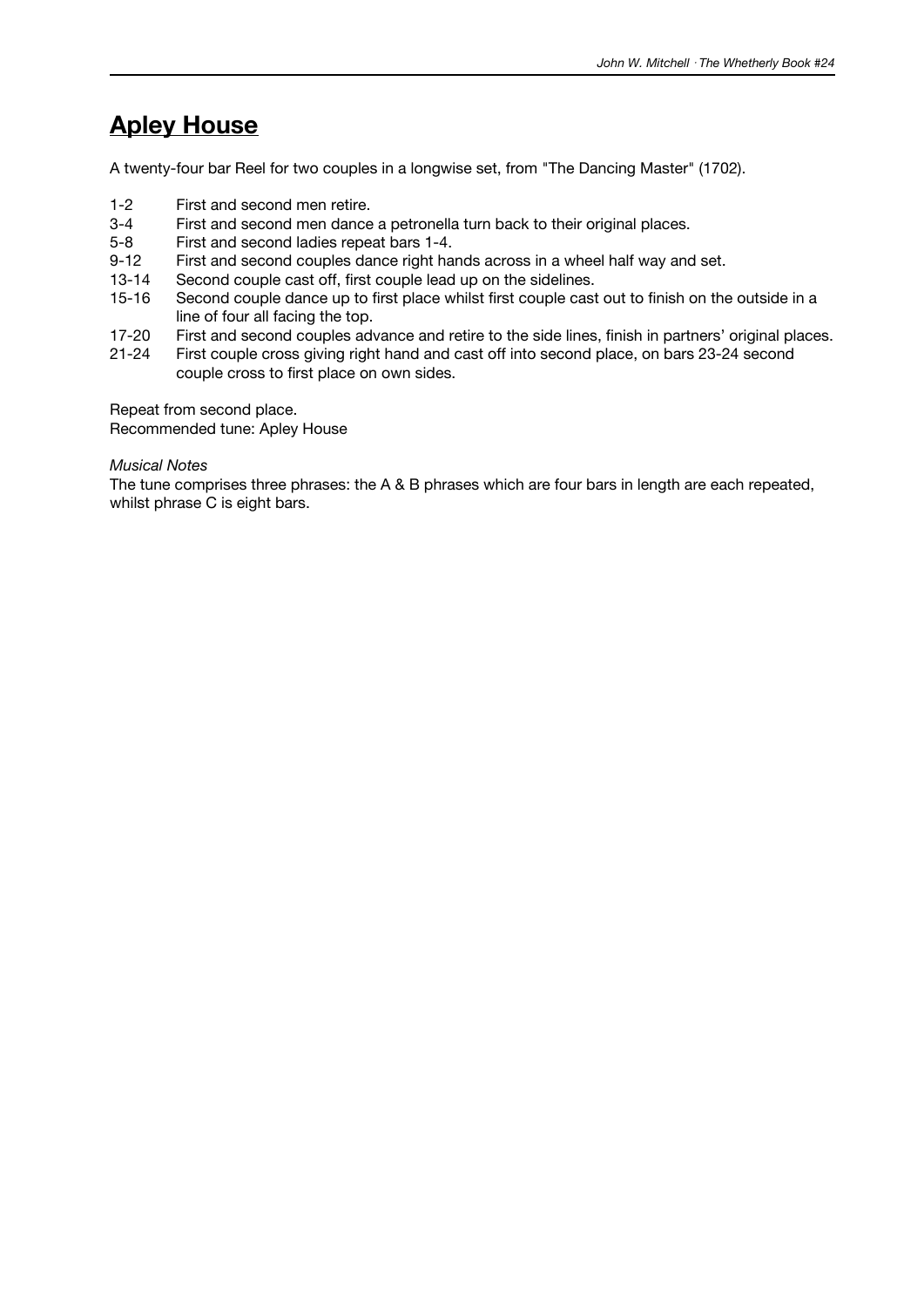### **All Together, One After Another**

A thirty-two bar Jig for two couples in a longwise set, from "The Dancing Master" Vol. 2 (1710).

- 1-8 First man dances down in front of second man, casts up to place, crosses between the second and third ladies, casts up behind his partner and crosses back to his original place.
- 9-16 First lady dances down in front of second lady, casts up to place, crosses between the second and third men, casts up behind her partner and crosses back to her original place.
- 17-20 First couple set and cast off, second couple step up.
- 21-24 First and second couples dance half rights and lefts.
- 25-26 First man and second lady change places giving right hand.
- 27-28 First lady and second man change places giving right hand.<br>29-32 First and second couples turn with two hands.
- First and second couples turn with two hands.

Repeat from second place.

Recommended tune: All Together, One After Another

#### *Dance Formation Notes*

Bars 17-20 have been changed to improve the dance, the original instructions were:

- 17-18 First man cast off, second man step up.
- 19-20 First lady cast off, second lady step up.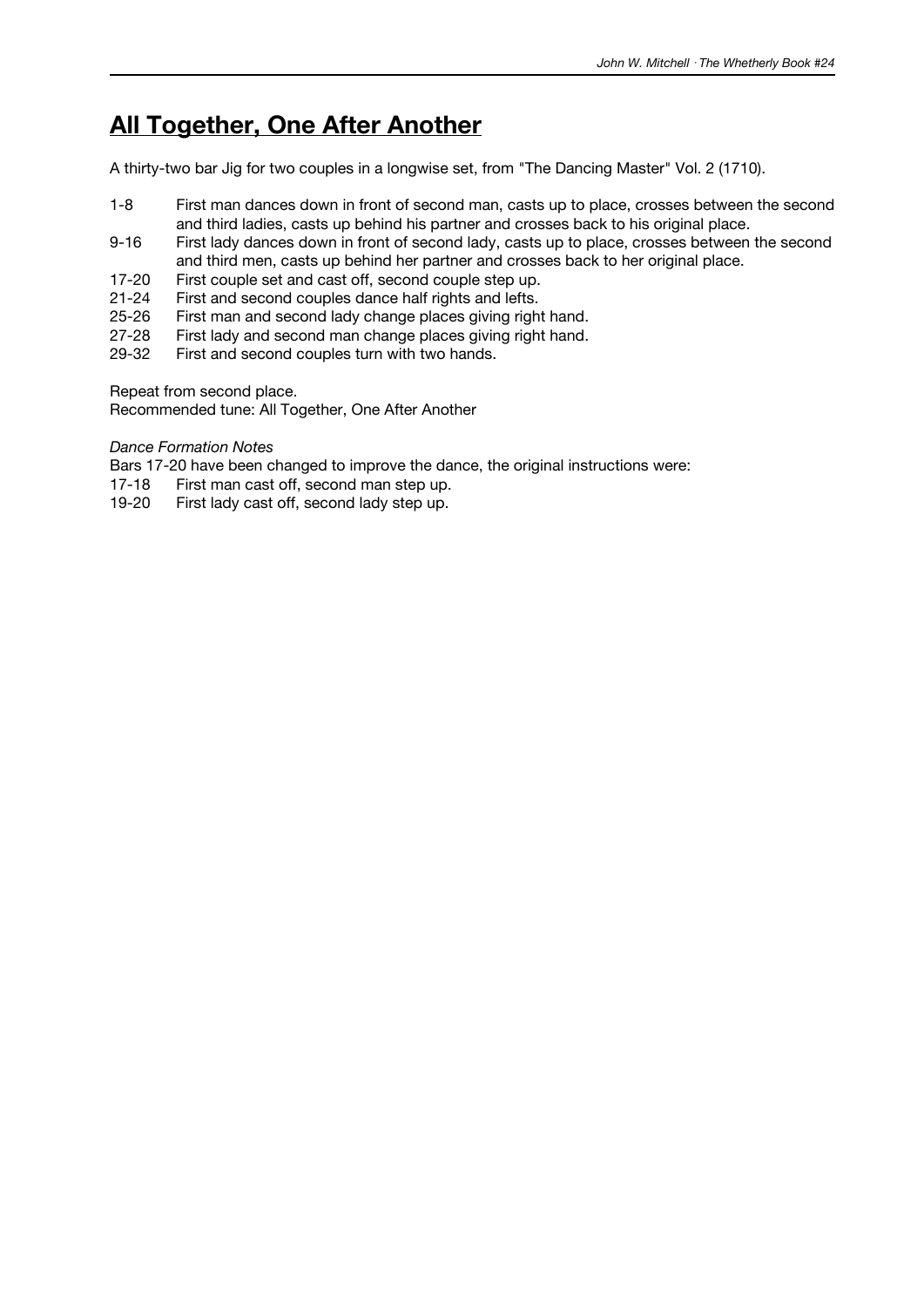### **Fete Champetre**

A thirty-two bar Jig for three couples in a longwise set, from Thompson's "Compleat Collection" Vol. 4. (1780).

- 1-4 First couple turn with the right hand.<br>5-8 First couple turn with the left hand.
- 5-8 First couple turn with the left hand.<br>9-16 First couple dance down the middle
- First couple dance down the middle and back and cast off into second place, second couple step up on bars 15 & 16.
- 17-24 First, second and third couples promenade.
- 25-32 First and second couples dance rights and lefts.

Repeat from second place. Recommended tune: Fete Champetre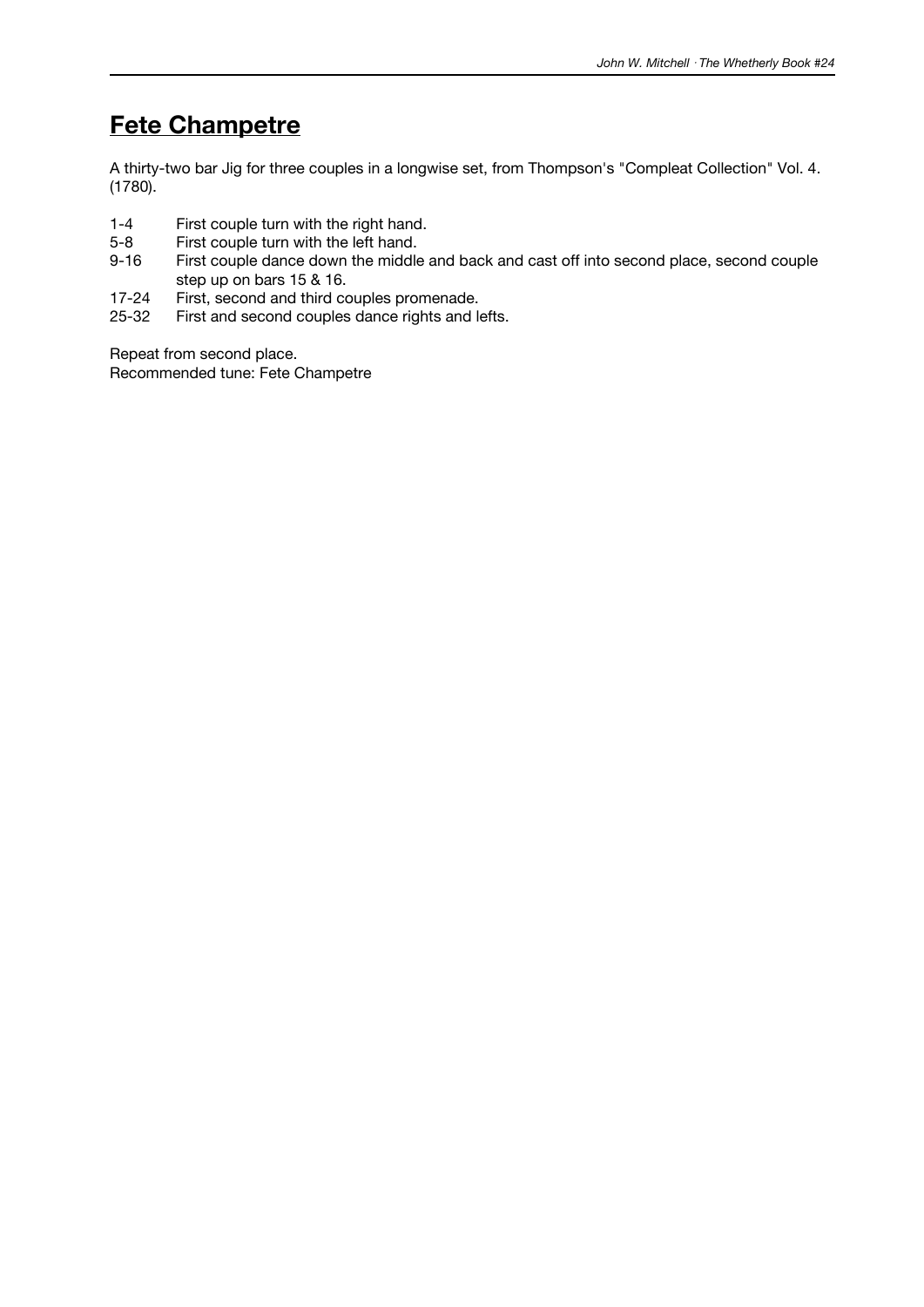# **Auretti's Dutch Skipper**

A thirty-two bar Jig for two couples in a longwise set, from Rutherford's "Compleat Collection" Vol. 1 (1756).

- 1-4 First couple lead down between second couple and cast up to place.<br>5-8 First couple turn with two hands.
- First couple turn with two hands.
- 9-12 Second couple lead up between first couple and cast off to place.
- 13-16 Second couple turn with two hands.<br>17-20 First man and second lady turn with
- First man and second lady turn with two hands.
- 21-24 First lady and second man turn with two hands.
- 25-26 First and second couples join hands on the sides and set.<br>27-30 First and second couples dance half rights and lefts, omit
- 27-30 First and second couples dance half rights and lefts, omit the polite turn.<br>31-32 First and second couples turn half way to own sides with the right hand.
- First and second couples turn half way to own sides with the right hand.

Repeat from second place.

Recommended tune: Auretti's Dutch Skipper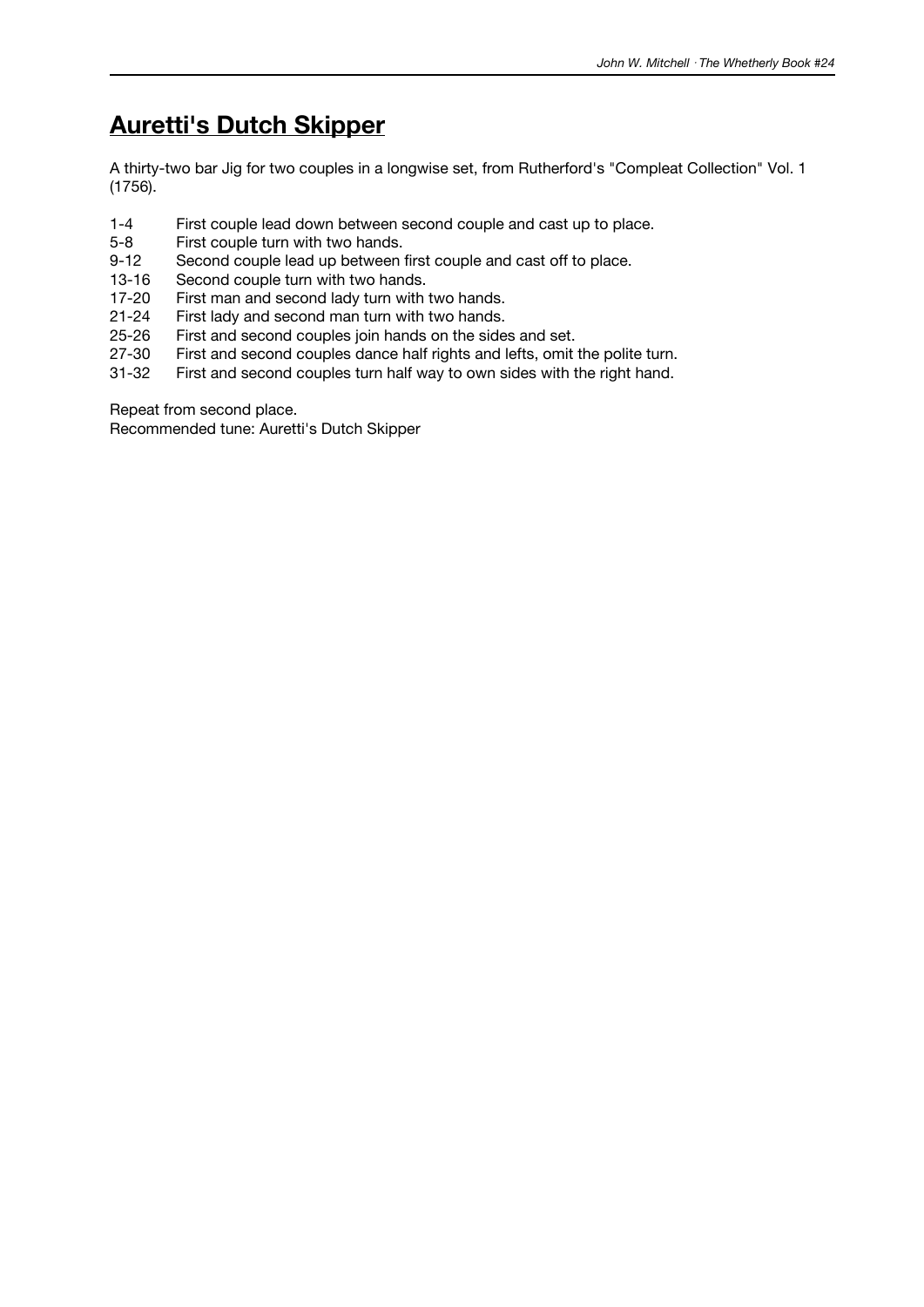### **The Bishop**

A thirty-two bar Jig for three couples in a longwise set, from Thompson's "Twenty Four Country Dances" (1778).

- 1-2 First man casts off, second man steps up.<br>3-4 First man and third lady set.
- First man and third lady set.
- 5-8 First man and third lady turn with the right hand.
- 9-10 First lady casts off, second lady steps up.
- 11-12 First lady and third man set.
- 13-16 First lady and third man turn with the left hand.<br>17-20 First couple set twice.
- 17-20 First couple set twice.<br>21-24 First couple dance up
- First couple dance up with nearer hands between second couple and cast off into second place.
- 25-32 First, second and third couples dance six hands round to the left in a circle and back to the right.

Repeat from second place. Recommended tune: The Bishop

#### *Dance Formation Notes*

In the original instructions there was no setting, and the circle on bars 25-32 was danced round to the left only.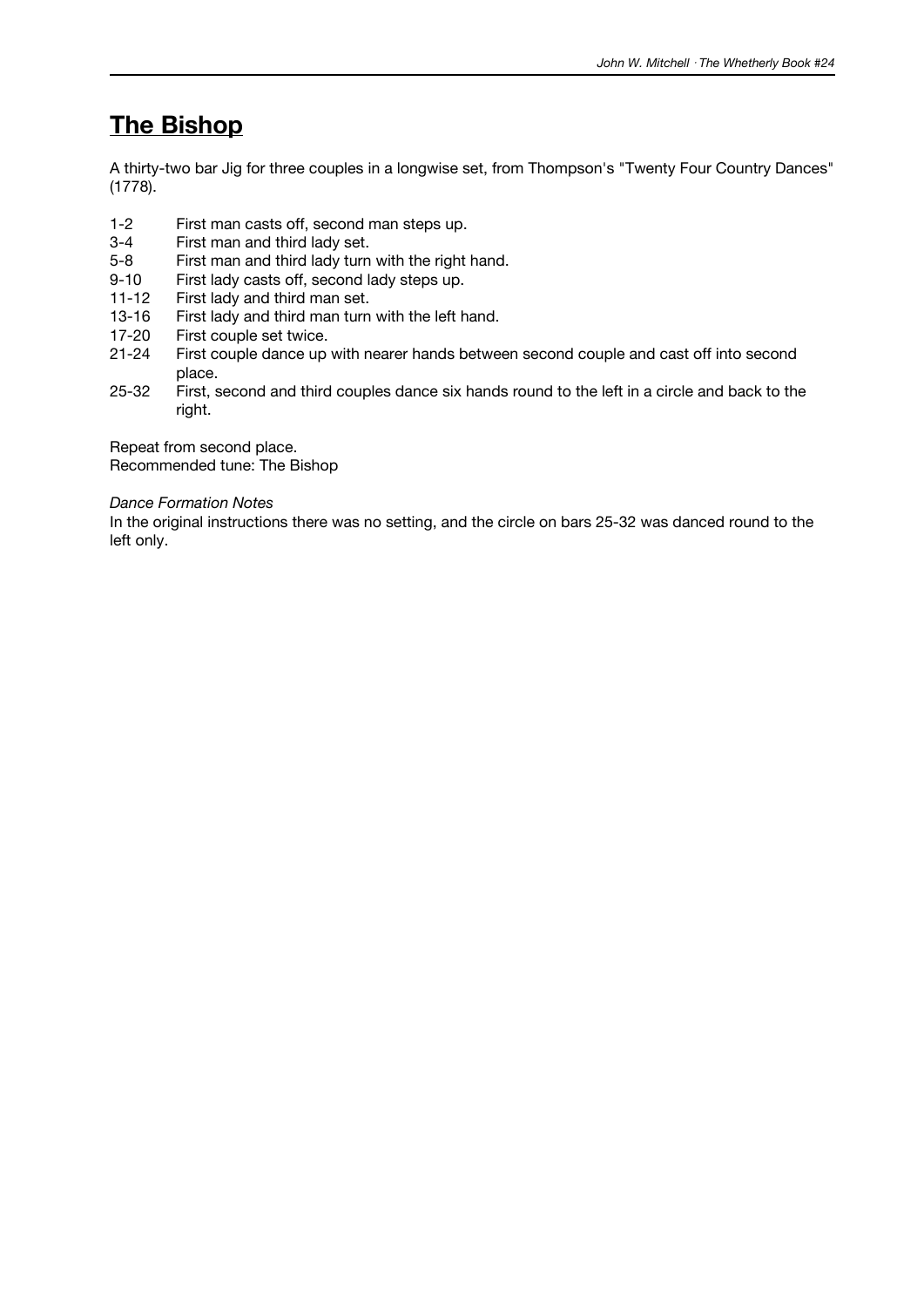# **Bath Carnival**

A thirty-two bar Jig for three couples in a longwise set, from Thompson's "Twenty Four Country Dances" (1777).

- 1-4 First couple take nearer hand and dance down between second couple and out between the second and third ladies, separate and cast behind the ladies to meet in the centre of the set.
- 5-8 First couple take nearer hand and dance out between the second and third men, separate and cast behind the men to finish with first man between third couple, all facing up, and first lady between second couple, all facing down.
- 9-12 First, second and third couples join hands in lines across and set twice, first couple turning to their right on bars 11-12 to finish in second place on the opposite sides.
- 13-16 First, second and third couples join hands on the sides and set twice.<br>17-24 First, second and third couples dance six hands round to the left in a
- First, second and third couples dance six hands round to the left in a circle and back to the right.
- 25-30 First couple dance reels of three on the sides with their corners, passing their second corners by the right to commence.
- 31-32 First couple cross to own side giving right hand.

Repeat from second place.

Recommended tune: Bath Carnival

#### *Dance Formation Notes*

In the original instructions bars 25-32 are given as "lead out sides", which is exactly the same figure as bars 1-8. To avoid a repetition of the same figure, the customary modern practice has been followed of substituting reels of three with corners and cross back to own sides.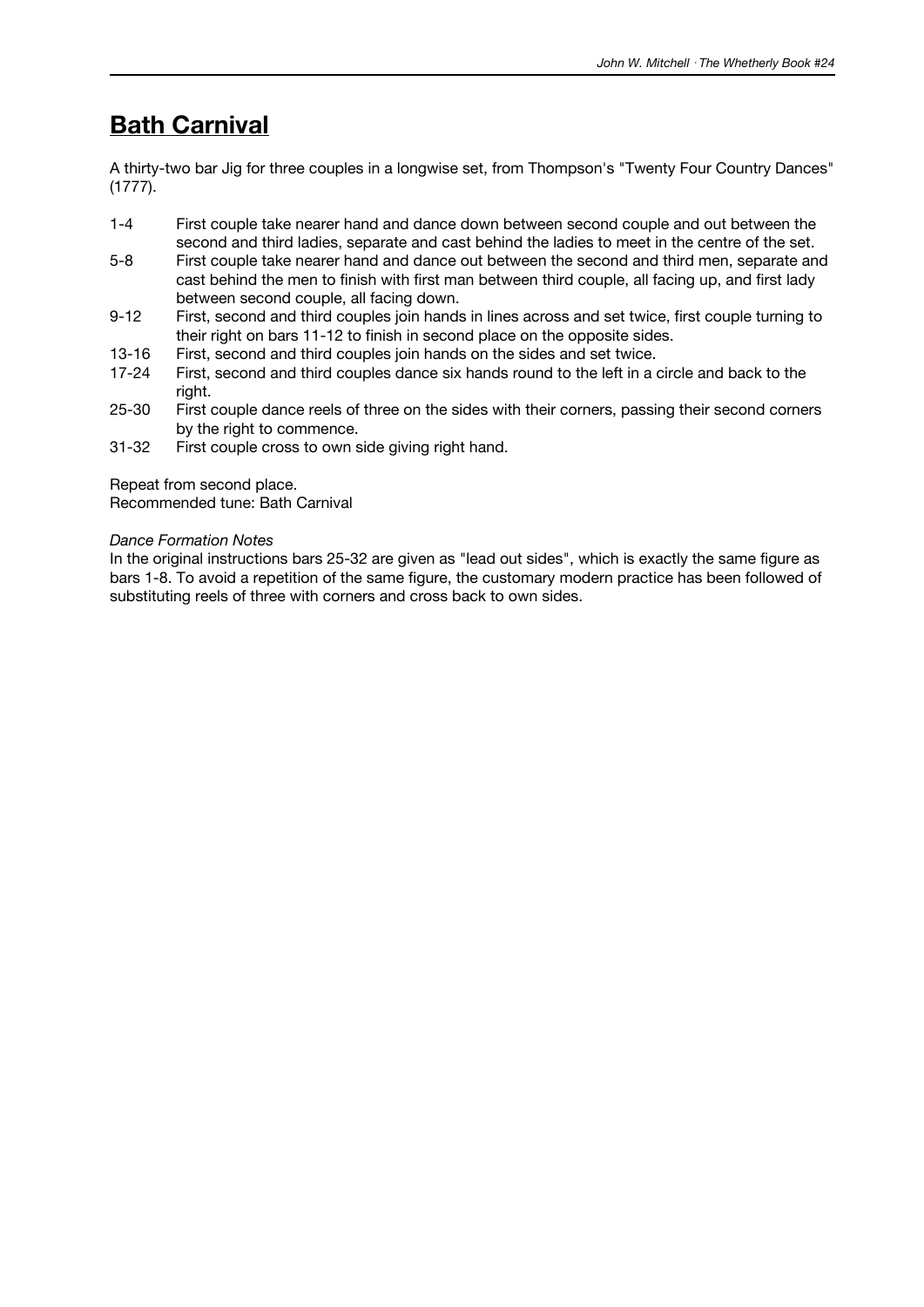### **Braes of Dornoch**

A thirty-two bar Strathspey for three couples in a longwise set, from Johnson (1757).

- 1-4 First couple lead down between second and third couples and cast up into second place, second couple step up on bars 1 & 2.
- 5-8 First couple turn with two hands.
- 9-12 First couple lead up to the top and cast off into second place.
- 13-16 First couple turn with two hands three quarters round to finish with first man between third couple, all facing up, and first lady between second couple, all facing down.
- 17-20 First, second and third couples set twice.
- 21-24 First, second and third couples turn the person opposite with two hands, first couple finish in second place on own sides.
- 25-28 First couple dance back to back.<br>29-32 First and second couples dance r
- First and second couples dance rights and lefts, one step to each hand.

Repeat from second place.

Recommended tune: Braes of Dornoch

*Musical Notes*

The tune comprises two phrases of sixteen bars each.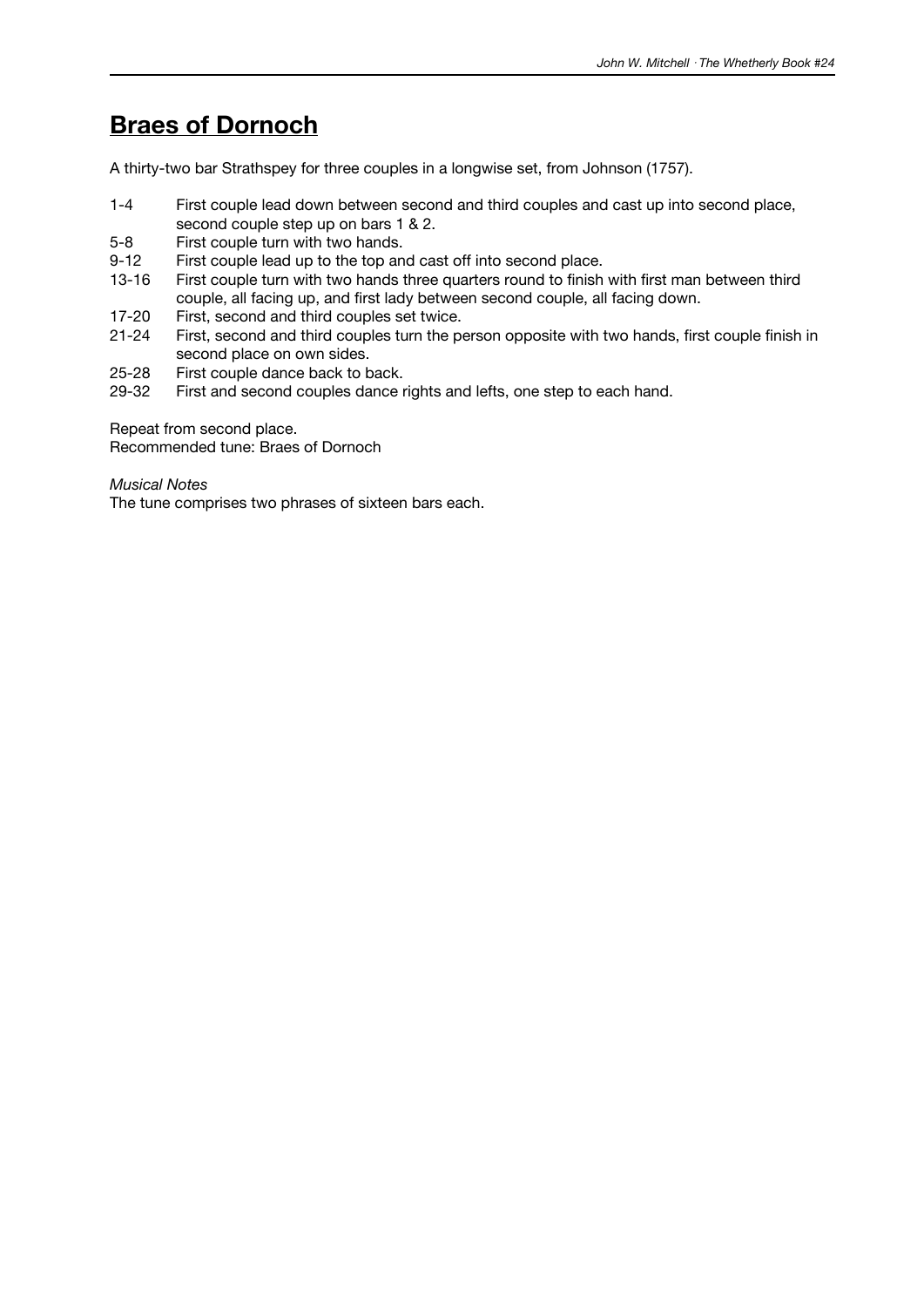### **The Faithful Shepherd**

A twenty-four bar Reel for two couples in a longwise set, from Thompson (1769).

- 1-8 The first and second couples dance right hands across in a wheel and back with the left hand.<br>9-12 First couple cross giving right hand and cast off, second couple step up.
- 9-12 First couple cross giving right hand and cast off, second couple step up.<br>13-16 First couple turn one and a half times with two hands to own sides.
- First couple turn one and a half times with two hands to own sides.
- 17-24 First and second couples dance rights and lefts.

Repeat from second place. Recommended tune: The Faithful Shepherd

*Musical Notes* The tune (and possibly the dance) dates from 1734.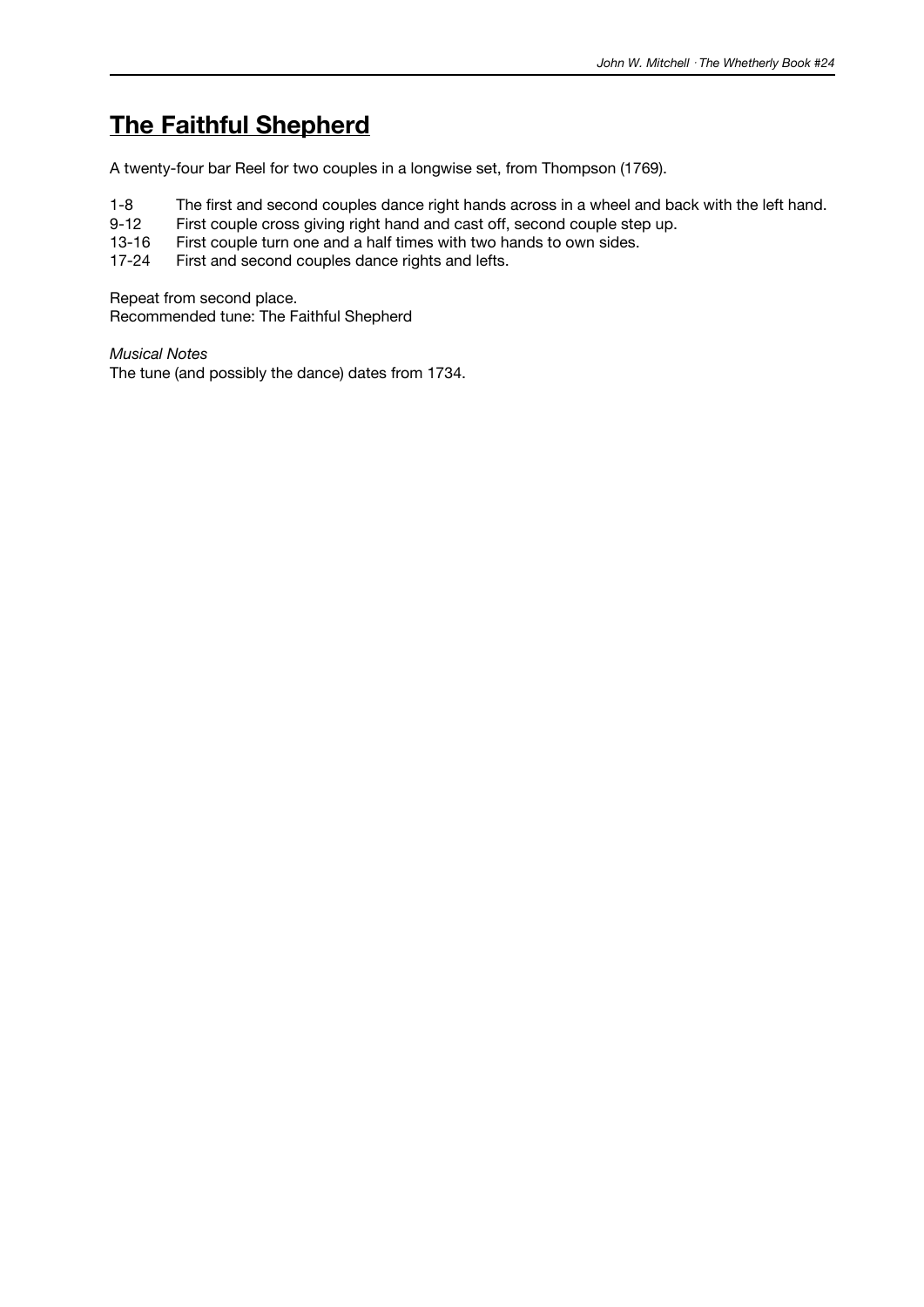### **The Brick Makers**

A forty-eight bar Reel for three couples in a longwise set, from Johnson (1750).

- 1-4 First and second couples set.
- 5-8 First and second couples dance half rights and lefts.
- 9-16 Repeat bars 1-8, back to original places.
- 17-20 First couple cross giving right hand and cast off.
- 21-24 First couple cross giving left hand and cast off.
- 25-28 First couple lead up to the top.
- 29-32 First couple set and cast off, second couple step up.<br>33-40 First and third couples dance four hands round to the
- 33-40 First and third couples dance four hands round to the left in a circle and back to the right.<br>41-48 First and second couples dance rights and lefts.
- First and second couples dance rights and lefts.

Repeat from second place.

Recommended tune: The Brick Makers

#### *Musical Notes*

The tune is in two parts, the first being eight bars repeated and the second sixteen bars repeated.

#### *Dance Formation Notes*

The setting on bars 29-30 has been added in accordance with modern technique.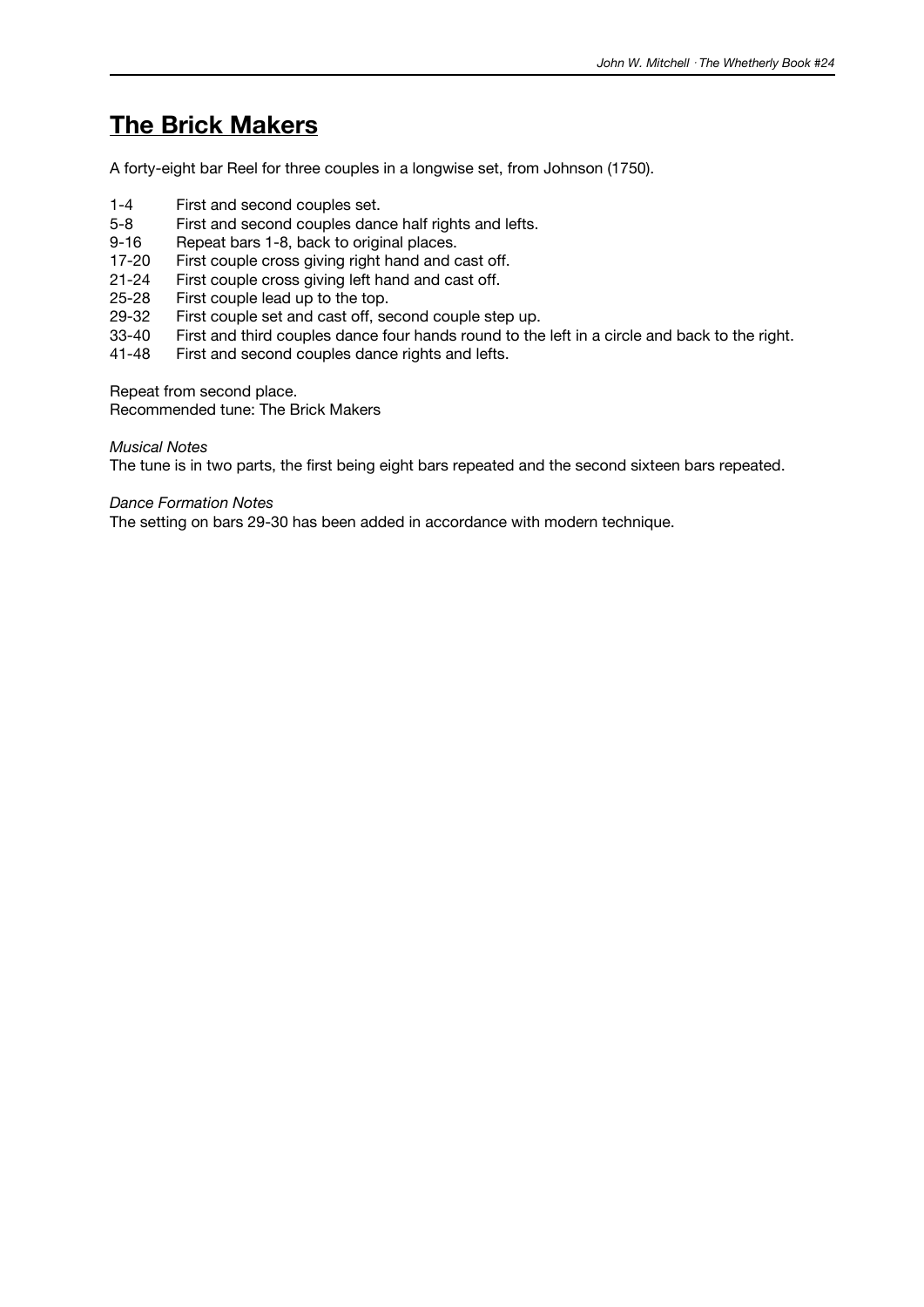### **Draper's Maggot**

A thirty-two bar Waltz for three couples in a longwise set, from "The Dancing Master" (1709).

- 1-4 First and second couples dance four hands round to circle.<br>5-8 First couple cast off. second couple step up.
- First couple cast off, second couple step up.
- 9-16 First and third couples dance rights and lefts.
- 17-20 First couple turn their first corners with two hands.
- 21-24 First couple turn with two hands.
- 25-28 First couple turn their second corners with two hands.
- 29-32 First couple turn with two hands.

Repeat from second place. Recommended tune: Draper's Maggot

*General Notes (2020)*

The same figures are included later in this book as "Mrs Booth's Minuet", set to minuet music. A third alternative title is "Cupid's Guess".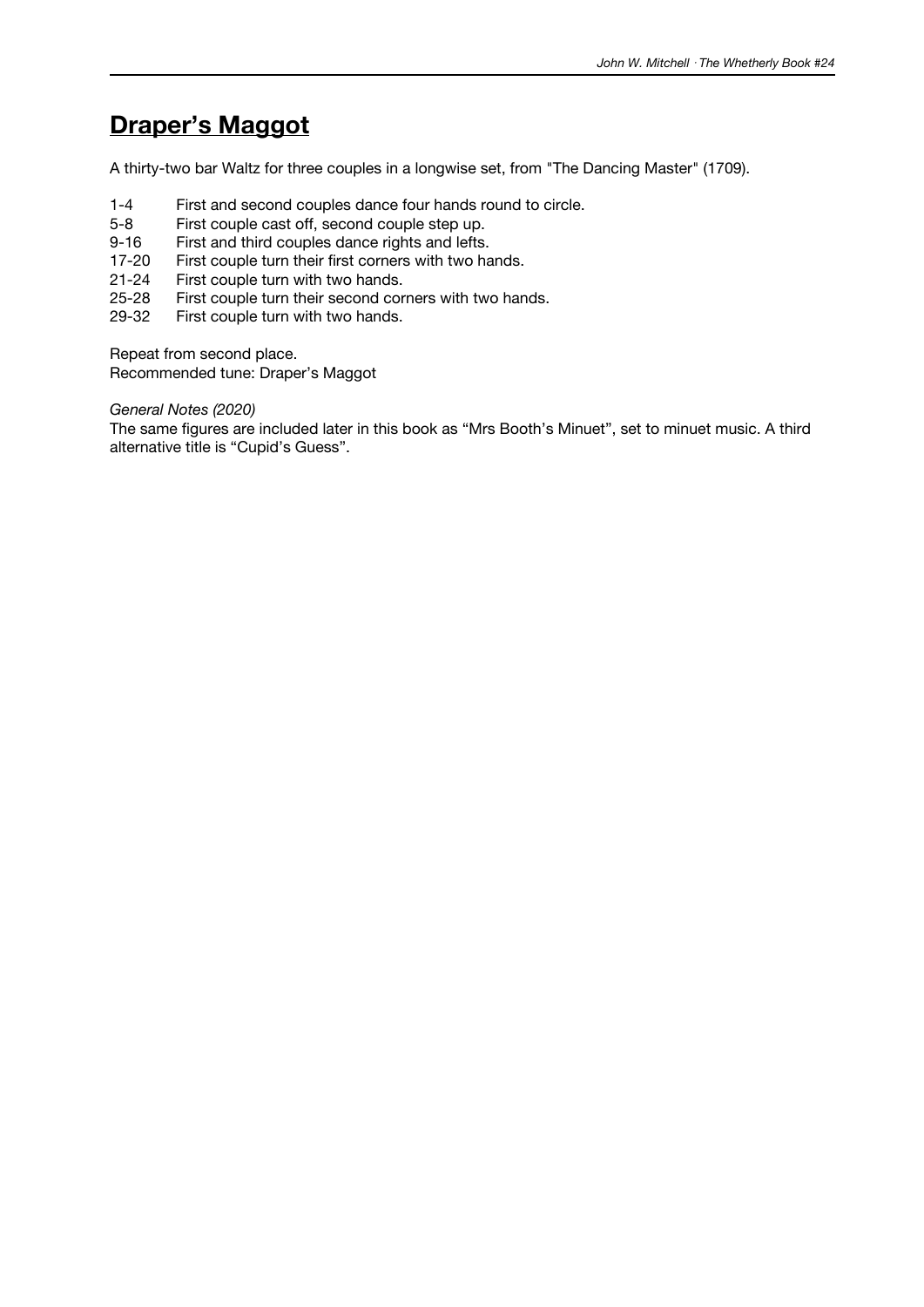### **Burgundy's Flight**

A forty bar Reel for three couples in a longwise set, from "The Dancing Master" Vol. 2 (1713).

- 1-2 First couple cast off, second couple step up.
- 3-4 First and third couples face up and down on the sides and set.<br>5-8 First and third couples turn with two hands on the sides of the s
- First and third couples turn with two hands on the sides of the set.
- 9-16 Second couple repeat bars 1-8.
- 17-20 First and second couples cross giving right hand.
- 21-22 First and second couples set to partner.
- 23-24 First and second couples face up and down on the sides and set.
- 25-28 First and second couples turn with two hands on the sides of the set.<br>29-32 First and second couples dance half rights and lefts.
- 29-32 First and second couples dance half rights and lefts.<br>33-34 First and second couples set.
- 33-34 First and second couples set.<br>35-36 First couple join both hands a
- First couple join both hands and slip up into first place.
- 37-38 First couple set.
- First couple cast off into second place.

Repeat from second place.

Recommended tune: Burgundy's Flight

*Musical Notes*

The tune comprises an eight bar phrase, repeated, followed by a twelve bar phrase, also repeated.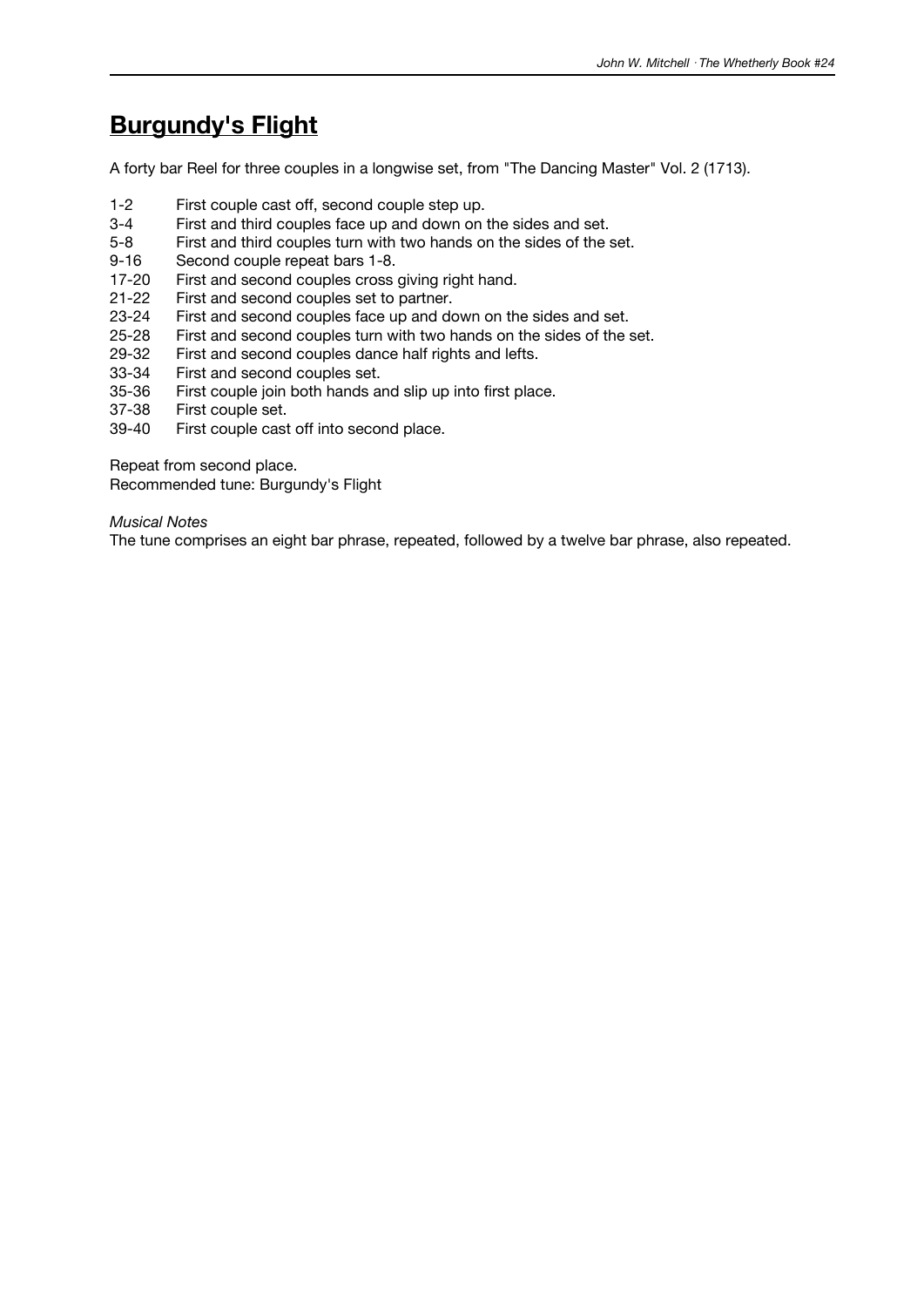### **Chelmsford Assembly**

A thirty-two bar Jig for three couples in a longwise set, from John Johnson's "Two Hundred Country Dances" Vol. 8 (1753).

- 1-4 First couple cast off into second place and dance in to meet.<br>5-8 First man casts down round third lady to finish between third
- First man casts down round third lady to finish between third couple, all facing up, and first lady casts up round second man to finish between second couple, all facing down.
- 9-12 First, second and third couples join nearer hands and set.
- 13-16 First, second and third couples turn the person opposite with two hands.
- 17-20 First couple cast back into second place on their own sides.
- 21-24 First couple turn with two hands.<br>25-32 First and second couples dance i
- First and second couples dance rights and lefts.

Repeat from second place.

Recommended tune: Chelmsford Assembly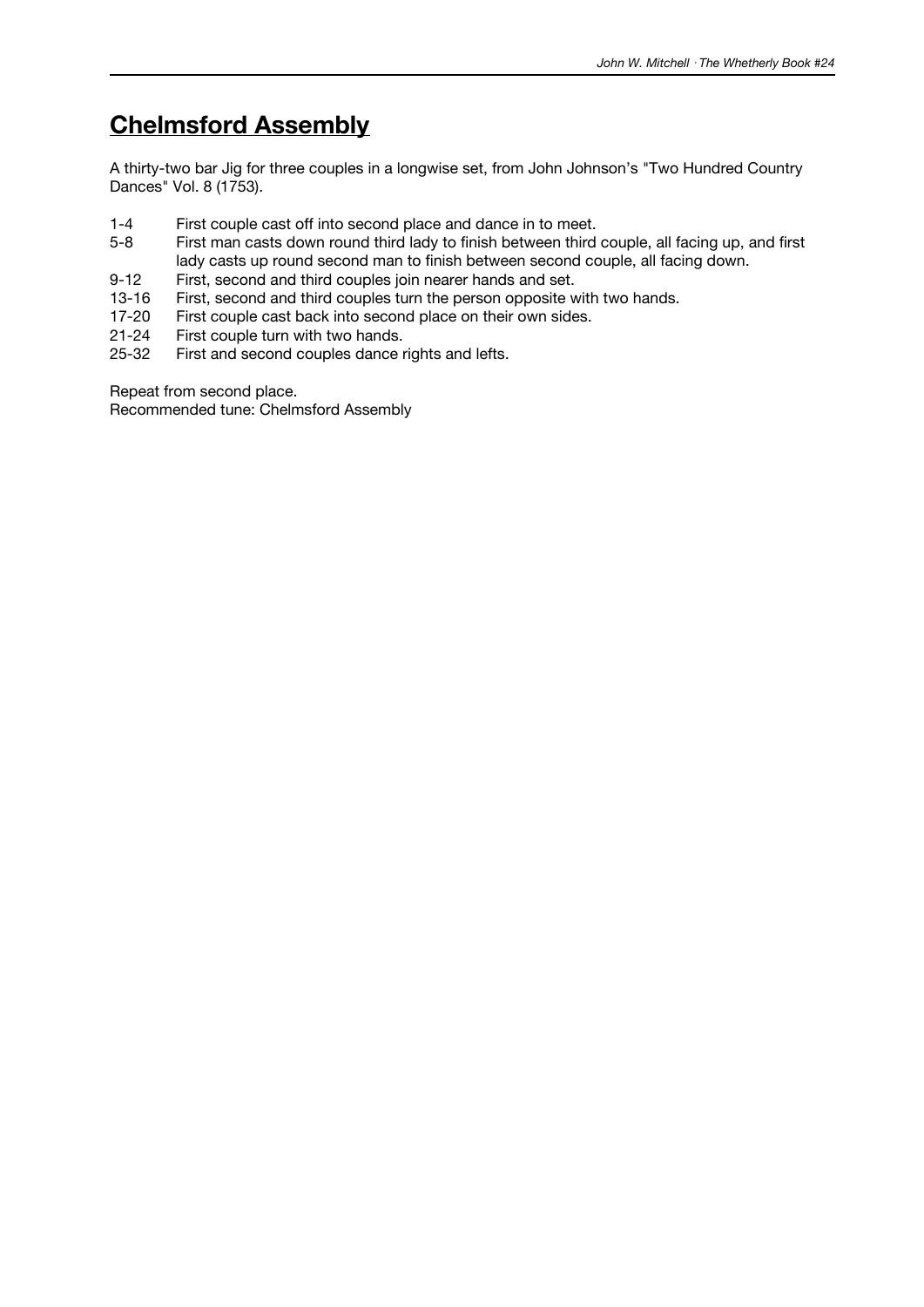### **Dover Pier**

A thirty-two bar Reel for two couples in a longwise set, from Preston's "Twenty Four Country Dances" (1791).

- 1-4 First and second couples set twice.<br>5-8 First and second couples dance right
- First and second couples dance right hands across in a wheel.
- 9-12 First and second couples set twice.
- 13-16 First and second couples dance left hands across in a wheel.
- 17-20 First couple cross giving right hand and cast off, second couple step up on bars 19 & 20.
- 21-24 First couple turn with two hands to own side of the set.<br>25-32 First and second couples dance rights and lefts.
- First and second couples dance rights and lefts.

Repeat from second place.

Recommended tune: Dover Pier

#### *Dance Formation Notes*

The original instructions indicate that the wheels should only be danced half way, which is a little awkward by modern standards.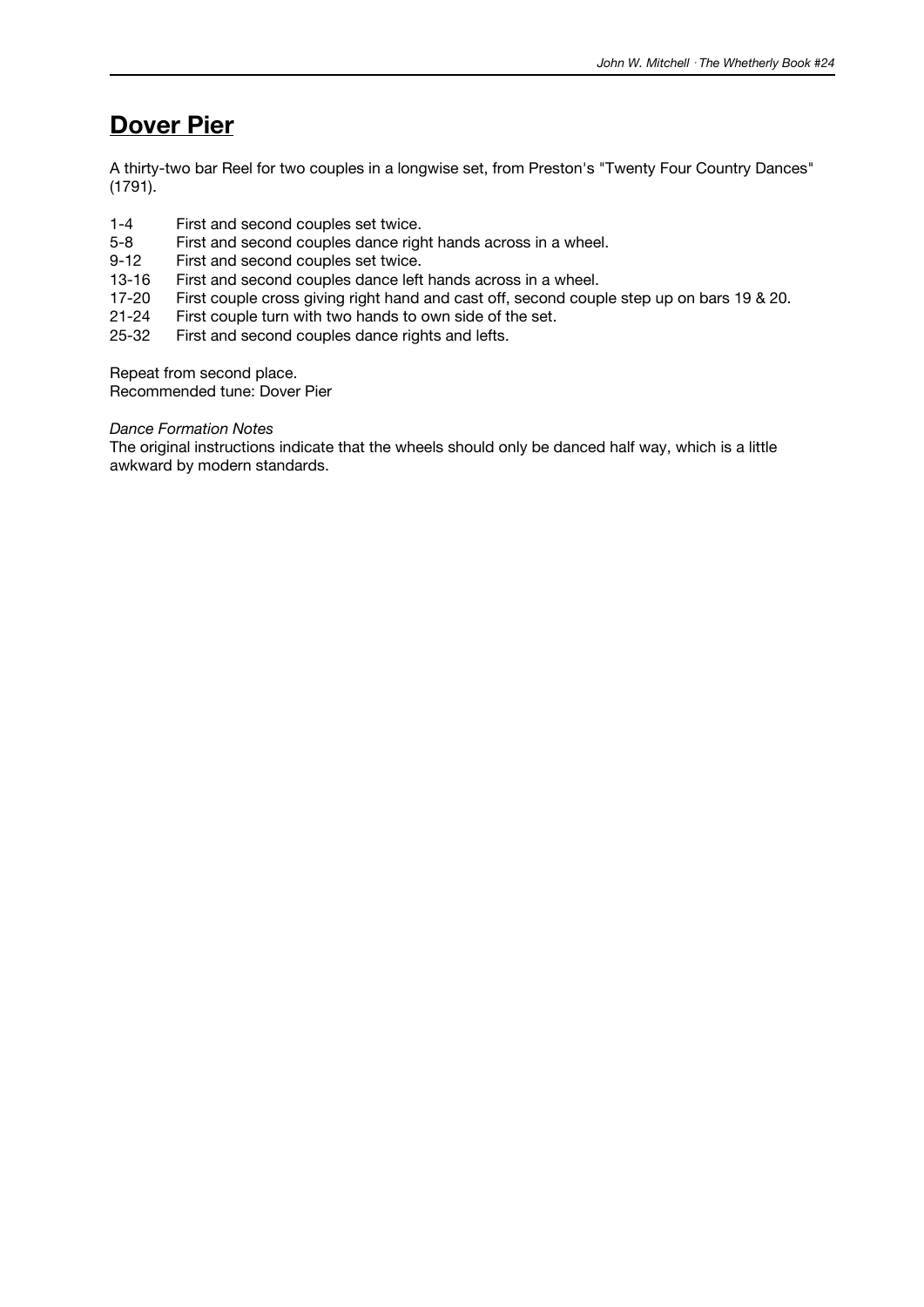### **Cockle Shells**

A thirty-two bar Reel for two couples in a longwise set, from "The Dancing Master" 11th Edition (1701).

- 1-4 First man turns second lady with the right hand.
- 5-8 First couple turn with the left hand.<br>9-12 Second couple turn with the right h
- Second couple turn with the right hand.
- 13-16 Second man turns first lady with the left hand.
- 17-18 First man and second lady change places giving right hand.
- 19-20 First lady and second man change places giving right hand.
- 21-22 First and second couples dance four hands round to the left in a circle half way.
- 23-24 First couple cast off into second place, second couple dance up with nearer hands.<br>25-28 First couple dance a half figure of eight round second couple, crossing up to comme
- 25-28 First couple dance a half figure of eight round second couple, crossing up to commence.<br>29-32 First couple turn one and a half times with two hands to own side.
- First couple turn one and a half times with two hands to own side.

Repeat from second place.

Recommended tune: Cockle Shells

#### *Dance Formation Notes*

Originally the half figure of eight on bars 25-28 was danced down through third couple. This has been changed as third couple has no other part in the dance.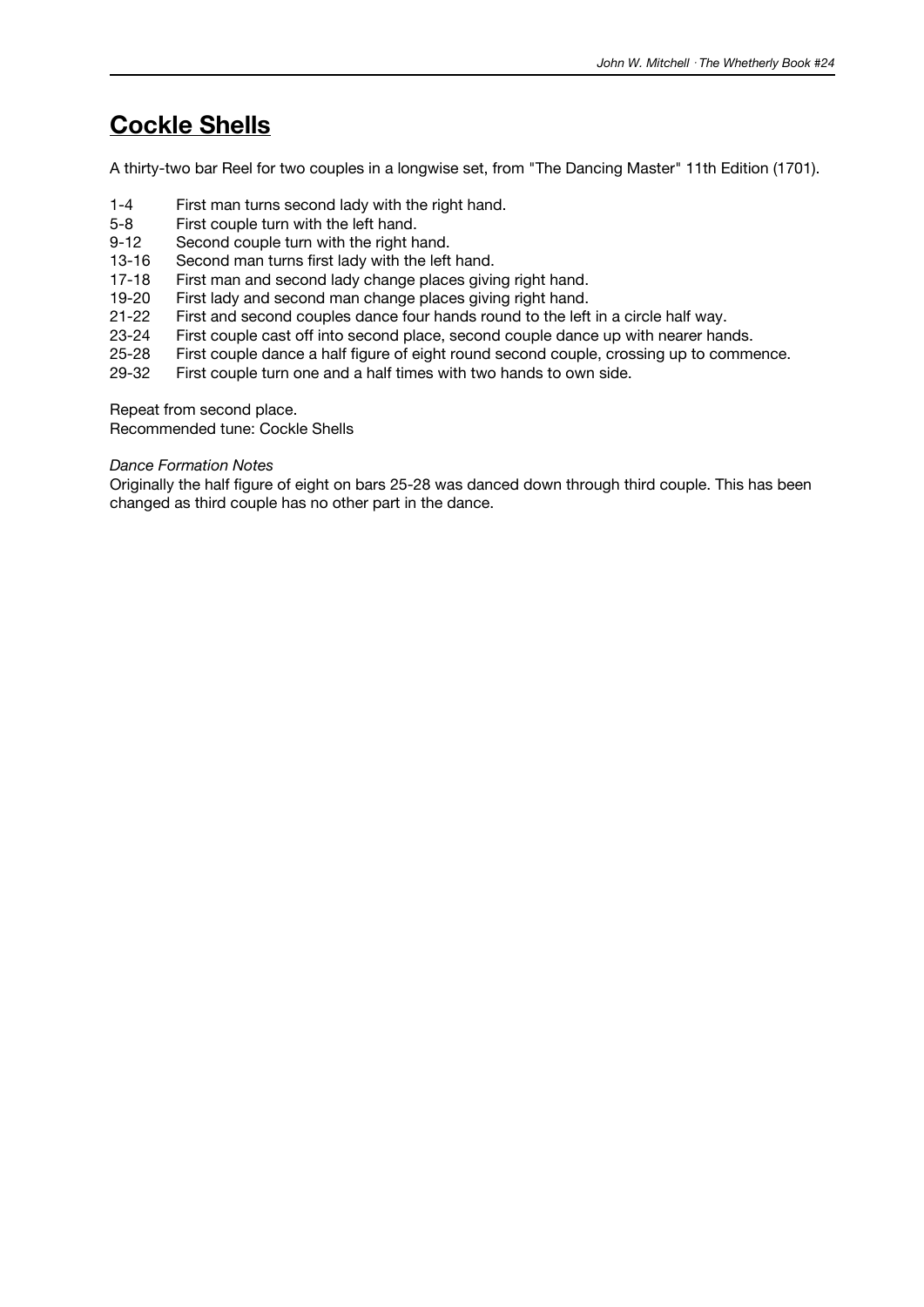### **The Corporation**

A forty-eight bar Reel for three couples in a longwise set, from Thompson's "Twenty Four Country Dances" (1777) and Thompson's "Compleat Collection" (1780).

- 1-8 First couple cross below second couple to dance reels of three on the opposite sides of the set with the second and third couples.
- 9-16 First couple cross below second couple to dance reels of three on own sides of the set with the second and third couples.
- 17-24 First couple followed by second couple, who dance up to follow them, lead down below third couple and cast up to finish in their original places.
- 25-28 First couple cross over and cast off into second place. First couple and turn one and a half times with two hands to own side.
- 29-32 First and second couples dance rights and lefts.

Repeat from second place.

Recommended tune: The Corporation

#### *Musical Notes*

The tune comprises two eight bar phrases the first is played twice and the second is played three times.

#### *Dance Formation Notes*

In the original instructions only eight bars were allowed for first couple to cross, cast into second place, dance rights and lefts with second couple and finish on own sides of the set, this has been extended to 16 bars.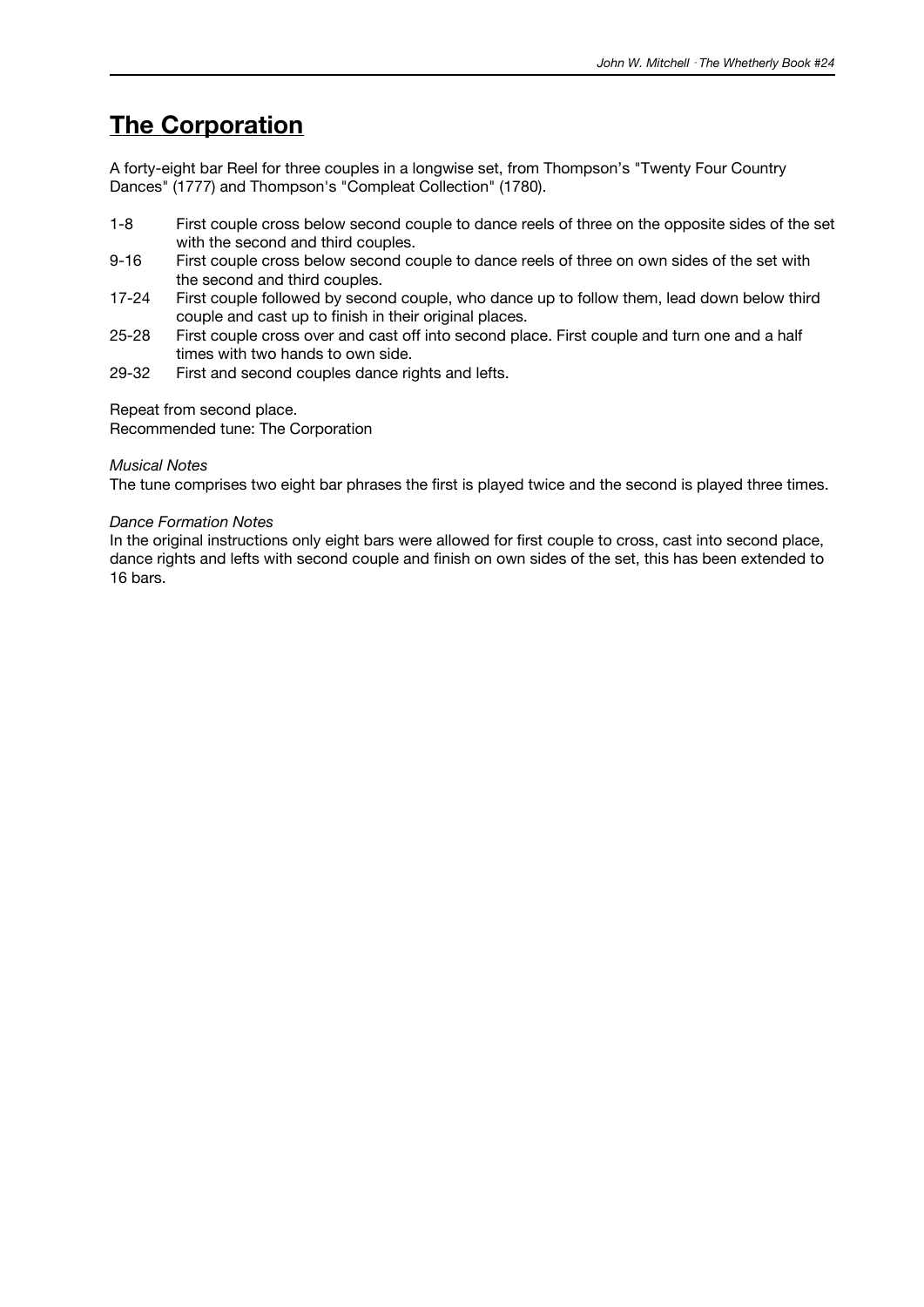### **Draper's Gardens**

A thirty-two bar Waltz for two couples in a longwise set, from Preston's "Twenty Four Country Dances" (1799).

- 1-2 First man and second lady set.<br>3-6 First man and second lady dan
- First man and second lady dance back to back.
- 7-8 First man and second lady turn with two hands to place.
- 9-16 First lady and second man repeat bars 1-8.<br>17-18 First and second couples change places on
- First and second couples change places on the sides giving right hands.
- 19-20 First and second couples dance four hands round to the left in a circle half way.<br>21-24 First and second couples dance half rights and lefts.
- 21-24 First and second couples dance half rights and lefts.<br>25-30 First couple dance a figure of eight on own sides of t
- First couple dance a figure of eight on own sides of the set, leading down between third couple to commence.
- 31-32 First couple turn with two hands.

Repeat from second place.

Recommended tune: Draper's Gardens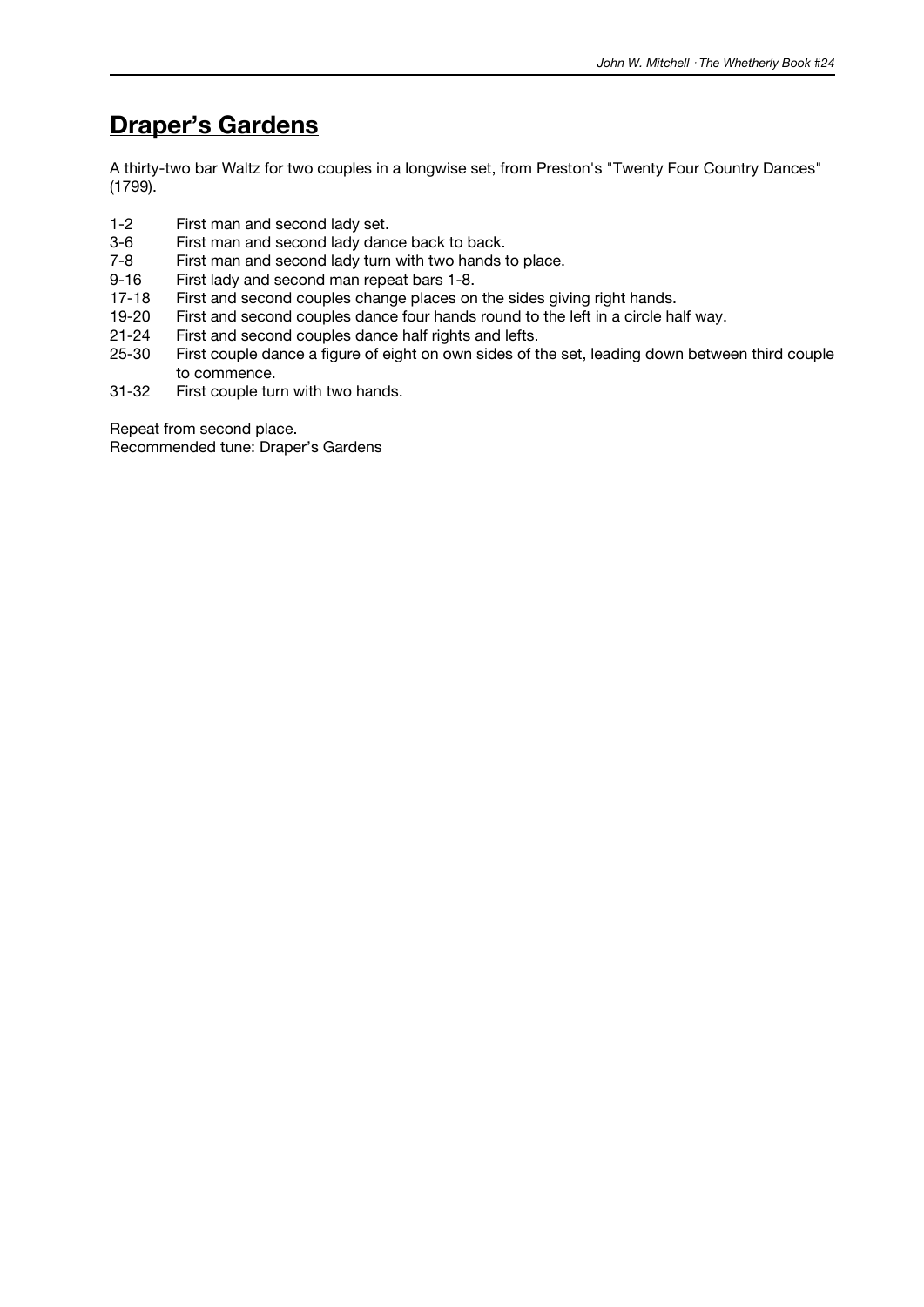### **The Duke of Kent's Waltz**

A thirty-two bar Waltz for two couples in a longwise set, from Cahusac's "Annual Collection" (1801).

- 1-8 First and second couples dance right hands across in a wheel and back with the left hands.
- 9-16 First couple lead down the middle and back.<br>17-24 First and second couples allemande.
- First and second couples allemande.
- 25-28 First couple turn first corners with the right hand.
- 29-32 First couple turn second corners with the left hand.

Repeat from second place.

Recommended tune: The Duke of Kents Waltz

#### *Musical Notes*

The original tune in 3/8 time comprises an eight bar phrase which is repeated, followed by a sixteen bar phrase.

#### *Dance Formation Notes*

The original instructions indicate that down the middle and back and allemande only occupied eight bars. This would have been danced as four bars for down the middle and back to second place and four bars for an allemande turn with partner; leaving sixteen bars to turn the corners. The phrasing has been altered to fit in with modern practice.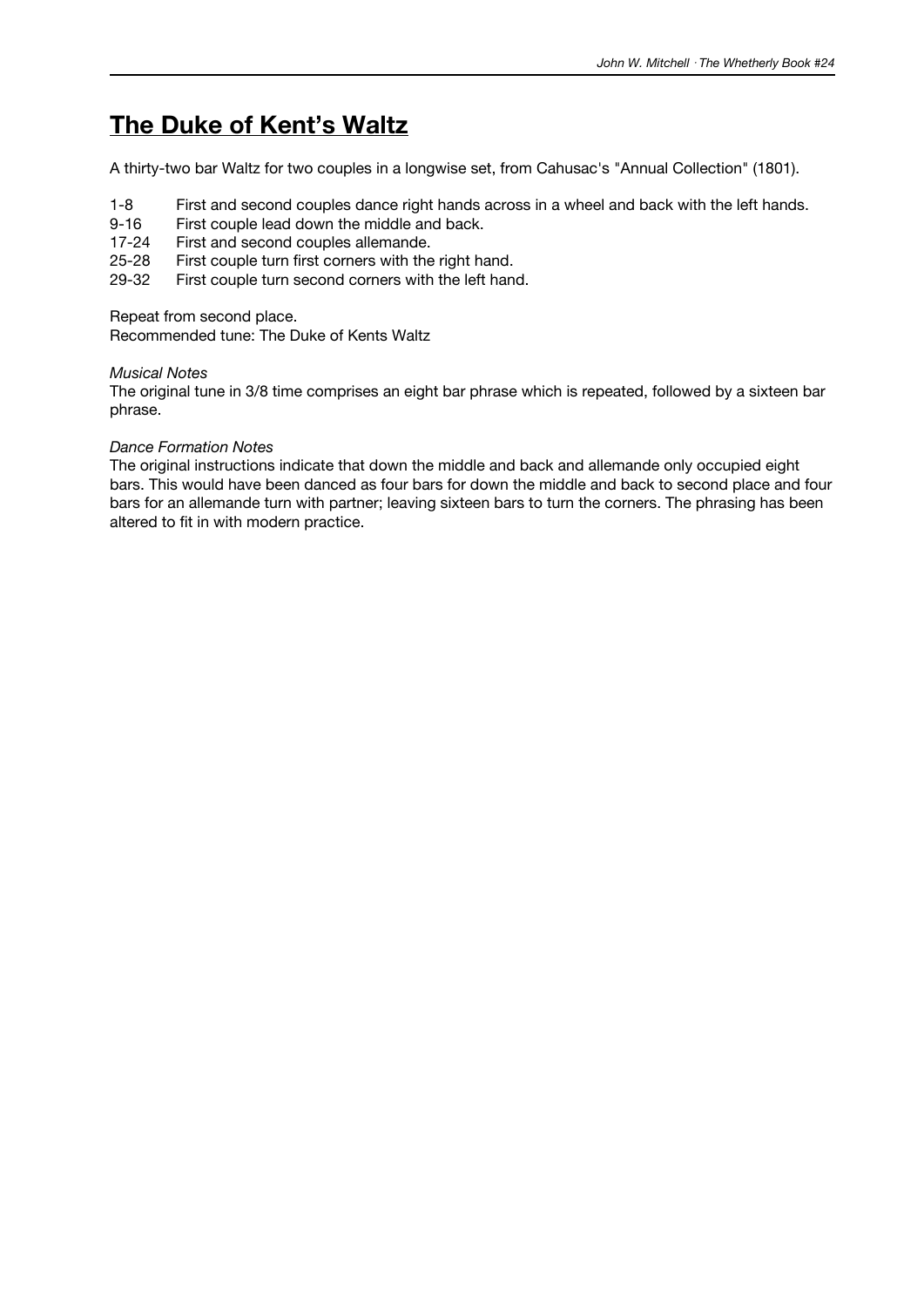# **The Duke of Rutland's Delight**

#### **Alternative name: The Collier's Daughter**

A thirty-two bar Reel for two couples in a longwise set, from "The English Dancing Master" Vol. 2 4th Edition (1728).

- 1-4 First couple cross giving right hand and cast off, second couple step up.
- 5-8 First couple turn with two hands.
- 9-12 First couple cross back to own sides giving left hand and cast up into first place, second couple step down.
- 13-16 First couple turn with two hands.<br>17-18 First couple lead down to second
- 17-18 First couple lead down to second place, second couple step up.<br>19-22 First and second couples dance four hands round to the left in a
- 19-22 First and second couples dance four hands round to the left in a circle.<br>23-24 First and second couples retain hands on the sides and set.
- First and second couples retain hands on the sides and set.
- 25-32 First and second couples dance rights and lefts.

Repeat from second place.

Recommended tune: The Collier's Daughter

#### *Dance Formation Notes*

The original dance was for three couples. As third couple has no active part to play it has been altered to a two couple version. The original instructions were:

9-12 First couple cross to own sides giving left hand and cast off, third couple step up.<br>17-18 First couple dance up to first place with nearer hands, second and third couples s

First couple dance up to first place with nearer hands, second and third couples step down.

This results in first couple finishing in first place with no progression.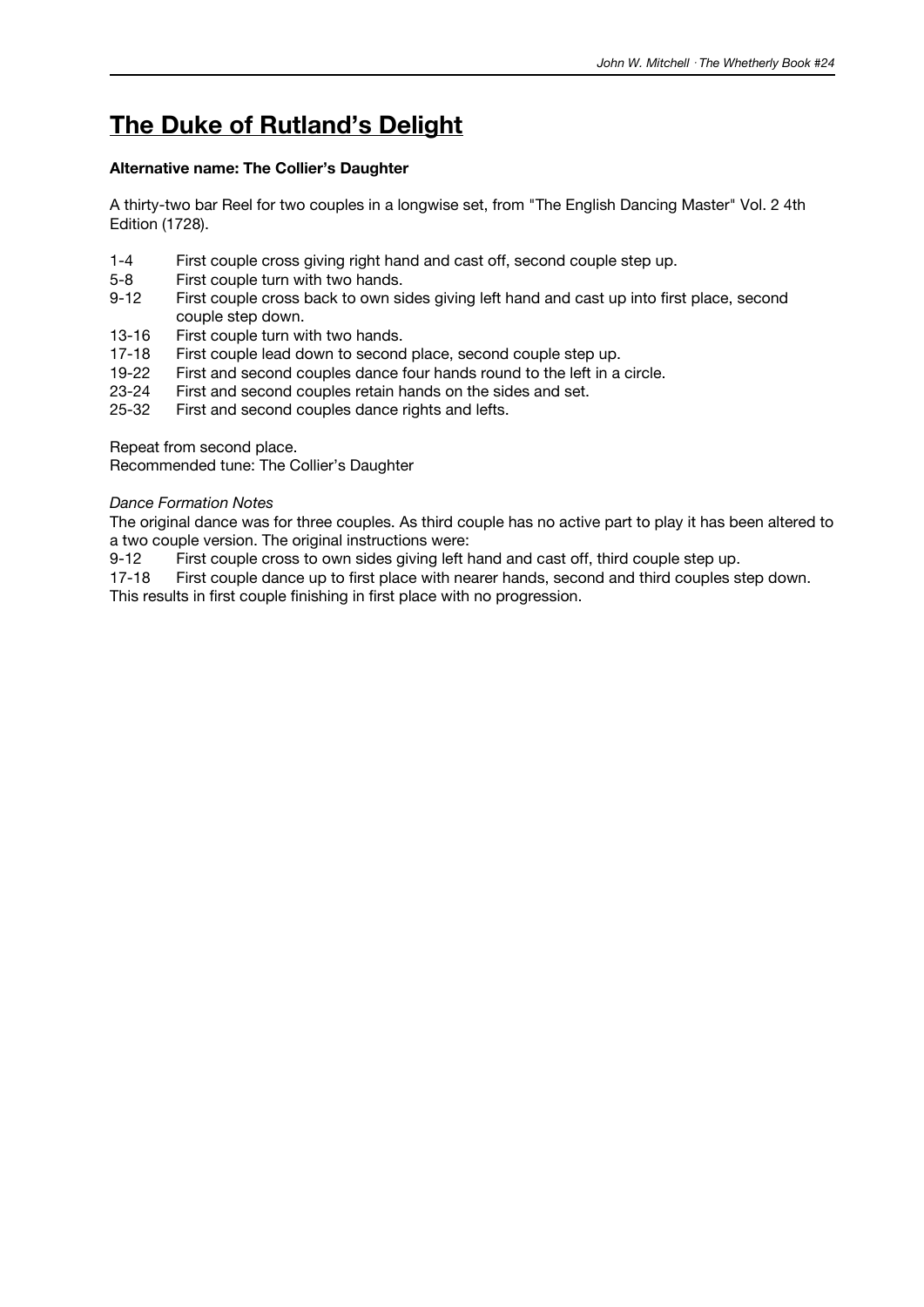### **Dull Sir John**

A ninety-six bar Jig for four couples in a square set, from "The English Dancing Master" (1651).

- 1-4 First couple lead in, the man dances between second couple and the lady between the fourth, they cast back to their original places.
- 5-8 Third couple repeat.
- 9-12 Second couple repeat.
- 13-16 Fourth couple repeat.
- 17-18 First and third men change places giving right hand.
- 19-20 First and third ladies repeat.<br>21-24 First and third couples danc
- 21-24 First and third couples dance right hands across in a wheel half way to finish in original places.<br>25-32 Second and fourth couples repeat bars 17-24, all finish with the men standing behind their
- Second and fourth couples repeat bars 17-24, all finish with the men standing behind their partners, forming a cross.
- 33-40 First couple separate, the man dancing between second couple and the lady between fourth couple they dance round to third place and then take nearer hands and dance across the centre of the set to their place. Meanwhile third couple take nearer hands and dance across to first place and separate, third man dancing back between fourth couple as third lady dances back between second couple, finish in the cross formation as before.
- 41-48 Second and fourth couples repeat.
- 49-56 First and third couples dance a reel of four, to commence the ladies pass by the left, they finish in original places.
- 57-64 Second and fourth couples repeat.
- 65-66 All the men cast one place anticlockwise.
- 67-68 All the ladies cast one place clockwise.
- 69-72 Repeat bars 65-68.
- 73-80 Repeat bars 65-72.
- 81-84 First and third couples advance passing by the right, the ladies pass back to back.
- 85-86 All balance in line.
- 87-88 Retire to place.
- 89-96 Second and fourth couples repeat bars 81-88.

Recommended tune: Dull Sir John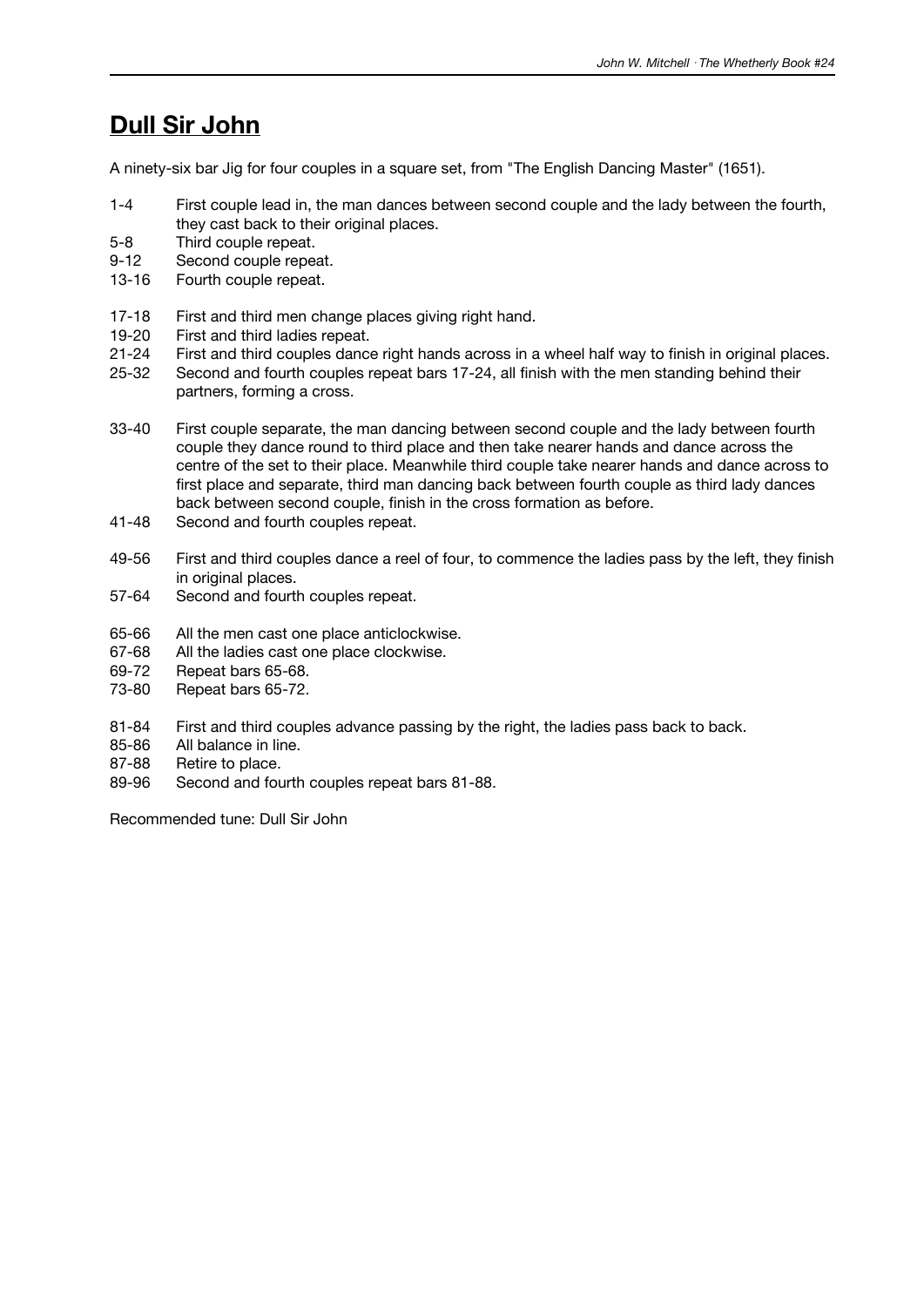### **The Fair Quaker of Deal**

#### **Alternative names: Amsbury / Hannibal**

A thirty-two bar Jig for two couples in a longwise set, from J. Walsh's "Twenty Four New Country Dances" (1712).

- 1-4 First man and second lady set twice.
- 5-8 First couple cast off, second couple step up.
- 9-12 First lady and second man set twice.
- 13-16 Second couple cast off, first couple step up.
- 17-18 First man and second lady advance and pass to finish back to back, slightly apart.<br>19-20 First lady and second man repeat.
- 19-20 First lady and second man repeat.<br>21-24 First and second couples, still back
- First and second couples, still back to back and facing out, dance four hands round in a clockwise circle half way.
- 25-28 Still facing out with nearer hands joined, the two ladies dance out to the ladies' side and the two men lead out to the men's side, for two bars, they turn inwards and dance in to finish on the sides.
- 29-32 First couple lead down for one step, lead up and cast off into second place.

Repeat from second place.

Recommended tune: The Fair Quaker of Deal

*General Notes*

The same figures were also published in Walsh's "New Country Dancing Master third Book" (1728), under the two alternative titles of "Amsbury" and "Hannibal".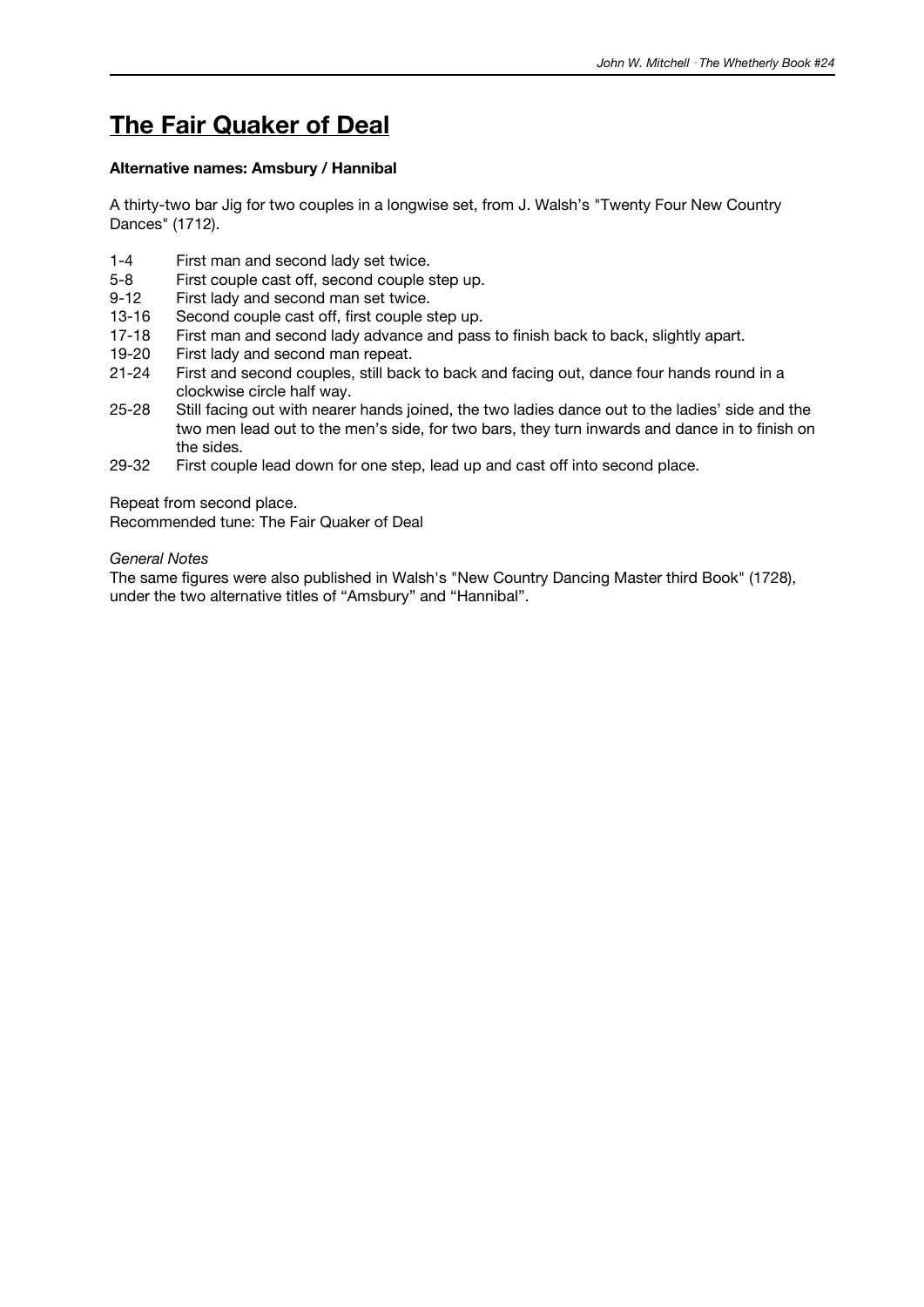# **Hiland Lass**

#### **Alternative names: Duble the Cape / Dick's Maggot**

A sixteen bar dance in 3/2 time for two couples in a longwise set, from Walsh's "New Country Dancing Master second Book" (1711).

- 1-2 First couple cross over into second place giving right hand, second couple step up.
- 3-4 Second couple cast off, first couple step up.
- 5-8 First couple cross giving right hand and cast off into second place.
- 9-12 First and second couples dance back to back.
- 13-16 First and second couples dance rights and lefts.

Repeat from second place.

Recommended tune: Hiland Lass

*Musical Notes*

The tune is in two parts, the first being four bars repeated and the second eight bars.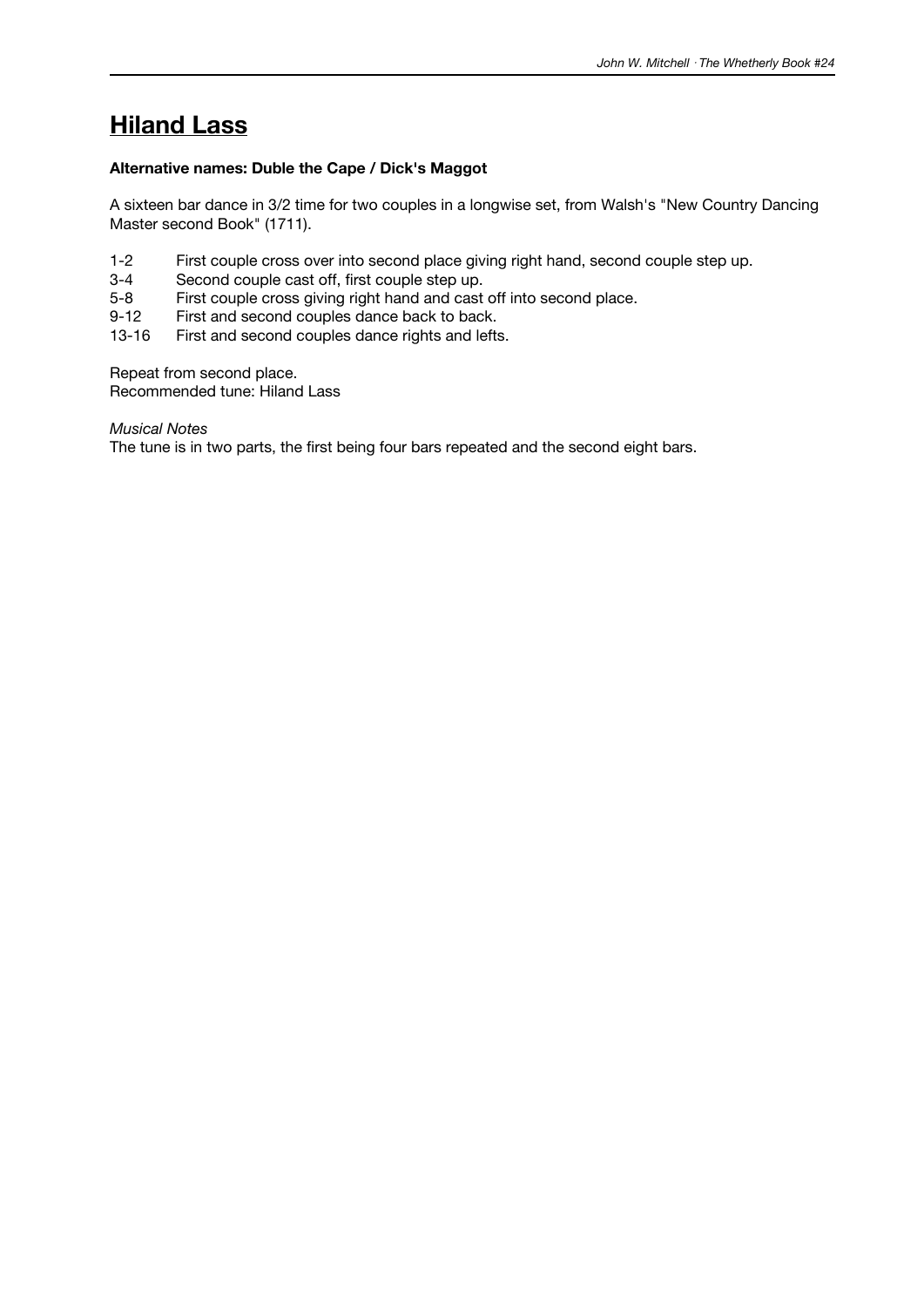### **The Fandango**

A sixty-four bar Jig for three couples in a longwise set, from Thompson's "Compleat Collection" (1780).

- 1-4 First couple turn with the right hand.
- 5-8 First couple cast off, second couple step up.
- 9-12 First couple turn with the left hand.
- 13-16 First couple cast off, third couple step up.
- 17-24 First, second and third couples dance six hands round to the left in a circle and back to the right.
- 25-28 First couple lead up to the top, third couple step down on bars 27 & 28.
- 29-32 First couple set and cast off into second place.<br>33-36 First couple turn first corner with the right hand
- 33-36 First couple turn first corner with the right hand.<br>37-40 First couple turn with the left hand.
- 37-40 First couple turn with the left hand.<br>41-44 First couple turn second corner wit
- First couple turn second corner with the right hand.
- 45-48 First couple turn with the left hand, to finish facing first corners.
- 49-56 First man dances a figure of eight round third couple, whilst first lady dances a figure of eight round second couple; they commence by passing their first corners by the left and finish facing their second corners.
- 57-64 First man dances a reel of three with second couple and first lady dances a reel of three with third couple; they commence by passing their second corners by the right and finish in second place on their own sides of the set.

Repeat from second place. Recommended tune: The Fandango

#### *Musical Notes*

The tune is in two phrases of eight bars the music being played A, A, B, B, A, A, B, B.

#### *Dance Formation Notes*

The original circle was to the left only and the setting on bars 29-30 has been introduced in accordance with modern practice.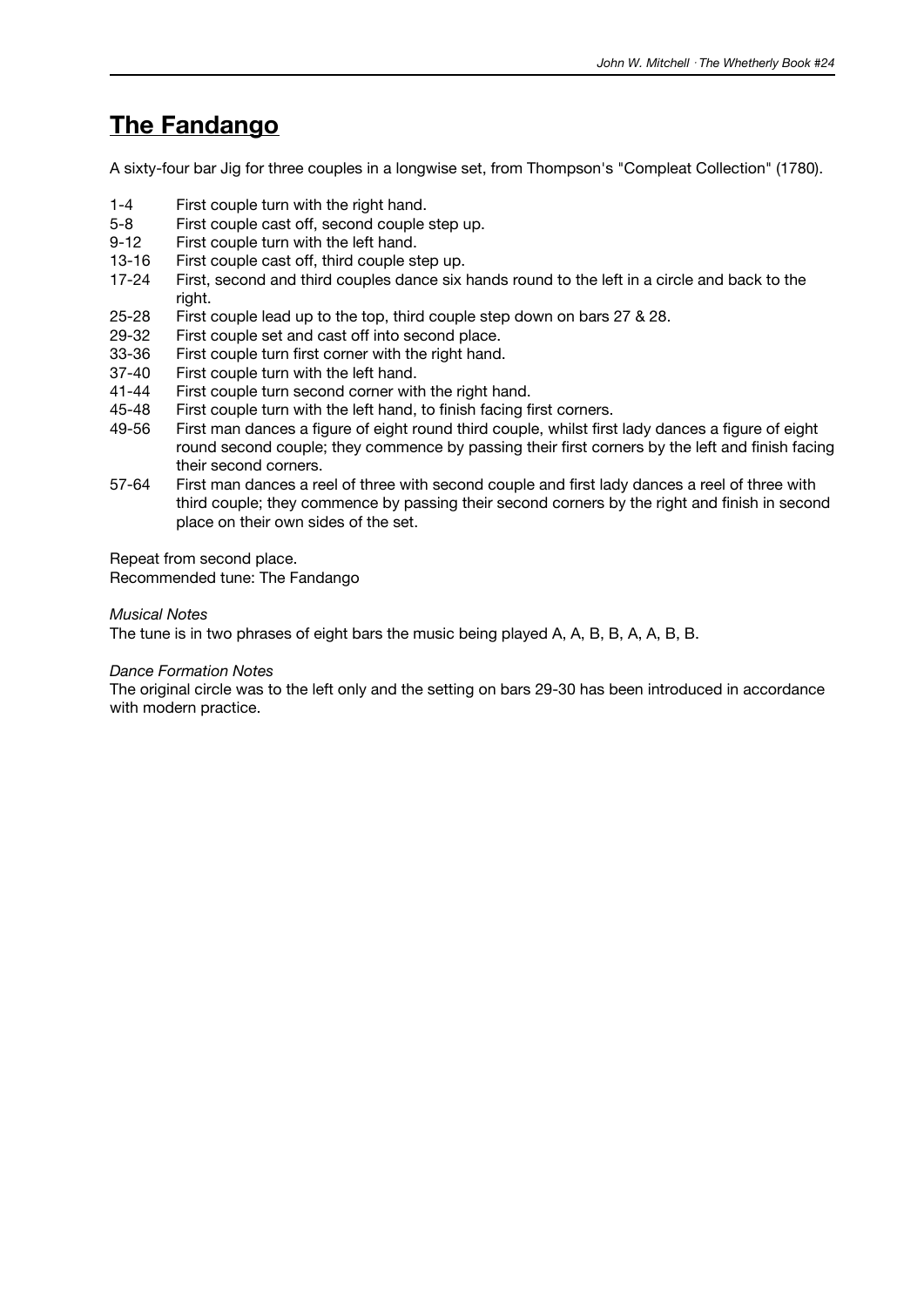### **The Female Saylor**

A thirty-two bar Jig originally titled "La Matelotte" for two couples in a longwise set, from the translation by Essex of Feuillet's "Recueil de Contredanses" (1706).

- 1-8 First couple dance a figure of eight on own sides of the set, to commence they dance in and up (through an imaginary couple first time through, afterwards through the standing couple(s) above them).
- 9-12 First couple dance a half figure of eight round second couple, crossing down to commence.
- 13-16 First couple turn with two hands.
- 17-20 First man and second lady dance back to back on the side of the set, first lady and second man do the same.
- 21-24 First man and second lady turn with two hands on the side of the set, first lady and second man do the same.
- 25-28 First couple dance back to back.
- 29-30 First couple turn half way with two hands.<br>31-32 First couple cast off into second place.
- First couple cast off into second place.

Repeat from second place.

Recommended tune: The Female Saylor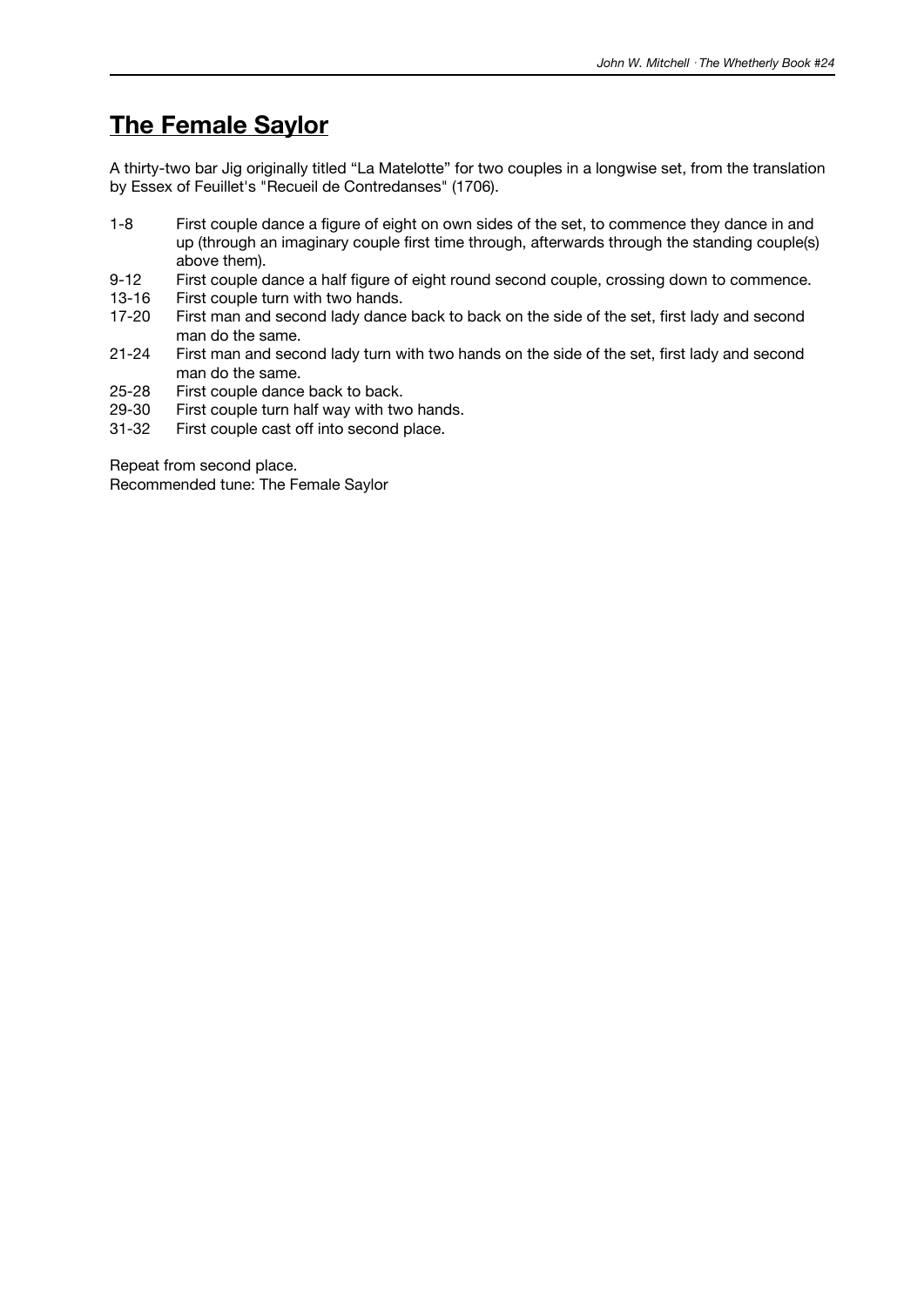# **General Abercrombie's Reel**

A twenty-four bar Reel for three couples in a longwise set, from G. Astor's "Twenty Four Country Dances for 1800".

- 1-8 First couple dance down the middle and back to finish facing their first corners.<br>9-12 First couple allemande with their first corners (turn first corner with the right han
- First couple allemande with their first corners (turn first corner with the right hand once round, the corners complete the turn by turning clockwise under the raised right arms back to place).
- 13-16 First couple allemande with their second corners.
- 17-20 First couple lead out between the second and third ladies, first lady casts up and first man casts down; to meet in the middle of the set.
- 21-24 First couple lead out between the second and third men, first lady casts up and first man casts down.

Repeat from second place.

Recommended tune: General Abercrombie's Reel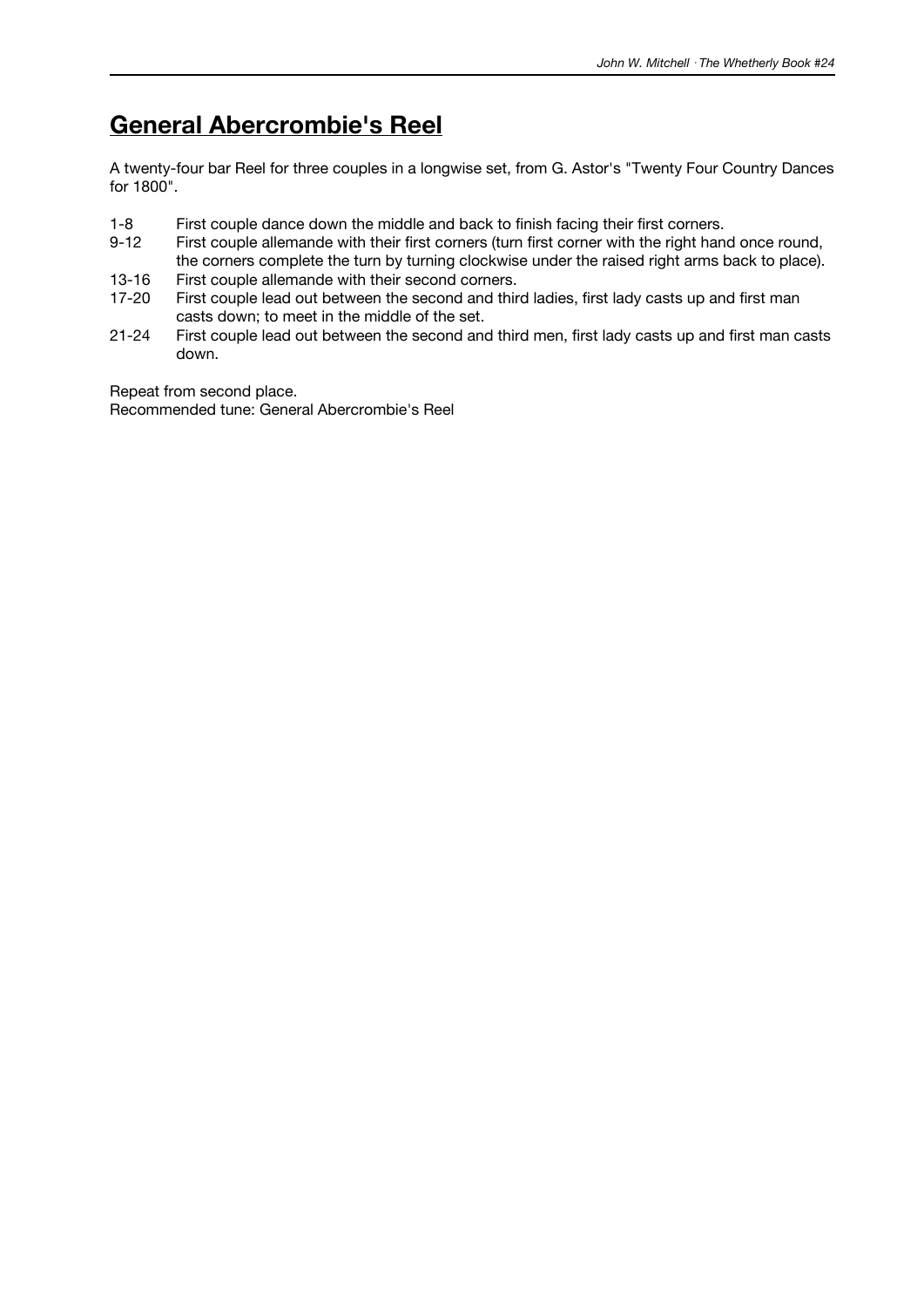# **The Freemason's Jig**

A sixty-four bar Jig for three couples in a longwise set, from Thompson's "Compleat Collection" (1790).

- 1-8 First man followed by the second and third men crosses above his partner, casts off behind the first, second and third ladies, crosses back to own side and dances up to place.
- 9-16 First lady followed by the second and third ladies crosses above her partner, casts off behind the first, second and third men, crosses back to own side and dances up to place.
- 17-20 First couple take two hands and slip down the middle and up again.
- 21-24 First couple set and cast off into second place.
- 25-28 First couple turn with the right hand.
- 29-32 First couple turn three quarters with the left hand to finish with first man between third couple, all facing up, and first lady between second couple, all facing down.
- 33-36 First, second and third couples join nearer hands and set.<br>37-40 First couple turn three quarters with the right hand to finish
- First couple turn three quarters with the right hand to finish in second place on their own sides of the set.
- 41-44 First, second and third couples join nearer hands and set.
- 45-48 First couple turn with two hands to finish in second place on their own sides of the set.
- 49-52 First, second and third couples join nearer hands and retire and advance.
- 53-56 First couple turn one and a half times with two hands to finish on the opposite sides of the set.
- 57-60 First, second and third couples join nearer hands and retire and advance.
- 61-64 First couple turn one and a half times with two hands to finish on own sides of the set.

Repeat from second place.

Recommended tune: The Freemason's Jig

#### *Dance Formation Notes*

The setting on bars 21-22 has been added in accordance with modern technique. According to the original instructions, on bars 53-56 and 61-64 the turns were half way only.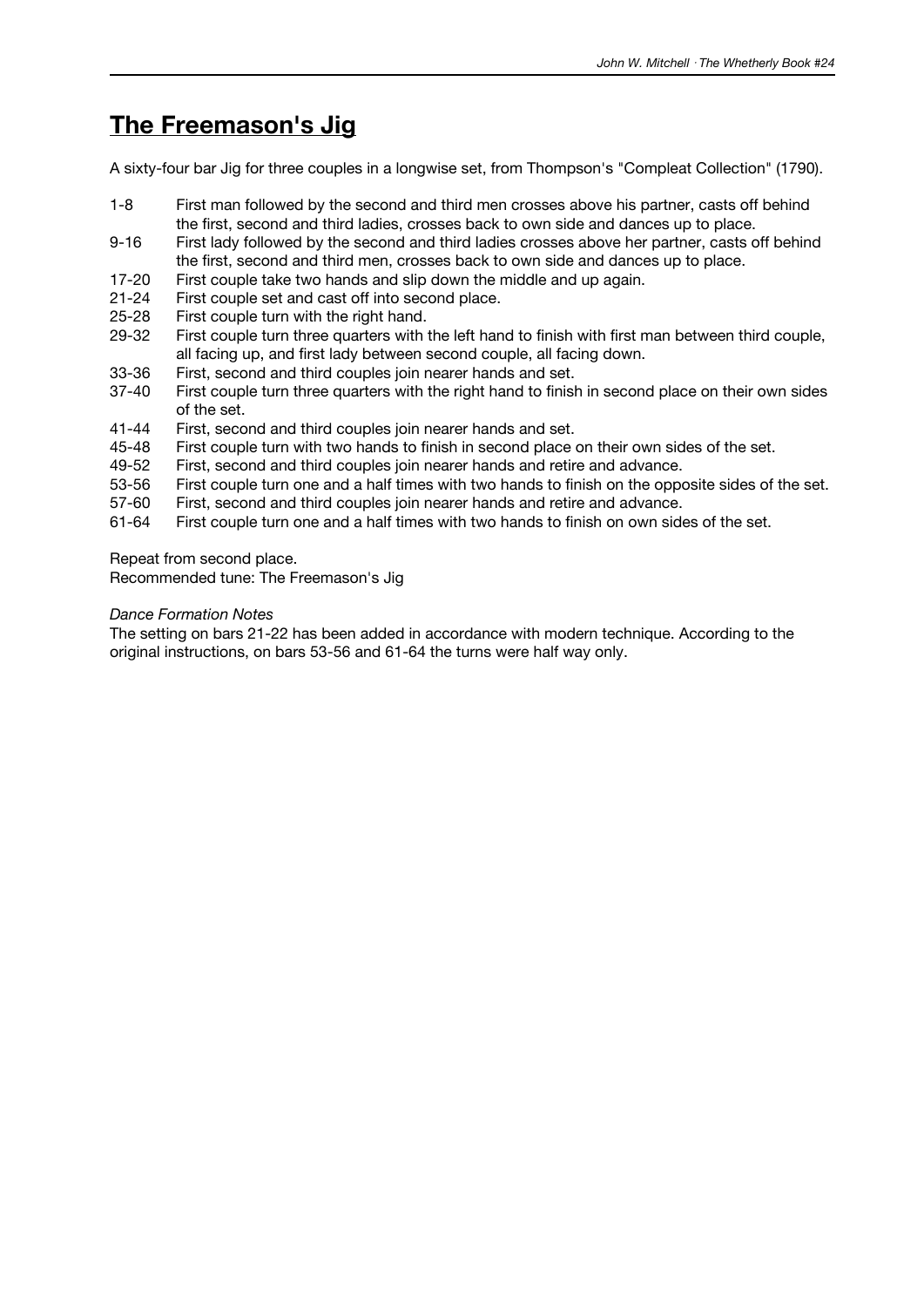### **The French Ambassador**

A forty-eight bar Reel for three couples in a longwise set, from "The English Dancing Master" 11th Edition (1701).

- 1-4 First couple set and cast off, second couple step up.<br>5-8 First couple turn with two hands.
- First couple turn with two hands.
- 9-12 First couple set and cast off, third couple step up.
- 13-16 First couple turn with two hands to finish facing their first corners.
- 17-24 First couple turn their first corners with the right hand, partner with the left hand, second corners with the right hand and partner half way with the left hand to finish facing down.
- 25-28 First couple take nearer hand, dance down between third couple and cast up into second place on own sides.
- 29-32 First couple turn with two hands.<br>33-40 First couple dance a figure of eight
- First couple dance a figure of eight round second couple, crossing up to commence.
- 41-44 First, second and third couples set.
- 45-48 First, second and third couples turn with two hands.

Recommended tune: The French Ambassador

#### *Musical Notes*

The original tune comprises an eight bar phrase followed by a sixteen bar phrase both of which are repeated.

#### *Dance Formation Notes*

The setting during the first sixteen bars has been introduced to replace the original four bars to cast out and slip down into second place, with a modern set and cast. The original instructions for bars 17-24 specified turn first corners and partner only (four bars for each hand) and on bars 45-48 only first couple turned.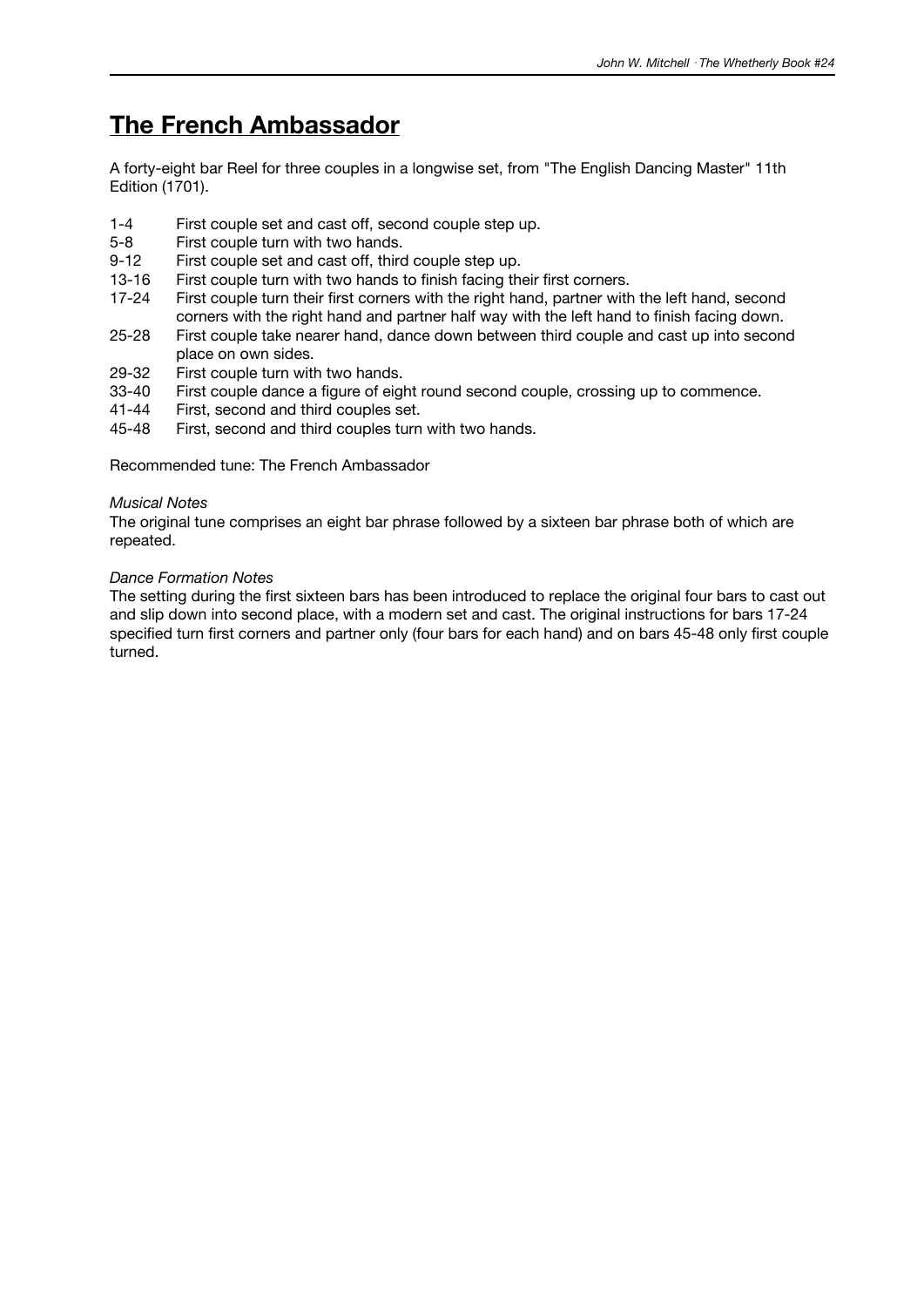# **The Gallant Enterprize**

#### **Alternative name: Prince Frederick's Hornpipe**

A thirty-two bar Hornpipe for three couples in a longwise set, from Johnson (1740).

- 1-6 First couple cross below second couple to dance reels of three with the second and third couples.
- 7-8 First couple dance in to face first corners, whilst second couple cast up into first place.
- 9-12 First couple set to and turn their first corners with two hands.
- 13-16 First couple set to and turn their second corners with two hands.
- 17-24 First man dances a reel of three with third couple passing third man by the right to commence; whilst first lady dances a reel of three with second couple passing second lady by the right to commence; at the end of the reels first couple turn half way with the left hand to finish facing down.
- 25-32 First couple dance a figure of eight on own sides of the set, dancing down between third couple with nearer hands to commence.

Repeat from second place.

Recommended tune: Prince Frederick's Hornpipe

#### *Musical Notes*

The tune given by Daniel Wright and Johnson for this dance is "The Gallant Enterprize" which comprises two phrases, the first of four bars repeated and the second of eleven bars repeated, making a 30 bar dance.

#### *Dance Formation Notes*

According to the original instructions bars 17-24 is figures of eight across the set, followed by lead out sides (lead out between the second and third ladies and cast round them, lady up and man down, lead out between the second and third men and cast round them to place). Two changes have been made, the reel on bars 17-24 instead of a figure of eight to make the dance more interesting for the supporting couples and to eliminate what would otherwise be two consecutive figures of eight across the set, and the figure of eight on bars 25-32 has been reoriented on to the sides to improve the pattern of the dance and ease the entry into the repeat.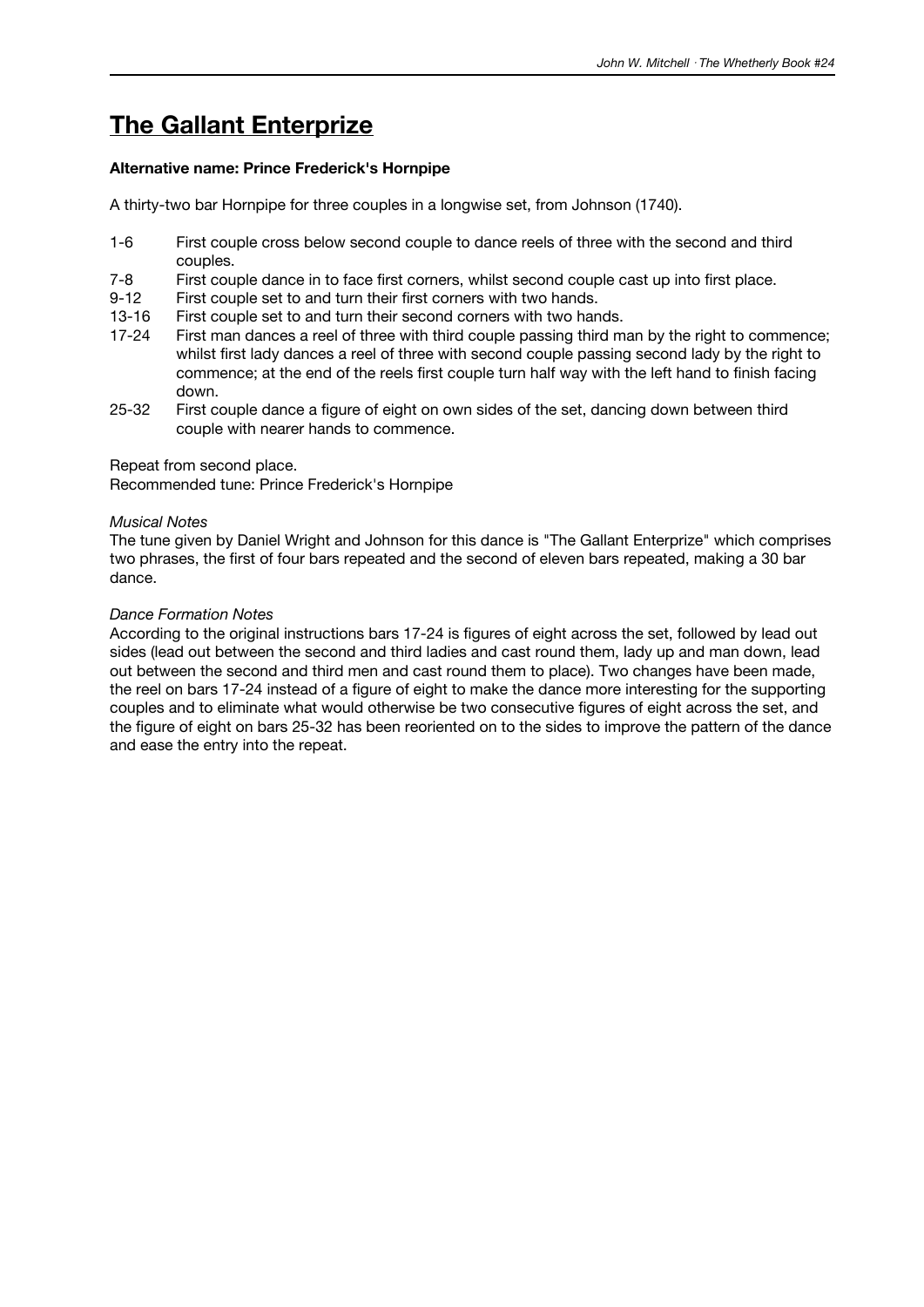### **General Abercrombie's Reel**

A thirty-two bar Reel for three couples in a longwise set, from Cantelo (1785).

- 1-2 First couple join both hands and slip down the middle.
- 3-4 First couple set.<br>5-6 First couple join
- First couple join both hands and slip up the middle.
- 7-8 First couple set.
- 9-12 First couple join both hands and slip down the middle and back.
- 13-16 First couple cast off to face their first corners, second couple step up on bars 13 & 14.
- 17-20 First couple set to and turn their first corners.
- 21-24 First couple set to and turn their second corners.
- 25-28 First couple lead out between the second and third ladies and separate, first lady casts up and first man casts down.
- 29-32 First couple lead out between the second and third men and separate, first lady casts up and first man casts down.

Repeat from second place.

Recommended tune: General Abercrombie's Reel

*Dance Formation Notes*

In the first eight bars, the setting step specified was the "Rigadoon". Three different descriptions of this step have been traced, of which possibly the easiest is:

Bar 1:

- 1 Hop on the left foot extending the right to second position.<br>2 Hop on the left foot bringing the right to third rear aerial pos
- Hop on the left foot bringing the right to third rear aerial position.
- 3 Hop on the left foot extending the right to second position.
- 4 Hop on the left foot bringing the right to third aerial position.

Bar 2:

Spring on to the right foot to repeat contra.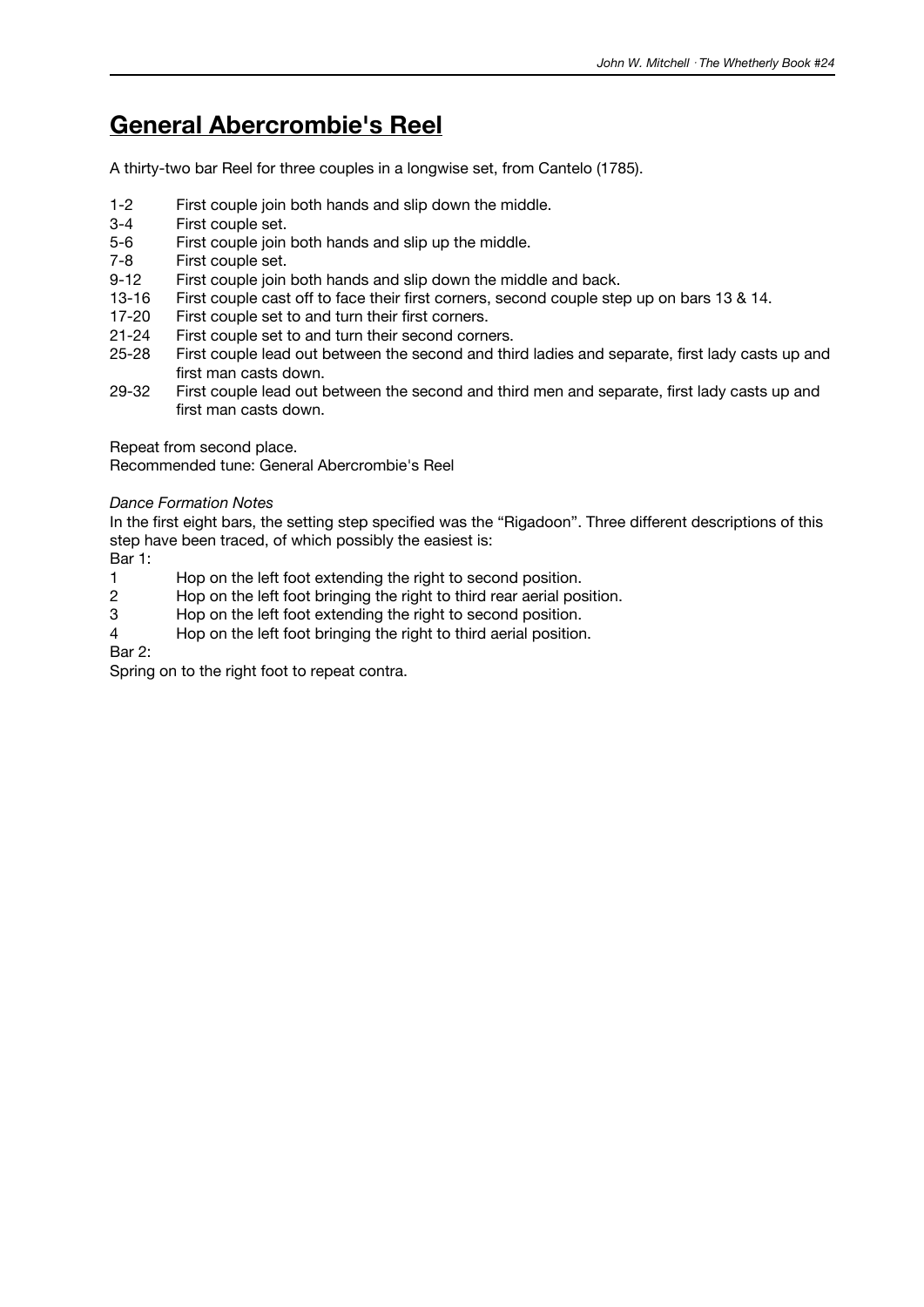### **Green Sleeves and Yellow Lace**

A sixty-four bar Jig for three couples in a longwise set, from J. Young (1721).

- 1-4 First couple set and cast off, second couple step up.
- 5-8 First couple set and cast off, third couple step up.
- 9-12 First couple set and cast up, third couple step down.
- 13-16 First couple set and cast up, second couple step down.
- 17-24 First man dances a figure of eight round third couple; whilst first lady dances a figure of eight round second couple, they cross below second couple and pass their first corners by the right to commence.
- 25-32 First man dances a figure of eight round second couple and first lady dances a figure of eight round third couple, passing their second corners by the left to commence.
- 33-40 First man dances down to dance three hands round to the left in a circle half way with third couple; whilst first lady dances up to dance three hands round to the left half way with second couple.
- 41-48 First man dances up to dance three hands round to the left in a circle half way with second couple, whilst first lady dances down to dance three hands round to the left half way with third couple.
- 49-56 First man dances down and dances a reel of three with third couple, whilst first lady dances up and dances a reel of three with second couple, passing their first corners by the left to commence.
- 57-64 First man dances a reel of three with second couple and first lady dances a reel of three with third couple, passing their second corners by the right to commence.

Repeat from second place.

Recommended tune: Green Sleeves.

#### *Musical Notes*

The tune is in two parts of eight bars each, which are played A, A, B, B, A, A, B, B.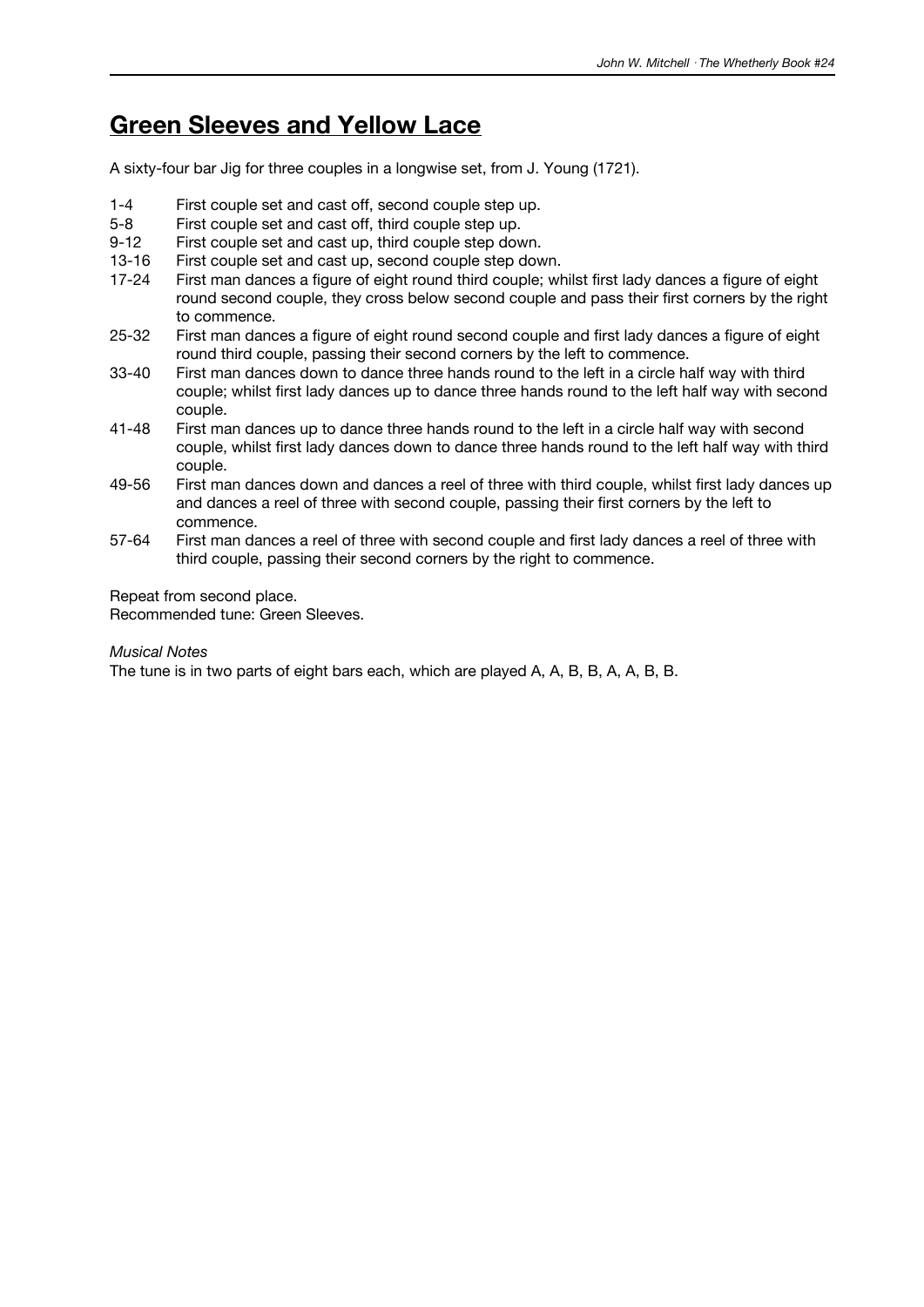## **Greenwich Park**

A thirty-two bar Reel for two couples in a longwise set, from "The Dancing Master" (1709).

- 1-3 First couple lead up the room, second couple step up.
- 4-8 First couple cast down into second place (first time behind an imaginary line).
- Second couple repeat bars 1-8.
- 17-20 First couple cross giving right hand and cast down behind second couple.
- 21-24 First couple turn one and a half times with two hands moving up to finish in their original places.
- 25-28 First and second couples dance back to back.
- 29-32 All clap, first couple set and cast off into second place, second couple step up.

Repeat from second place.

Recommended tune: Greenwich Park

#### *Dance Formation Notes (2020)*

The remark in brackets at bars 4-8 is likely unnecessary, however we have retained it as in the first edition of this book.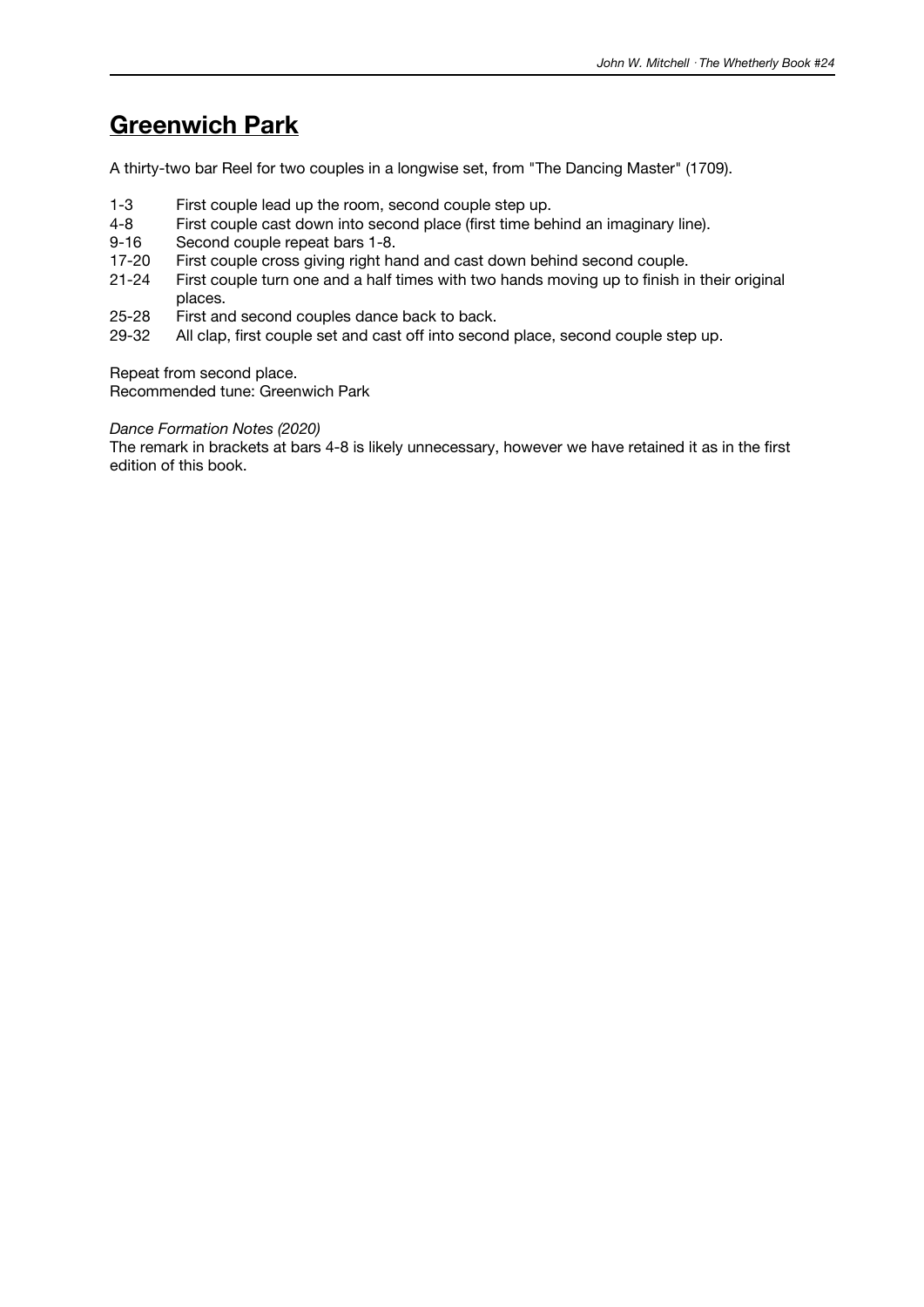## **The Happy Marriage**

A thirty-two bar Jig for two couples in a longwise set, from "The Dancing Master", Part 11 (1696).

- 1-4 First man casts off, second man steps up.
- 5-8 First couple dance back to back, passing by the left shoulder to commence.
- 9-12 First Lady casts off into second place, second lady steps up.
- 13-16 First lady and second man dance back to back, passing by the right shoulder to commence.
- 17-20 First and second couples dance right hands across in a wheel half way and set.
- 21-24 First and second couples dance left hands across in a wheel half way and set.
- 25-32 First couple dance a figure of eight round second couple crossing up to commence.

Repeat from second place.

Recommended tune: The Happy Marriage

*Musical Notes*

The tune comprises a phrase of eight bars, repeated, followed by a phrase of sixteen bars.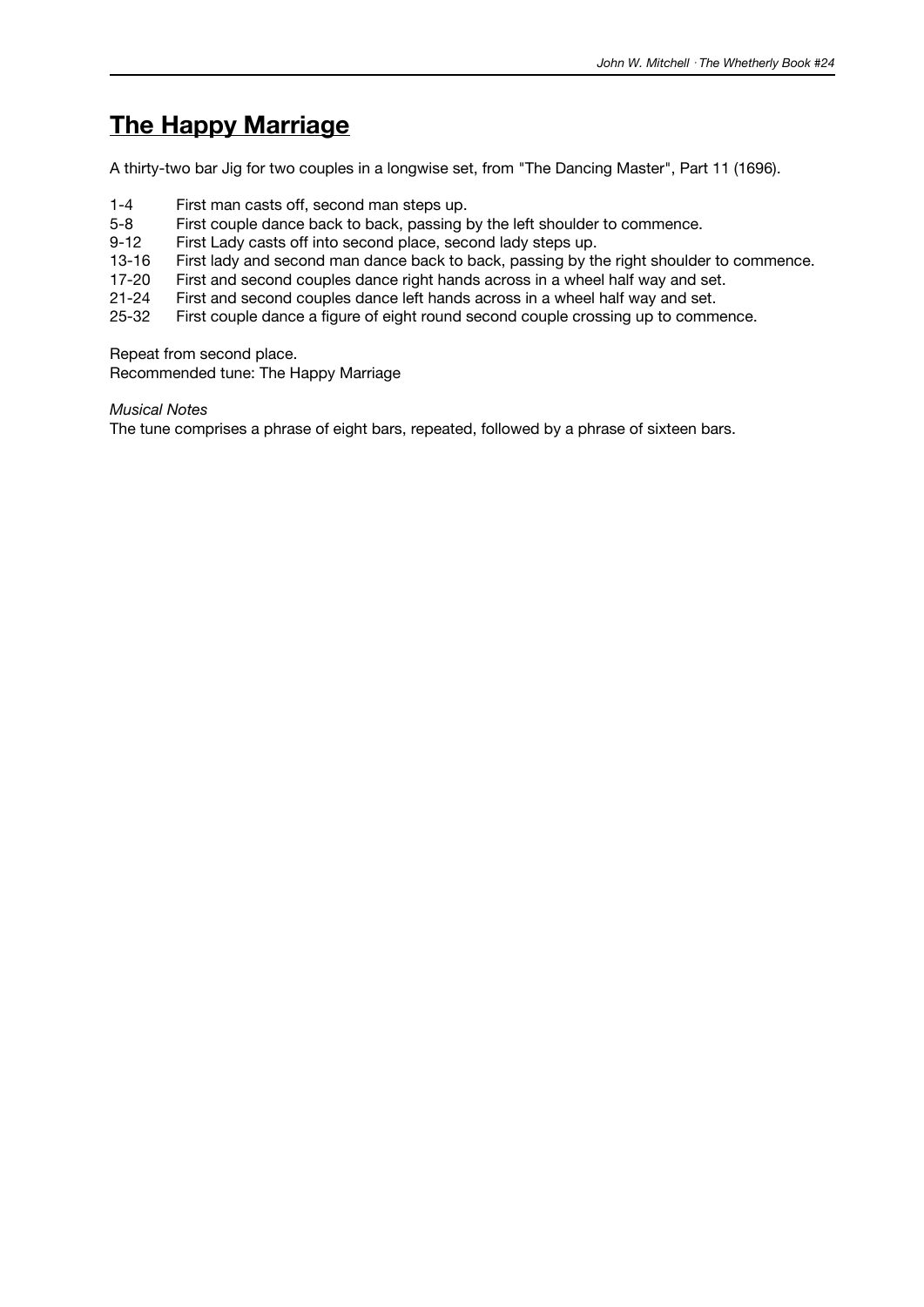# **Hambleton's Round**

### **Alternative names: Hot Grey Grease / Pipeing Phipps**

A thirty-two bar dance in 3/2 time for three couples in a longwise set, from "The Dancing Master" (1710).

- 1-4 First couple set and cast off, second couple step up.
- 5-12 First man dances a reel of three, across the set with third couple, whilst first lady dances a reel of three across the set with second couple, they pass their first corners by the left to commence.
- 13-16 First couple turn with two hands.
- 17-18 First lady and second man change places.
- 19-20 First man and second lady change places.<br>21-22 First and second couples dance four hands
- 21-22 First and second couples dance four hands round to the left in a circle half way.<br>23-24 First and second couples set.
- First and second couples set.
- 25-32 First and second couples dance rights and lefts.

Repeat from second place.

Recommended tune: Hambleton's Round O

#### *General Notes*

The same figures also appeared with a 2/4 tune as "Smiths Round O" in a different volume of "The Dancing Master"; and as "Hot Grey Grease" or "Pipeing Phipps" in John Johnson's collection.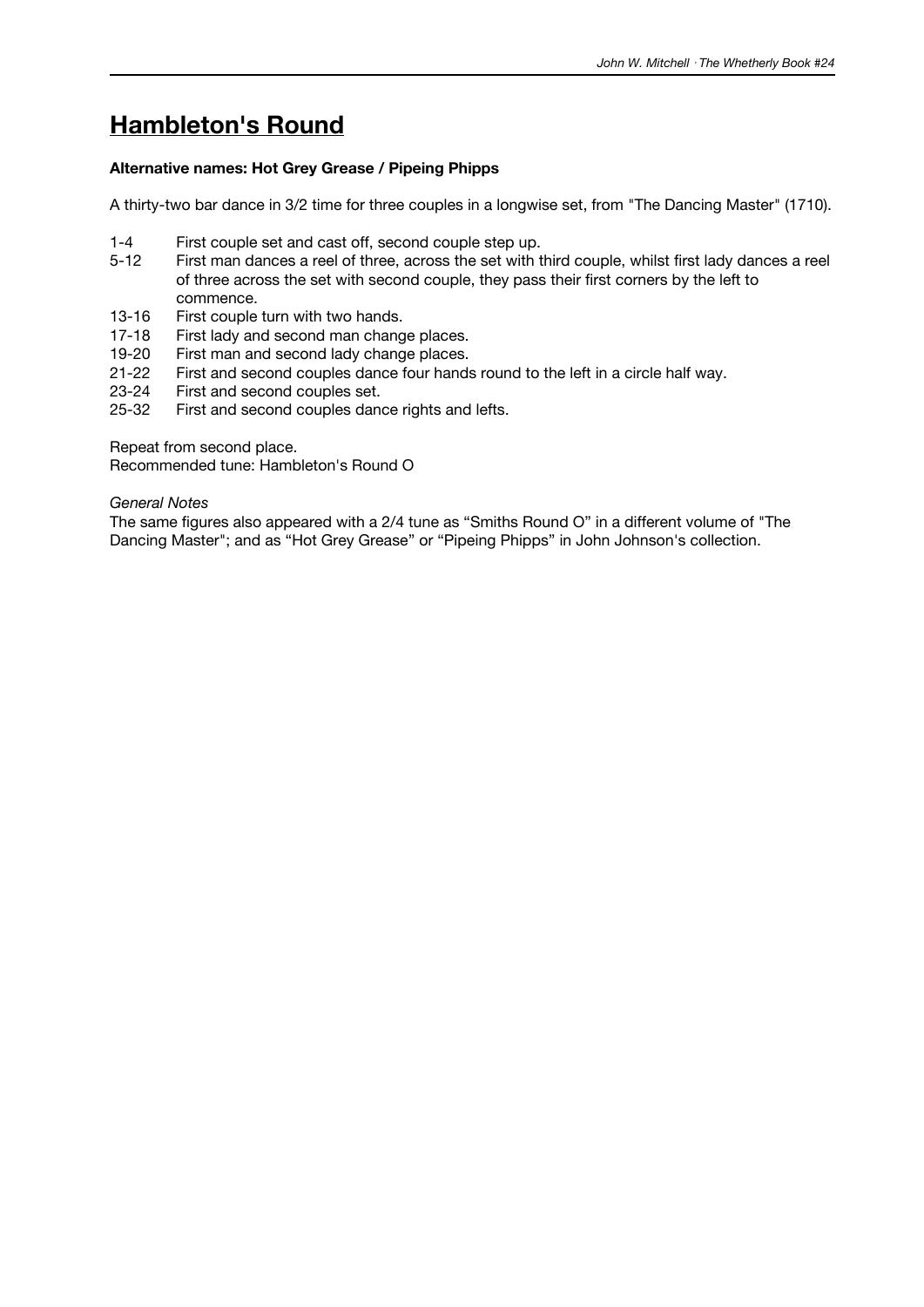## **Hey to Cupar**

A twenty-four bar Strathspey for three couples in a longwise set, from J. Walsh's "Caledonian Country Dances" Vol. 2.

- 1-3 First and second couples dance four hands round to the left in a circle.
- 4 First couple cast off into second place and second couple dance up into first place.<br>5-8 First and third couples dance four hands round to the left in a circle.
- First and third couples dance four hands round to the left in a circle.
- 9-12 First couple lead up to the top and cast off into second place.
- 13-16 First and second couples join hands on the sides and set.
- 17-20 First and second couples dance right hands across in a wheel.
- 21-22 All clap four times, whilst first couple dance down to third place.<br>23-24 First couple cast up into second place.
- First couple cast up into second place.

Repeat from second place.

Recommended tune: Hey to Cupar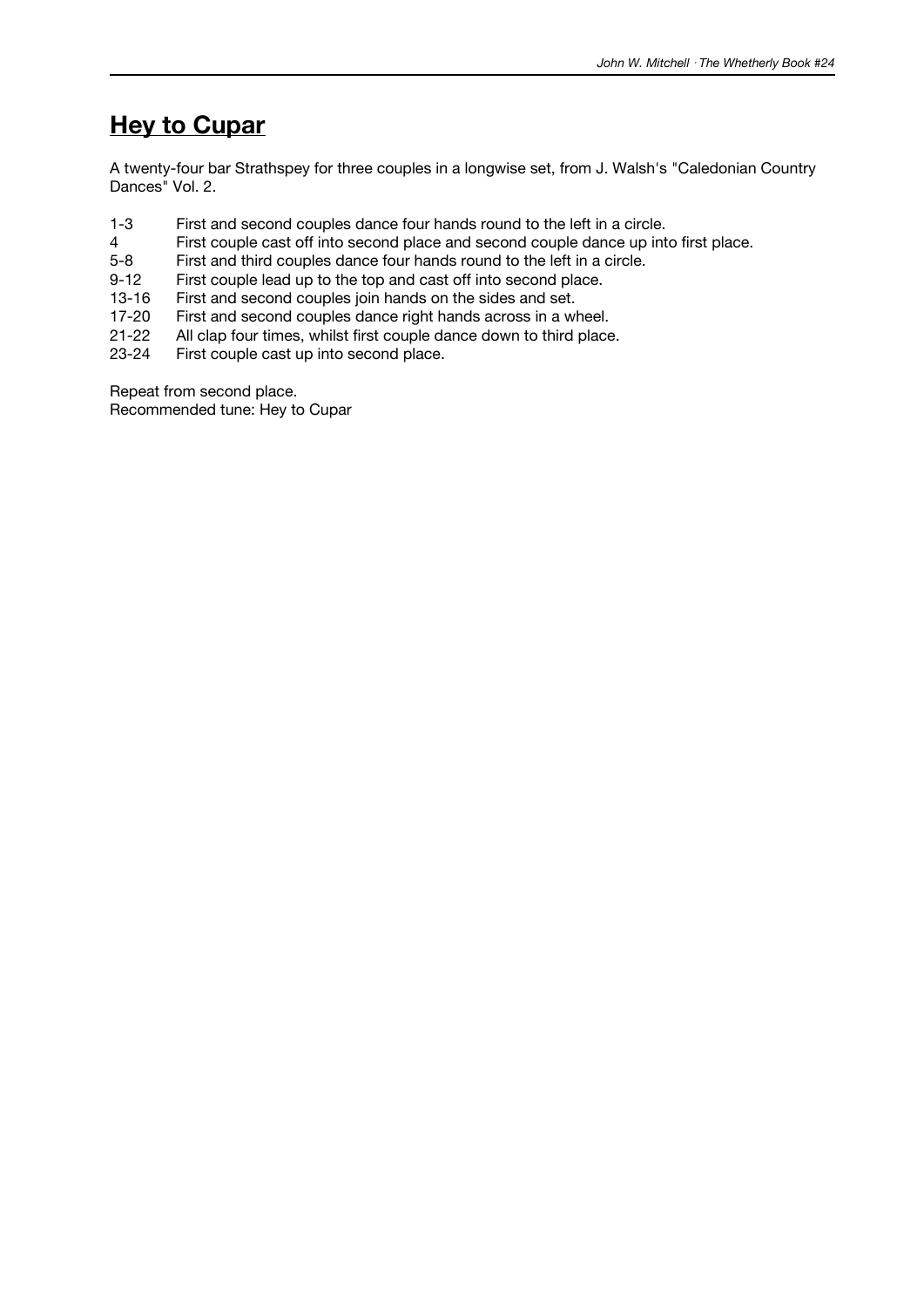## **Hide Park**

A seventy-two bar Jig for four couples in a square set, from "The English Dancing Master" (1651).

### *Chorus*

- 1-4 First and third couples advance and retire.
- 5-8 Second and fourth couples advance and retire.

### *Figure 1*

- 1-2 First and third couples join both hands with partner and dance into the middle of the set using slip steps.
- 3-4 First man joins both hands with third lady and they dance out to the side between second couple using slip steps; first lady and third man do the same between fourth couple.
- 5-8 First and third couples cast back to their original places.
- 9-16 Second and fourth couples repeat bars 1-8.

### *Figure 2*

- 1-2 Second and fourth men slip to their right behind their partners who slip to their left, and join nearer hands to make an arch. Meanwhile the first and third couples change places giving right hands in passing.
- 3-8 First and third couples cast behind their corners, dance in under the arches to meet their partners and lead out to finish in their partners places.
- 9-10 First and third men slip to their left behind their partners who slip to their right, and join nearer hands to make an arch. Meanwhile the second and fourth couples change places giving right hands in passing.
- 11-16 Second and fourth couples cast behind their corners, dance in under the arches to meet their partners and lead out to finish in their original places.

### *Figure 3*

- 1-8 The men dance in front of their own partner, behind the next lady, in front of the opposite lady and behind their corners to return to place.
- 9-16 The ladies dance in front of their own partner, behind the next man, in front of the opposite man and behind their corners to return to place.

Recommended tune: Hide Park

#### *Musical Notes*

The tune comprises two phrases, phrase A is 4 bars long and phrase B is 8 bars long, played A, A, B, B. The Chorus is danced to the A phrase, before each of the three figures.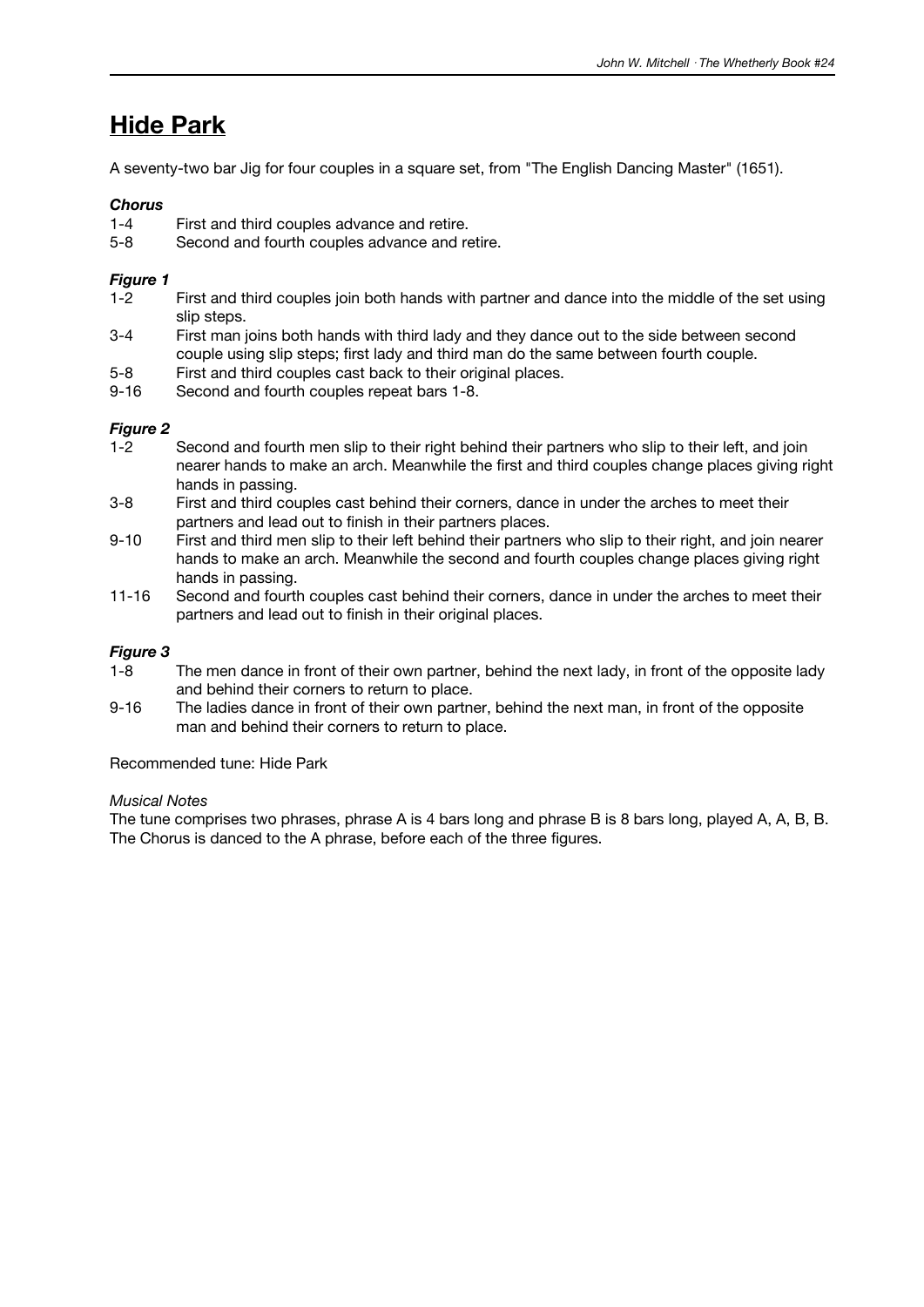# **Highland Jigg**

A thirty-two bar Jig for three couples in a longwise set, from J. Walsh's "Caledonian Country Dances" Vol. 2.

- 1-4 First couple taking nearer hand, dance down between second couple and out between the second and third ladies; they separate and first lady casts up and first man casts down, to meet in the centre of the set, second couple step up on bars 1 & 2.
- 5-8 First couple take nearer hands and dance out between the second and third men; they separate and first lady casts up and first man casts down, to meet in the centre of the set.
- 9-12 First couple take nearer hands, lady on her partners left, and dance up between second couple and cast off on the opposite side of the set, into second place.
- 13-16 First couple take nearer hands and dance down between third couple and cast up into second place on the opposite side of the set.
- 17-20 First couple, still in second place, set to their first corners.
- 21-24 First couple, still in second place, set to their second corners.
- 25-28 First couple, still in second place, set to own partner.
- 29-32 First couple dance a half figure of eight round third couple, crossing down to commence and finishing in second place on their own sides of the set.

Repeat from second place. Recommended tune: Highland Jigg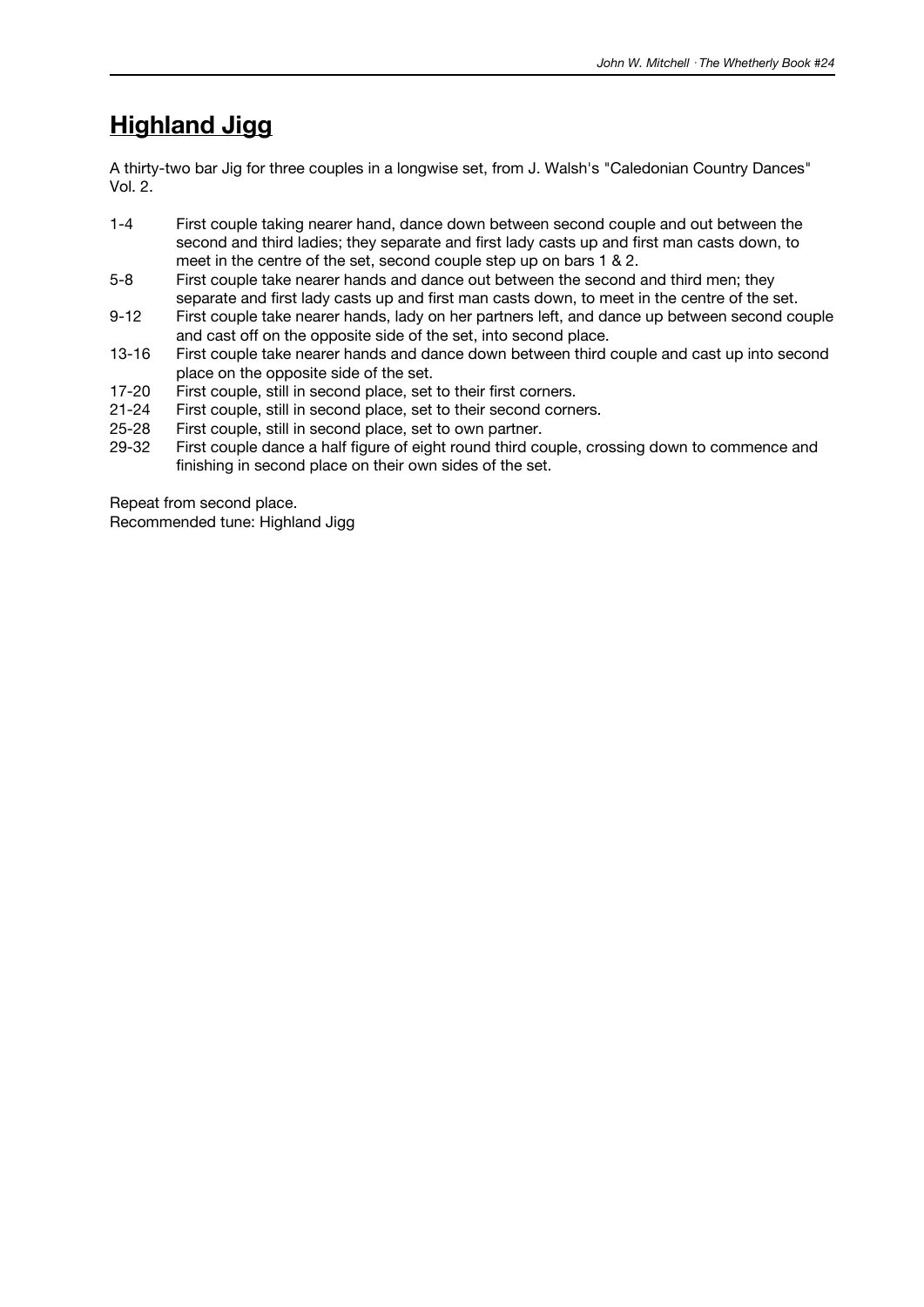# **Highland Wedding**

A forty bar Reel for three couples in a longwise set, from Johnson (1750).

- 1-4 All three couples set and cross giving right hand.
- 5-8 Repeat back to place.
- 9-12 First couple cross giving right hand and cast behind second couple.
- 13-16 First couple cross giving left hand and cast behind third couple.
- 17-20 First couple lead up to the top.
- 21-24 First couple set and cast off into second place, second couple step up.
- 25-32 First, second and third couples dance six hands round to the left in a circle and back to the right.
- 33-40 First and second couples dance rights and lefts.

Repeat from second place.

Recommended tune: Highland Wedding

#### *Musical Notes*

The tune is in two parts, the first being eight bars and the second sixteen bars repeated.

#### *Dance Formation Notes*

In the original instructions only first couple dance the first eight bars. The setting on bars 21-22 has been added to bring the figures into line with contemporary usage.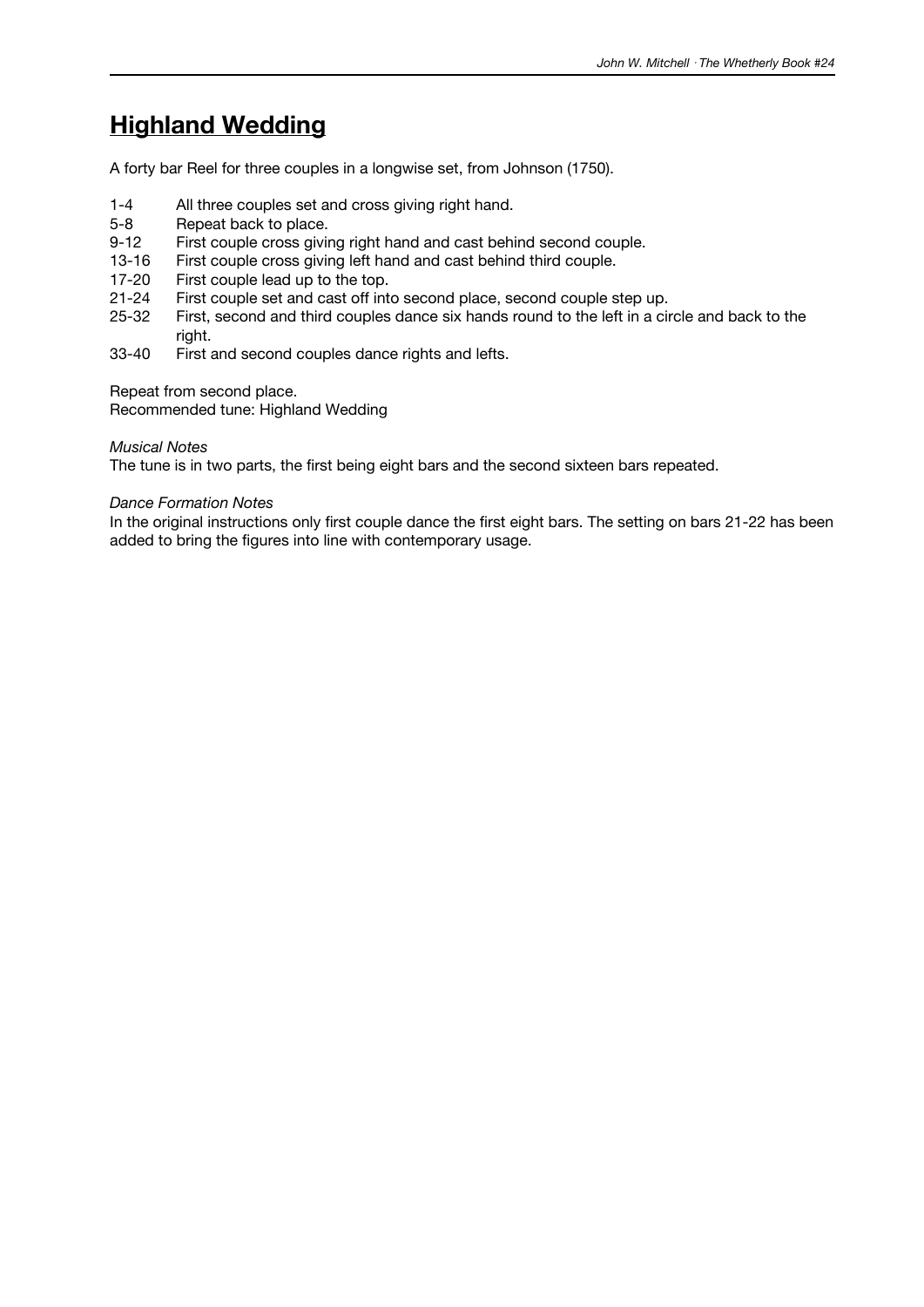### **Hole in the Wall**

A sixteen bar Hornpipe for two couples in a longwise set, from "The Dancing Master" (1721).

- 1-4 First couple cast off and lead up to place.<br>5-8 Second couple cast up and dance down t
- Second couple cast up and dance down to place.
- 9-10 First man and second lady change places giving right hand.
- 11-12 First lady and second man change places giving right hand.
- 13-14 First and second couples dance four hands round to the left in a circle half way.
- 15-16 First couple cast off into second place, second couple step up.

Repeat from second place.

Recommended tune: Air VIII Hornpipe (Henry Purcell - 1695)

*Musical Notes*

The tune is in two parts, the first being four bars repeated and the second eight bars.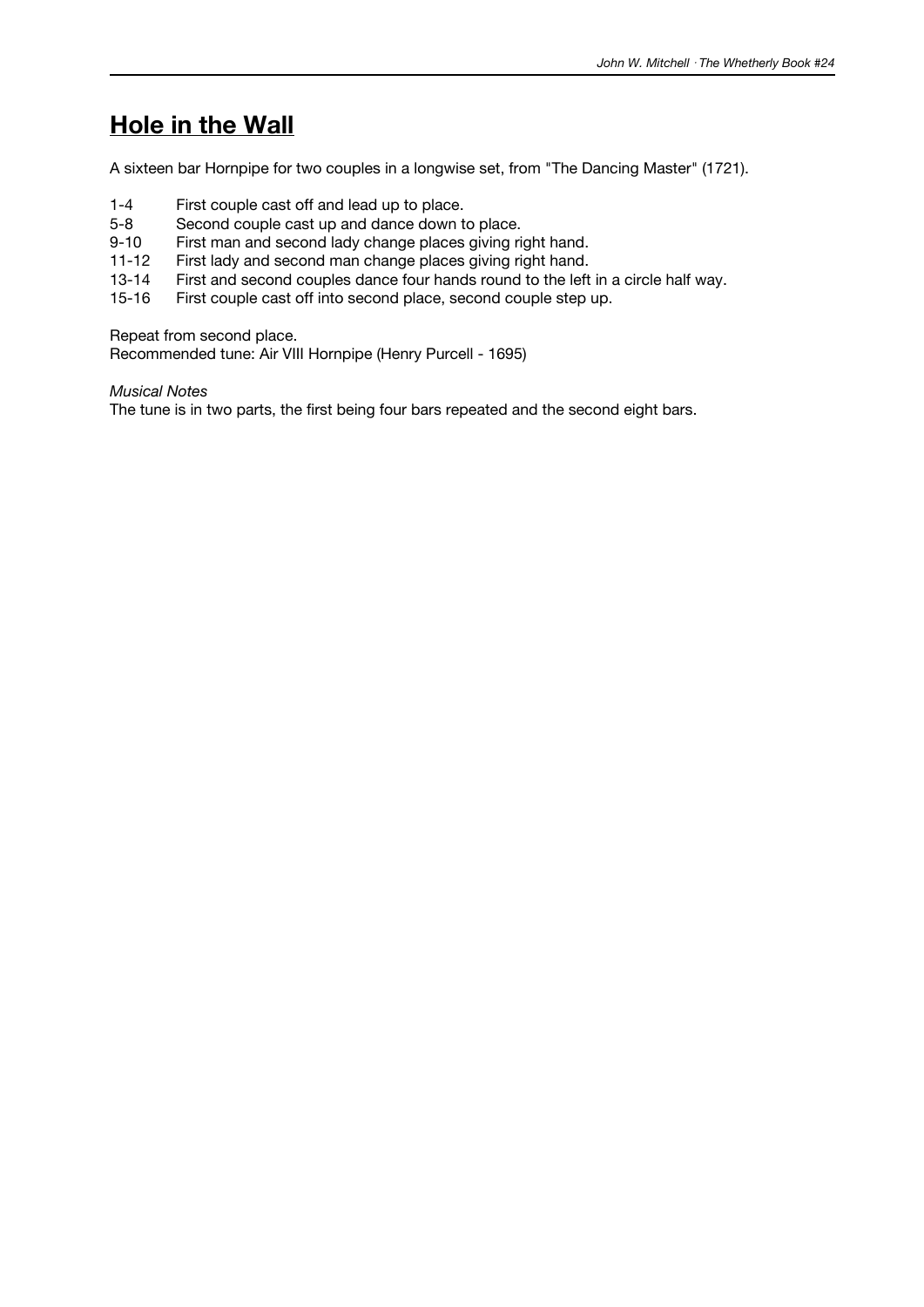# **Holborn March**

### **Alternative name: Princess Amelia**

A thirty-two bar March for two couples in a longwise set, from Wright's "Compleat Collection" (1740).

- 1-4 First couple set end cast off into second place, second couple step up.
- 5-8 First couple turn with two hands.
- 9-12 Second couple set and cast off into second place, first couple step up.
- 13-16 Second couple turn with two hands.
- 17-24 First and second couples dance right hands across in a wheel and back with the left hands.
- 25-28 First couple cross over and cast off into second place, second couple step up.<br>29-32 First couple dance a half figure of eight round second couple, crossing up to co
- First couple dance a half figure of eight round second couple, crossing up to commence.

Repeat from second place.

Recommended tune: Holborn March

#### *Musical Notes*

The tune is in two parts, the first being eight bars repeated and the second sixteen bars. The dance and music were originally published under the title "Princess Amelia" in 1731, in honour of a daughter of King George III.

#### *Dance Formation Notes*

This dance is a March and should be walked throughout, except when setting. In the original instructions it says that the second strain of music is played twice, this is obviously incorrect, especially as it also indicates the wheels are danced right hands across half way and back with the left hand, which would not be particularly far to travel in sixteen bars.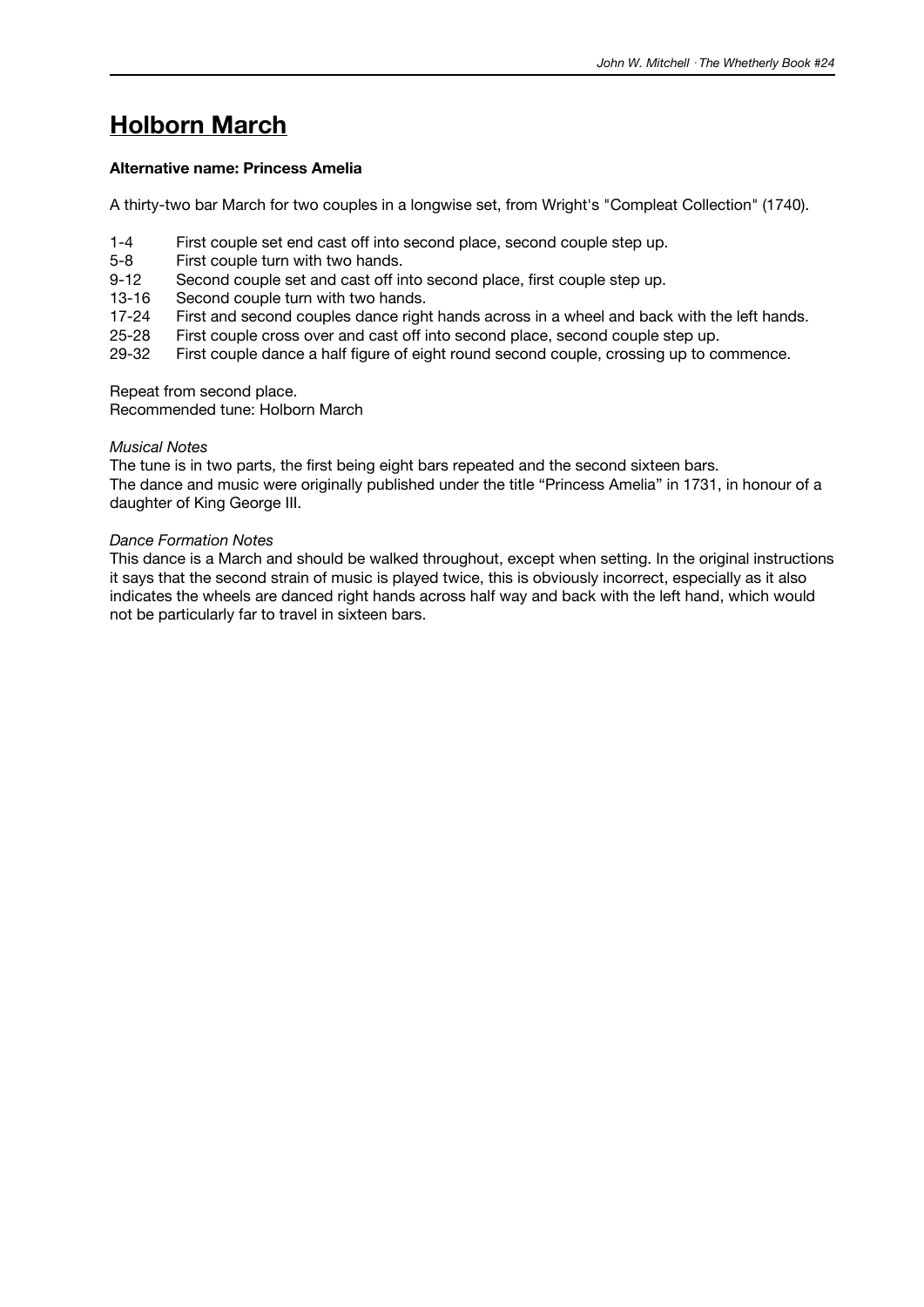# **The Installation**

A sixty four bar Jig for three couples in a longwise set, from Thompson's "Twenty Four Country Dances" (1772).

- 1-8 First couple dance reels of three on the opposite sides of the set with the second and third couples, they cross below second couple to commence.
- 9-16 First couple dance reels of three on own sides of the set with the second and third couples, they cross below second couple to commence.
- 17-20 First couple dance down between second couple, with nearer hands, and cast up to place.
- 21-24 First couple turn with two hands.
- 25-28 Second couple dance up between first couple, with nearer hands, and cast off to place.<br>29-32 Second couple turn with two hands.
- 29-32 Second couple turn with two hands.<br>33-36 First and second couples set.
- 33-36 First and second couples set.<br>37-40 First and second couples dan
- First and second couples dance half rights and lefts.
- 41-48 First and second couples repeat bars 33-40 back to original places.<br>49-52 First couple cross giving right hand and cast off. second couple ster
- First couple cross giving right hand and cast off, second couple step up.
- 53-56 First couple dance a half figure of eight round second couple, crossing up to commence.
- 57-64 First and second couples dance rights and lefts.

Repeat from second place.

Recommended tune: The Installation

*Musical Notes*

The tune is in four parts, each of which is eight bars repeated.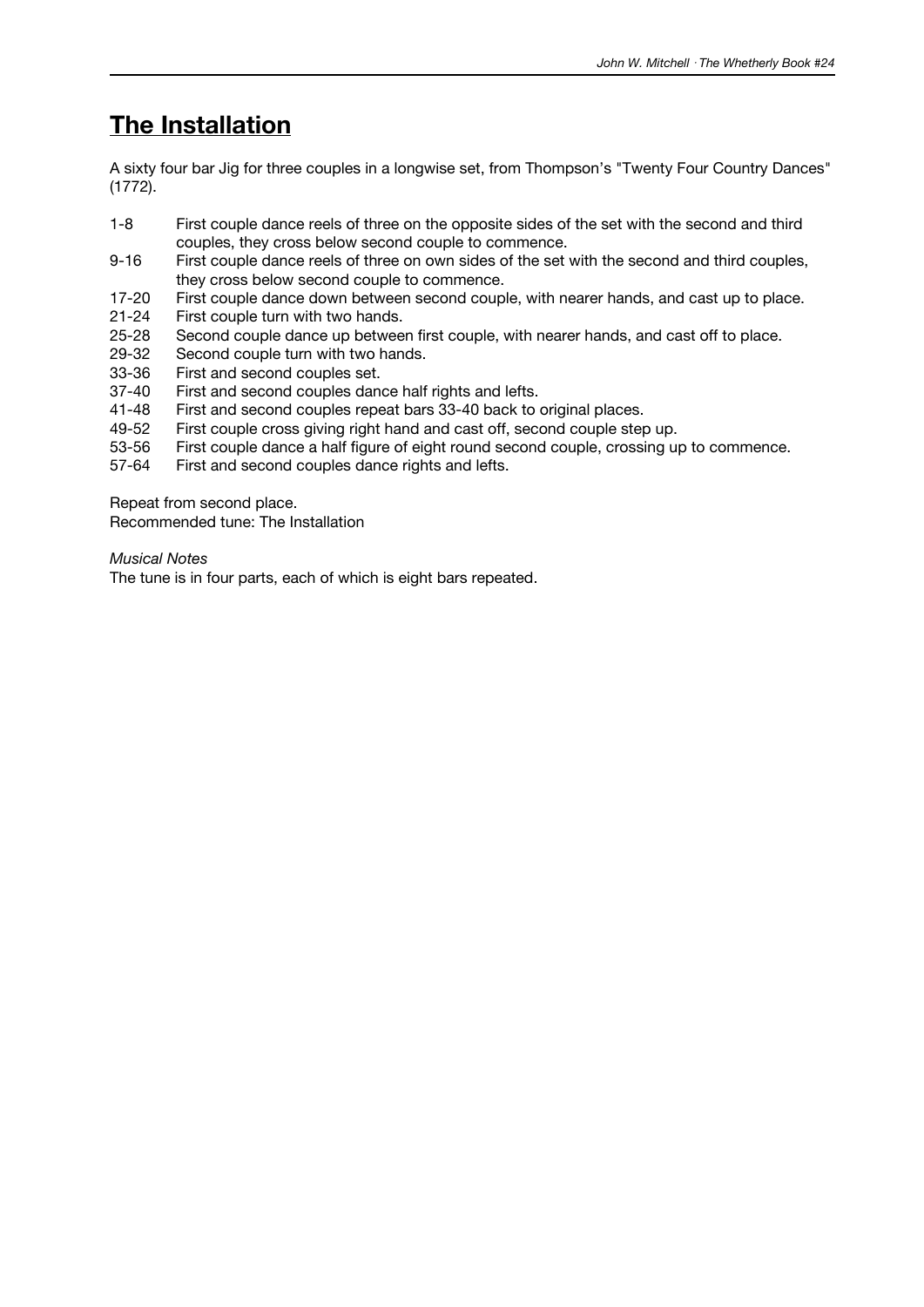# **The Intrigue**

A thirty-eight bar Hornpipe for three couples in a longwise set, from Walsh "24 New Country Dances for the Year 1711".

- 1-2 First couple cast off below second couple.
- 3-4 First man turns third lady with the right hand, whilst first lady turns third man with the left hand.
- 5-6 First couple cast up to finish in their partner's original place.
- 7-8 First and second couples join hands on the sides and set.<br>9-10 First couple cast off into second place.
- First couple cast off into second place.
- 11-20 Second couple repeat bars 1-10.
- 21-25 First lady and second man set advancing and turn with two hands to finish in first place on own sides, first man steps down on bars 23 & 24.
- 26-29 First man and second lady dance half a figure of eight round third couple, crossing down and casting up into second place.
- 30-34 First couple set advancing and turn with two hands to finish in first place, second man steps down on bars 33 & 34.
- 35-38 First and second couples dance half rights and lefts and cross back to own sides.

Repeat from second place. Recommended tune: The Intrigue

#### *Musical Notes*

The tune is in two phrases, the first is 10 bars repeated, but the second is only 9 bars repeated.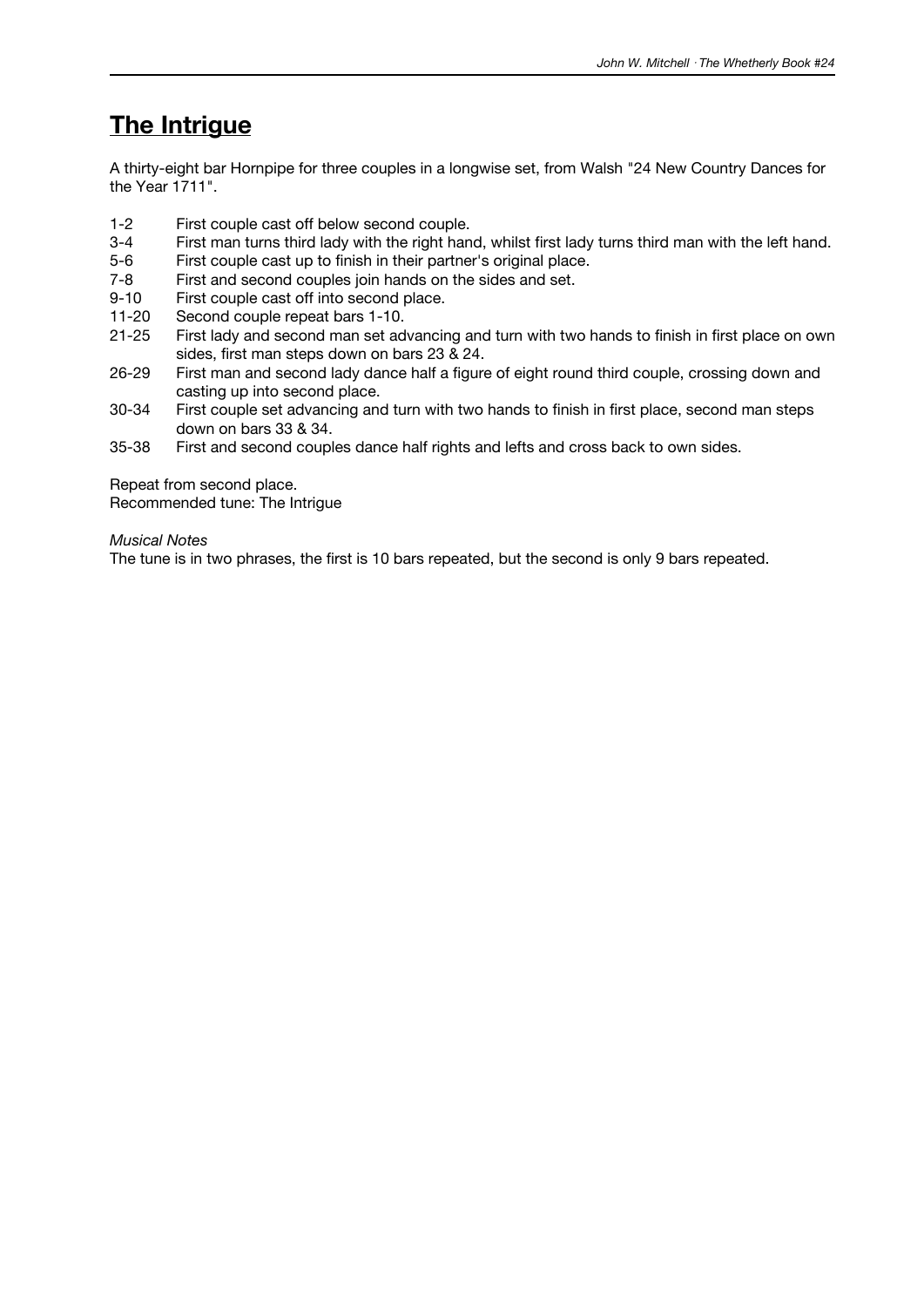### **Indian Queen**

A thirty-two bar Reel for two couples in a longwise set, from "The Dancing Master" (1701).

- 1-4 First man and second lady set advancing and retiring.<br>5-8 First man and second lady turn with two hands.
- First man and second lady turn with two hands.
- 9-16 First lady and second man repeat.
- 17-24 First and second couples dance right hands across in a wheel and back with the left hand.
- 25-28 First and second couples dance back to back.
- 29-32 First and second couples dance half rights and lefts and cross back to their own sides.

Repeat from second place. Recommended tune: The New Bore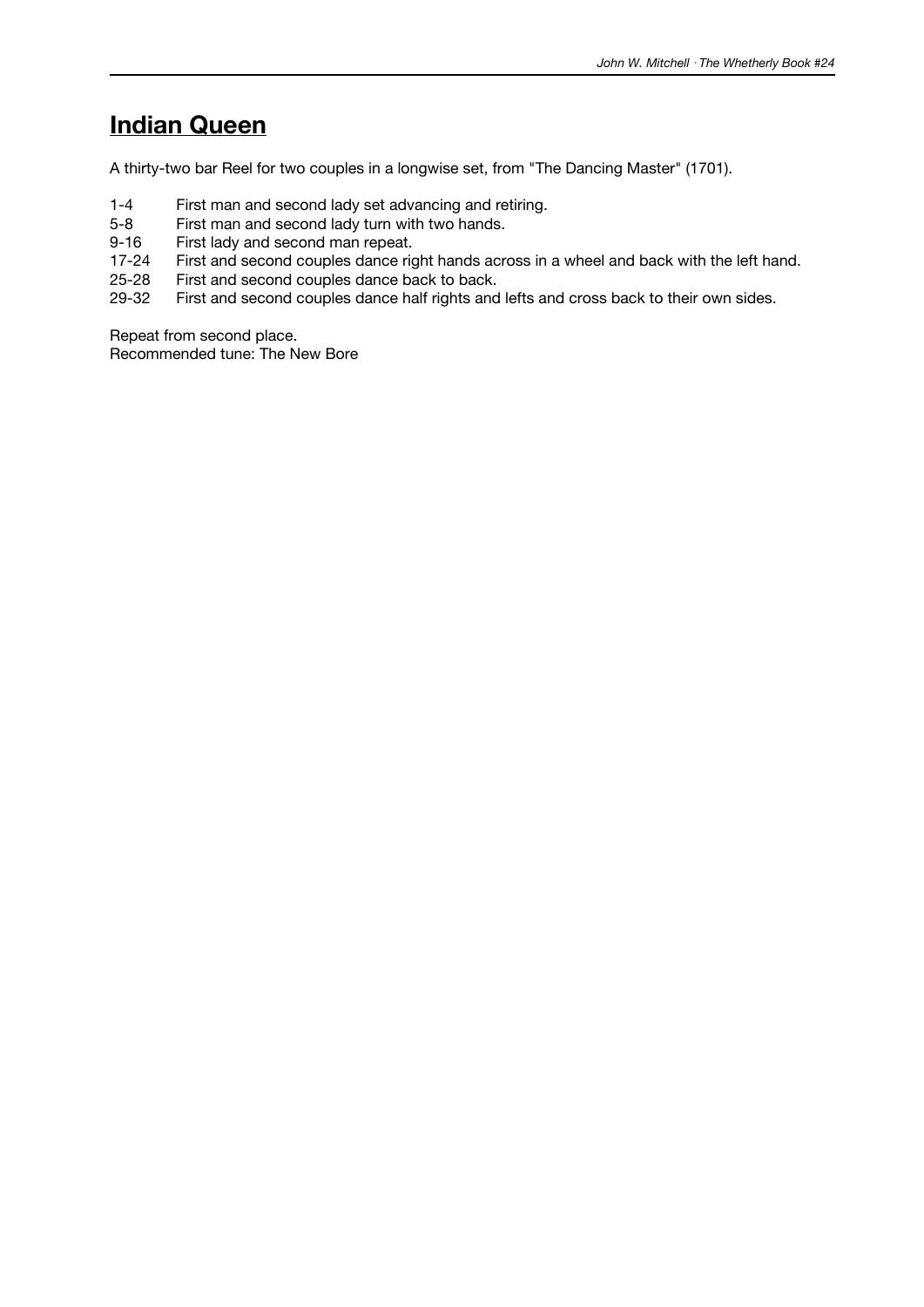## **Jack's Maggot**

A thirty-two bar Reel for three couples in a longwise set, from Playford's "Twenty Four New Country Dances" (1702).

- 1-8 First man dances a reel of three on the opposite side of the set with the first and second ladies, crossing below first lady to commence.
- 9-16 First lady dances a reel of three on the opposite side of the set with the first and second men, crossing below first man to commence.
- 17-24 First and second couples dance right hands across in a wheel and back with the left hand.
- 25-26 First man and second lady change places giving right hand.<br>27-28 First lady and second man change places giving right hand.
- 27-28 First lady and second man change places giving right hand.<br>29-30 First and second couples dance four hands round to the left
- 29-30 First and second couples dance four hands round to the left in a circle half way.<br>31-32 First couple cast off into second place as second couple dance up into first plac
- First couple cast off into second place as second couple dance up into first place, with nearer hands.

Repeat from second place. Recommended tune: Jack's Maggot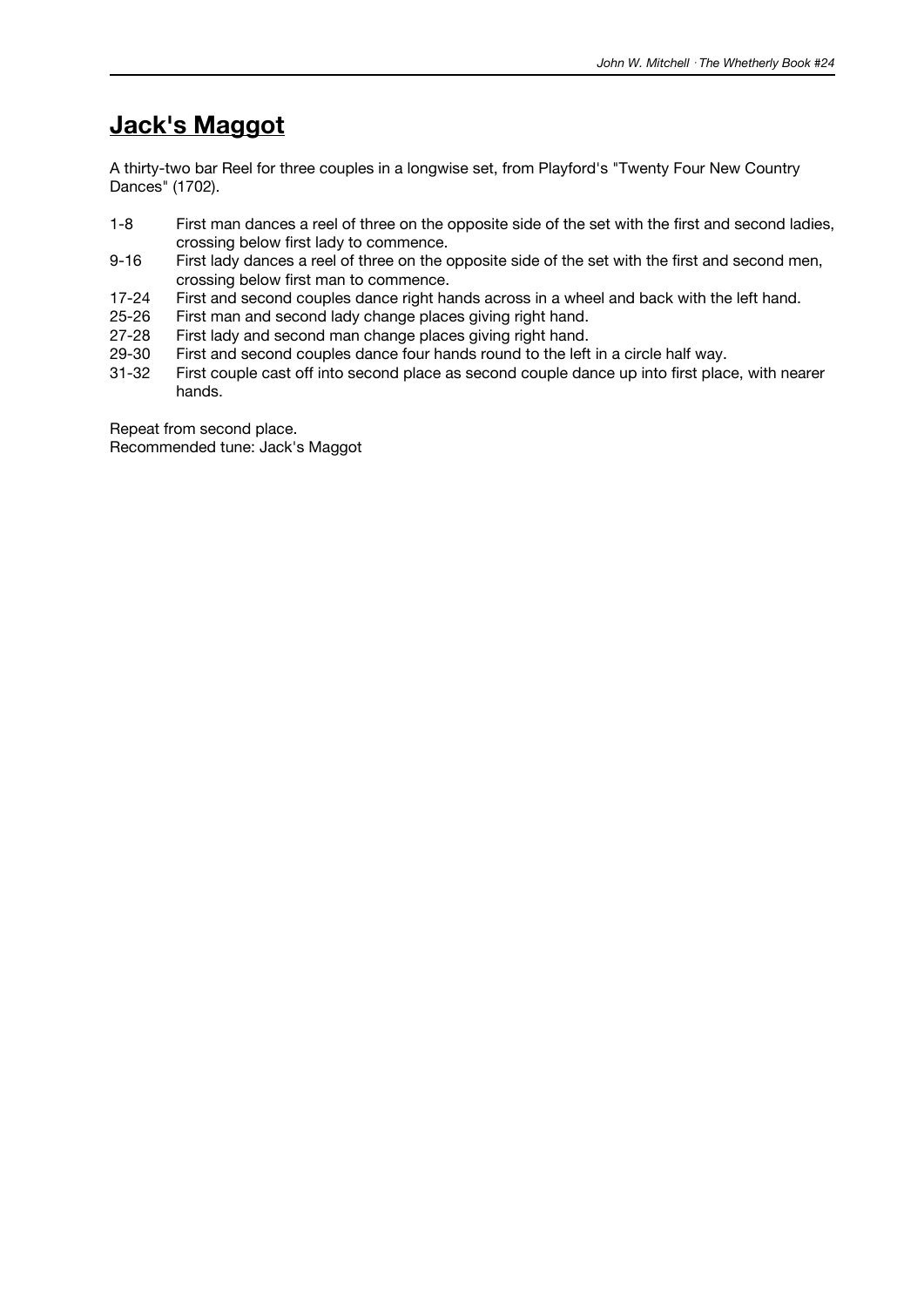## **Jacob Hall's Jigg**

A thirty-two bar Jig for two couples in a longwise set, from "The Dancing Master" (1695).

- 1-4 First man and second lady turn with the right hand.
- 5-8 First couple and second lady dance three hands round to the left in a circle.<br>9-12 First lady and second man turn with the left hand.
- First lady and second man turn with the left hand.
- 13-16 First couple and second man dance three hands round to the right in a circle.
- 17-20 First couple dance down the middle and back with nearer hands, second couple step up on bars 17 & 18.
- 21-24 First couple collect second couple with nearer hands, all face the top and advance and retire, to finish back in the side lines with first couple in second place.
- 25-28 First and second couples dance four hands round to the left in a circle.<br>29-32 First couple dance up to the top, with nearer hands, and cast off into se
- First couple dance up to the top, with nearer hands, and cast off into second place.

Repeat from second place.

Recommended tune: Jacob Hall's Jigg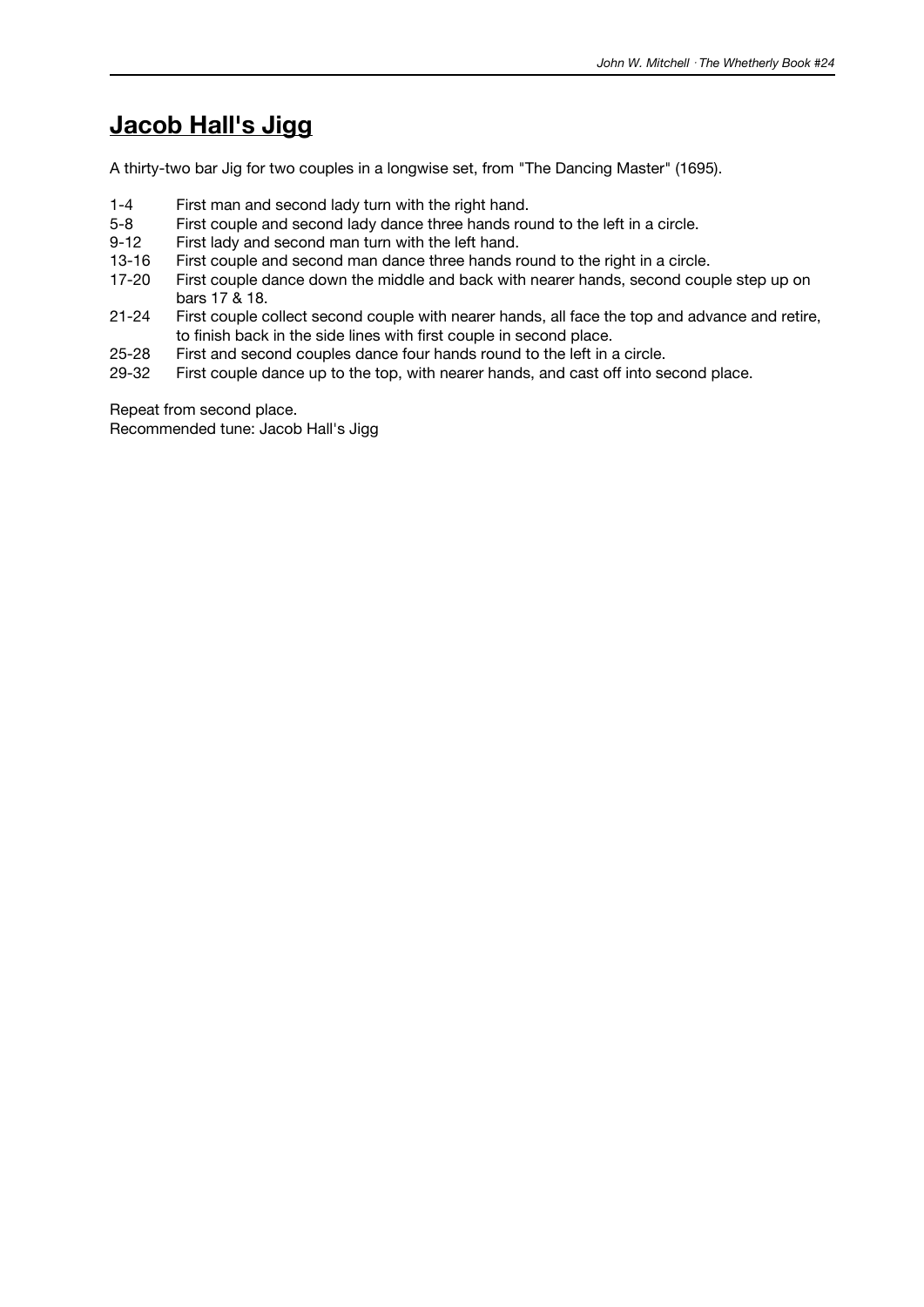## **Hey-boys Up We Go**

A twenty-four bar Reel for two couples in a longwise set, from "The Dancing Master" (1686).

- 1-4 First couple face the top join nearer hands and advance and retire.
- 5-8 Repeat bars 1-4, but finish back on the sides.
- 9-12 First couple and second lady dance three hands round to the left in a circle.
- 13-16 First couple and second man dance three hands round to the left in a circle.
- 17-18 First and second couples set, turning to face up and down on the sides.
- 19-22 First and second couples dance back to back on the sides.
- 23-24 All clap, first couple cast off, second couple step up.

Repeat from second place.

Recommended tune: Hey-boys Up We Go

#### *General Notes*

The English Country Dance with the same name, "Hey-boys Up We Go", comprised of rather different figures, was published in the same book "The Dancing Master" (1686) under the title "Cuckolds All Awry".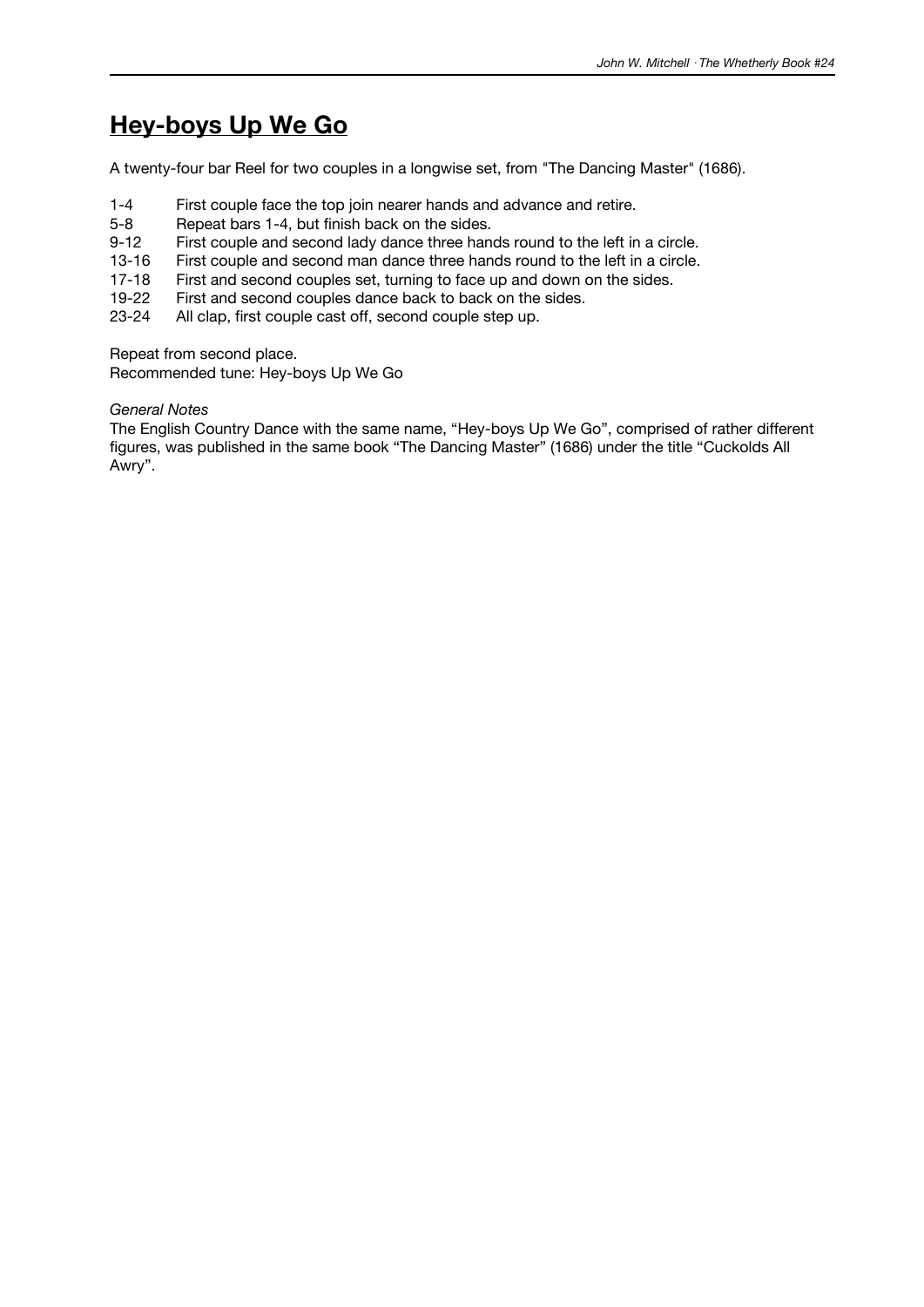# **Kelsterne Gardens**

A twenty-eight bar Reel for two couples in a longwise set, from "The New Country Dancing Master" Vol. 3 (1728).

- 1-8 First couple dance a figure of eight on their own sides of the set, dancing down between second couple to commence.
- 9-16 First couple dance a figure of eight round second couple, crossing down between second couple to commence.
- 17-22 First and second couples dance six hands round to the left in a circle.
- 23-24 First couple cast off, second couple step up.<br>25-28 First couple turn with two hands.
- First couple turn with two hands.

Repeat from second place.

Recommended tune: Kelsterne Gardens

*Musical Notes*

The tune comprises an eight bar phrase, repeated, followed by a six bar phrase, repeated.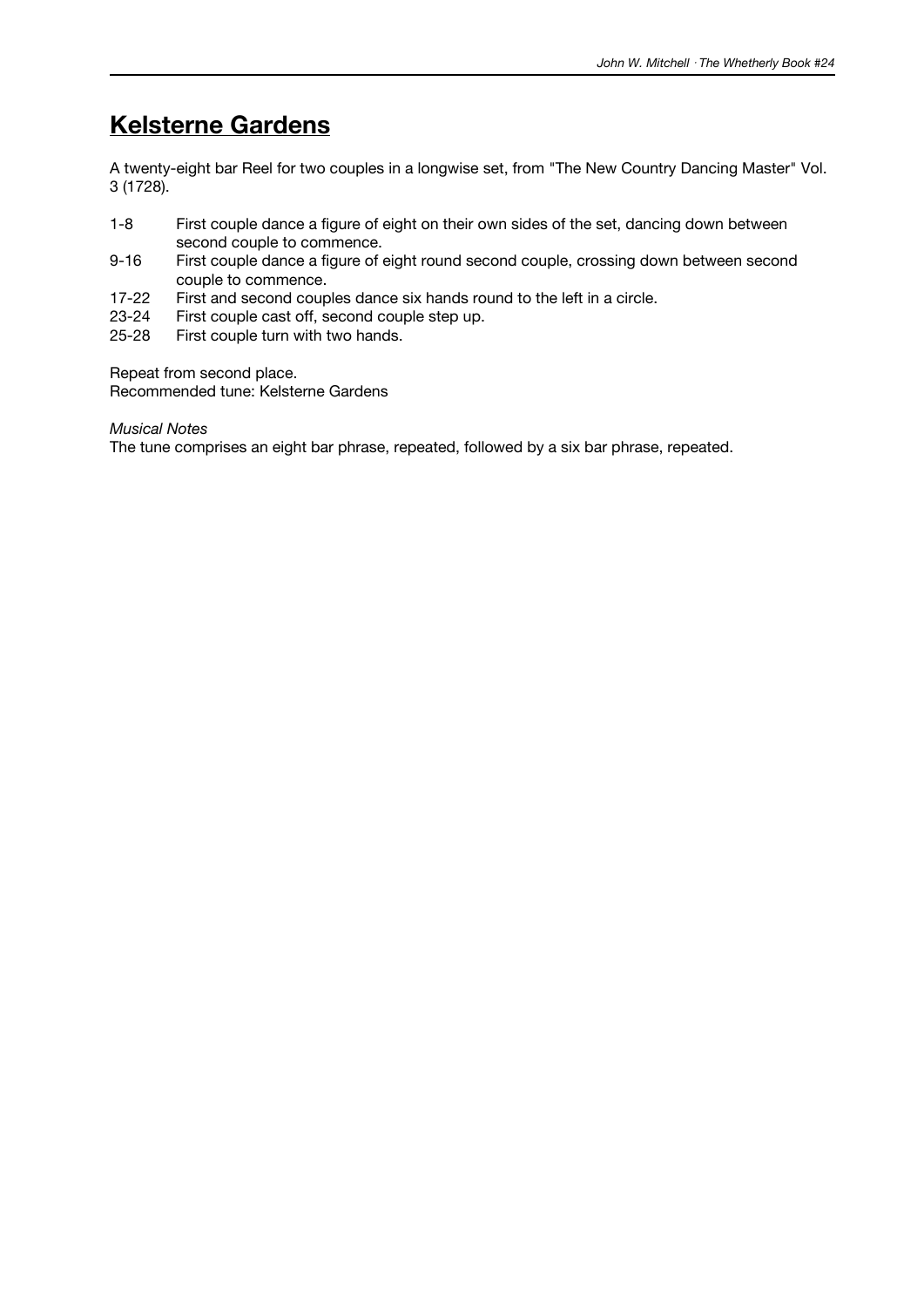### **Jakie Stewart's Reel**

A forty-eight bar Reel for three couples in a longwise set, from Thompson "24 Country Dances for 1758".

- 1-4 First couple cast off for four steps.
- 5-8 First couple cast up to place.
- 9-12 First couple join two hands and slip down the middle and back.
- 13-16 First couple set and cast off into second place, second couple step up on bars 15 & 16.
- 17-24 First couple dance a figure of eight on own sides of the set, dancing down between third couple to commence and finishing facing their first corners.
- 25-28 First couple set to their first corners.
- 29-32 First couple turn their first corners with two hands and finish facing their second corners.<br>33-36 First couple set to their second corners.
- 33-36 First couple set to their second corners.<br>37-40 First couple turn their second corners wi
- 37-40 First couple turn their second corners with two hands and finish facing their first corners.<br>41-46 First couple dance a reel of three with their corners, passing their first corners by the left is
- First couple dance a reel of three with their corners, passing their first corners by the left to commence.
- 47-48 First couple cross to own side giving right hand.

Repeat from second place.

Recommended tune: Jakie Stewart's Reel

#### *Dance Formation Notes*

The setting on bars 13-14 has been introduced in line with modern practice. In the original instructions bars 17-24 were lead down between third couple and cast up to place, this has been amended to a full figure of eight.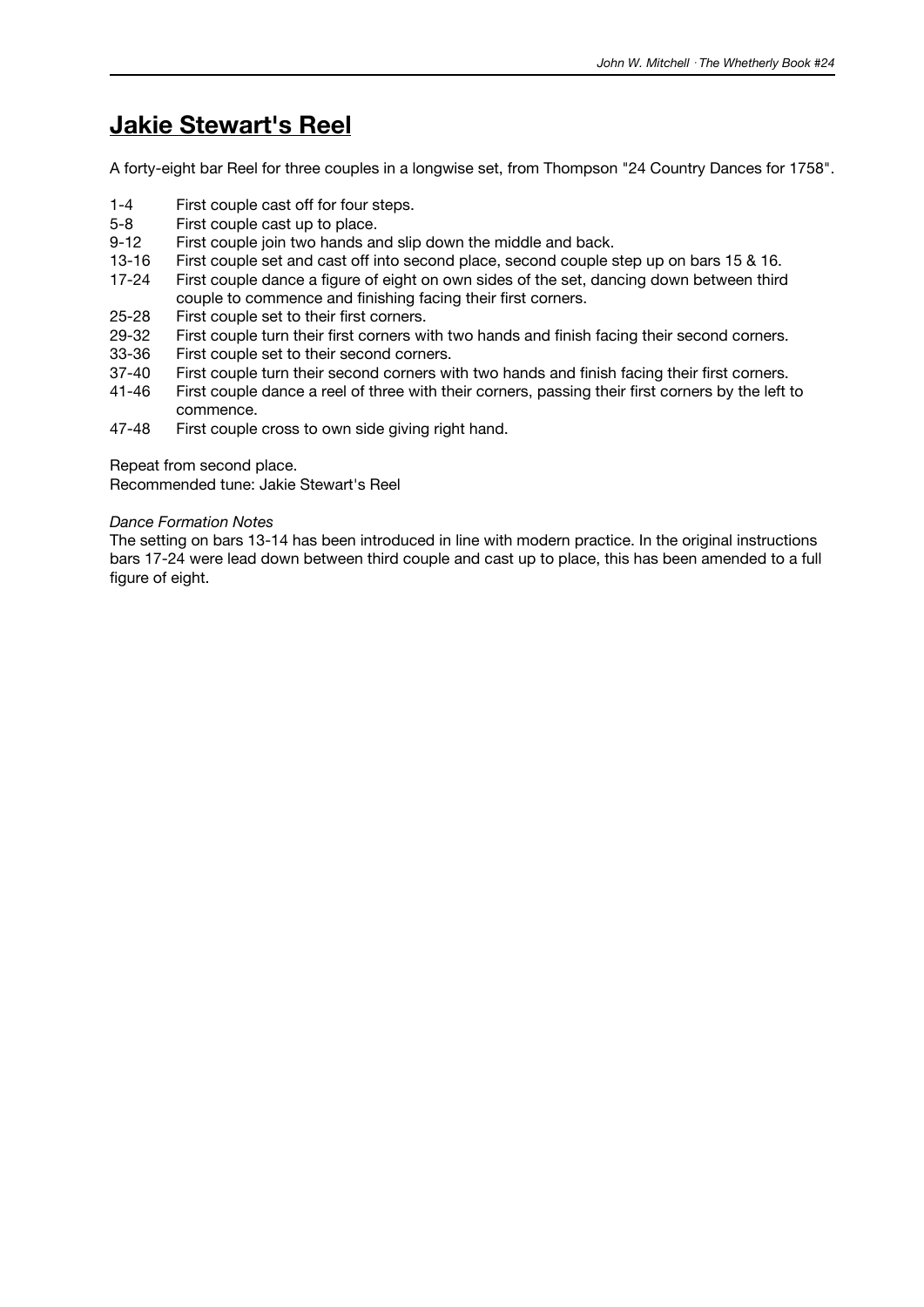### **Jockey's Jig**

A forty bar Jig for three couples in a longwise set, from Walsh's "24 New Country Dances for the Year 1711".

- 1-4 First man and second lady change places passing by the right, cast behind their own partners and cross back to their original places.
- 5-8 First and second men turn with the left hand, first and second ladies do the same.
- 9-12 First lady and second man change places passing by the left, cast behind their own partners and cross back to their original places.
- 13-16 First and second men turn one and a half times with the right hand, first and second ladies do the same.
- 17-20 First and second couples advance, turn half way with two hands and retire into their partner's places.
- 21-26 First lady casts up to the top, crosses to own side and casts off into second place, first man crosses to follow his partner, casts up to the top and dances down between second couple into second place on his own side.
- 27-28 First and second couples join hands on the sides and set.
- 29-32 First man and second lady turn with the left hand whilst first lady and second man turn with the right hand.
- 33-36 First couple dance a half figure of eight round second couple crossing up to commence.
- 37-40 First and second couples advance, turn half way with two hands and retire into their own places.

Repeat from second place. Recommended tune: Jockey's Jig

*Musical Notes*

The tune is in two phrases, the first is 8 bars repeated and the second is 12 bars repeated.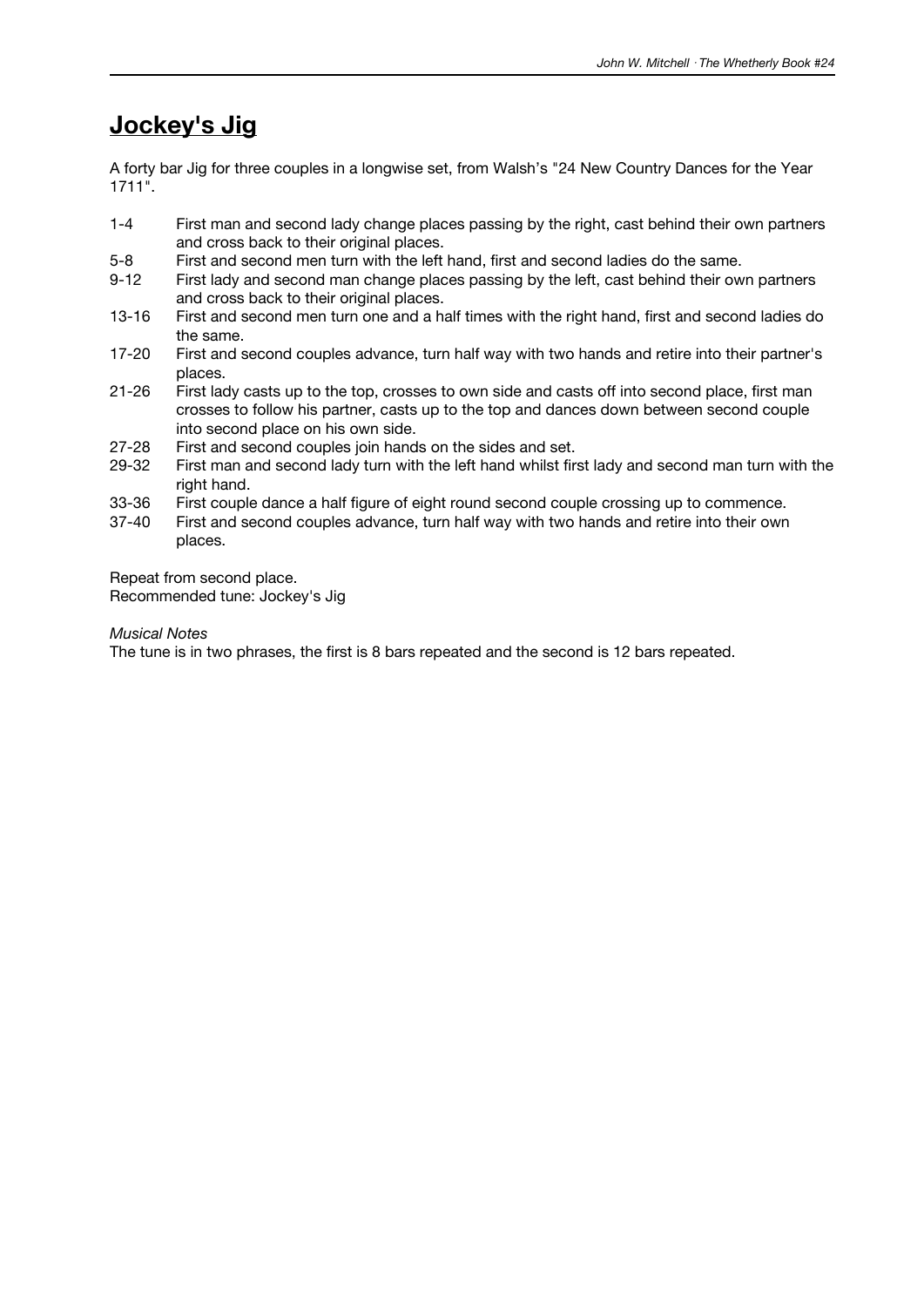### **Jog On**

A two hundred and eight bar Jig for three couples in a longwise set, from "The English Dancing Master" (1651).

- 1-4 All face the top, join nearer hands with partner and advance and retire.
- 5-6 All set.
- 7-8 All turn single (with two pas de basque steps turn right about on the spot).
- 9-16 Repeat bars 1-8.
- 17-18 First man turns his partner a quarter round with two hands to finish facing up and down the set.
- 19-22 First man and second couple dance three hands round to the left in a circle round first lady.<br>23-24 First couple turn three quarters, into second place.
- First couple turn three quarters, into second place.
- 25-26 First man turns his partner a quarter round with two hands to finish facing up and down the set.
- 27-30 First man and third couple dance three hands round to the left in a circle round first lady.
- 31-32 First couple turn three quarters, into third place.
- 33-48 Second couple repeat bars 17-32.
- 49-64 Third couple repeat bars 17-32.
- 65-68 First man pushing his partner advances with two pas de basque steps and then retires below second lady, second couple step up on bars 67 & 68.
- 69-72 First couple turn with two hands once round.
- 73-76 First man pulling his partner retires with two pas de basque steps and then advances below third man, third couple step up on bars 75 & 76.
- 77-80 First couple turn with two hands.
- 81-96 Second couple repeat bars 65-80.
- 97-112 Third couple repeat bars 65-80.
- 113-116 First couple cross over and cast off, second couple step up, both couples advance into the centre.
- 117-118 First and second couples salute their own partner with a kiss.
- 119-120 First couple turn half way with the right arms linked.
- 121-124 First couple cross over and cast off, third couple step up, both couples advance into the centre.
- 125-126 First and third couples salute their own partner with a kiss.
- 127-128 First couple turn half way with the right arms linked.
- 129-144 Second couple repeat bars 113-128.
- 145-160 Third couple repeat bars 113-128.
- 161-162 First couple cast off into second place.
- 163-166 First couple advance and retire.
- 167-168 First couple turn with the right arms linked.
- 169-170 First couple cast off into third place.
- 171-174 First couple advance and retire.
- 175-176 First couple turn with the right arms linked.
- 177-192 Second couple repeat bars 161-176.
- 193-208 Third couple repeat bars 161-176.

Recommended tune: Jog On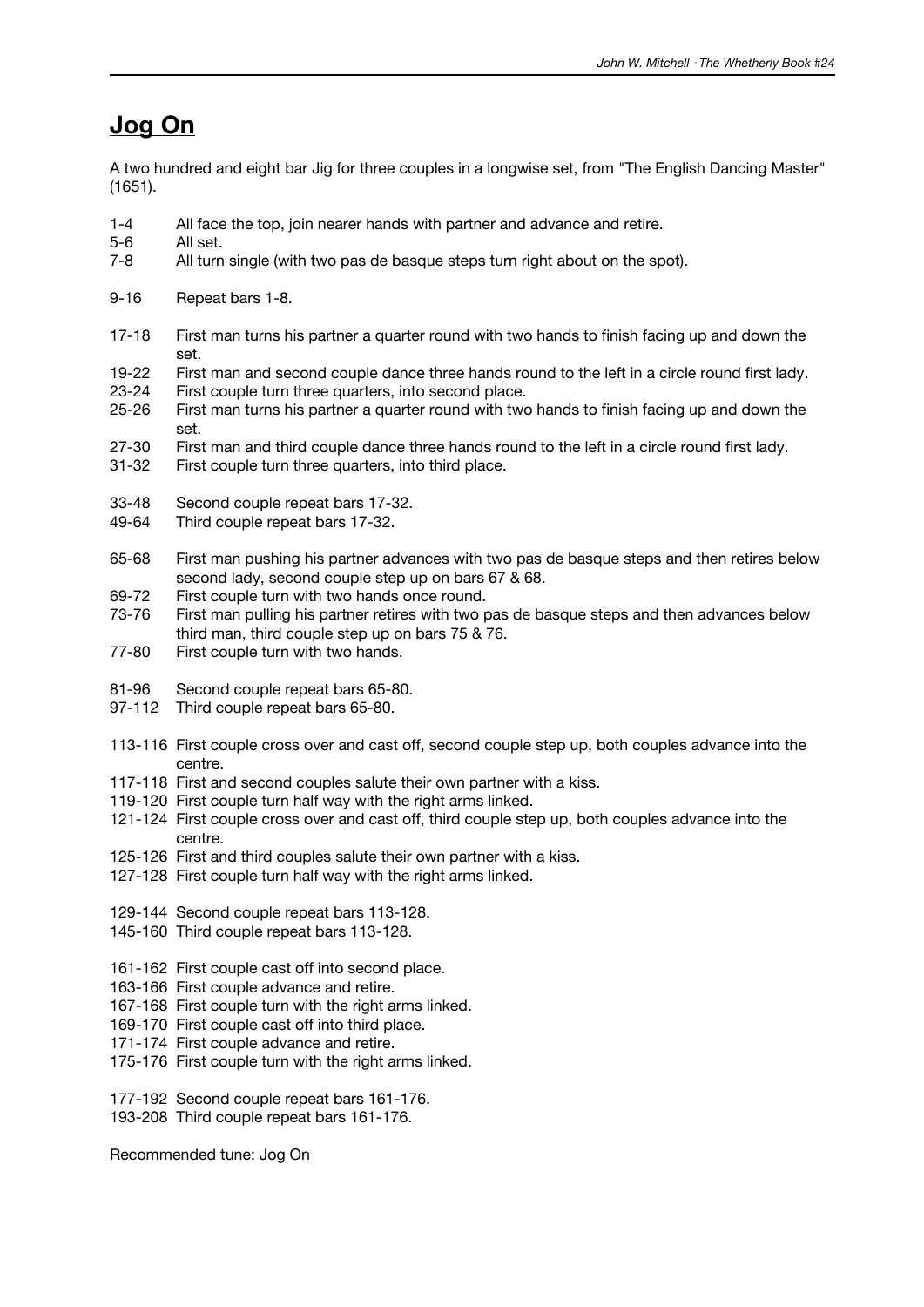#### *Dance Formation Notes*

Originally each couple repeated each of the progressive movements for the full length of the room. This arrangement is for a three couple set. For demonstration purposes it may be preferable to omit the repeats, first couple dancing the first progressive movement (bars 33-48), second couple dancing the second such movement (bars 65-80), third couple the third such movement (bars 113-128) and first couple the fourth such movement (bars 161-176). Thus reducing the whole dance to 80 bars length.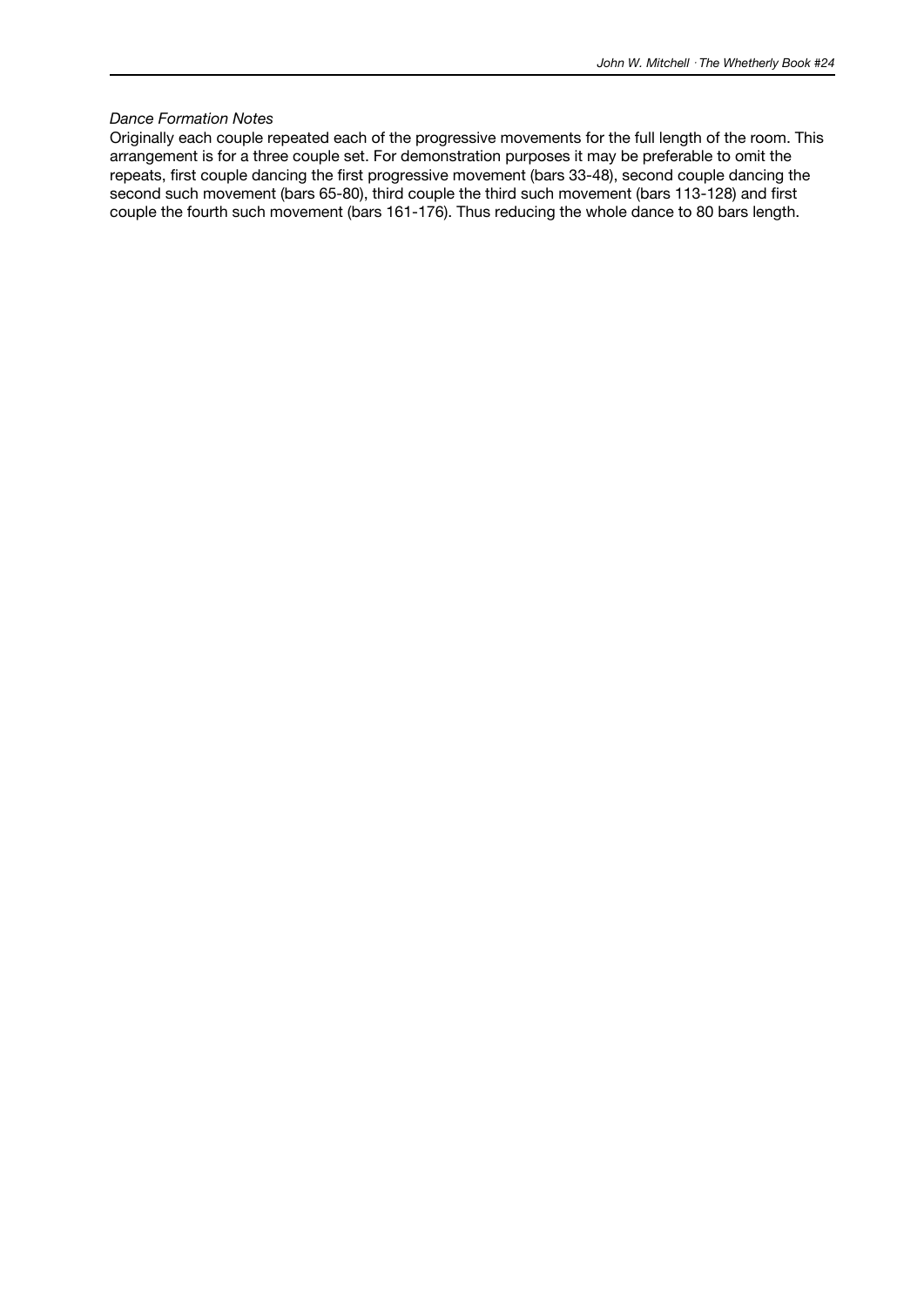## **The Jovial Beggars**

A twenty-eight bar Jig for two couples in a longwise set, from "The Dancing Master" 11th Edition (1701).

- 1-6 First man followed by his partner casts off behind second man and crosses to finish in second place on the opposite sides, second couple step up on bars 3 & 4.
- 7-12 First lady followed by her partner casts up behind second man and crosses to finish in second place on own sides, second couple step down on bars 9 & 10.
- 13-20 First couple lead down the middle and back and cast off behind second couple.
- 21-24 First couple join nearer hands with second couple, dance in to form a line of four and join nearer hands, all face the top and advance and retire.
- 25-28 First couple leaving second couple in first place, dance up between second couple and cast off into second place.

Repeat from second place. Recommended tune: The Jovial Beggar

*Musical Notes*

The tune is in two parts, the first being six bars repeated and the second eight bars repeated.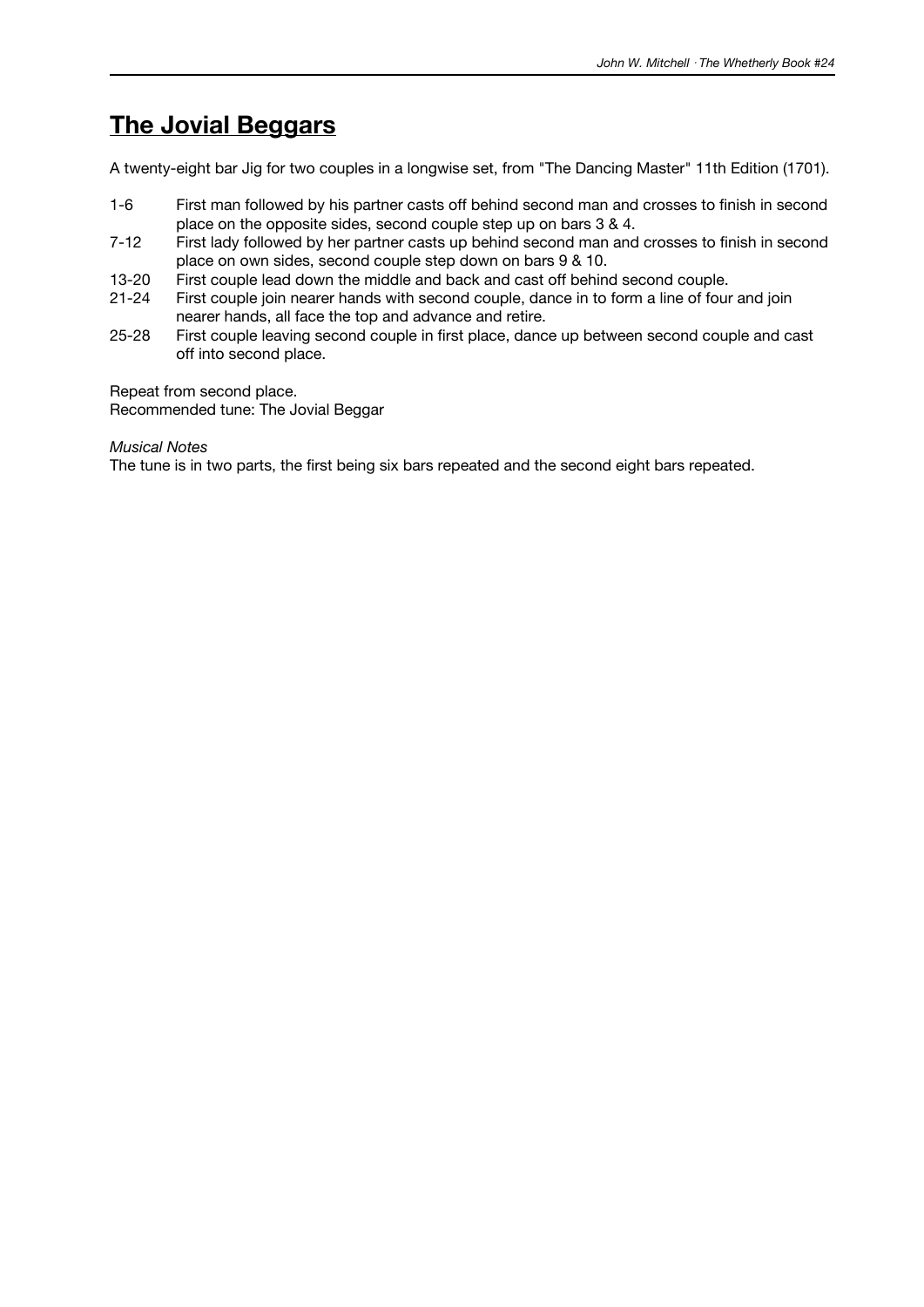## **Joy After Sorrow**

A forty bar Waltz for three couples in a longwise set, from "The Second Book of the Compleat Country Dancing Master" (1719).

- 1-2 First man dances between the second and third couples as first lady casts behind the second and third couples.
- 3-4 First couple set.
- 5-6 First man casts up behind the second and third couples as first lady dances up between the second and third couples.
- 7-8 First couple set.
- 9-16 First, second and third couples dance reels of three on their own sides of the set, first couple dance in and down to commence.
- 17-18 First man leads second lady down and places her between third couple, second man step up.<br>19-20 First man sets turning to face up.
- First man sets turning to face up.
- 21-28 First man dances a figure of eight round first lady and second man, passing first lady by the right shoulder to commence.
- 29-32 First couple turn with two hands, opening out on own sides of the set, facing down with nearer hands joined.
- 33-34 First couple and second lady dance three hands round to the left in a circle half way, to finish with first couple in second place on the opposite sides and second lady in first place on own side.
- 35-36 First couple cross up between second couple to own sides, second couple step down.<br>37-40 First couple set and cast off into second place, second couple step up.
- First couple set and cast off into second place, second couple step up.

Repeat from second place.

Recommended tune: Joy After Sorrow

### *Musical Notes*

The tune is in two parts, the first being eight bars and the second sixteen bars played A, A, B, A.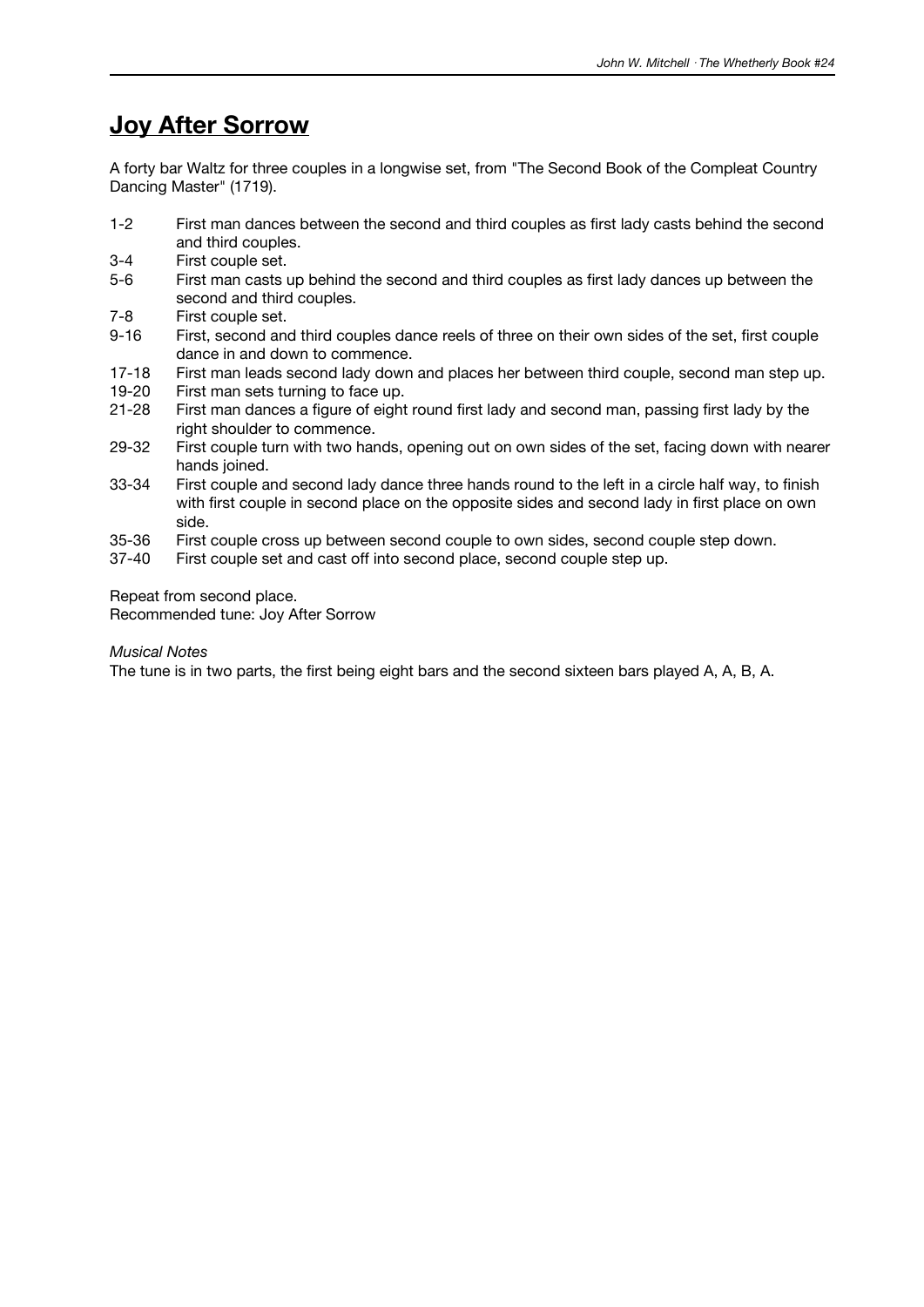## **Kendall House**

A forty bar Reel for three couples in a longwise set, from Thompson (1757).

- 1-4 First couple set to second lady.<br>5-8 First couple and second lady da
- 5-8 First couple and second lady dance three hands round to the left in a circle.<br>9-12 First couple set to second man.
- First couple set to second man.
- 13-16 First couple and second man dance three hands round to the left in a circle.
- 17-20 First couple cross giving right hand and cast off into second place, second couple step up on bars 19 & 20.
- 21-24 First couple dance half a figure of eight round second couple, crossing up to commence.
- 25-28 First and second couples set.<br>29-36 First and second couples dan
- 29-36 First and second couples dance rights and lefts.<br>37-40 First and second couples set.
- First and second couples set.

Repeat from second place. Recommended tune: Kendall House

*Musical Notes*

The tune is in two parts, the first being eight bars and the second twelve bars repeated.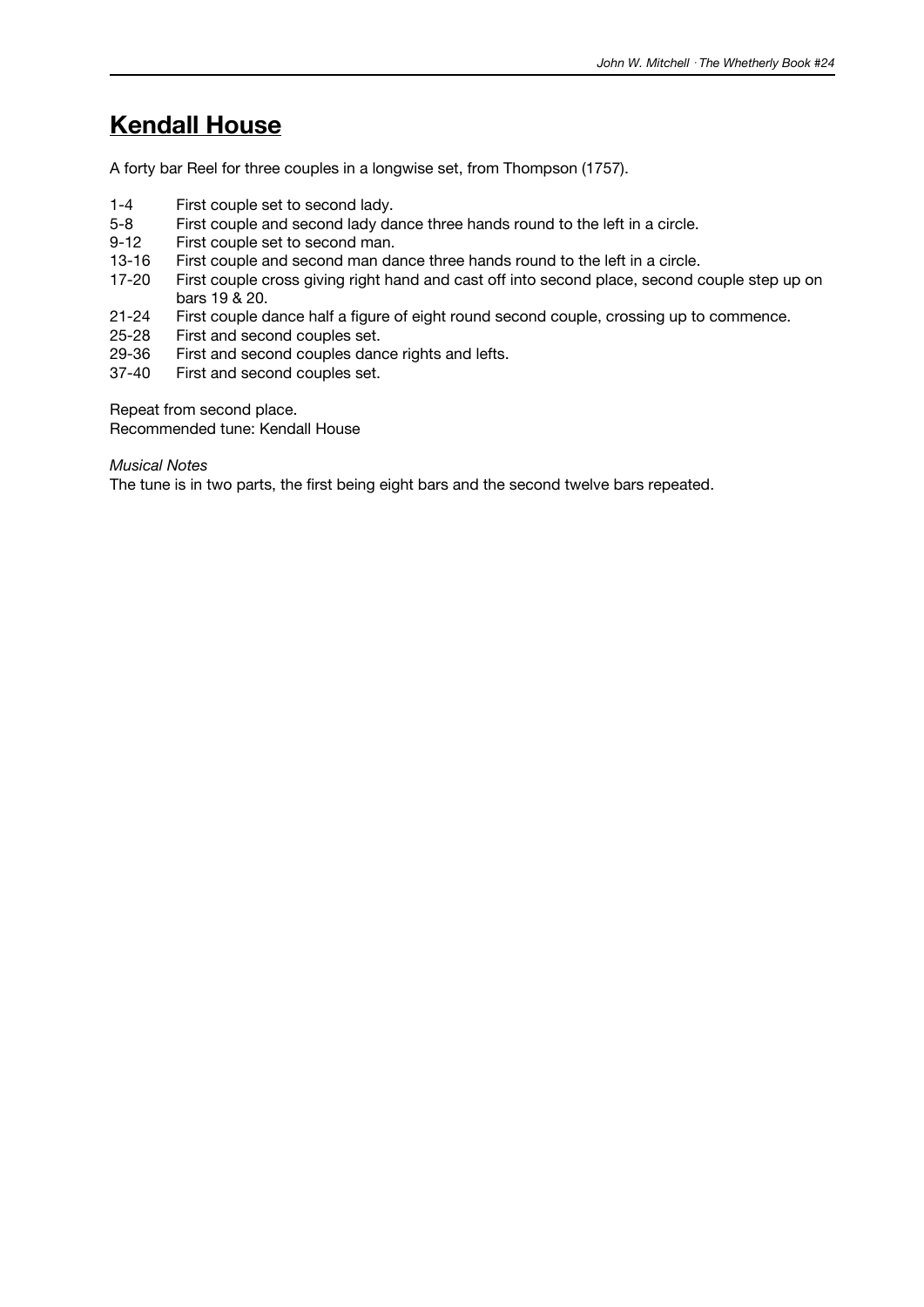## **Knowles Park**

A thirty-two bar Strathspey for three couples in a longwise set, from Bishop's "Six New Minuets" (1788).

- 1-4 First, second and third ladies set and dance three hands round to the left in a circle.
- 5-8 First, second and third men set and dance three hands round to the left in a circle.<br>9-16 First couple lead down the middle and back and cast off, second couple step up on
- First couple lead down the middle and back and cast off, second couple step up on bars 15 & 16.
- 17-20 First and third couples dance right hands across in a wheel.
- 21-24 First and second couples dance left hands across in a wheel.
- 25-28 First and third couples dance rights and lefts.<br>29-32 First and second couples dance rights and lef
- First and second couples dance rights and lefts.

Repeat from second place.

Recommended tune: Knowles Park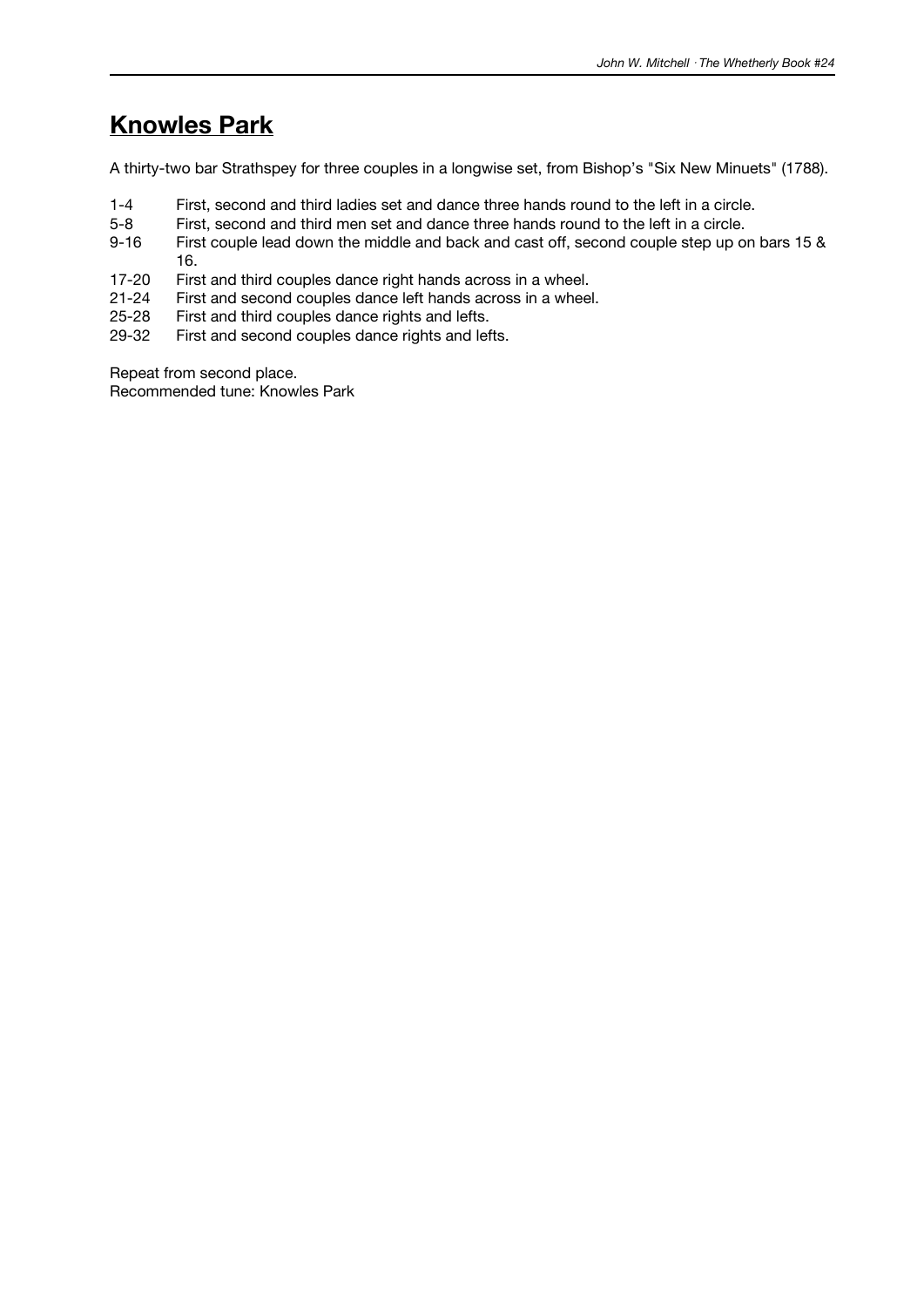# **Kensington Court**

A thirty-two bar Reel for two couples in a longwise set, from "The Dancing Master" 9th Edition (1695).

- 1-4 First couple dance a half figure of eight round second couple crossing down to commence.
- 5-8 First and second couples dance four hands round to the left in a circle half way.
- 9-12 Second couple dance a half figure of eight round first couple crossing down to commence.
- 13-16 First and second couples dance four hands round to the left in a circle half way.
- 17-24 First and second couples dance rights and lefts.
- 25-26 First couple turn half way with two hands; whilst second couple cross to own side giving right hand.
- 27-30 First couple with two hands slip down the middle and back.<br>31-32 First couple cast off into second place.
- First couple cast off into second place.

Repeat from second place.

Recommended tune: Kensington Court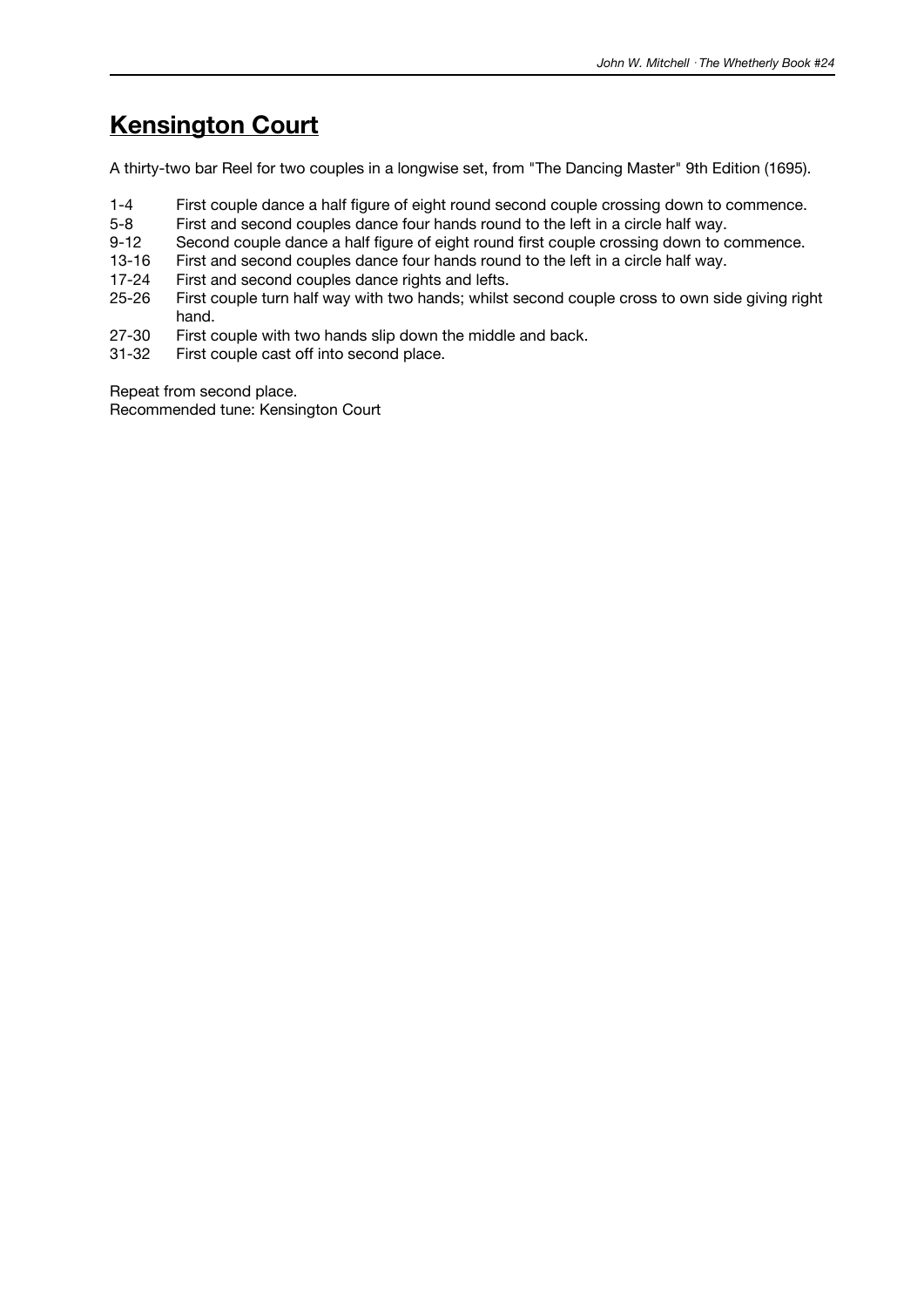### **Lilli Burlero**

A thirty-two bar Reel for two couples in a longwise set, from "The Dancing Master" (1690).

- 1-4 First couple dance down between second couple and cast up.
- 5-8 Second couple dance up between first couple and cast off.
- 9-10 First man and second lady change places giving right hand.
- 11-12 First lady and second man change places giving right hand.
- 13-16 First and second couples join hands on the sides and retire and advance.
- 17-18 First and second couples set.
- 19-20 First and second couples cross giving right hand.
- 21-24 First and second men dance back to back, first and second ladies do the same.
- 25-32 First and second couples dance rights and lefts, giving right hands on the sides to commence.

Repeat from second place.

Recommended tune: Lilli Burlero

#### *Musical Notes*

The tune comprises a four bar phrase and an eight bar phrase, it is played A, A, B, A, A, B.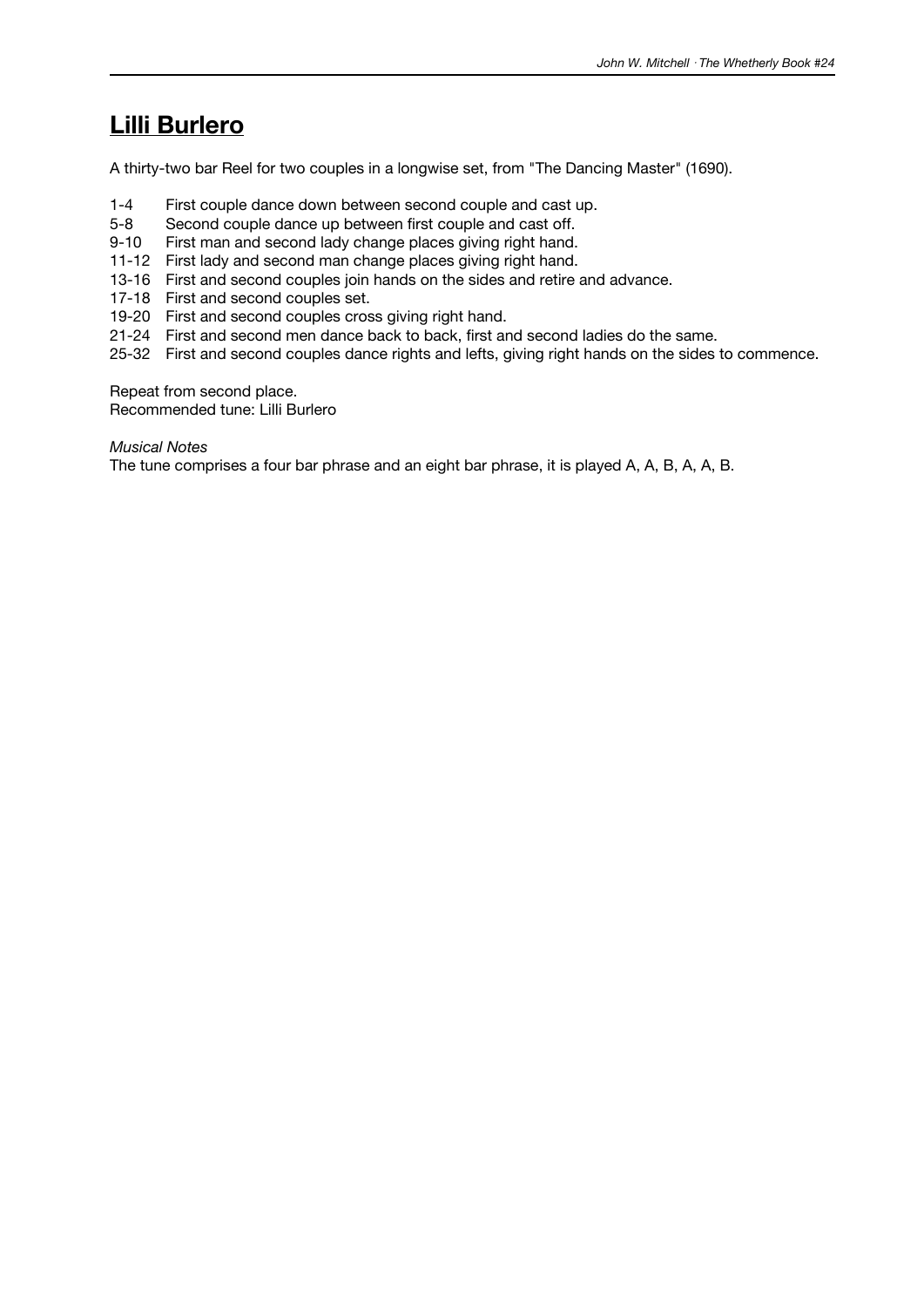# **Lady Amelia Murrays' Choice**

### **Alternative name: The Hamiltonian**

A forty-eight bar Reel for three couples in a longwise set, from Cantelo (1785).

- 1-4 First lady set to second man.
- 5-8 First lady and second man turn with two hands.
- 9-12 First man set to second lady.
- 13-16 First man and second lady turn with two hands.
- 17-20 First couple join two hands and slip down the middle and back.
- 21-24 First couple set and cast off, second couple step up.<br>25-28 First and second couples set.
- 25-28 First and second couples set.<br>29-32 First and second couples aller
- First and second couples allemande: they turn their partner once round with the right hand, then the ladies turn under their raised right arms.
- 33-36 First and third couples set twice.<br>37-40 First and third couples dance fou
- First and third couples dance four hands round to the left in a circle.
- 41-48 First and second couples dance rights and lefts.

Repeat from second place. Recommended tune: Hamiltonian

*Dance Formation Notes*

The setting on bars 21-22 has been added in accordance with modern technique.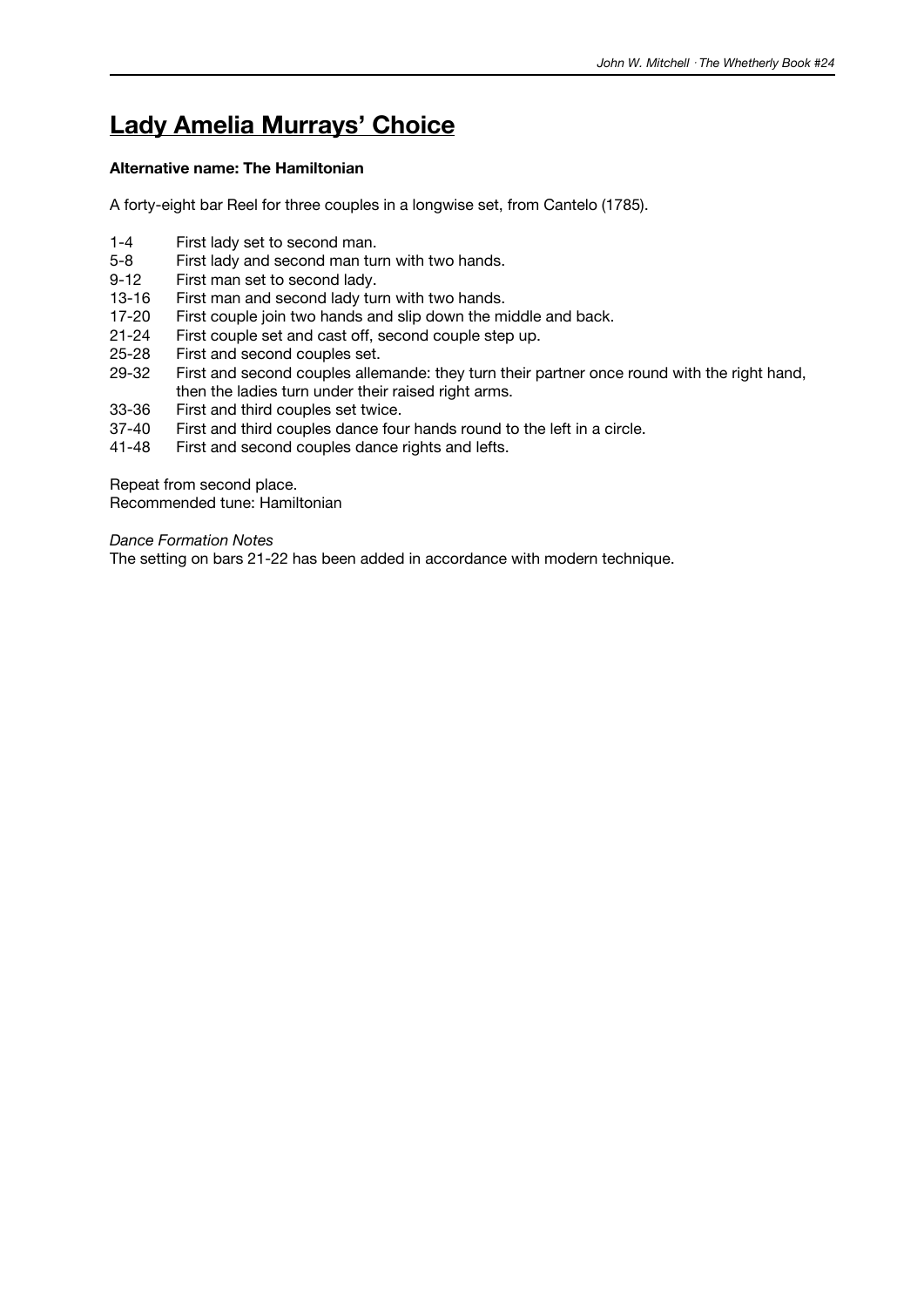# **Noel Park**

### **Alternative name: John of Paris**

A twenty-four bar Reel for two couples in a longwise set, from Voight's "A Selection" Book 3 (1809).

- 1-8 First and second couples dance four hands round to the left in a circle and back to the right.
- 9-16 First couple lead down the middle and back.
- 17-24 First and second couples poussette.

Repeat from second place. Recommended tune: Noel Park

#### *General Notes*

The same figures were published under the title "John of Paris" in J. P. Boulogne's "The Ballroom or Juvenile Pupil's Assistant" (1830).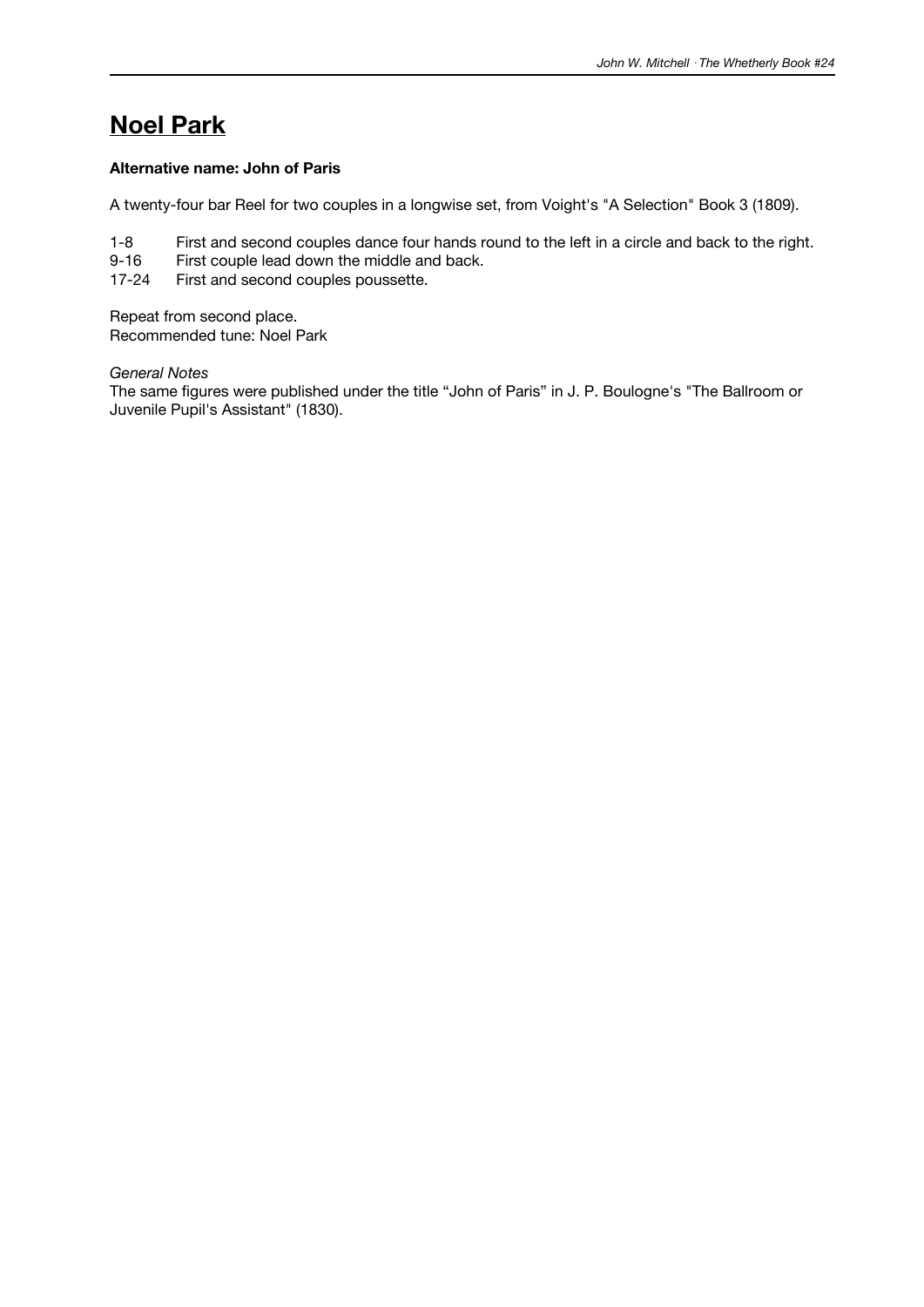# **Lady George Murray's Reel**

A thirty-two bar Reel for three couples in a longwise set, from Cantelo (1785).

- 1-8 First and second couples dance right hands across in a wheel and back with the left hand.<br>9-12 First couple join two hands and slip down the middle and back.
- First couple join two hands and slip down the middle and back.
- 13-16 First couple cast off to face their first corners, second couple step up on bars 13 & 14.
- 17-20 First couple set to and turn their first corners with two hands.
- 21-24 First couple set to and turn their second corners with two hands.
- 25-28 First couple lead out between the second and third ladies and separate, first lady casts up and first man casts down.
- 29-32 First couple lead out between the second and third man and separate, first lady casts up and first man casts down.

Repeat from second place.

Recommended tune: Lady George Murray's Reel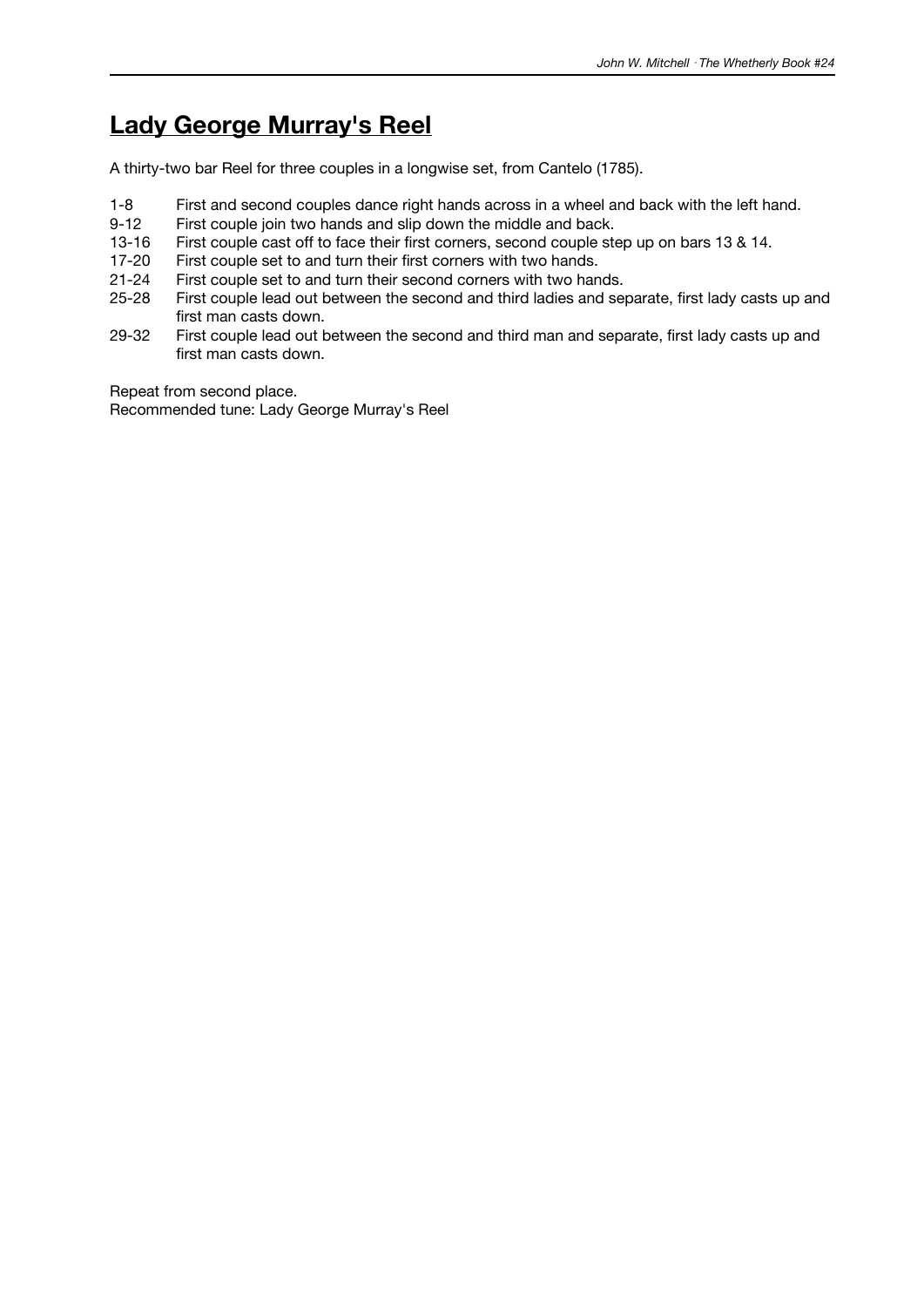# **Lord Byron's Jig**

### **Alternative name: My Lord Byron's Maggot**

A twenty-eight bar Jig for two couples in a longwise set, from "The Dancing Master" 11th Edition (1701).

- 1-4 First man and second lady set.
- 5-8 First man and second lady turn with two hands.
- 9-12 First lady and second man set.
- 13-16 First lady and second man turn with two hands.
- 17-20 First and second men lead between their partners and cast back to place.
- 21-24 First and second ladies lead between their partners and cast back to place.<br>25-28 All clap, first couple set and cast off into second place.
- All clap, first couple set and cast off into second place.

Repeat from second place. Recommended tune: Lord Byron's Jig

*Dance Formation Notes*

The setting on bars 25-26 has been added in accordance with modern technique.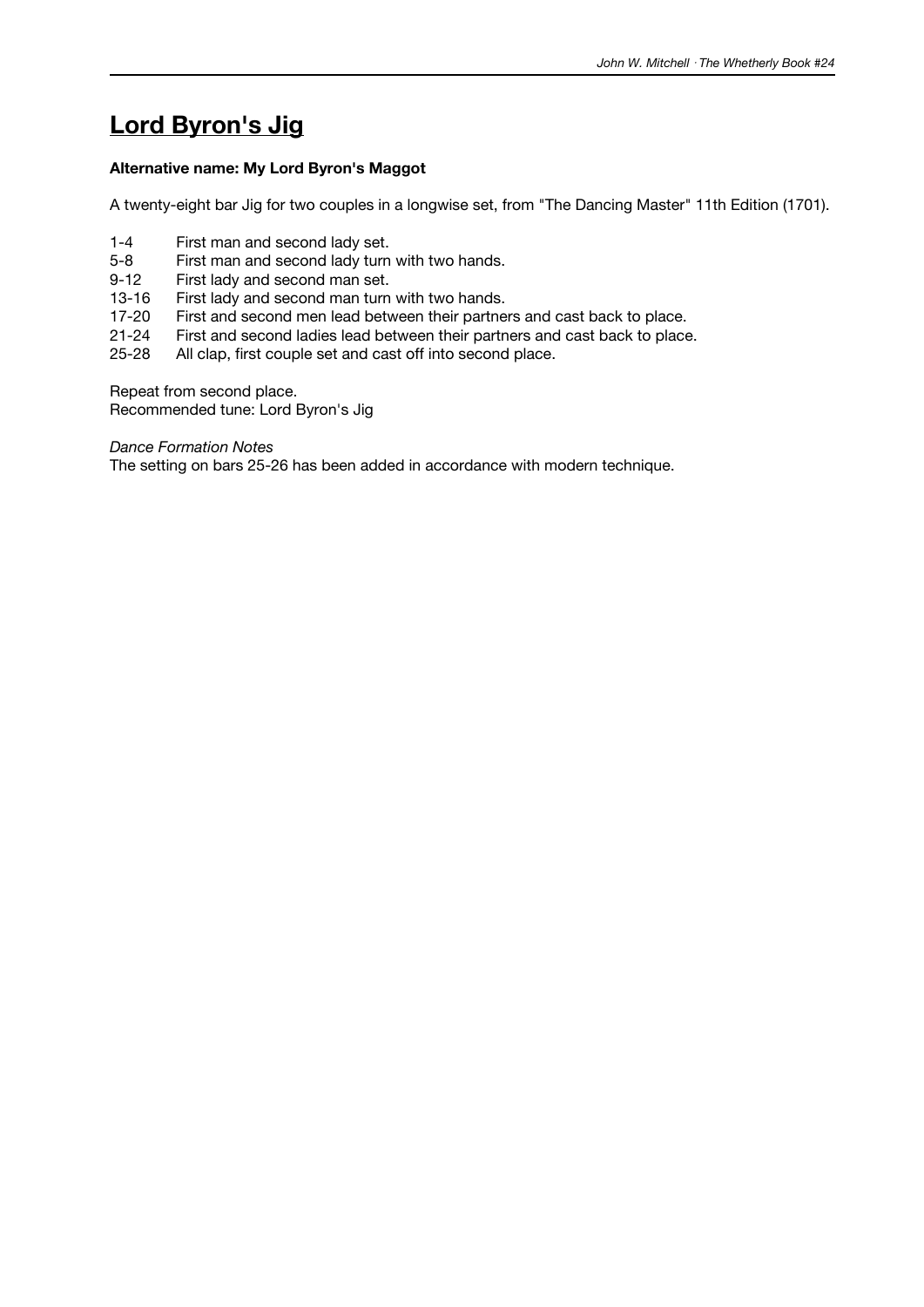# **Lady Pentweazle**

A thirty-two bar Strathspey for three couples in a longwise set, from Walsh's "Compleat Country Dancing Master" Vol. 6.

- 1-4 First couple cross giving right hand and cast off into second place.
- 5-8 First and second couples dance four hands round to the left in a circle.
- 9-12 First couple cross giving left hand and cast off into third place.
- 13-16 First and third couples dance four hands round to the left in a circle.
- 17-20 First couple lead up to the top and cast off into second place.
- 21-24 All three couples advance and retire.
- 25-28 All three couples dance back to back.<br>29-32 First and second couples dance rights
- First and second couples dance rights and lefts one step to each hand.

Repeat from new places.

Recommended tune: Lady Pentweazle

#### *Musical Notes*

The original tune comprises two phrases, the first of which is eight bars repeated, and the second is of 16 bars.

#### *Dance Formation Notes*

Originally the rights and lefts would have been performed as follows: second man and first lady dance in, passing by the left, then cast to their right to return to places; whilst first man dances up on the side to pass second man by the right and second lady dances down on the side to pass first lady by the right, first man and second lady then dance in and round each other by the left to places again passing the other two dancers by the right as they cast to place.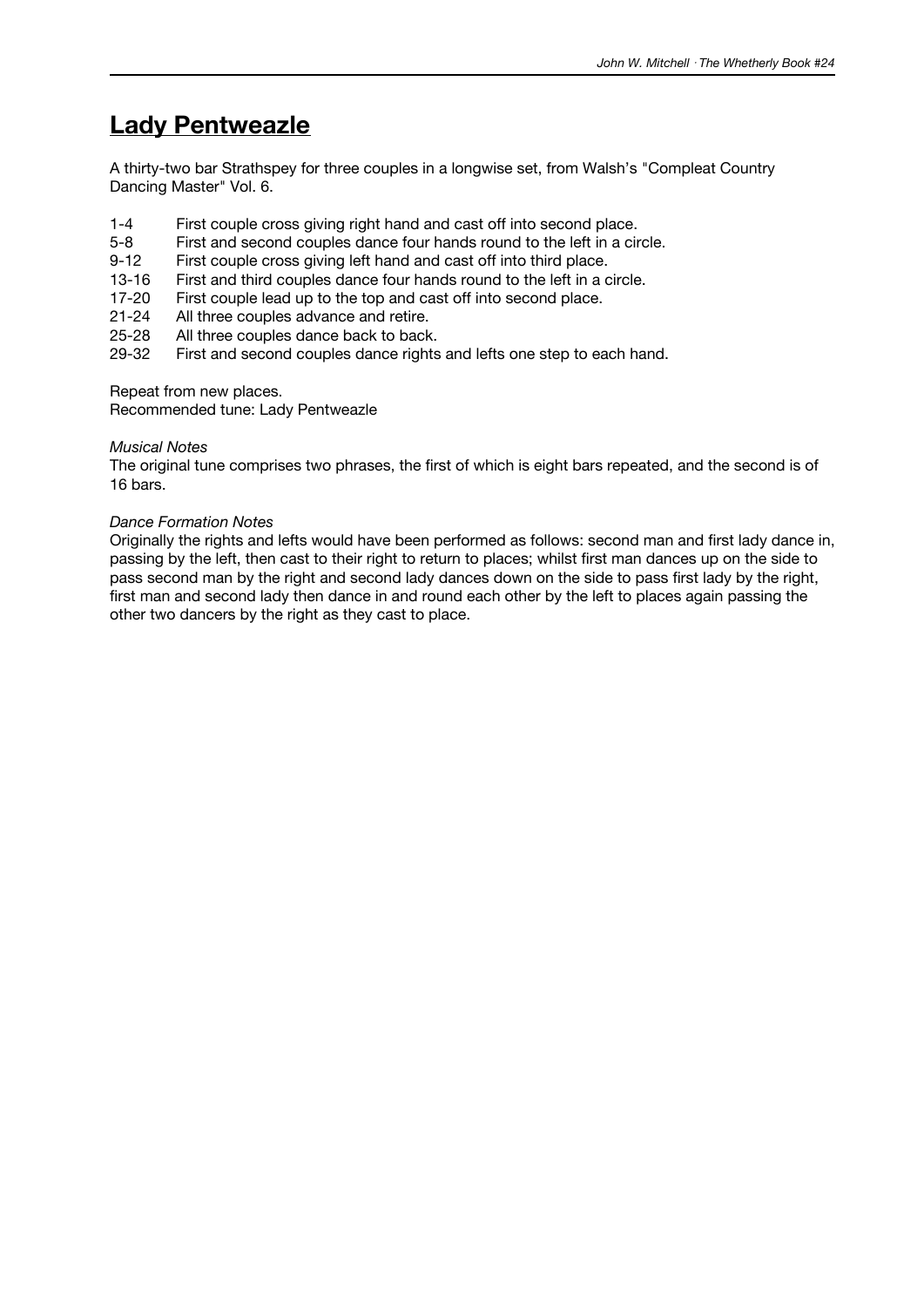### **Lancaster Lasses**

A thirty-two bar Jig for two couples in a longwise set, from "The Dancing Master" Vol. 3 (1727).

- 1-4 First man sets to second lady and turns her with the right hand, he leaves her in her own place and finishes in the middle of the set facing second man.
- 5-8 First and second men then turn with the left hand to return to place.
- 9-12 First lady sets to second man and turns him with the left hand, she leaves him in his own place and finishes in the middle of the set facing second lady.
- 13-16 First and second ladies then turn with the right hand to return to place.
- 17-18 First man and second lady change places giving right hand.
- 19-20 First lady and second man change places giving right hand.<br>21-24 First and second couples dance round in a clockwise chase
- 21-24 First and second couples dance round in a clockwise chase to return to their original places.<br>25-28 First couple cross giving right hand and cast off into second place, second couple step up.
- 25-28 First couple cross giving right hand and cast off into second place, second couple step up.<br>29-32 First couple dance a half figure of eight round second couple, crossing up to commence.
- First couple dance a half figure of eight round second couple, crossing up to commence.

Repeat from second place.

Recommended tune: Lancaster Lasses

*Musical Notes*

The tune is in two parts, each being of eight bars repeated.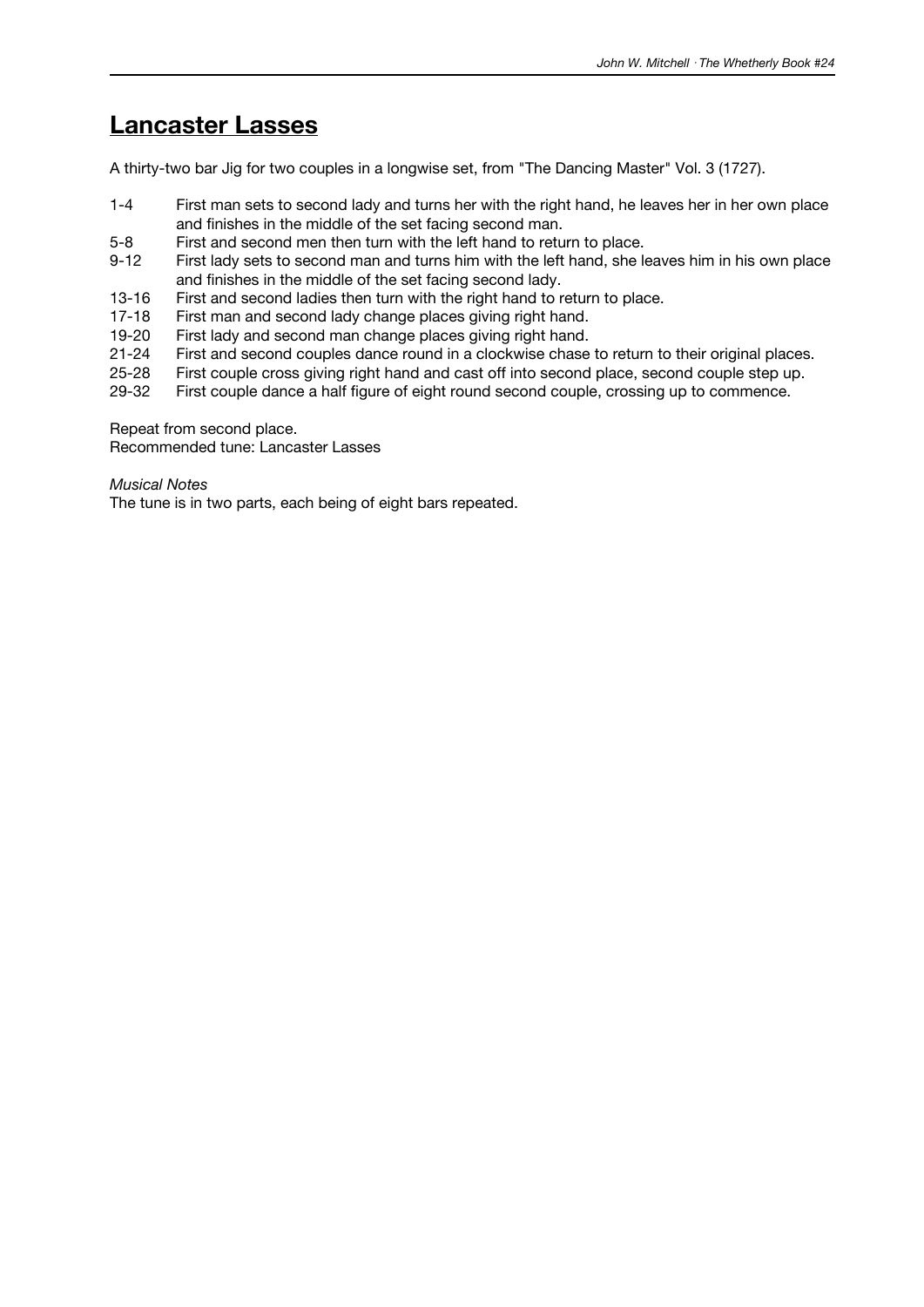## **Le Debauche**

A forty-eight bar Reel for three couples in a longwise set, from Johnson (1757).

- 1-8 First and second couples dance right hands across in a wheel and back with the left hand.
- 9-12 First couple set and cast off, second couple step up.
- 13-16 First couple lead down between third couple and cast up into second place.
- 17-24 First man dances a reel of three with third couple, whilst first lady dances a reel of three with second couple; they pass their first corners by the left to begin.
- 25-32 First couple dance down below third couple with nearer hand, cast up into second place, dance up to the top with nearer hand and cast off into second place.
- 33-40 First, second and third couples dance six hands round to the left in a circle and back to the right.
- 41-48 First and second couples dance rights and lefts.

Repeat from second place.

Recommended tune: Le debauche

#### *Musical Notes*

The tune is in two parts, the first of eight bars and the second of sixteen bars, both of which are repeated.

#### *Dance Formation Notes*

The setting on bars 9-10 has been added in accordance with modern practice. The original instructions specified figures of eight round the standing second and third couples on bars 17-24, this has been changed to reels of three to add interest for the supporting couples. The original instructions for bars 25-32 also indicated that first couple were to lead up to the top and cast off into second place, this has been changed to a complete figure of eight to help to use up the music.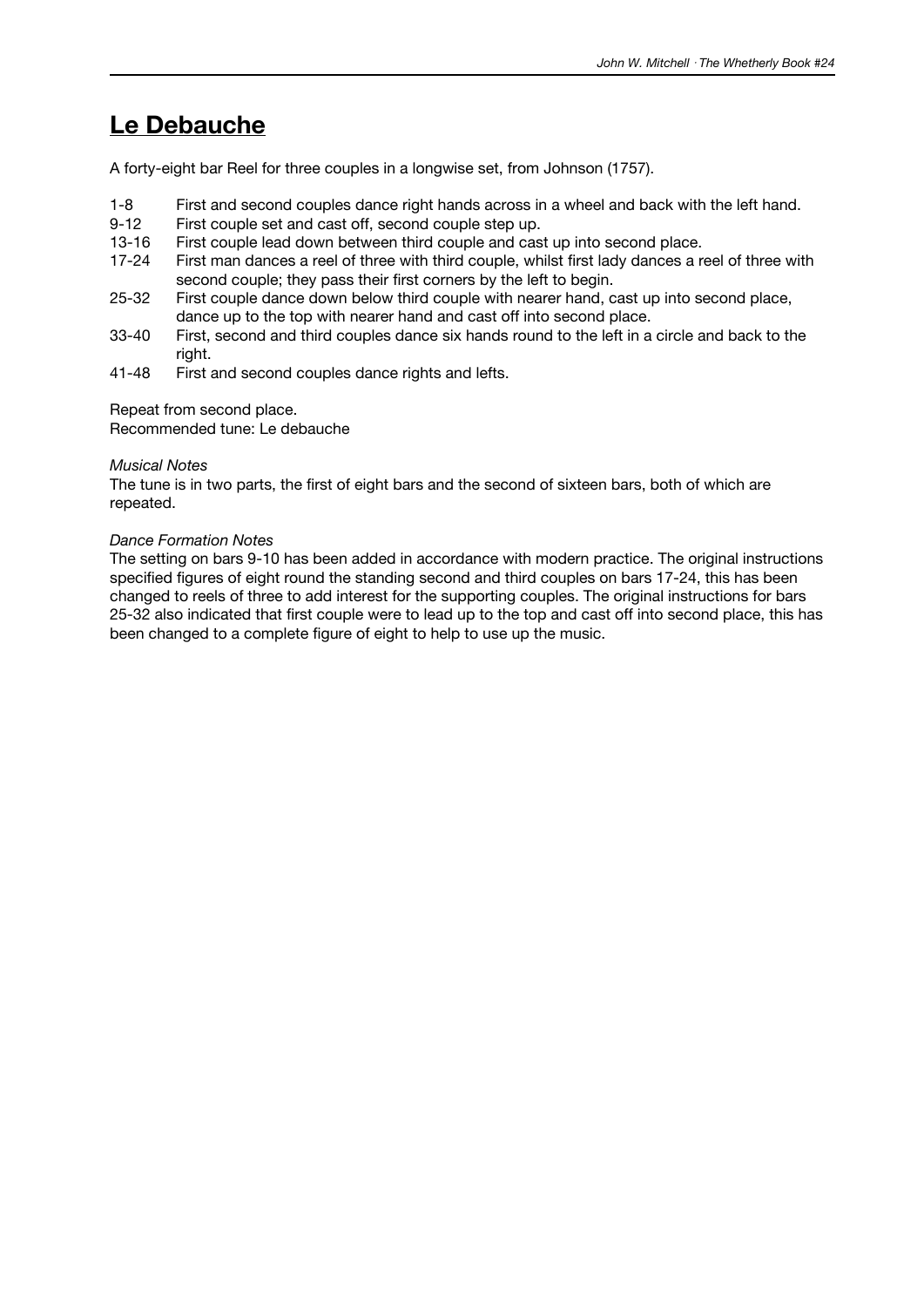# **Lincoln**

A twenty-four bar dance in 6/4 time for two couples in a longwise set, from "The Dancing Master" 10th Edition (1698).

First couple cross to the opposite side on the second chord.

- 1-2 First couple cast off into second place, second couple step up.
- 3-6 First and second couples set.
- 7-12 Second couple repeat bars 1-6.
- 13-16 First man dances down in front of second lady and casts up to place, whilst first lady casts off behind second man and dances up to place.
- 17-20 Second lady dances up in front of first man and casts off to place, whilst second man casts up behind first lady and dances down to place.
- 21-22 First and second couples turn with the right hand.<br>23-24 First and second couples change places on the side
- First and second couples change places on the sides giving left hands.

Repeat from second place.

Recommended tune: Lincoln

*Musical Notes*

The name tune is written in six bar phrases.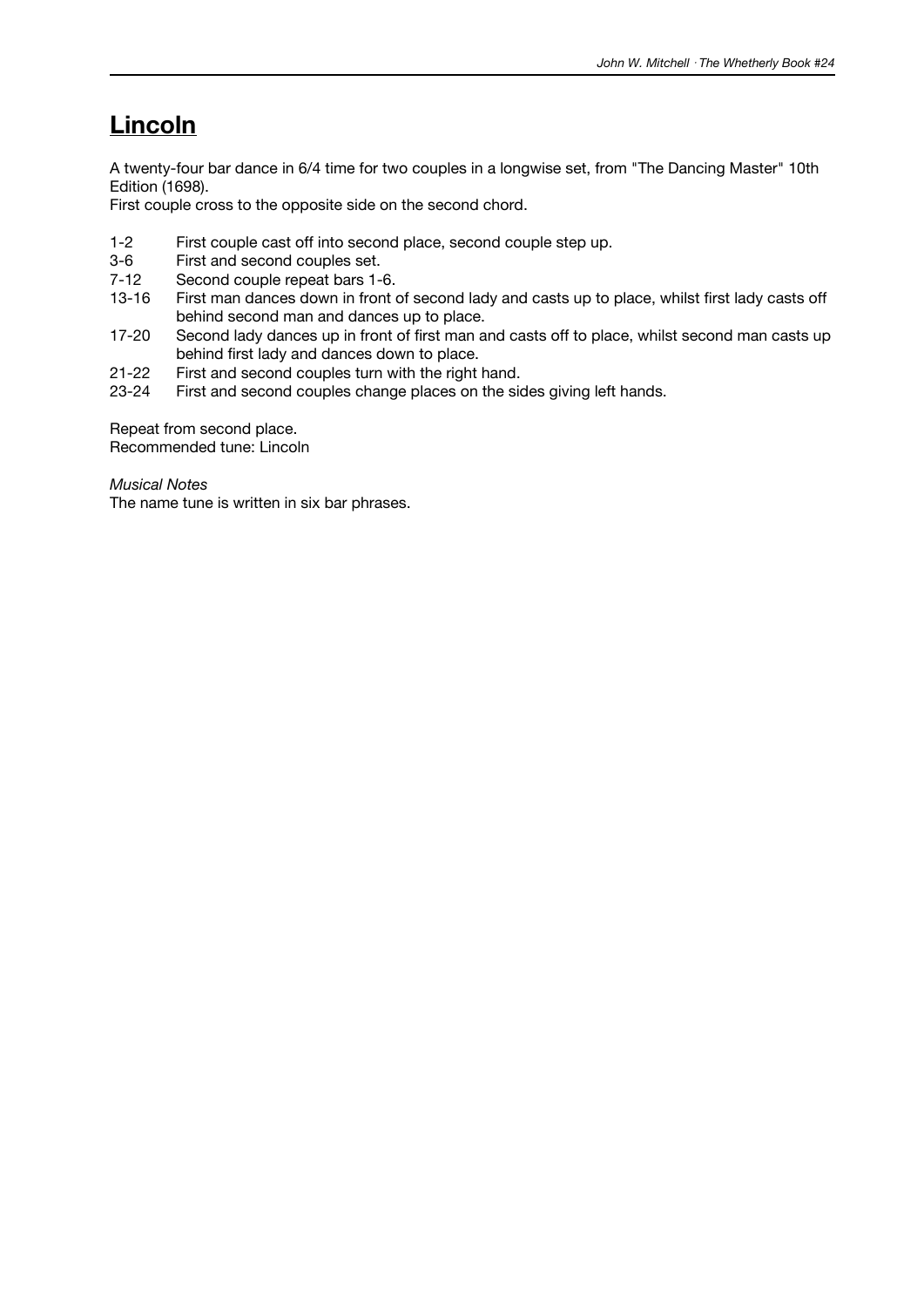## **Lord Phoppington**

A twenty-four bar Reel for two couples in a longwise set, from "The Dancing Master" 11th Edition (1701).

- 1-4 First couple lead down between second couple and cast up to place.
- 5-8 First couple dance a half figure of eight round second couple.
- 9-12 Second couple lead up between first couple and cast off to place.
- 13-16 Second couple dance a half figure of eight round first couple.
- 17-18 First man and second lady cross giving right hand.
- 19-20 First lady and second man cross giving right hand.
- 21-24 First and second couples dance four hands round to the left in a circle.

Repeat from second place.

Recommended tune: Lord Phoppington

*Musical Notes*

The music comprises two phrases of eight bars, the first of which is repeated.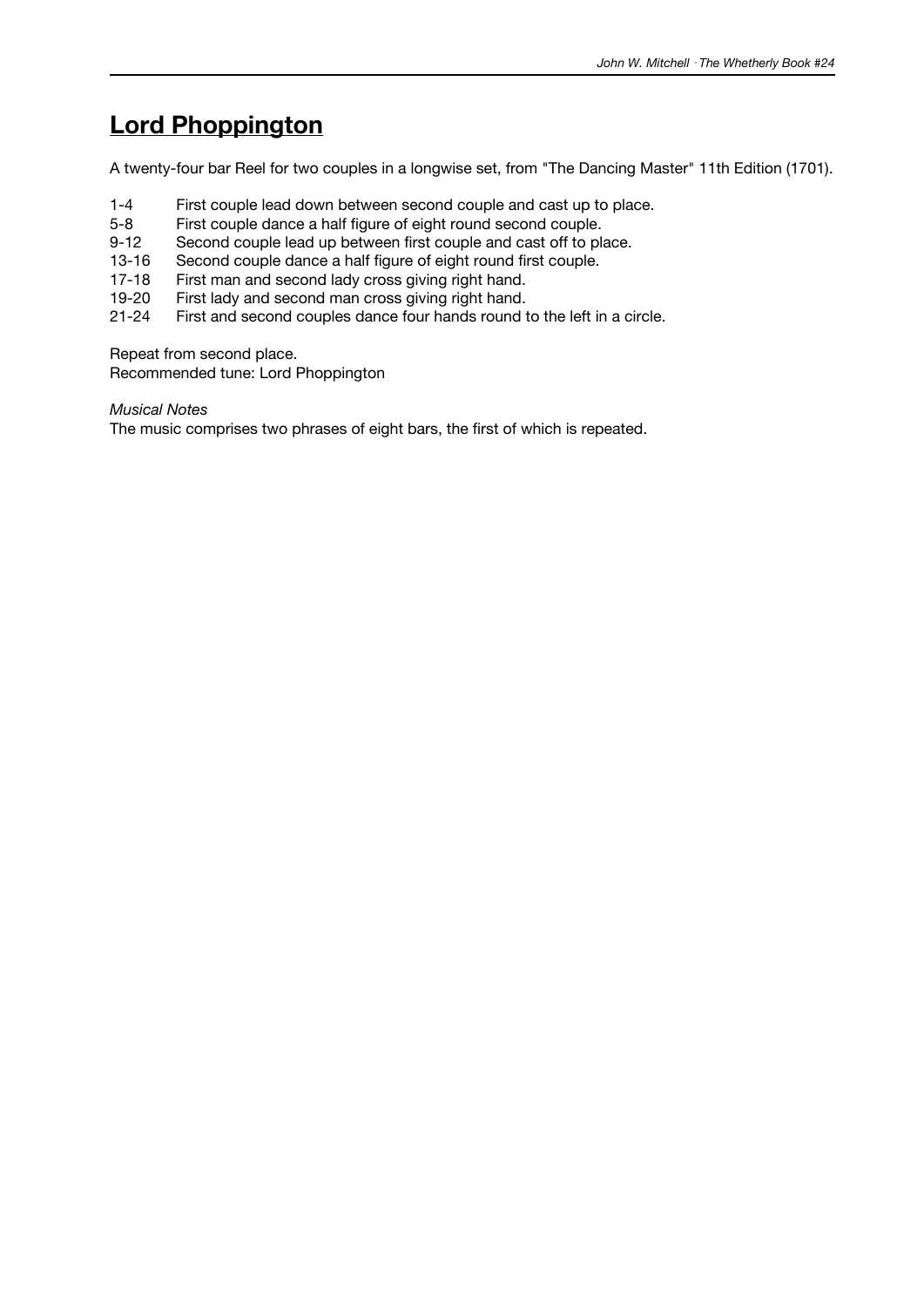# **Love's Triumph**

A forty-eight bar Reel for three couples in a longwise set, from "The Dancing Master" (1710).

- 1-4 First and second couples face diagonally and advance and retire.
- 5-8 First and second couples set and dance four hands round in a circle to the left half way.
- 9-16 First and third couples repeat bars 1-8.
- 17-18 First couple cast up into second place, third couple step down.
- 19-22 First, second and third couples dance back to back.
- 23-24 First, second and third couples set.
- 25-32 First and second couples dance rights and lefts.<br>33-34 First man and third lady turn with the right hand,
- 33-34 First man and third lady turn with the right hand, first lady and second man do the same.<br>35-36 First and third men turn with the left hand, first and second ladies do the same, first coup
- First and third men turn with the left hand, first and second ladies do the same, first couple finish in second place, all three couples are on the opposite sides.
- 37-40 First, second and third couples dance back to back.
- 41-46 First couple dance a complete figure of eight on the sides, dancing up between second couple with nearer hands to commence.
- 47-48 First, second and third couples cross giving right hands.

Repeat from second place.

Recommended tune: Love's Triumph

#### *Musical Notes*

The tune comprises an eight bar phrase, repeated, followed by a sixteen bar phrase, repeated.

#### *Dance Formation Notes*

The instructions as given do not include the final cross back to own sides, this is implied, as the last figure is given as: lead up between second couple and cast off, lead down between third couple and cast up.

### *General Notes*

The Italian Opera "La Pastorella" was translated into English and performed under the title "Love's Triumph". Between acts there were interludes of shepherds and shepherdesses performing country dances. This dance is believed to have been devised for performance between acts of this particular opera.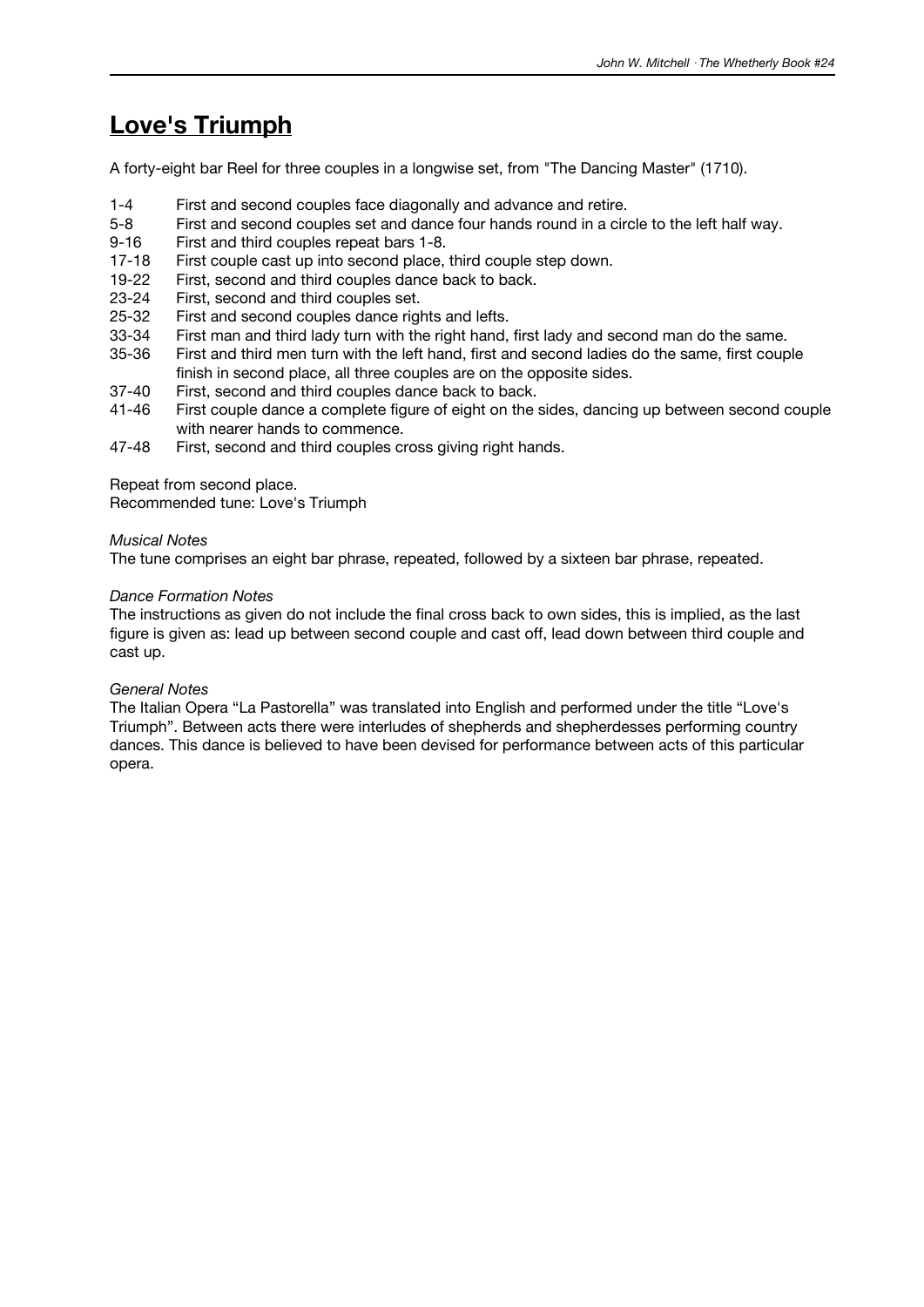# **Mad Robin**

## **Alternative name: Madam Robin**

A thirty-two bar Reel for two couples in a longwise set, from "The Dancing Master" 9th Edition (1695).

- 1-2 First man and second lady turn with the right hand.
- 3-4 First couple turn with the left hand.
- 5-8 First man crosses back to his own place and casts off, second man steps up.
- 9-10 First couple turn with the left hand.
- 11-12 First lady and second man turn with the right hand.
- 13-16 First lady crosses back to her own side and casts off, second lady steps up.<br>17-20 First lady casts up to the top and slips down the middle to second place, wh
- First lady casts up to the top and slips down the middle to second place, whilst first man dances up the middle and casts off.
- 21-24 First couple turn with two hands.
- 25-28 First man casts up to the top and slips down the middle to second place, whilst first lady dances up the middle and casts off.
- 29-32 First couple turn with two hands.

Repeat from second place. Recommended tune: Mad Robin

#### *Musical Notes*

The tune first appeared in the 7th Edition of "The Dancing Master".

#### *Dance Formation Notes*

According to the original instructions the turn on bars 9-10 was with the right hand and that on 11-12 with the left hand; this has been changed to improve the flow of this figure for first lady.

### *General Notes*

The same dance was included in Dezais' "Recueil de Contredanses" (1712) under the title "Madam Robin".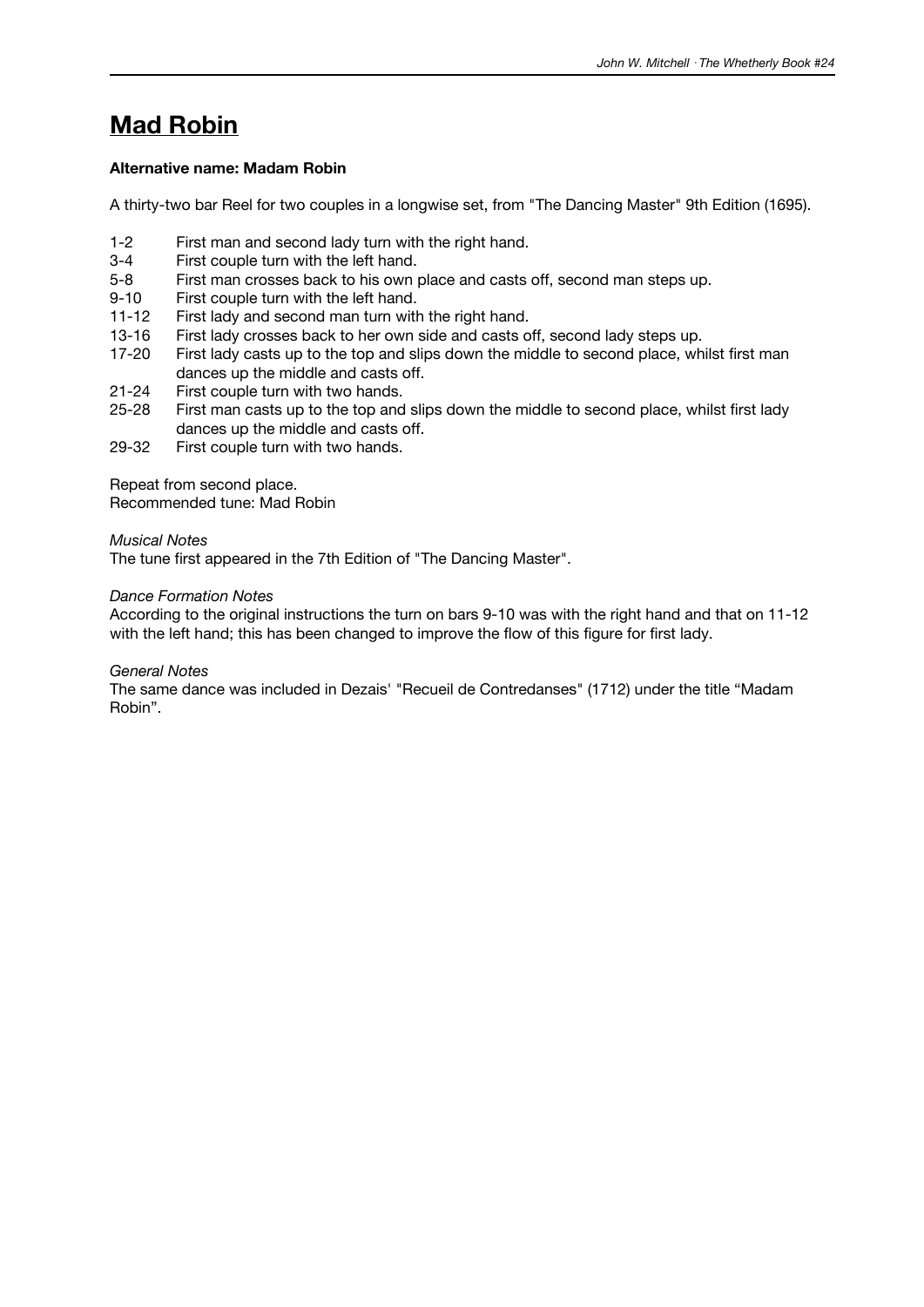# **Mantua Makers' Frolic**

A thirty-two bar Reel for three couples in a longwise set, from Thompson's "24 Country Dances" (1758).

- 1-2 First couple cast below second couple.<br>3-6 First couple dance a half figure of eight
- 3-6 First couple dance a half figure of eight round third couple, crossing down to commence.<br>7-8 First couple cross up between second couple to their original places.
- First couple cross up between second couple to their original places.
- 9-16 First couple lead down between the second and third couples, cast up behind third couple, lead up to the top and cast off into second place, second couple step up on bars 15 & 16.
- 17-24 First and third couples dance four hands round to the left in a circle and back to the right.
- 25-32 First and second couples dance rights and lefts.

Repeat from second place.

Recommended tune: Mantua Makers' Frolic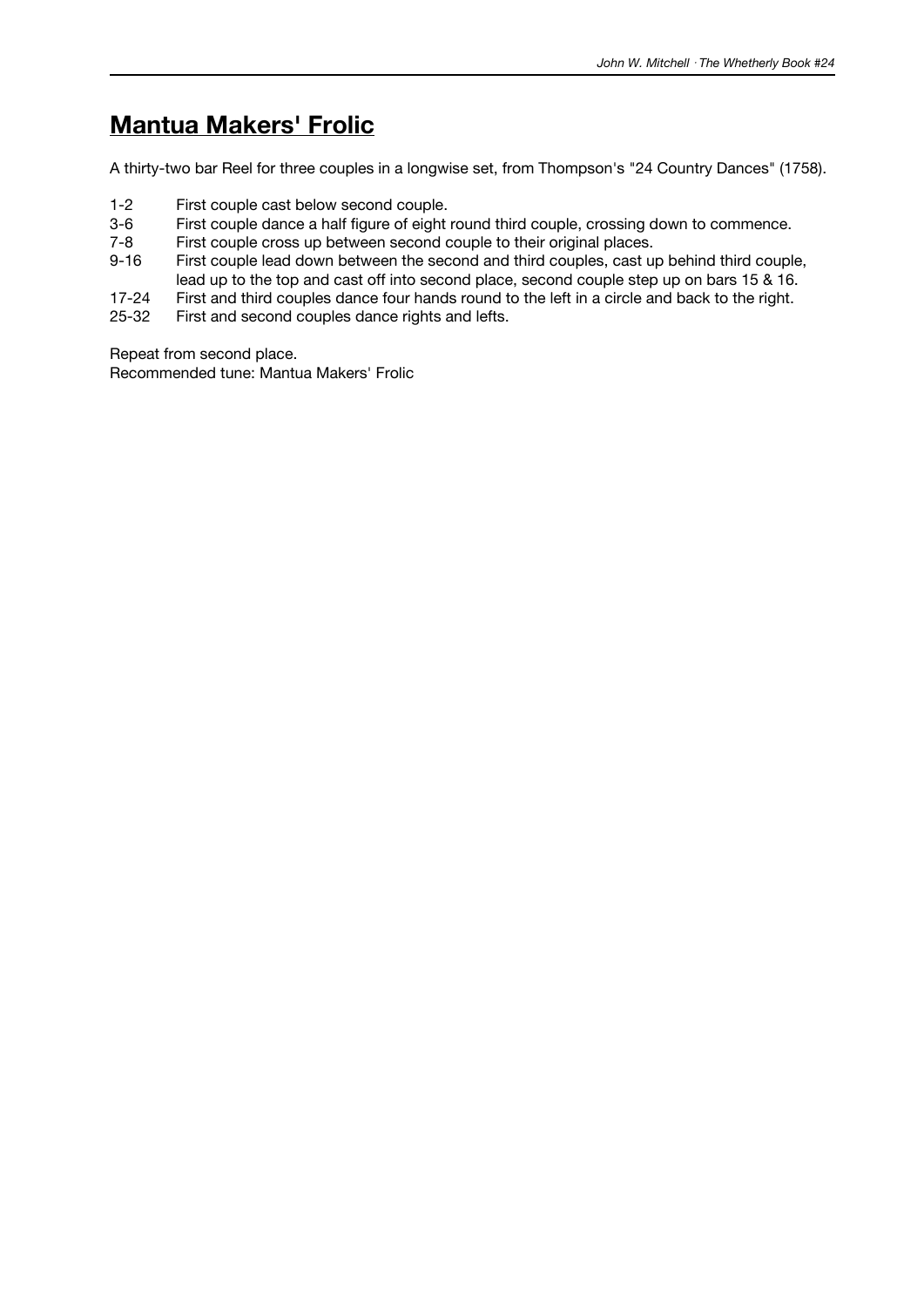## **The Margravine's Waltz**

A twenty-four bar Waltz for three couples in a longwise set, from Preston's "Twenty Four Country Dances" (1799).

- 1-4 First couple turn with the right hand.<br>5-8 First couple turn with the left hand.
- 5-8 First couple turn with the left hand.<br>9-12 First couple lead down to third plac
- First couple lead down to third place, second and third couples step up.
- 13-16 First couple set and lead up to second place, third couple step down.<br>17-24 First, second and third couples dance six hands round to the left in a
- First, second and third couples dance six hands round to the left in a circle and back to the right.

Repeat from second place.

Recommended tune: The Margravine's Waltz

*Musical Notes*

The music comprises three phrases of eight bars.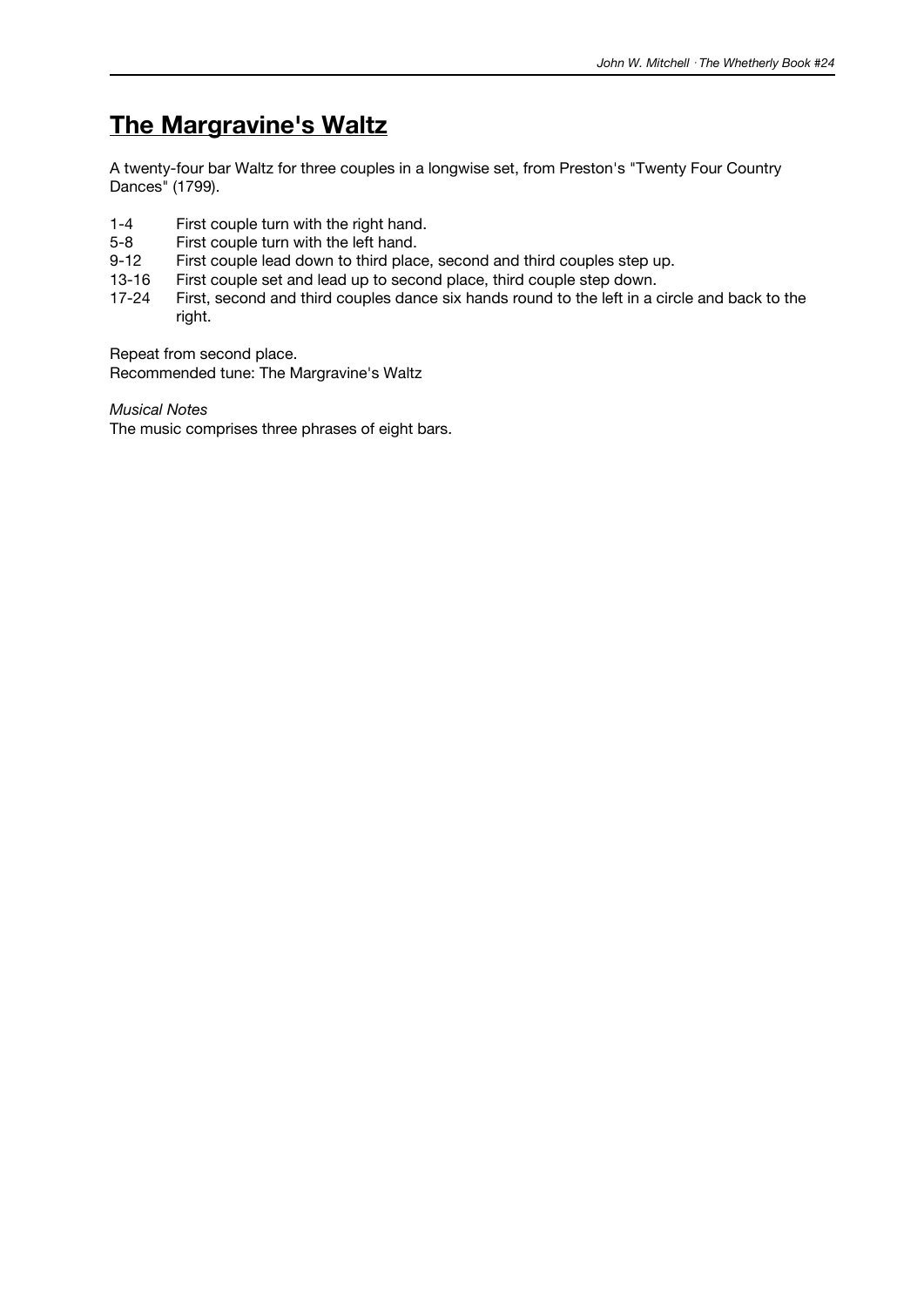## **Miss Sayers' Allemande**

A thirty-two bar Reel for three couples in a longwise set, from Budd's "Six Favourite Minuets" (1781).

- 1-4 First couple cast off for four steps, second couple step up.
- 5-8 First couple cast up into second place and dance a petronella turn to finish with first lady between second couple and first man between third couple.
- 9-12 First, second and third couples join nearer hands and set, first couple turning into second place on the opposite side on bars 11-12.
- 13-16 First, second and third couples join nearer hands and set.
- 17-24 First, second and third couples dance six hands round to the left in a circle and back to the right.
- 25-28 First couple turn with the right hand.<br>29-32 First couple turn one and a half times
- First couple turn one and a half times with the left hand to own sides of the set.

Repeat from second place.

Recommended tune: Miss Sayers' Allemande

### *Dance Formation Notes*

The original instructions give the last figure as "allemande with the right and left hands". The dance "The Allemande" incorporated a variety of turning movements, which became known as "Allemandes". For simplicity right and left hand turns have been substituted.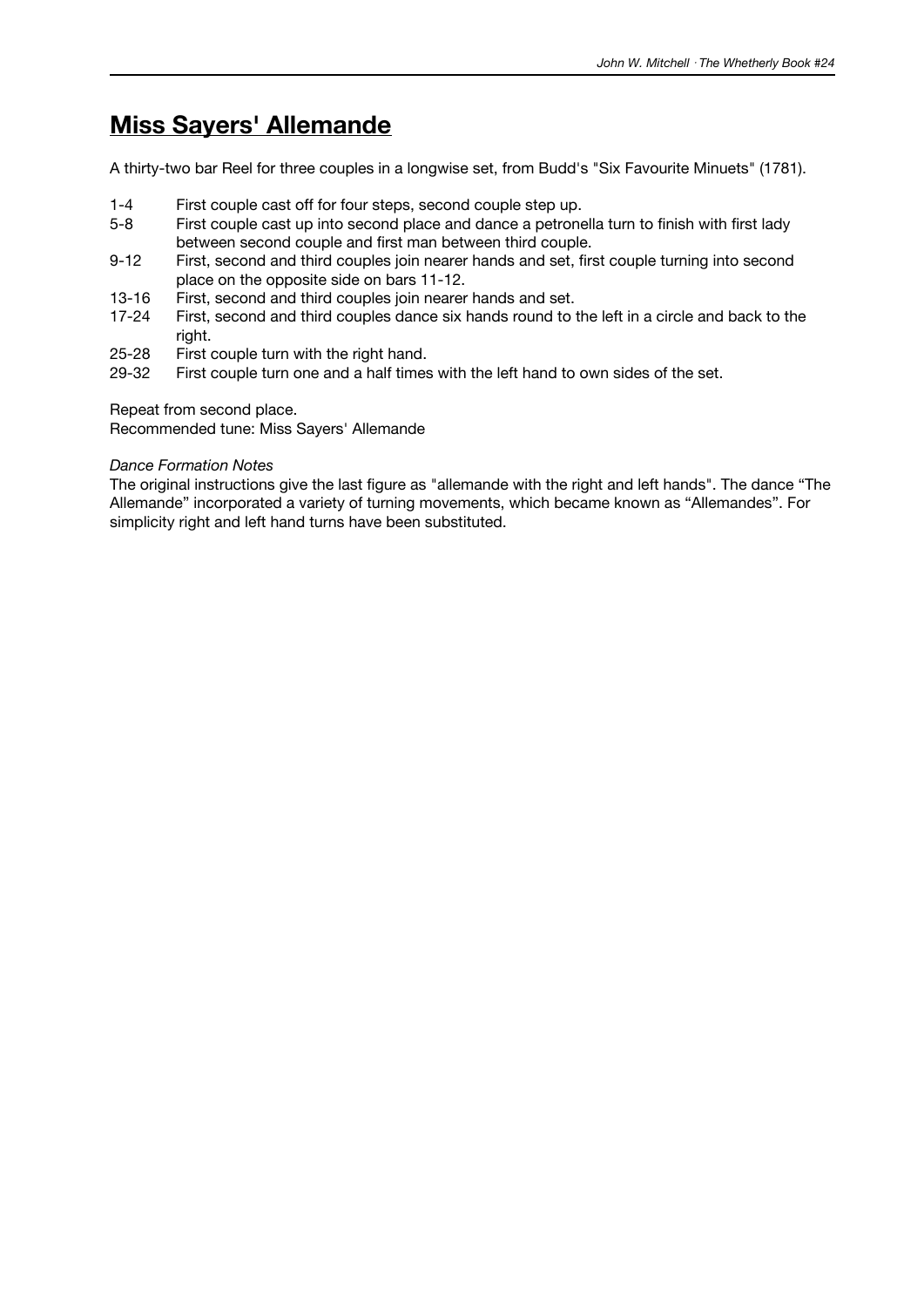# **Miss MacDonald's Reel**

A thirty-two bar Reel for three couples in a longwise set, from Thompson (1793).

- 1-4 First couple turn with the right hand.<br>5-8 First couple cast off. second couple
- 5-8 First couple cast off, second couple step up.<br>9-12 First couple turn with the left hand.
- First couple turn with the left hand.
- 13-16 First couple cast up, second couple step down.
- 17-20 First couple join both hands and slip down the middle and back.
- 21-24 First couple set and cast off, second couple step up.
- 25-32 First and second couples dance rights and lefts.

Repeat from second place.

Recommended tune: Miss MacDonald's Reel

*Dance Formation Notes*

The setting on bars 21-22 has been added in accordance with modern technique.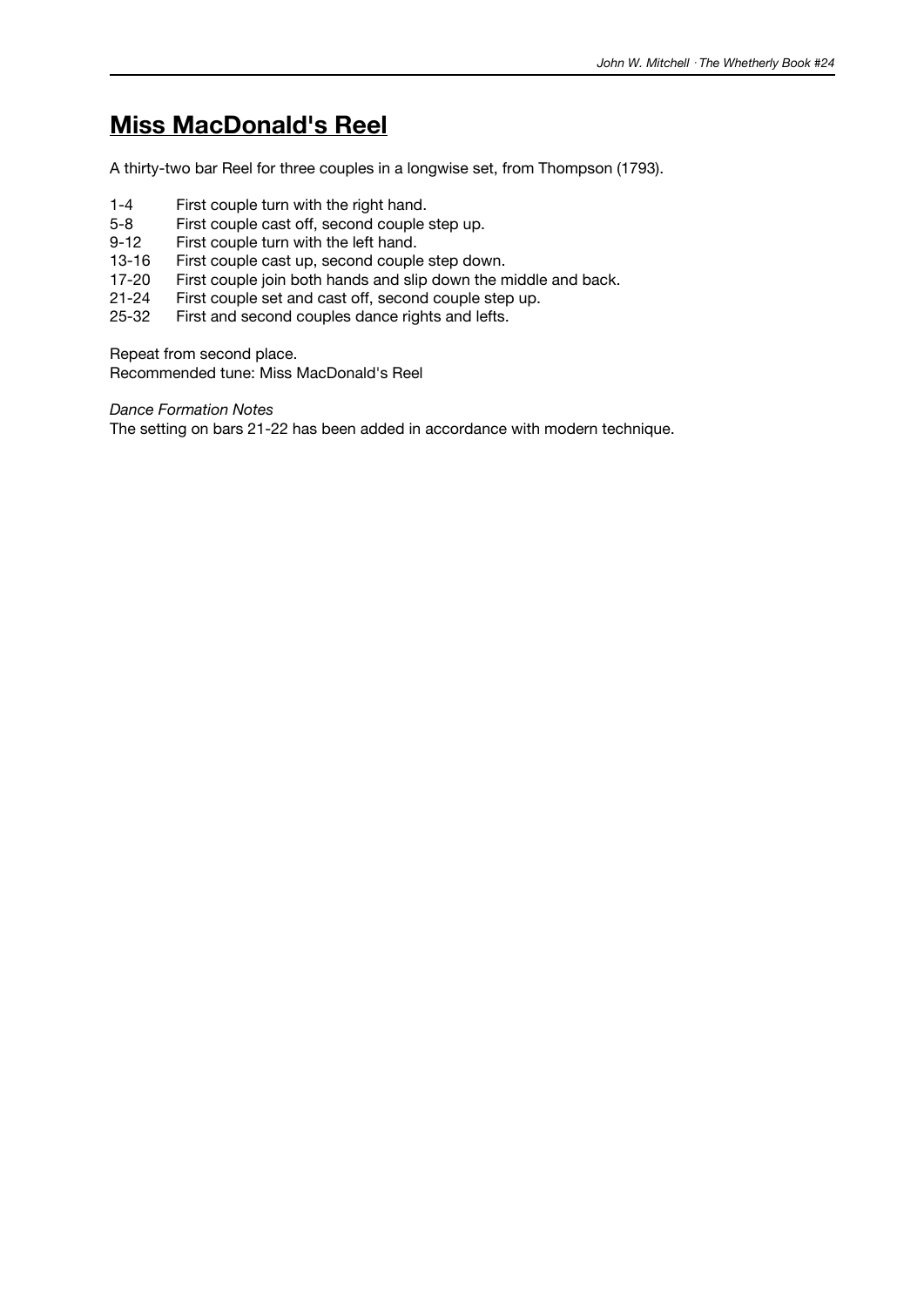## **Miss Dolland's Delight**

A thirty-two bar Reel for three couples in a longwise set, from Thompson's "Compleat Collection" Vol. 4 (1780).

- 1-4 First man and second lady set twice.
- 5-8 First man and second lady turn with two hands.
- 9-12 First lady and second man set twice.
- 13-16 First lady and second man turn with two hands.
- 17-24 First couple set, lead down between the second and third couples and cast up into second place, second couple step up on bars 19 & 20.
- 25-32 First and second couples dance rights and lefts.

Repeat from second place.

Recommended tune: Miss Dolland's Delight

*Dance Formation Notes*

The setting on bars 17-18 has been added due to the change in the manner of casting in recent years.

*Dance Formation Notes (2020)*

Formally bars 1-4 and 9-12 were simply "set" in four bars. It is presumed that "set twice" is intended.

*General Notes (2020)* Note that both spellings "Dolland" and "Dollond" are acceptable.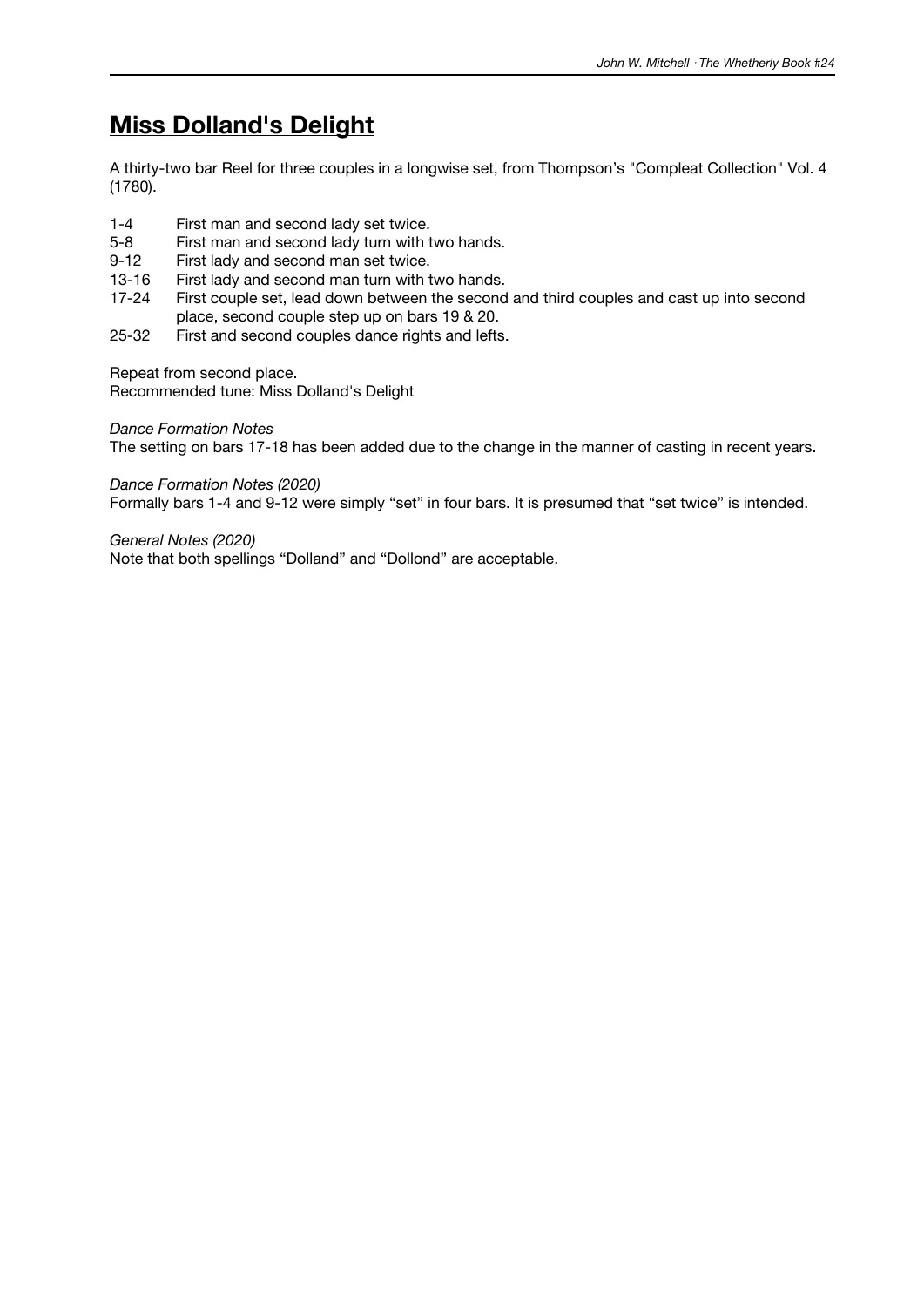# **Mr Cosgill's Delight**

### **Alternative name: Corelli's Gavot**

A sixteen bar Reel for two couples in a longwise set, from Walsh's "New Country Dancing Master" (1728).

- 1-4 First and second couples dance right hands across in a wheel.
- 5-8 First and second couples dance left hands across in a wheel.
- 9 First man and second lady change places passing by the right.
- 10 First lady and second man change places passing by the right.
- 11-12 First and second couples dance in a clockwise chase half way round to their original places.<br>13-16 First and second couples dance half rights and lefts and cross back to their own side.
- First and second couples dance half rights and lefts and cross back to their own side.

#### Repeat from second place.

Recommended tune: The "Gavotta" movement from Arcangelo Corelli's Trio Sonata Opus 2 no. 1 (1685)

#### *Musical Notes*

The tune comprises two phrases, each of four bars, repeated.

*General Notes*

The same dance and music also appeared in Wright's "Compleat Collection" (1740) under the title "Corelli's Gavot".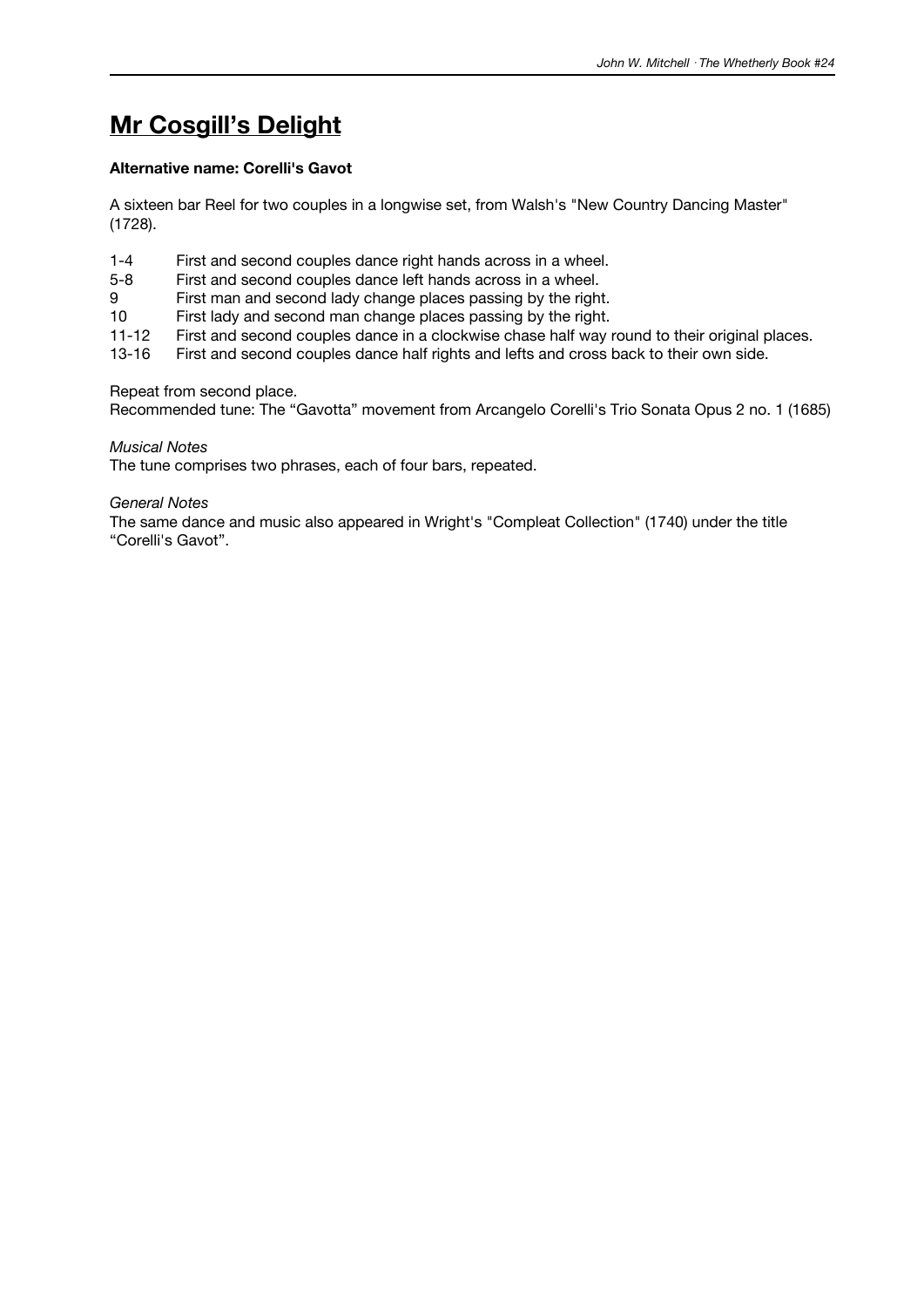# **Miss Sparks's Maggot**

A forty-eight bar Jig for three couples in a longwise set, from Johnson's "Two hundred Favourite" Vol. 8 (1753).

- 1-4 First couple dance down between second couple with nearer hands and cast up to place.
- 5-8 First and second couples join hands on the sides and set.
- 9-10 First couple cast off, second couple step up.
- 11-14 First couple dance down between third couple with nearer hands and cast up into second place.
- 15-16 First, second and third couples join hands on the sides and set.
- 17-24 First and third couples dance right hands across in a wheel and back with the left hands.<br>25-32 First and second couples dance rights and lefts.
- 25-32 First and second couples dance rights and lefts.<br>33-34 First couple set to first corners.
- 33-34 First couple set to first corners.<br>35-36 First couple set to second corne
- First couple set to second corners and finish between their corners.
- 37-40 First couple turn with two hands.<br>41-48 First couple lead out between the
- First couple lead out between the second and third ladies, first lady cast up and first man casts down; they meet and lead out between the second and third men, first lady cast up and first man casts down; they meet and turn one and a quarter times to finish facing down ready to repeat.

Repeat from second place.

Recommended tune: Miss Sparks's Maggot

*Musical Notes*

The setting during the first sixteen bars was originally for first couple only.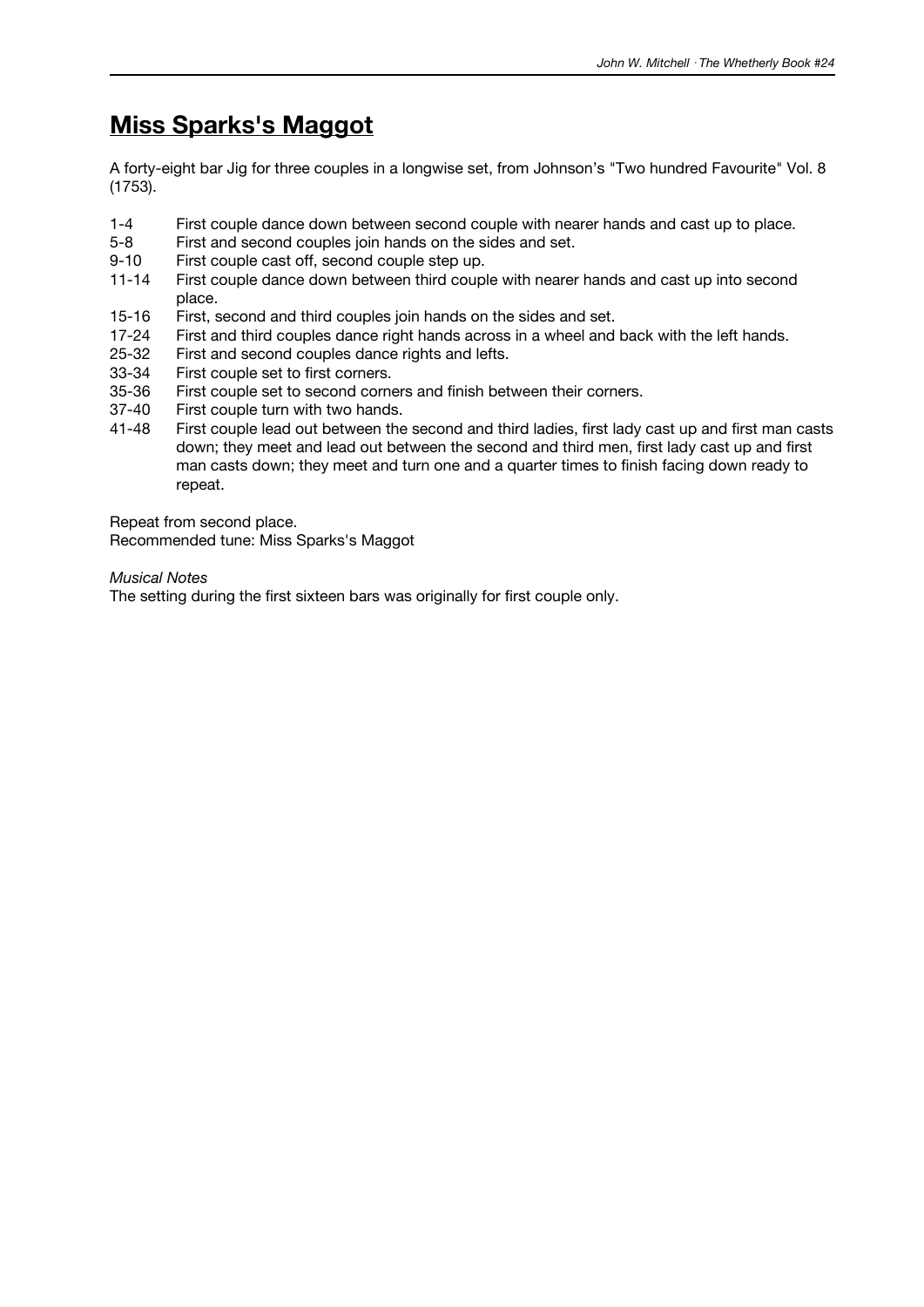## **Mother Brown's Cat**

A thirty-four bar Reel for two couples in a longwise set, from "The Dancing Master" 11th Edition (1701).

- 1-4 First and second couples turn with the right hands.
- 5-8 First couple cast off into second place, second couple step up on bars 7 & 8.<br>9-12 First couple lead down and lead up through second place. Meanwhile second
- First couple lead down and lead up through second place. Meanwhile second couple lead up and lead down to first place.
- 13-16 First couple continue to the top, passing between second couple, and cast off into second place.
- 17-20 First and second couples dance half rights and lefts.
- 21-22 First man and second lady change places giving right hand.<br>23-24 First lady and second man change places giving right hand.
- 23-24 First lady and second man change places giving right hand.<br>25-26 First couple join both hands and slip up between second co
- 25-26 First couple join both hands and slip up between second couple.<br>27-28 First couple slip down between second couple.
- First couple slip down between second couple.
- 29-30 First couple slip up between second couple.<br>31-32 First couple cast off into second place.
- First couple cast off into second place.
- 33-34 First and second couples turn with the right hand once round.

Repeat from second place.

Recommended tune: Mother Brown's Cat

#### *Musical Notes*

The tune comprises two phrases, the first is of eight bars, repeated, and the second is of 18 bars.

#### *Dance Formation Notes*

The original instructions indicate that second couple cross to their own sides on the last two bars which appears to be a mistake. By omitting the last turn a more conventional 32 bar dance would arise, but this would not fit the named tune.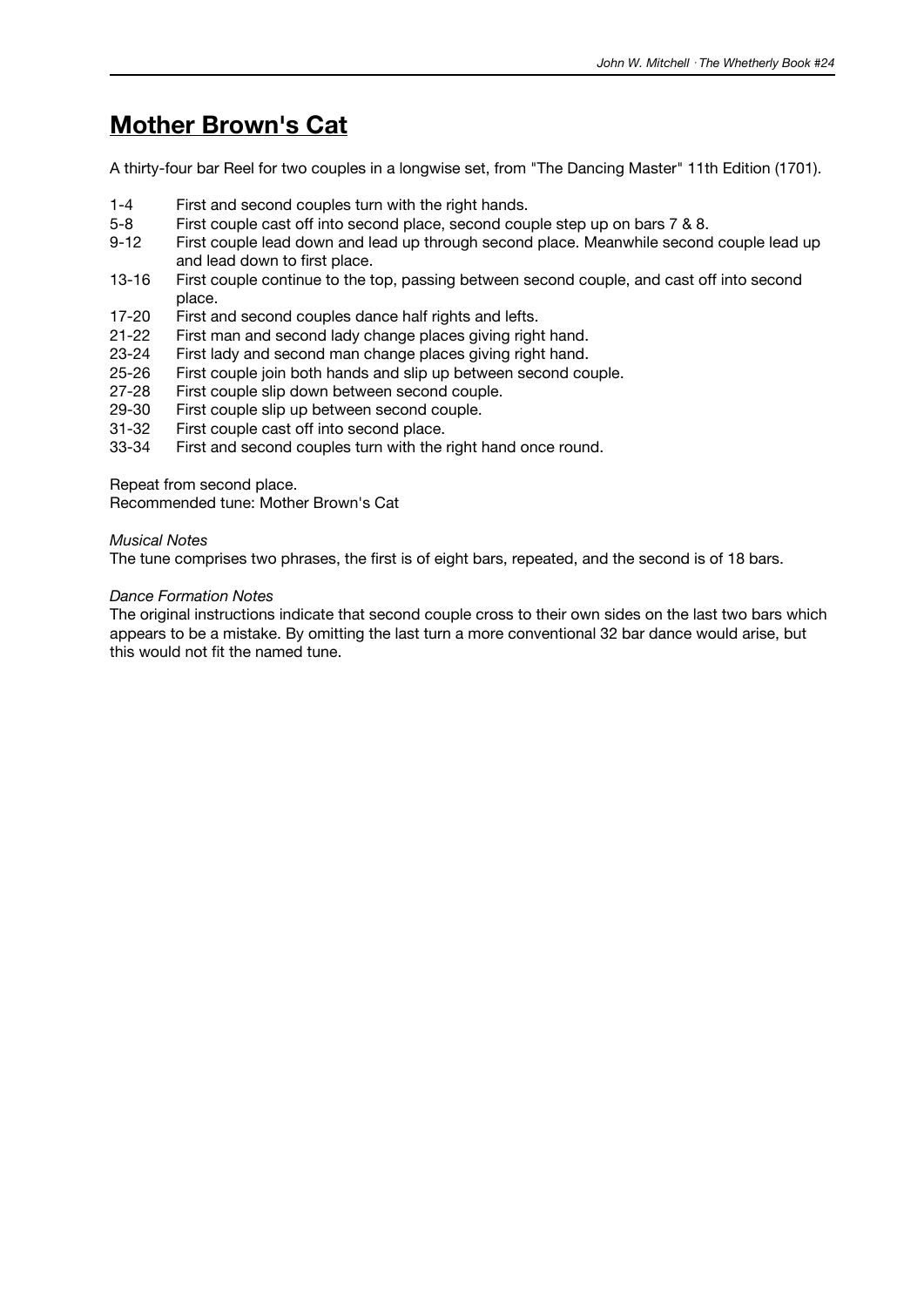# **Mr Beveridge's Maggot**

## **Alternative name: Ever Happy**

A sixteen bar dance in 3/2 time for two couples in a longwise set, from "The Dancing Master" 9th Edition (1696).

- 1-2 First couple cross giving right hand and set.
- 3-4 First man and second lady dance back to back, first lady and second man do the same.
- 5 First couple set to second couple.
- 6-7 First man and second lady turn with the right hand, first lady and second man do the same.
- 8 First couple cross giving left hand.
- 9-10 First couple cross giving right hand and cast off, second couple step up.
- 11-12 First couple dance back to back.
- 13 First couple join nearer hands with second couple and dance up in a line of four.
- 14 First couple cast into second place.
- 15-16 First couple dance a half figure of eight round second couple crossing up to commence.

## Repeat from second place.

Recommended tune: Mr Beveridge's Maggot

### *Musical Notes*

The tune comprises two phrases, the first is of four bars, repeated, and the second is eight bars. Two steps to each bar of music.

### *Dance Formation Notes*

The original instructions for the last four bars are lead up hands abreast, half figure of eight through second couple and cast off.

### *General Notes*

This dance is one of a number which were printed by Henry Playford in 1696 and added to the back of the 9th Edition which was printed in 1695. Many of these dances were devised by Mr Beveridge. This dance also appeared in a later volume of "The Dancing Master" with different music, under the title "Ever Happy".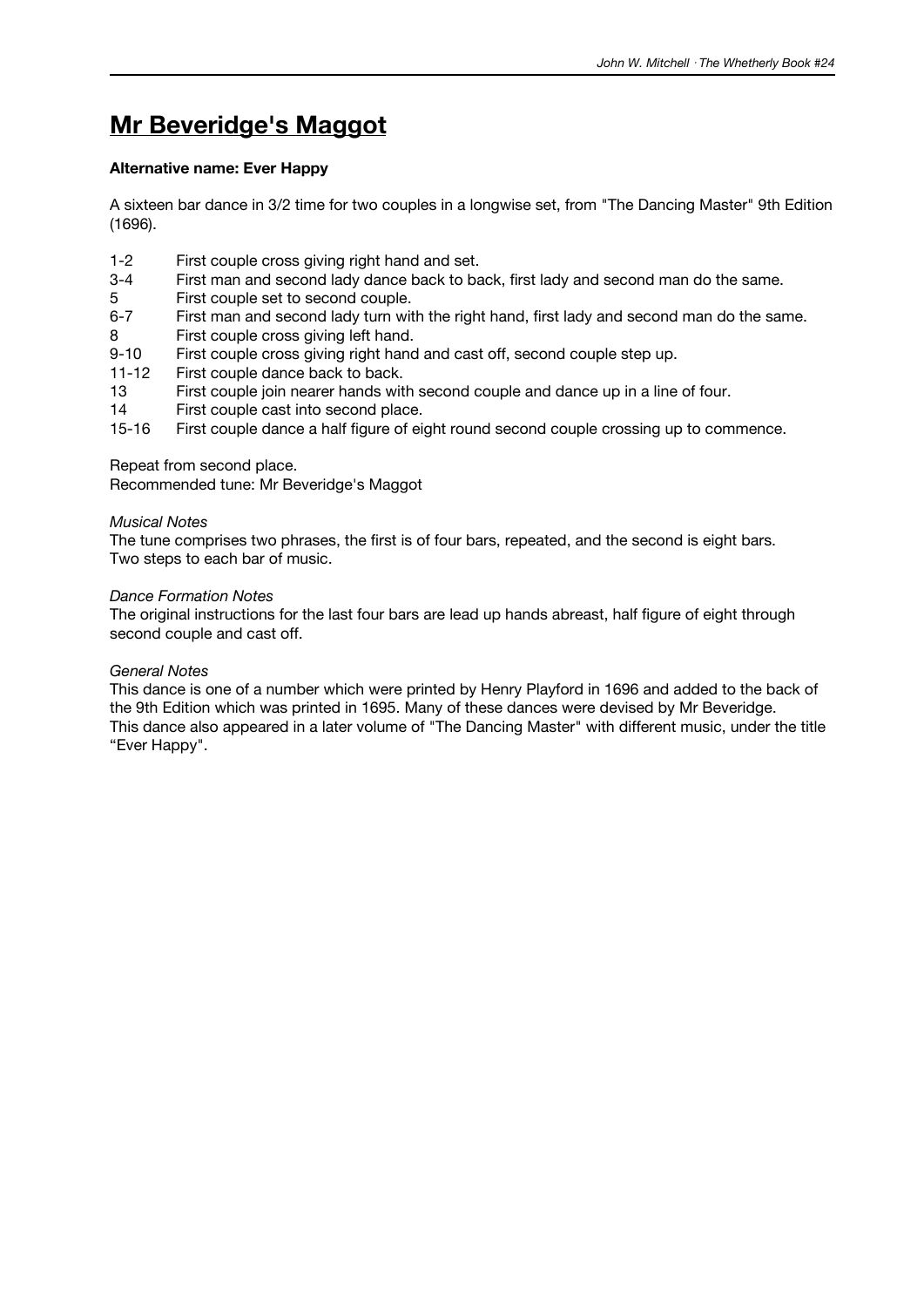# **Mr Isaac's Maggot**

A twenty bar dance in 3/2 time for two couples in a longwise set, from "The Dancing Master" (1698).

- 1-2 First man and second lady turn with the right hand.
- 3-4 First man casts off, second man steps up.<br>5-6 First lady and second man turn with the rig
- First lady and second man turn with the right hand.
- 7-8 First lady casts off, second lady steps up.
- 9-10 First and second couples retire and advance.
- 11-12 First and second couples set.
- 13-16 First couple dance a figure of eight round second couple, crossing up to commence, and dance in to join nearer hands with second couple forming a line of four all facing the top.
- 17-18 First and second couples advance and retire.<br>19-20 First couple dance up between second couple
- First couple dance up between second couple and cast off into second place.

Repeat from second place.

Recommended tune: Mr Isaac's Maggot

## *Musical Notes*

The tune comprises two phrases, the first of eight bars and the second of twelve bars. Two steps to each bar of music.

## *General Notes*

The dance appears to be a variation of "Les Folies Disaac" from Feuillet's "Recueil de Contredanses" (1706).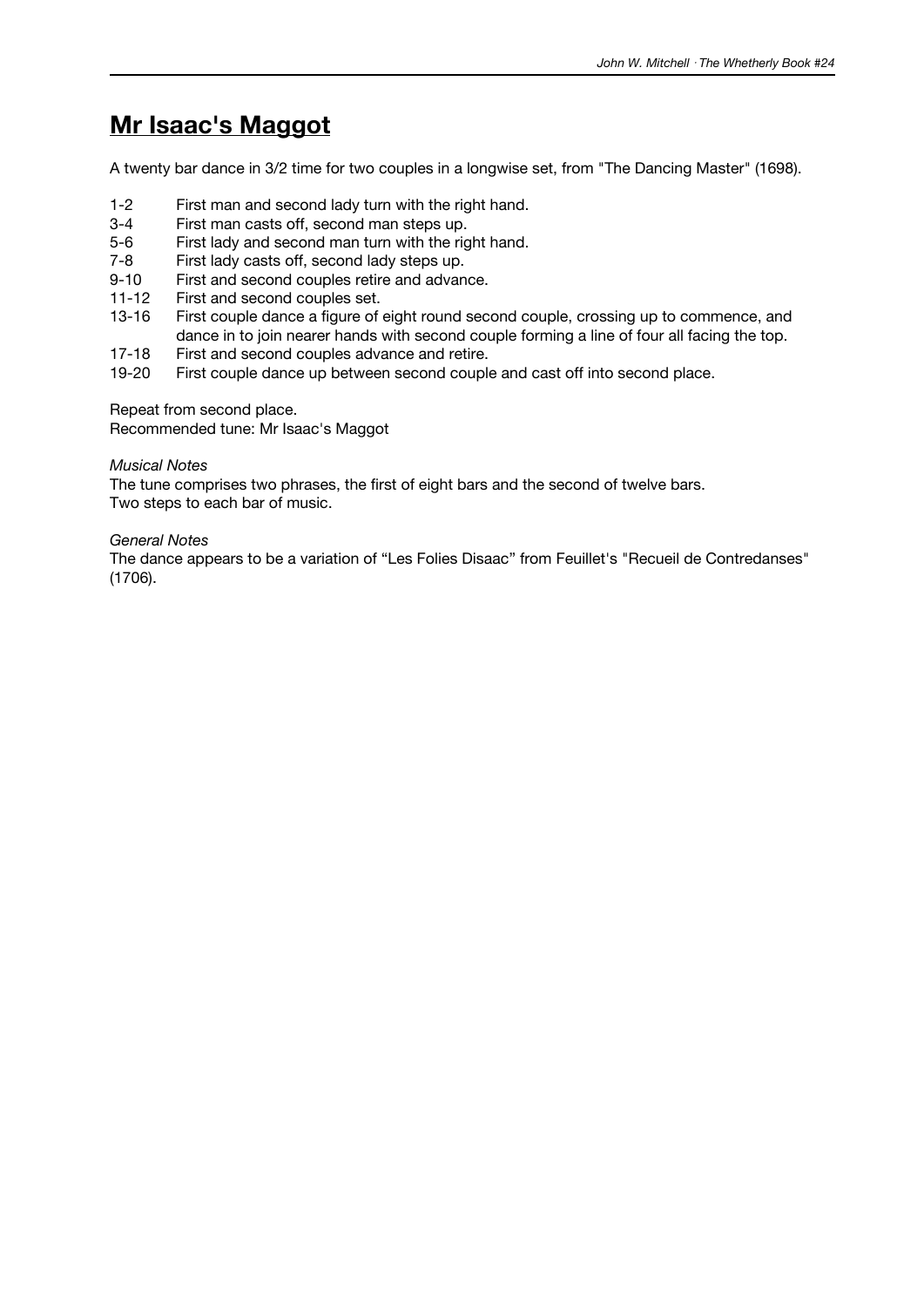# **The North Down Waltz**

A twenty-four bar Waltz for two couples in a longwise set, from Goulding's "Goulding & Cos. Collection" (1820).

- 1-4 First lady and second man balance and change places passing by the right.<br>5-8 First man and second lady repeat bars 1-4.
- 5-8 First man and second lady repeat bars 1-4.<br>9-16 First couple dance down the middle and ba
- First couple dance down the middle and back.
- 17-24 First and second couples take a waltz hold and dance an all round poussette.

Repeat from second place.

Recommended tune: The North Down Waltz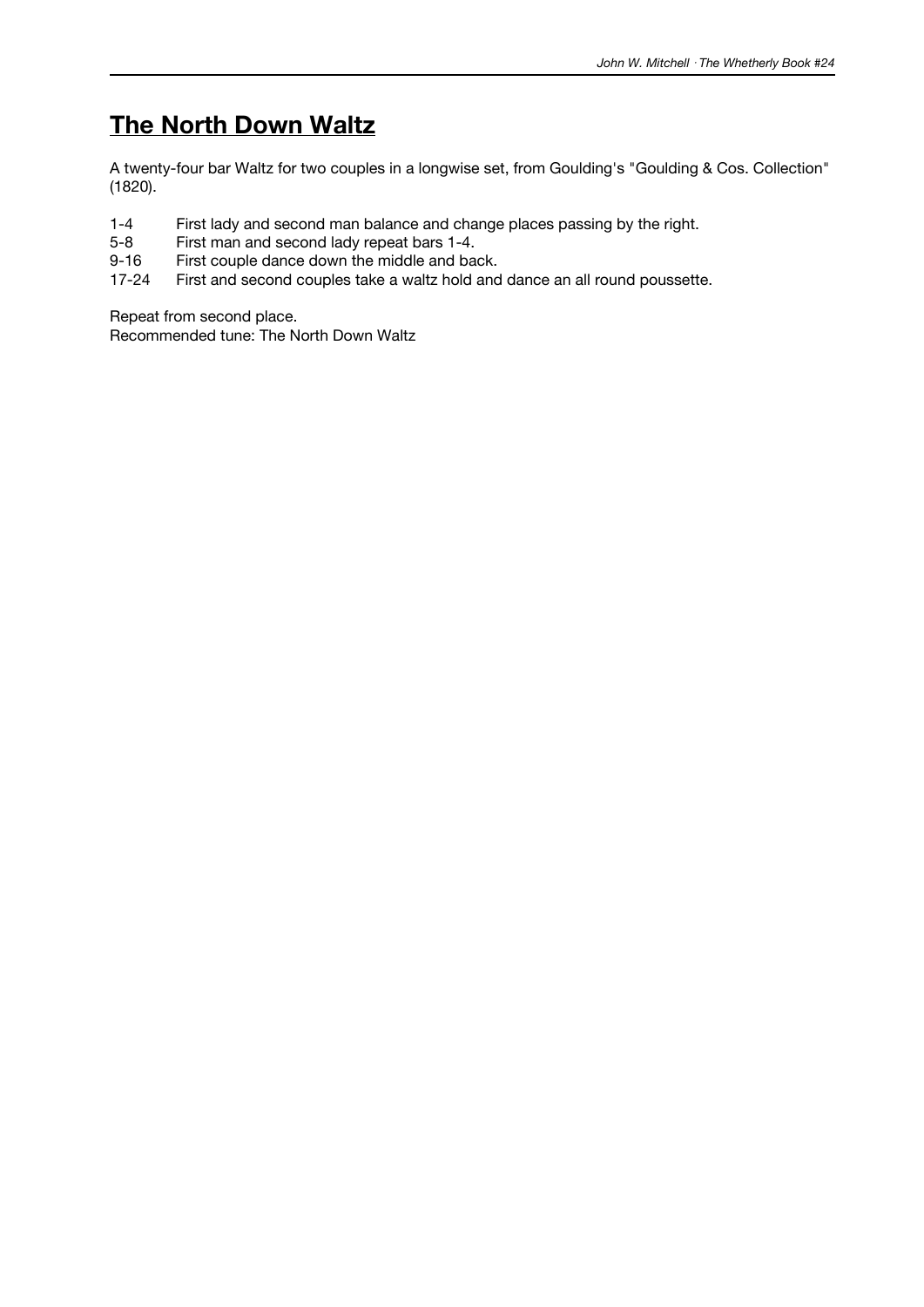## **Mr Hamilton of Wishaw's Reel**

A thirty-two bar Reel for three couples in a longwise set, from G. Faulding's "24 Country Dances for 1799".

- 1-4 First couple cast off for four bars.
- 5-8 First couple cast up to place.
- 9-12 First couple join both hands and slip down the middle and back.
- 13-16 First couple cast off to finish facing first corners, second couple step up on bars 13 & 14.
- 17-20 First couple turn their first corners with two hands.
- 21-24 First couple turn their second corners with two hands.<br>25-28 First couple lead out between the second and third lad
- First couple lead out between the second and third ladies and separate, first lady casts up and first man casts down.
- 29-32 First couple lead out between the second and third men and separate, first lady casts up and first man casts down.

Repeat from second place.

Recommended tune: Mr Hamilton of Wishaw's Reel

#### *General Note (2020)*

In the original publication, this dance was named "Mr Hamilton of Washaw's Reel". As we were made aware, this may be mistaken, as there is no known other reference to "Washaw" or to a tune with that name. For this reason, "Wishaw" is used as the name in this edition.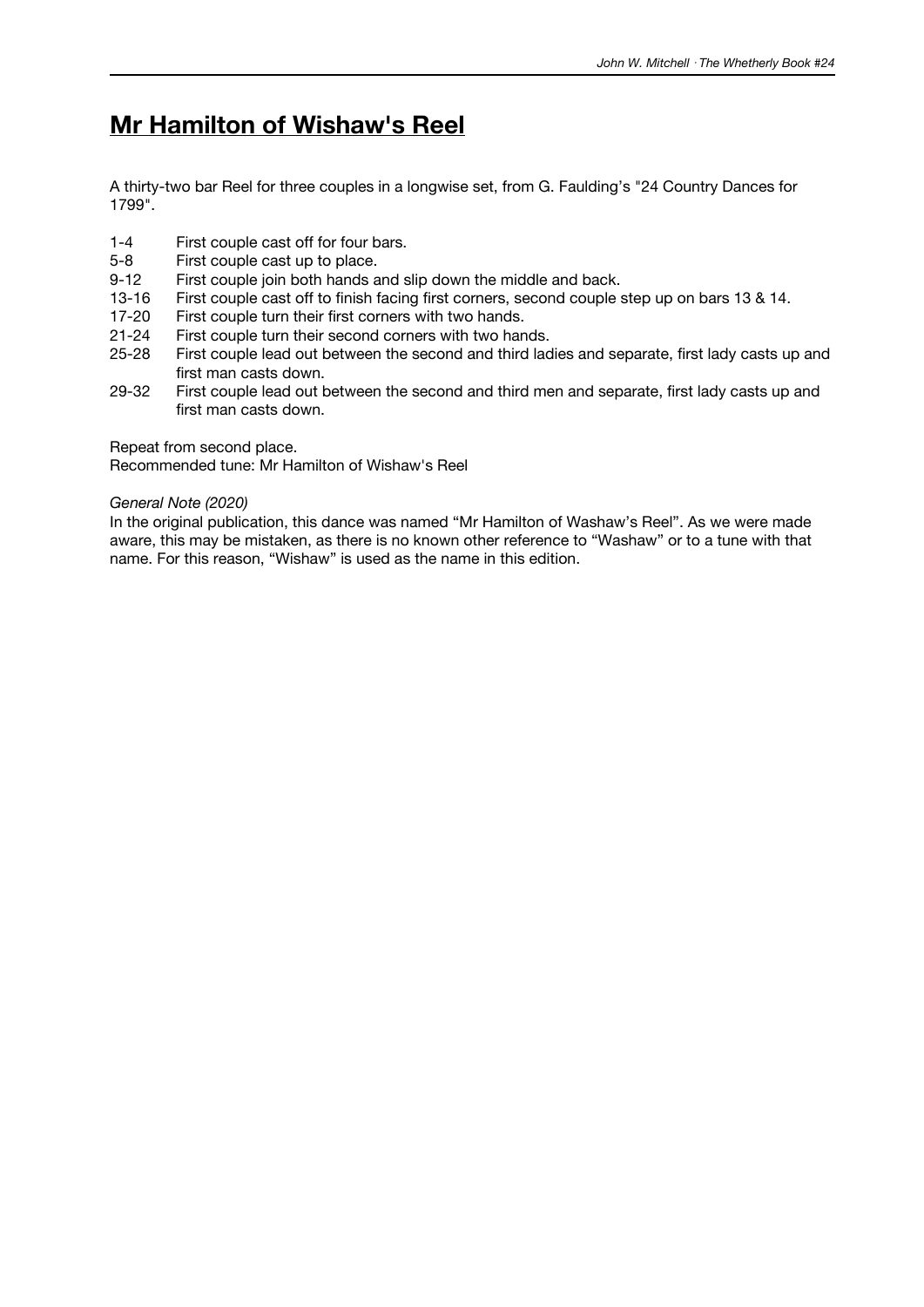# **Mrs Booth's Minuet**

### **Alternative names: Cupid's Guess / Draper's Maggot**

A thirty-two bar Minuet for three couples in a longwise set (from 1709).

- 1-4 First and second couples dance four hands round to the left in a circle.
- 5-8 First couple cast off into second place, second couple dance up.
- 9-16 First and third couples dance rights and lefts.
- 17-20 First couple turn their first corners with two hands.
- 21-24 First couple turn with two hands.
- 25-28 First couple turn their second corners with two hands.<br>29-32 First couple turn with two hands.
- First couple turn with two hands.

Repeat from second place.

Recommended tune: Mrs Booth's Minuet

#### *General Notes (2020)*

These figures have also been published with different music under the titles "Cupid's Guess" and "Draper's Maggot", which is included earlier in this book as a waltz.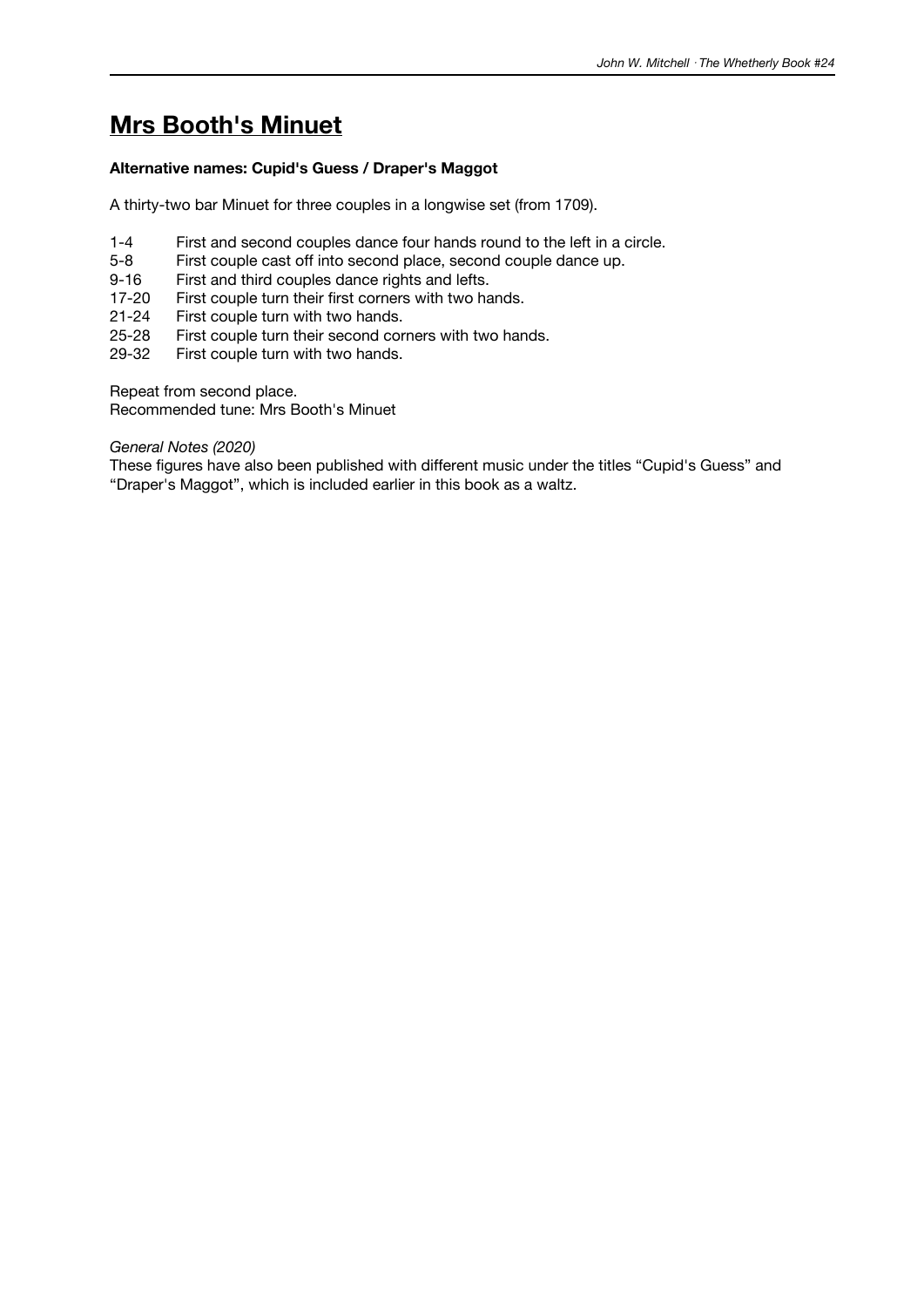# **Mrs Gordon of Troop's Strathspey**

A forty bar Strathspey for three couples in a longwise set, from G. Astor's "24 Country Dances for 1800".

- 1-4 First and second couples set and cross over giving right hand.<br>5-8 First and second couples set and cross over giving right hand.
- First and second couples set and cross over giving right hand.
- 9-16 First couple dance down the middle and back.
- 17-24 First couple turn two and a half times with both hands to finish facing their first corners, second couple step up on bars 19 & 20.
- 25-28 First couple turn their first corners with two hands.
- 29-32 First couple turn their second corners with two hands.<br>33-40 First and second couples dance an all round poussette
- First and second couples dance an all round poussette.

Repeat from second place.

Recommended tune: Mrs Gordon of Troop's Strathspey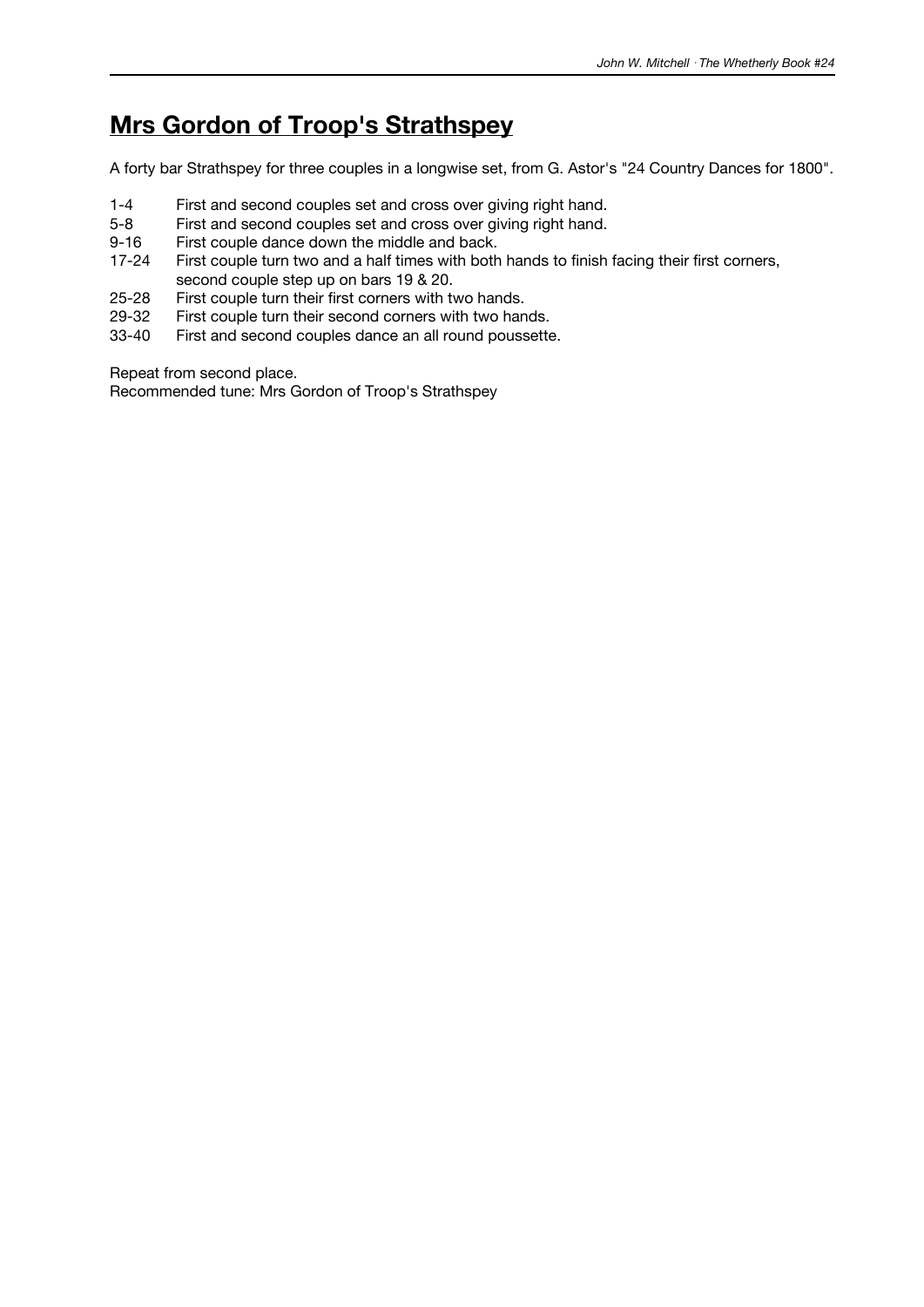# **One More Dance And Then**

A twenty-four bar Reel for three couples in a longwise set, from Johnson (1750).

- 1-8 First couple dance down the middle and back, cast off into second place.<br>9-16 Six hands round to the left in a circle and back to the right.
- 9-16 Six hands round to the left in a circle and back to the right.<br>17-24 First and second couples dance rights and lefts.

First and second couples dance rights and lefts.

Repeat from second place.

Recommended tune: One More Dance and then

*Musical Notes*

The music comprises two eight bar phrases, the second of which is repeated.

*Dance Formation Notes*

On bars 1-8, the original manuscript allowed four bars to lead down and four to lead up and cast off into second place.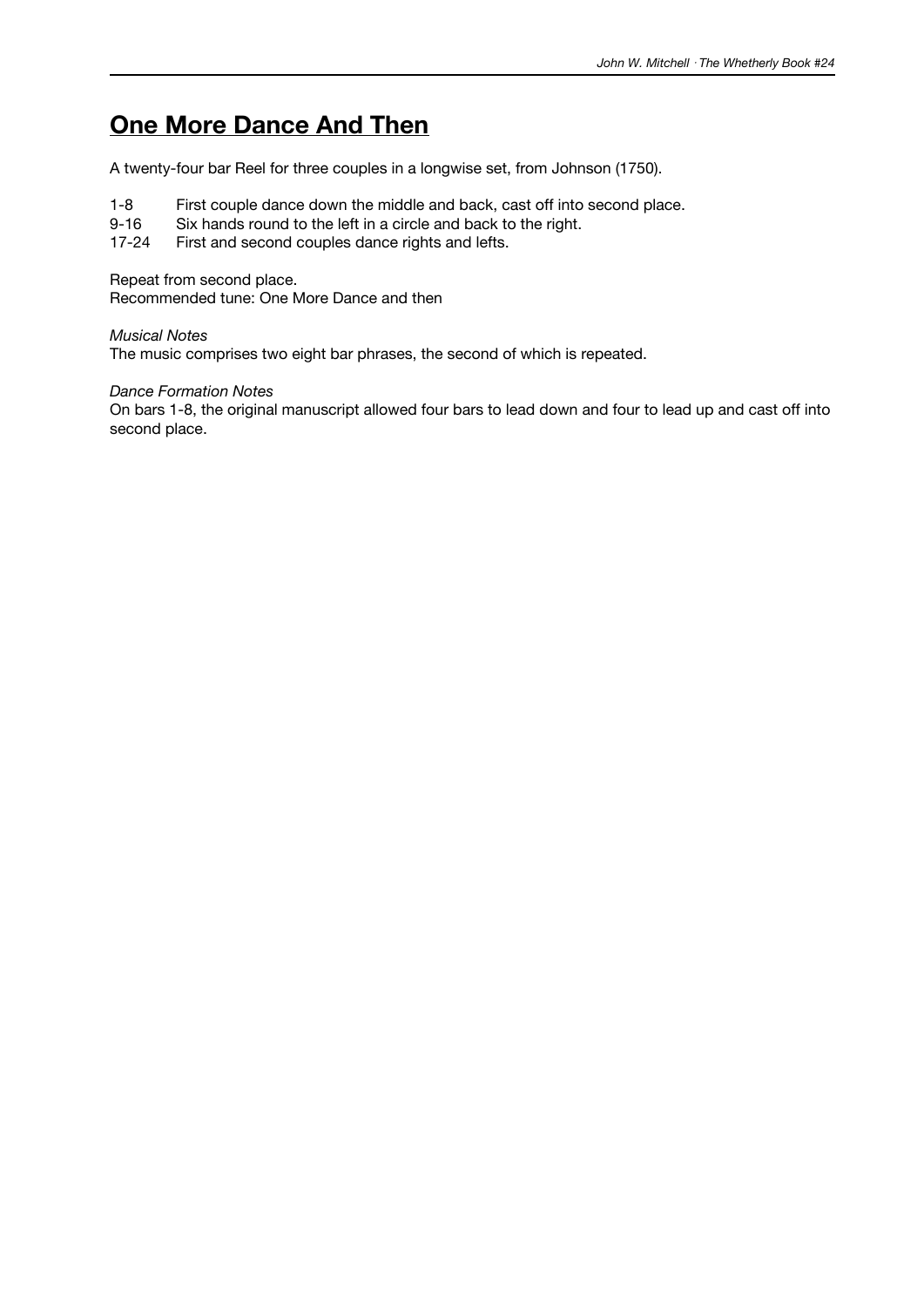# **Mrs Hamilton of Wishaw**

A thirty-two bar Strathspey for two couples in a longwise set, from Blane & Weller's "24 Favourite Country Dances, Hornpipes and Reels" (1803).

- 1-4 First lady and second man set.<br>5-8 First lady and second man turn
- 5-8 First lady and second man turn with two hands.<br>9-12 First man and second lady set.
- First man and second lady set.
- 13-16 First man and second lady turn with two hands.<br>17-24 First couple dance down the middle and back.
- 17-24 First couple dance down the middle and back.<br>25-32 First and second couples allemande.
- First and second couples allemande.

Repeat from second place.

Recommended tune: Mrs Hamilton of Wishaw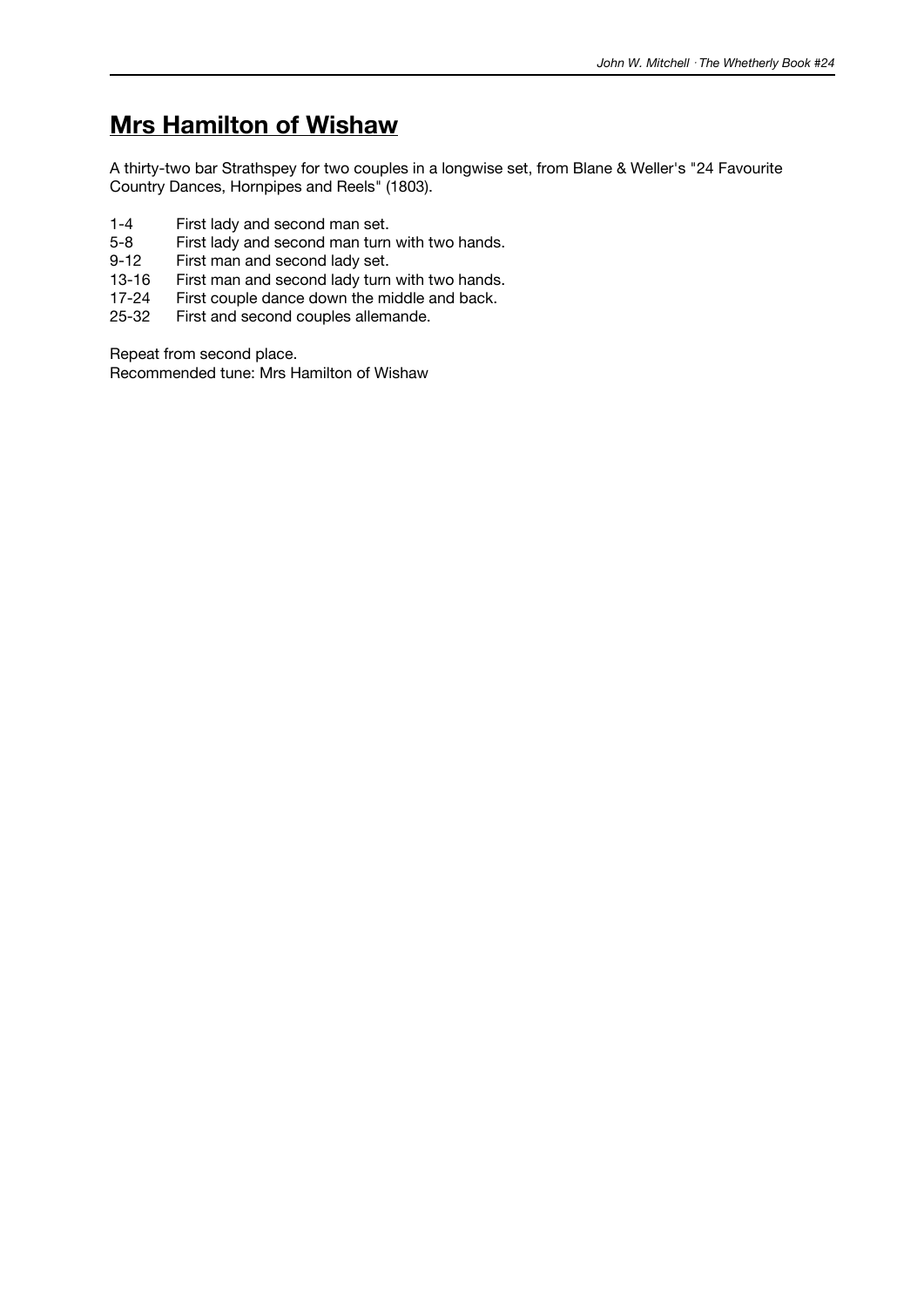# **My Lady Winwood**

A thirty-two bar Reel for three couples in a longwise set, from "The Dancing Master" Vol. 3 (1728).

- 1-2 First couple set.
- 3-4 First couple cast off into second place.
- 5-8 First couple dance down between third couple, with nearer hands, and cast up into second place.
- 9-16 First man dances a reel of three with third couple, whilst first lady dances a reel of three with second couple, passing first corners by the left to commence.
- 17-20 Six hands round to the left in a circle.
- 21-24 All dance back to back.<br>25-32 First couple dance a figu
- First couple dance a figure of eight on own sides of the set, dancing down between third couple to commence and taking nearer hands.

Repeat from second place.

Recommended tune: My Lady Winwood's Maggot

#### *Musical Notes*

The tune comprises an eight bar phrase, repeated, followed by a sixteen bar phrase.

#### *Dance Formation Notes*

The original instructions specified that first couple danced figures of eight round the standing couples on bars 9-16; this has been changed to make the dance more interesting for the supporting couples.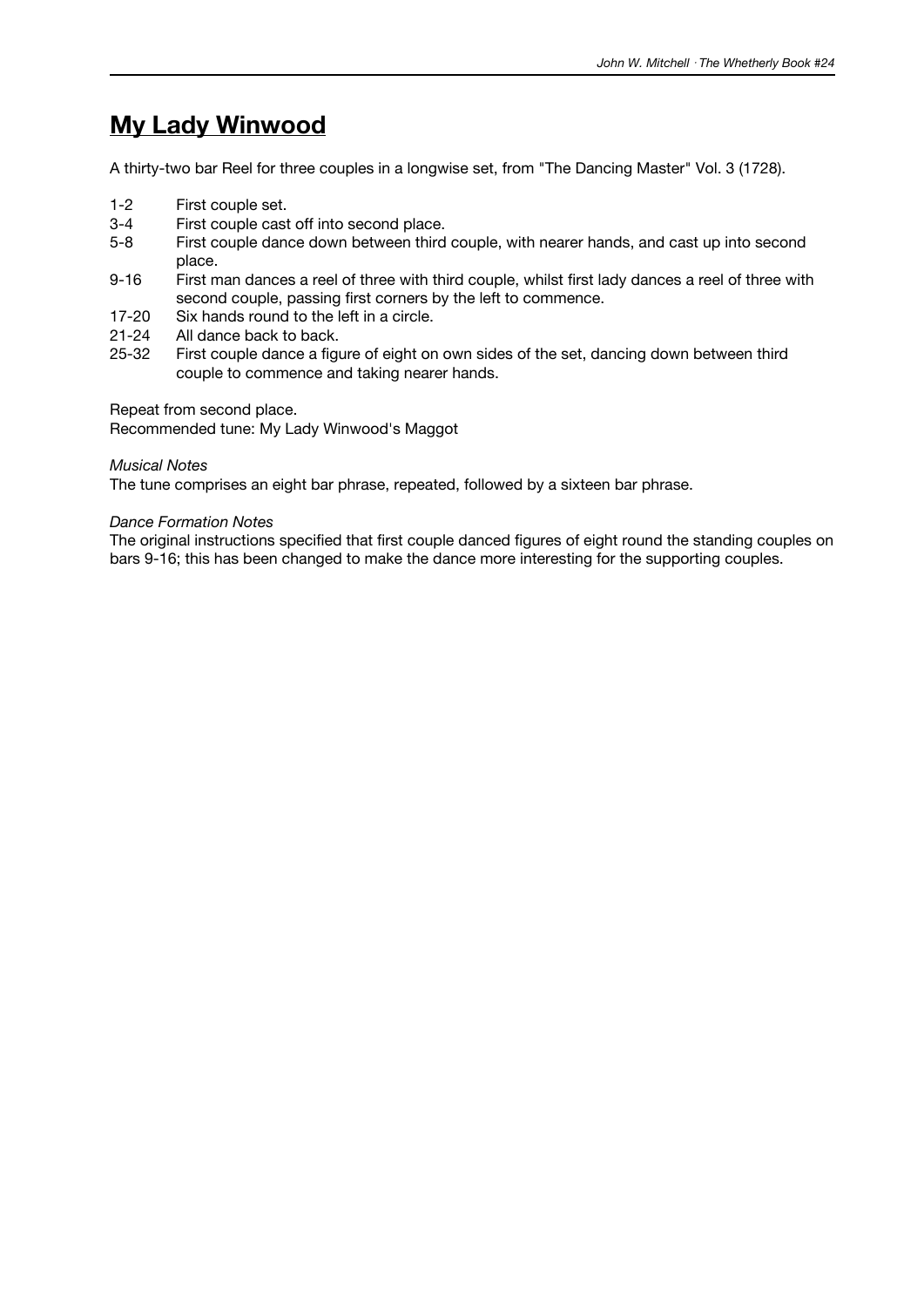## **New New Nothing**

A thirty-two bar Reel for two couples in a longwise set, from "The English Dancing Master" (1651).

The whole set dances the first sixteen bars.

- 1-4 All face the top, join nearer hands with partner and advance and retire.
- 
- 5-6 All slip to their left.<br>7-8 All turn half way wi All turn half way with the right hand and finish facing down with nearer hands joined.
- 9-12 All advance and retire.
- 13-14 All slip to their left.
- 15-16 All turn half way with the right hand and finish in original places on the sidelines.
- 17-18 First man and second lady change places giving right hand.<br>19-20 First and second ladies change places giving left hand.
- 19-20 First and second ladies change places giving left hand.<br>21-22 First and second men change places giving right hand.
- First and second men change places giving right hand.
- 23-24 First lady and second man change places giving left hand.
- 25-26 First and second men turn with two hands, the first and second ladies do the same.
- 27-30 First couple dance a half figure of eight round second couple crossing up to commence.
- 31-32 First couple cross to second place on own side.

Repeat from second place.

Recommended tune: New New Nothing

#### *Dance Formation Notes*

According to the original instructions the last movement is:

- 25-26 First and second men turn half way with two hands.
- 27-28 First and second ladies turn half way with two hands.
- 29-32 First couple lead up between second couple into first place, cross over, cast off into the second place and change places.

The half turns on bars 25-28 would place first couple in first place, making it impossible to lead up between second couple, and the movement would require at least 10 bars to dance.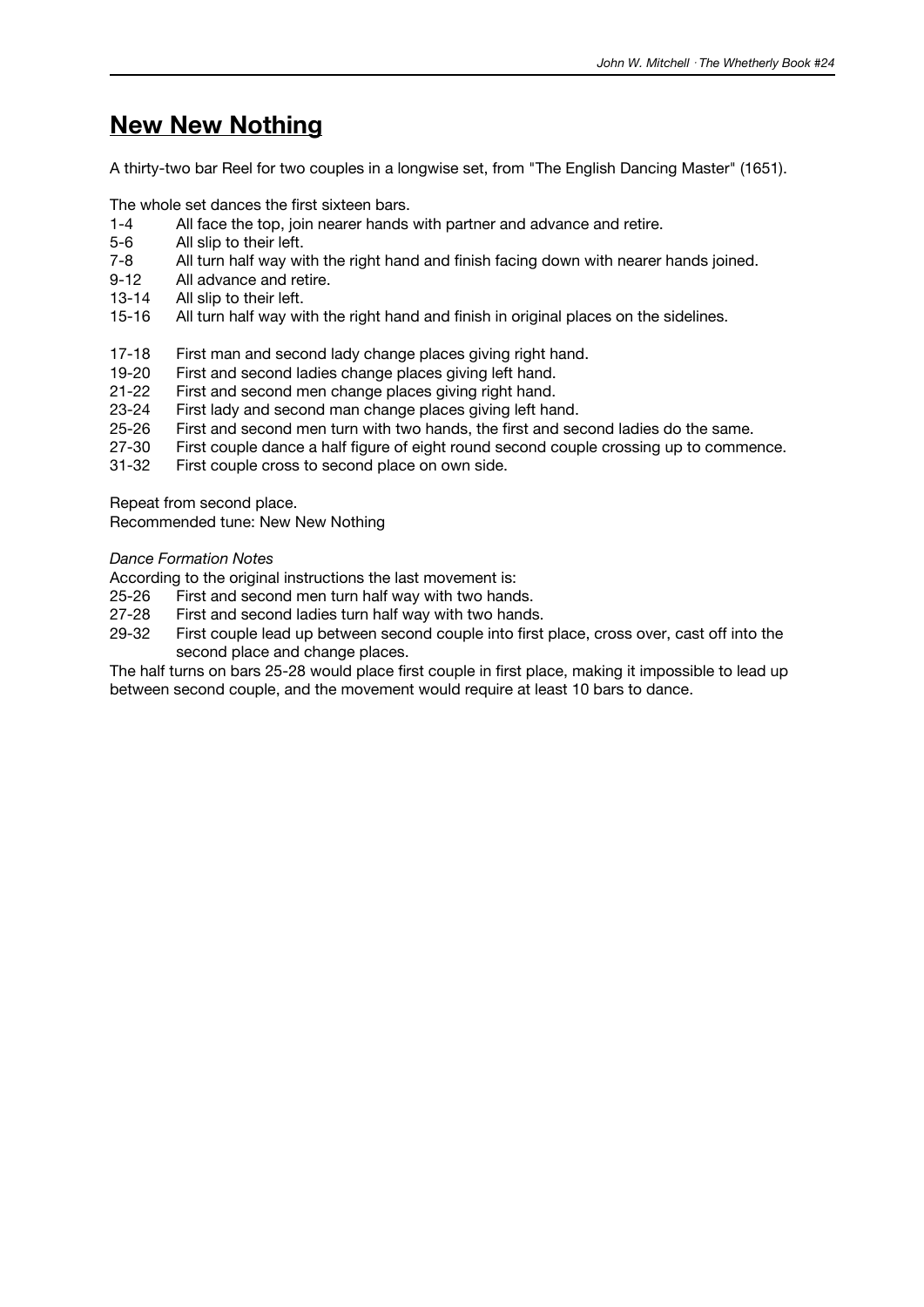## **Once A Night**

A forty bar Jig for three couples in a longwise set, from Thompson's "Twenty Four Country Dances" (1774).

- 1-4 First couple set and cast off, second couple step up.<br>5-8 First and third couples dance four hands round to the
- First and third couples dance four hands round to the left in a circle.
- 9-12 First couple set and cast up, second couple step down.
- 13-16 First and second couples dance four hands round lo the left in a circle.
- 17-24 First couple dance a figure of eight round the second and third couples on the opposite sides of the set, crossing below second couple to commence and finishing in their partner's place.
- 25-32 First couple dance a figure of eight round the second and third couples on own sides of the set, crossing below second couple to commence and finishing in their own place.
- 33-40 First couple lead down below third couple, cast up behind third couple, lead up to the top and cast off, second couple step up on bars 39 & 40.

Repeat from second place.

Recommended tune: Once a Night

*Musical Notes*

The music comprises an eight bar phrase (A) and a sixteen bar phrase (B), it is played A, A, B, A.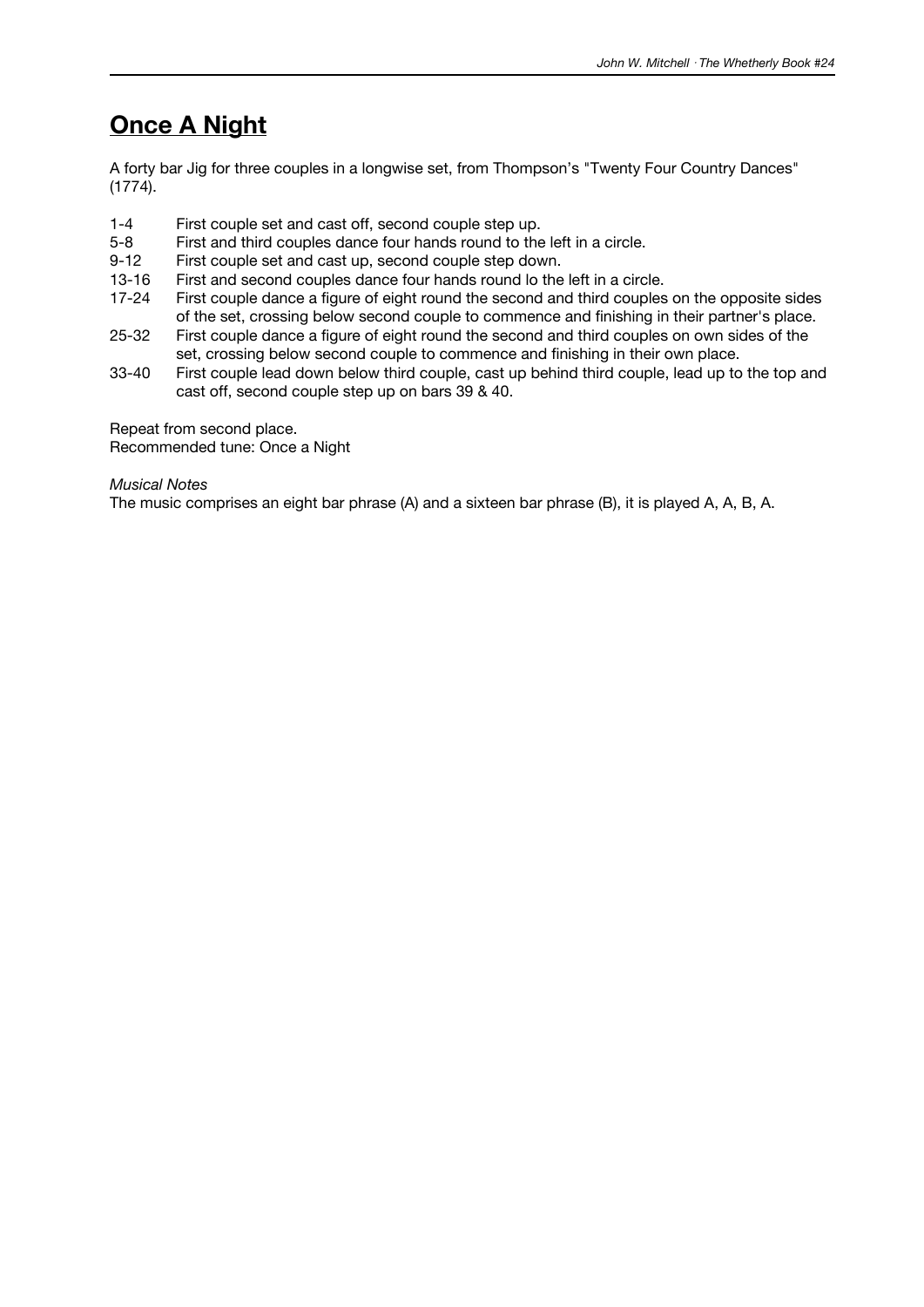# **Tom Thumb**

### **Alternative name: John of Paris**

A twenty-four bar Reel for two couples in a longwise set, from J. P. Boulogne's "The Ballroom or Juvenile Pupil's Assistant" (1830).

- 1-8 First and second couples dance rights and lefts.
- 9-16 First couple dance down the middle and back.<br>17-24 First and second couples poussette.
- First and second couples poussette.

Repeat from second place. Recommended tune: Tom Thumb

*General Notes*

These figures also appeared under the title "John of Paris" in J. Daniel & Sons' "The Ballroom Companion" (1879).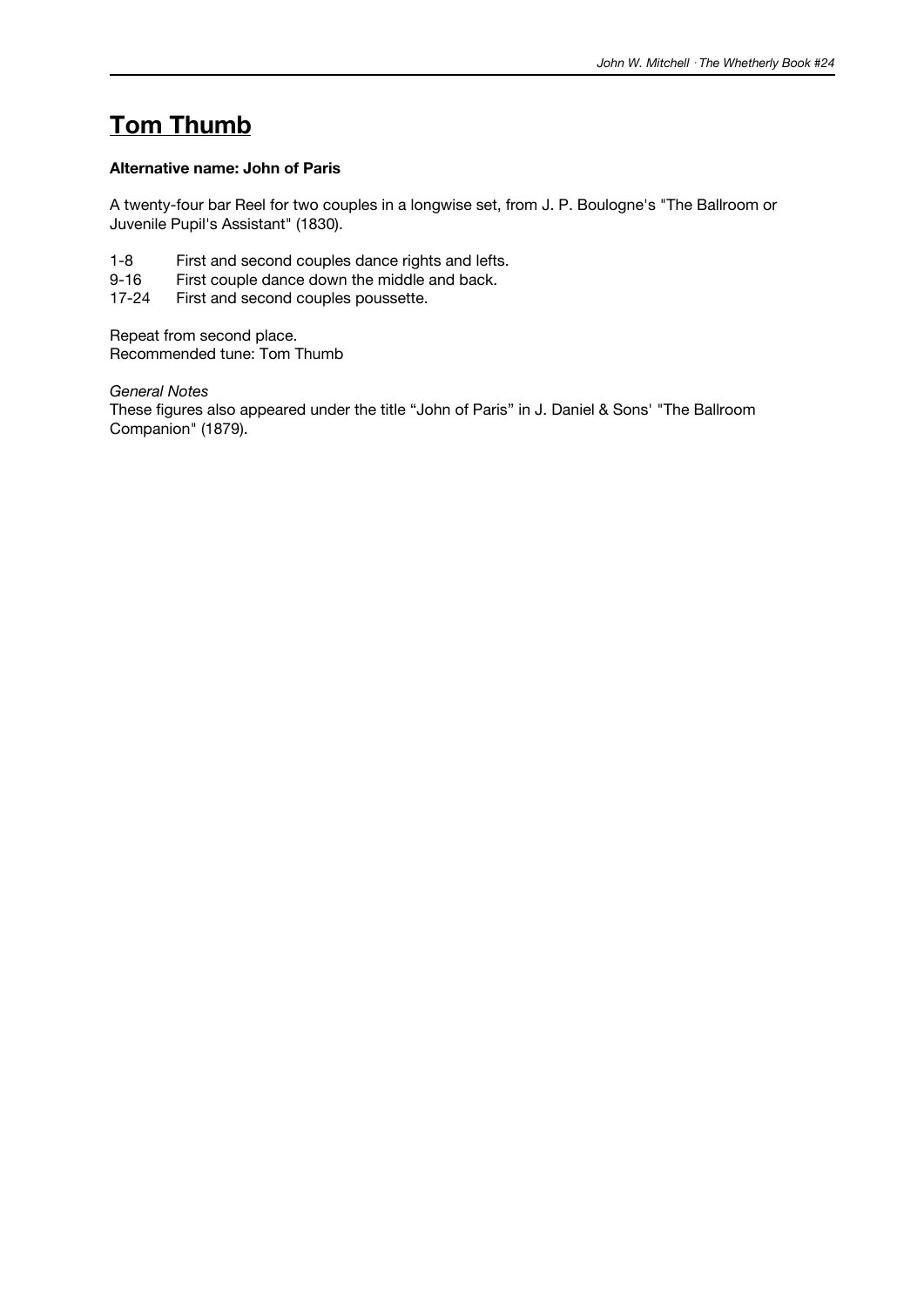# **Orleance Baffled**

A twelve bar dance in 3/2 time for three couples in a longwise set, from "The Dancing Master" Vol. 2 (1710).

- 1-2 First couple set and cast off, second couple step up.
- 3-4 First and third couples "draw": they take two hands with partner,
	- 3 first couple dance straight out to the men's side (man retires and lady advances) and third couple to the ladies' side (lady retires and the man advances);
	- 4 first couple dance straight in to third place (man advances and lady retires) and third couple to second place (lady advances and the man retires).
- 5-6 First couple set and cast up third couple step down.
- 7-8 First and second couples "draw": they take two hands with partner,
	- 7 first couple dance straight out to the ladies' side (lady retires and the man advances) and second couple to the men's side (man retires and lady advances);
	- 8 first couple dance straight in to first place (lady advances and the man retires) and second couple to second place (man advances and lady retires).
- 9 First man and second lady change places giving right hand.
- 10 First lady and second man change places giving left hand.
- 11-12 First couple face up and second couple face down, and dance a chain for three changes giving right hands on the side to commence and finishing with first couple in second place and second couple in first place on own sides.

Repeat from second place. Recommended tune: Orleance Baffled

*Musical Notes*

The tune is twelve bars in length. Two steps to each bar of music.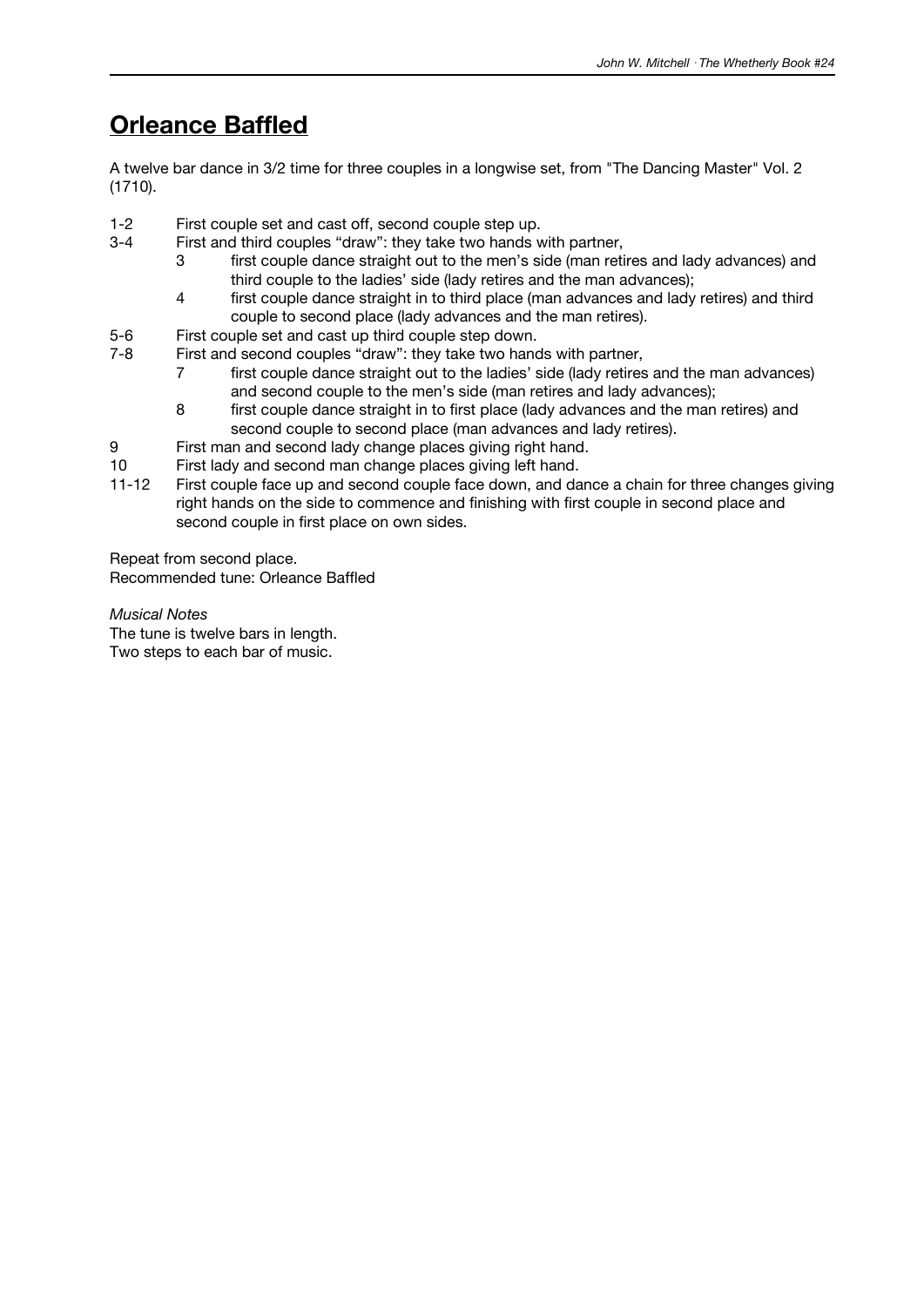# **The Phoenix**

A forty bar Jig for two couples in a longwise set, from "The Dancing Master" Vol. 2 (1713).

- 1-4 First and second couples face up and down on the sides and dance back to back.
- 5-8 First and second couples dance four hands round to the left in a circle.<br>9-12 First couple set and cast off into second place, second couple step up
- First couple set and cast off into second place, second couple step up on bars 11 & 12.
- 13-16 First couple dance back to back.
- 17-20 Second couple set and cast off, first couple step up.
- 
- 21-24 First couple set and cast off, second couple step up. First couple dance a half figure of eight round second couple, crossing up to commence.
- 29-32 First couple turn with two hands to own sides of the set.<br>33-36 First and second couples dance back to back.
- 33-36 First and second couples dance back to back.<br>36-40 First and second couples turn with two hands
- First and second couples turn with two hands once round.

Repeat from second place.

Recommended tune: The Phoenix

#### *Musical Notes*

The tune is in three phrases, the first is eight bars, the second four bars and the third eight bars, each of which is repeated.

#### *Dance Formation Notes*

On bars 25-32, the original instructions specify a complete figure of eight, crossing down between second couple to commence, cast off into second place and turn with two hands; but this is not possible as first couple are already in second place and it would leave insufficient music for an easy turn.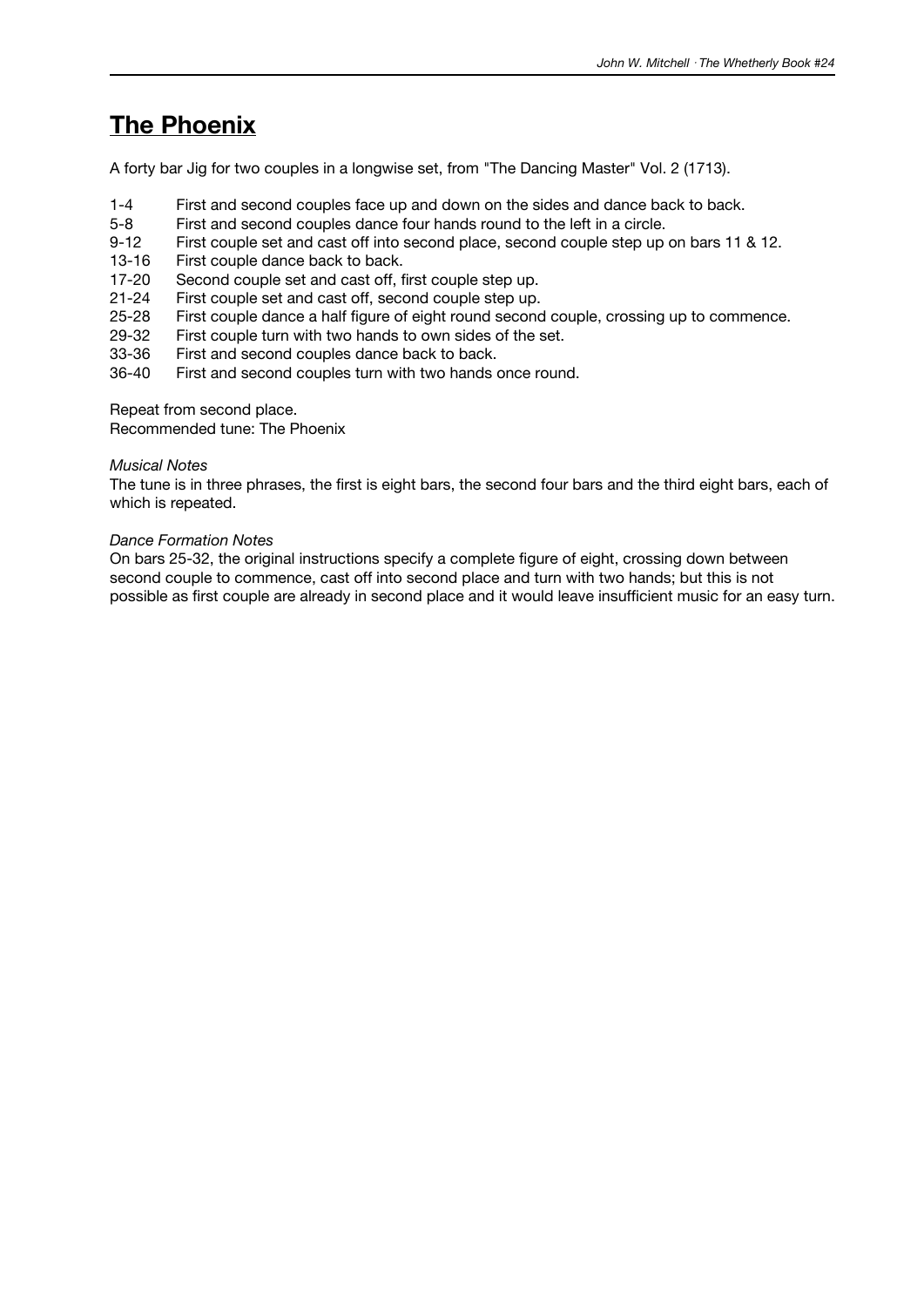## **Pontius Pilate's Rant**

A forty-eight bar Jig for three couples in a longwise set, from Johnson "Choice Collection" Vol. 3 (1744).

- 1-8 First, second and third couples dance reels of three on the sides of the set, first couple dance in and down to commence.
- 9-10 First couple join both hands and slip down the middle into third place.
- 11-12 First couple set.
- 13-16 First couple dance a half figure of eight round third couple.
- 17-18 First couple join both hands and slip up the middle into second place.
- 19-20 First couple set.
- 21-24 First couple dance a half figure of eight round second couple, to finish facing their first corners. 25-32 Hello-Goodbye setting:
- First couple set to first corner, partner, second corner and partner and finish facing their second corners.
- 33-40 First couple pass their second corners by the right for reels of three on the sides, first couple finish in second place.
- 41-44 First, second and third couples advance and retire.
- 45-48 First, second and third couples turn with two hands (first couple one and a half times to own sides of the set).

Repeat from second place.

Recommended tune: Pontius Pilate's Rant

#### *Musical Notes*

The original tune comprises a four bar phrase which is repeated, followed by an eight bar phrase which is repeated to make up twenty four bars, the whole being played twice through for each repeat.

#### *Dance Formation Notes*

The original instructions, for the first eight bars, are for first couple to dance a figure of eight on own sides of the set; dancing in and down to commence and joining nearer hands with partner when dancing down between second couple and up between third couple: as this means that the first 24 bars are a solo for first couple, this has been changed to reels of three to make the dance more interesting for the supporting couples.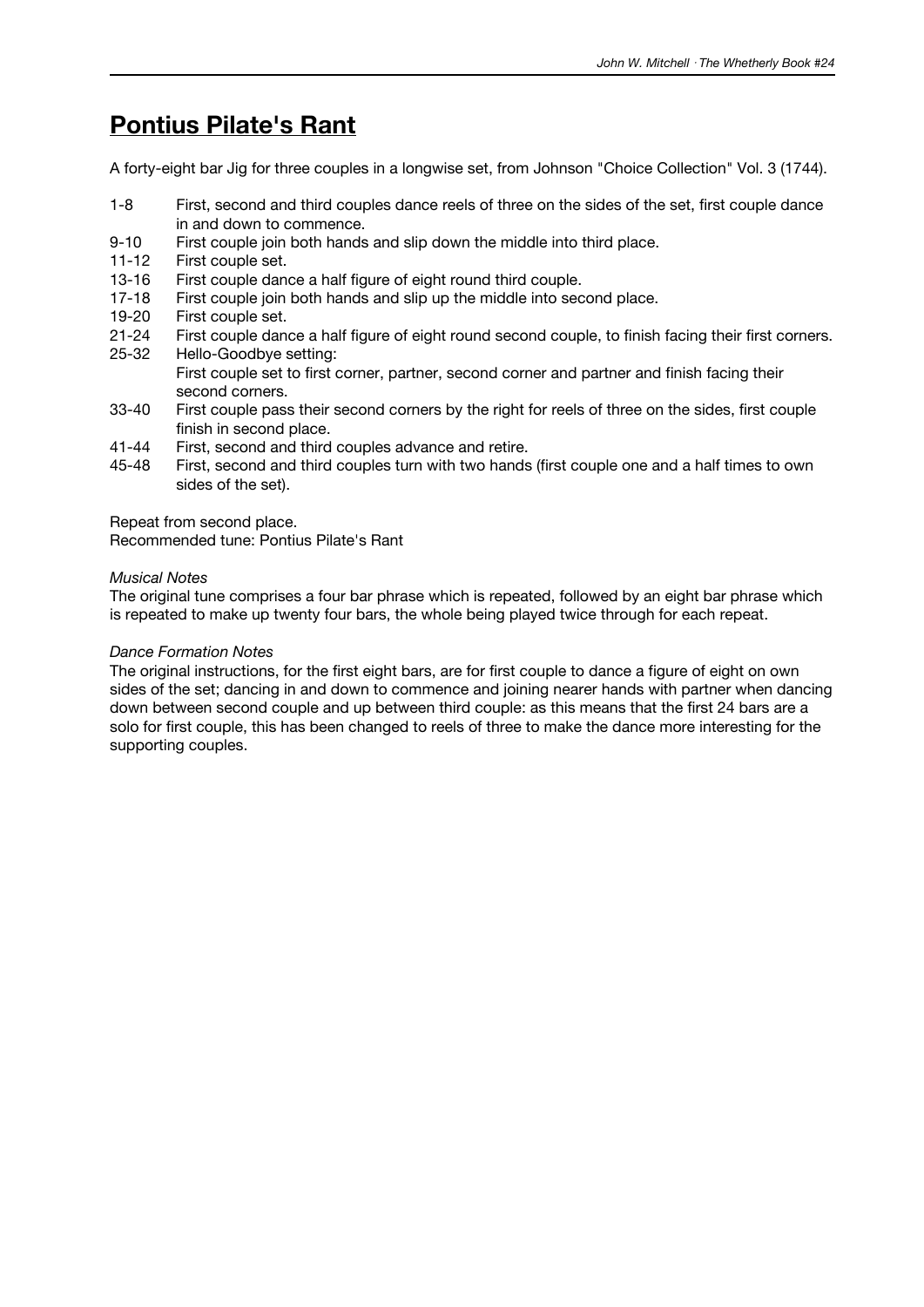# **Portsmouth**

A thirty-two bar Reel for two couples in a longwise set, from "The Dancing Master" (1709).

- 1-8 First couple dance a reel of three with second lady, second lady passes first man by the left to start.
- 9-16 First couple dance a reel of three with second man, second man passes first lady by the right to start.
- 17-20 First couple cross giving right hands and cast off, second couple step up.
- 21-24 First couple dance half a figure of eight round second couple, crossing up to commence.
- 25-32 First and second couples dance rights and lefts.

Repeat from second place.

Recommended tune: Portsmouth

#### *Dance Formation Notes*

The instructions do not clearly indicate how the reels are to be performed, reels across have been chosen because they make for an easy flow between the figures compared with reels on the sides.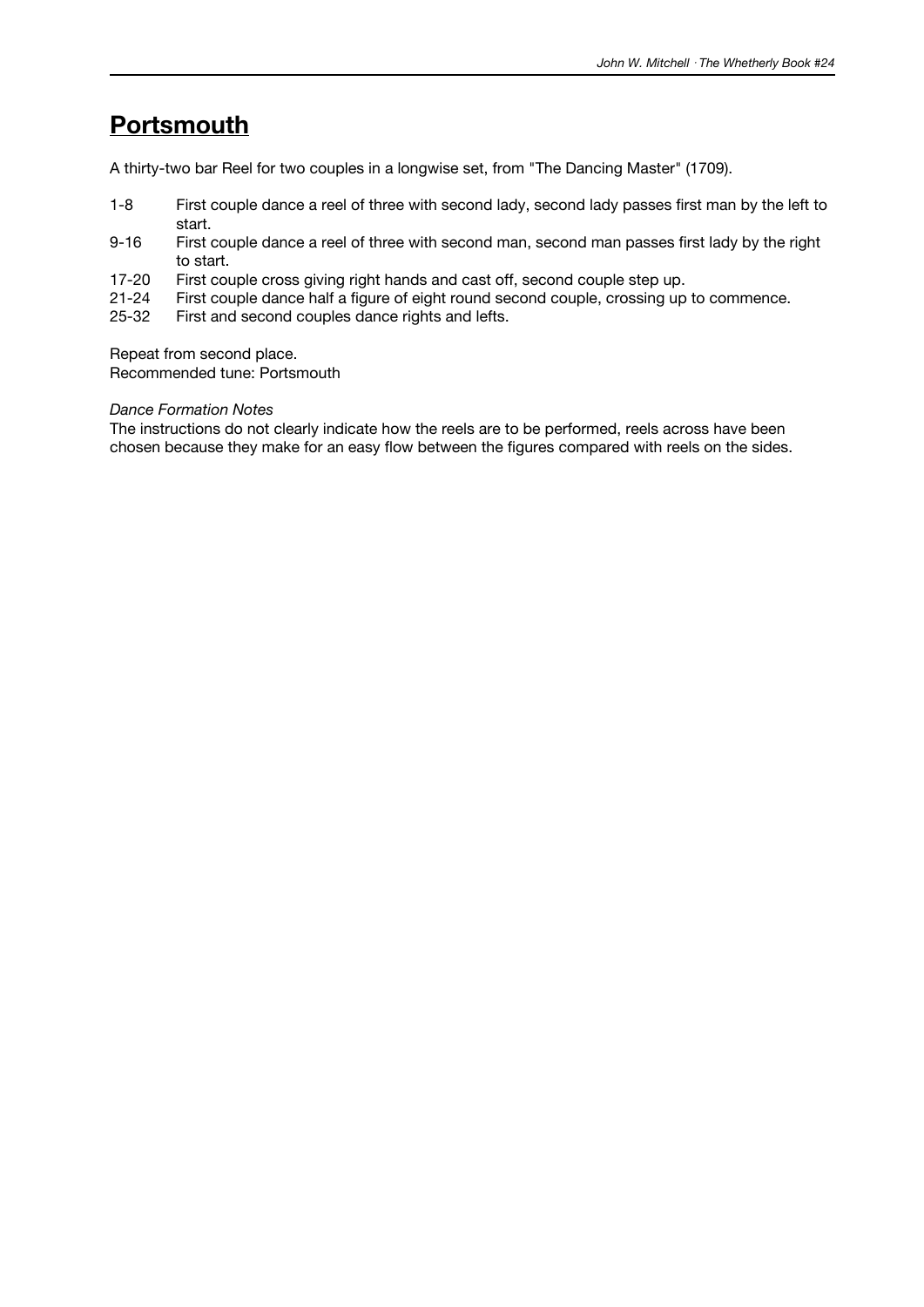# **Prince Edward's Jig**

A thirty-two bar Jig for three couples in a longwise set, from Thompson (1757).

- 1-4 First couple set twice.
- 5-8 First couple cast off into third place, the second and third couples join hands on the sides and step up on bars 7 & 8.
- 9-12 First couple set and cross into second place on the opposite side, third couple step down on bars 11 & 12.
- 13-16 First couple set and cross into first place on own side, second couple step down on bars 15 & 16.
- 17-20 First man couple join both hands and slip down the middle and back.<br>21-24 First couple set and cast off into second place, second couple step up
- 21-24 First couple set and cast off into second place, second couple step up on bars 23 & 24.<br>25-32 First and second couples dance rights and lefts.
- First and second couples dance rights and lefts.

Repeat from second place.

Recommended tune: Prince Edward's Jig

*Dance Formation Notes*

Third couple do not have much to do, but it would be difficult to adapt this dance for two couples only.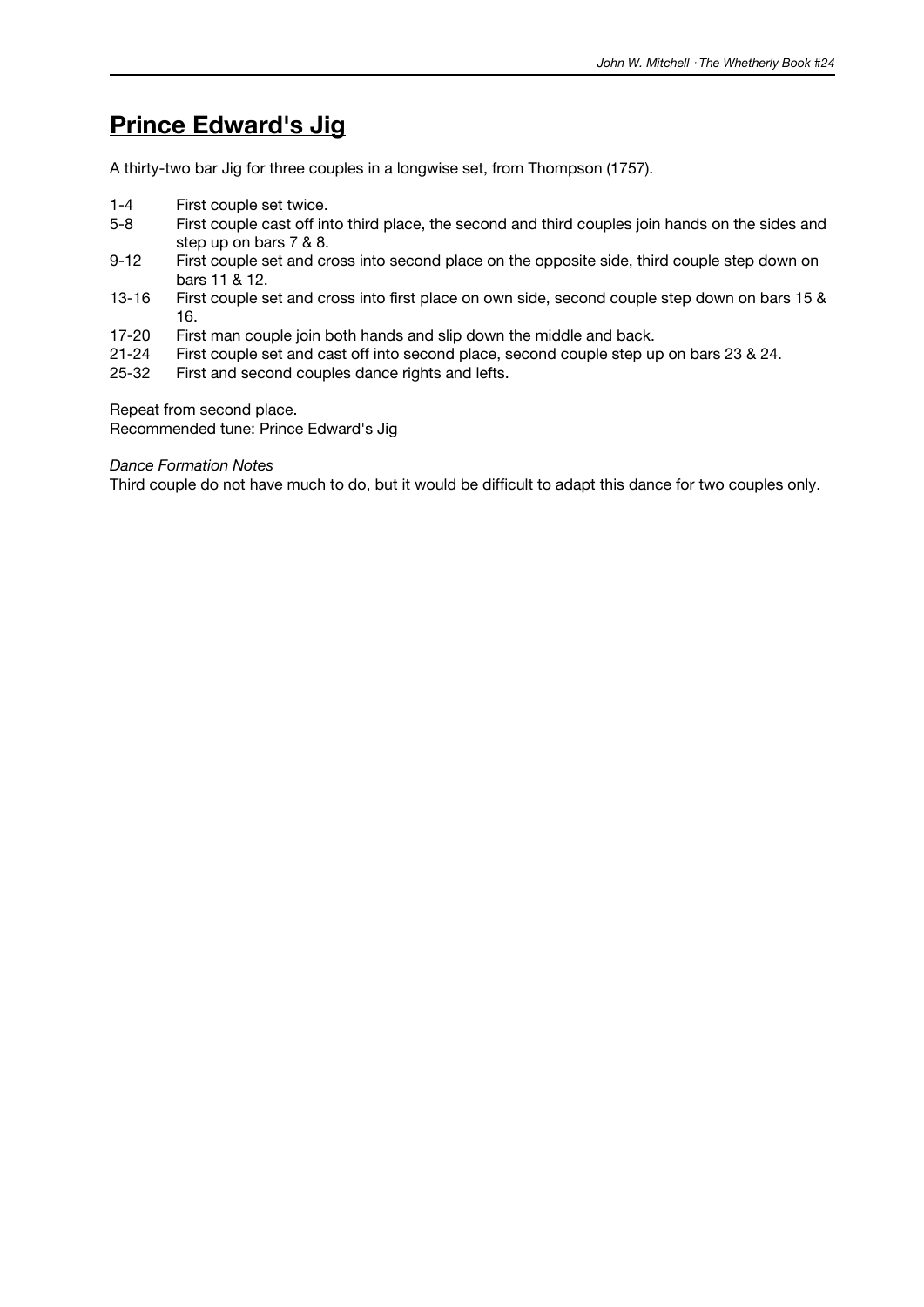## **Prince Rupert's March**

A seventy-two bar March for four couples in a longwise set, from "The English Dancing Master" (1651).

- 1-8 All four couples promenade clockwise.
- 9-14 First man followed by the second, third and fourth men, who dance up to follow, casts off to finish opposite fourth lady.
- 15-16 All cross over passing the opposite person by the left.
- 17-22 First man followed by the second, third and fourth men, who dance down to follow, casts up to finish opposite own partners.
- 23-24 All cross over passing own partner by the left.
- 25-32 All four couples promenade anticlockwise.
- 33-38 First lady followed by the second, third and fourth ladies, who dance up to follow, crosses above her partner and casts off to finish in fourth man's place, the men cross on bars 35-36.
- 39-40 All cross over passing own partner by the right.
- 41-46 First lady followed by the second, third and fourth ladies, who dance up to follow, crosses below fourth man and casts up to finish in their own partners places, the men cross on bars 43-44.
- 47-48 All cross over passing own partner by the right.
- 49-56 All four couples promenade clockwise.
- 57-60 First couple followed by the second, third and fourth couples, who dance up to follow, cross passing by the right and cast off behind the other line into fourth place.
- 61-64 All retire and advance into line.
- 65-68 First couple followed by the second, third and fourth couples, who dance down to follow, cross passing by the right and cast up on own side behind the other line into original places.
- 69-72 All retire and advance into line.

Recommended tune: Prince Rupert's March

#### *Dance Formation Notes*

This dance being a March, it should be walked throughout.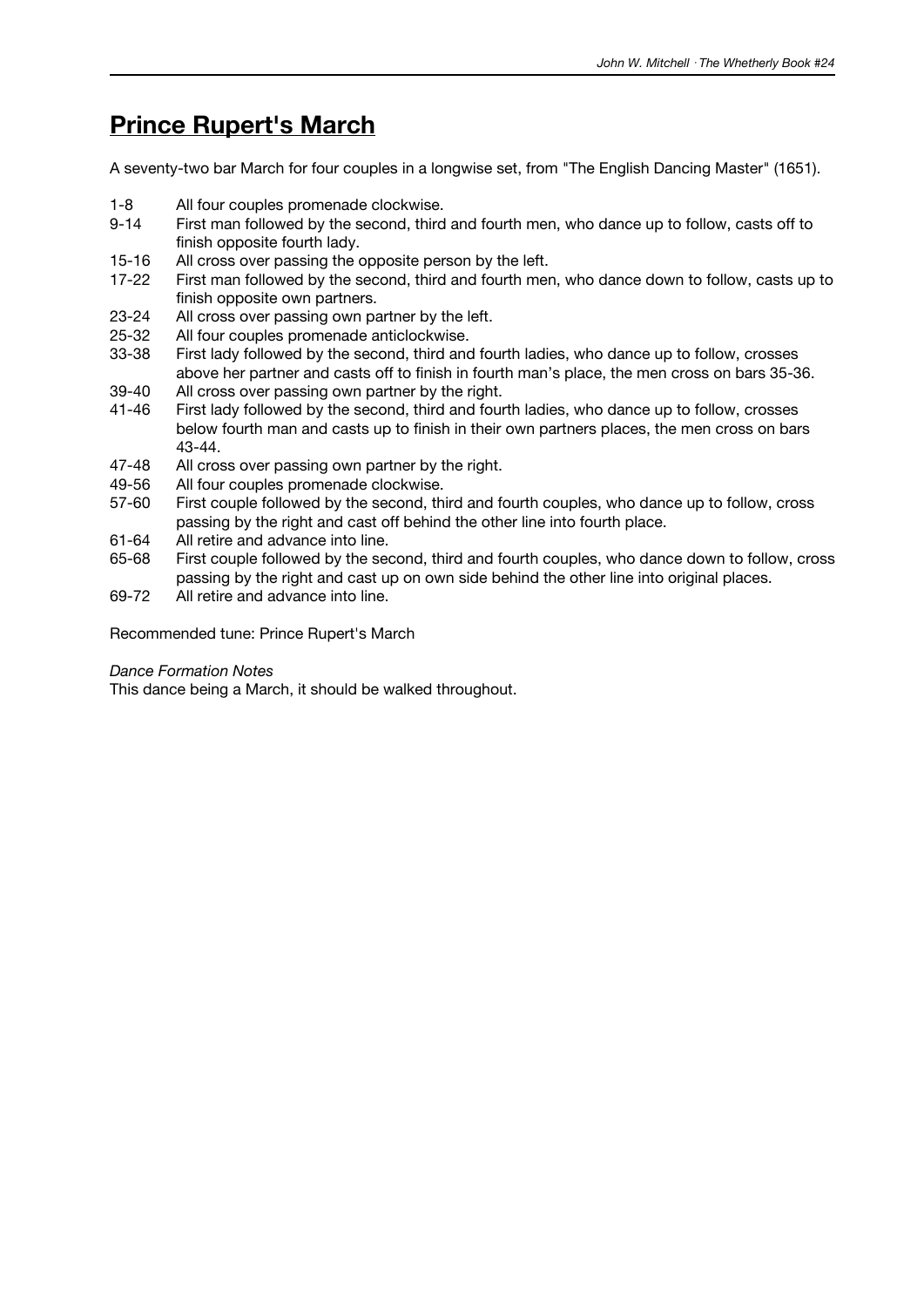## **Prince William**

A sixty-four bar Reel for three couples in a longwise set from Walsh's "Compleat Country Dancing Master" (1731).

- 1-8 First couple dance reels of three on the opposite sides of the set with the second and third couples, crossing below second couple to start.
- 9-16 First couple dance reels of three on own sides of the set with the second and third couples, crossing below second couple to start.
- 17-20 First couple cross giving right hand and cast off, second couple step up.
- 21-24 First couple turn one and a half times with two hands.
- 25-32 Second couple repeat bars 17-24.<br>33-36 First couple turn their first corners
- 33-36 First couple turn their first corners with right hands.<br>37-40 First couple turn with their left hands.
- 37-40 First couple turn with their left hands.<br>41-44 First couple turn their second corners
- First couple turn their second corners with right hands.
- 45-48 First couple turn with their left hands.<br>49-52 First couple lead out between the sec
- First couple lead out between the second and third ladies and separate; first lady casts up and first man casts down.
- 53-56 First couple meet in the centre of the set and turn with two hands.
- 57-60 First couple lead out between the second and third men and separate; first lady casts up and first man casts down.
- 61-64 First couple meet in the centre of the set and turn one and a quarter times with two hands.

Repeat from second place.

Recommended tune: Prince William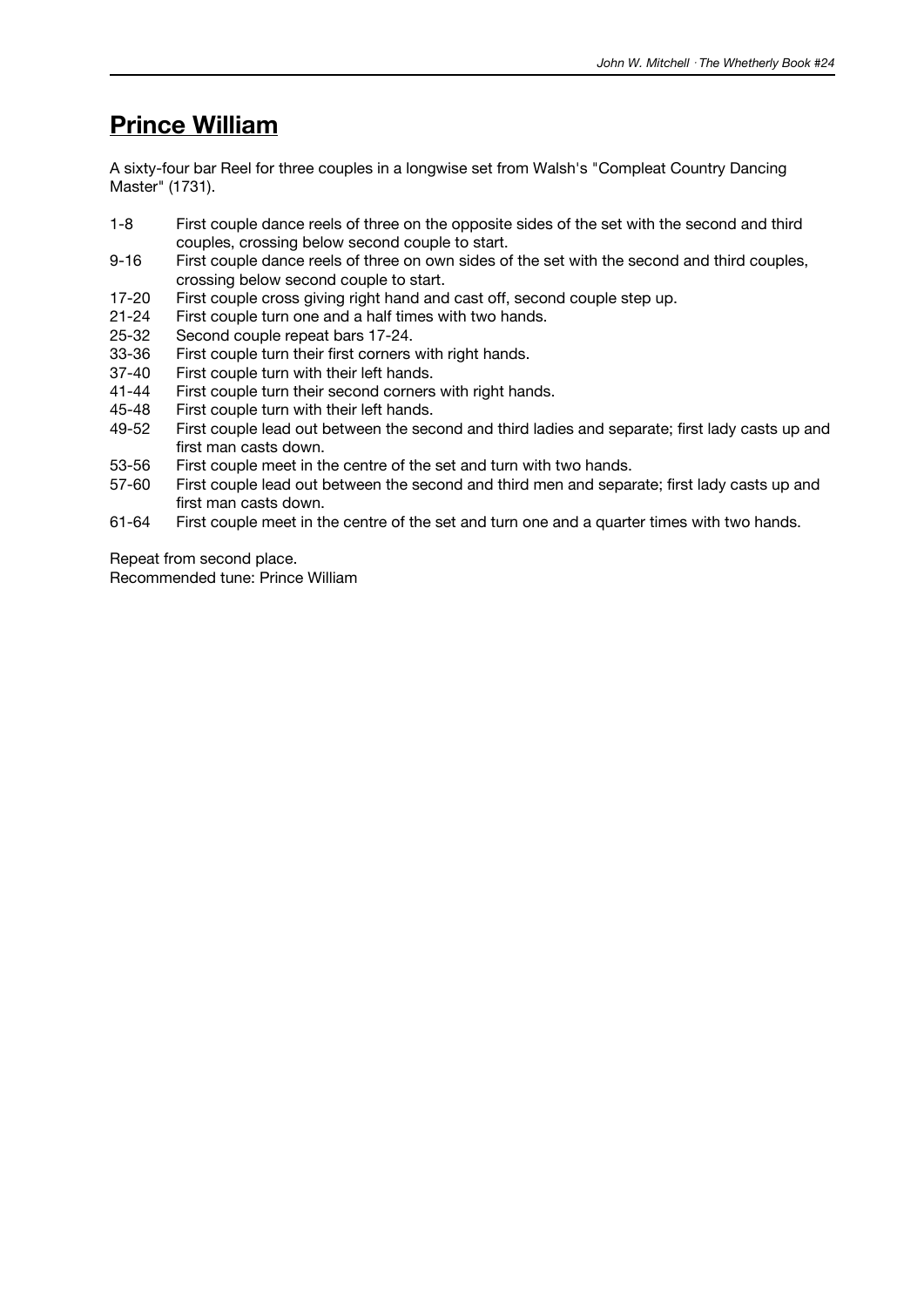# **Prince William of Glo'ster's Waltz**

A thirty-two bar Waltz for two couples in a longwise set from Preston's "Twenty Four Country Dances" (1801).

- 1-4 First lady and second men balance forward and back.<br>5-8 First lady and second man change places giving right l
- First lady and second man change places giving right hands.
- 9-12 First man and second lady balance forward and back.
- 13-16 First man and second lady change places giving right hands.<br>17-24 First and second couples take a waltz hold with partner and c
- First and second couples take a waltz hold with partner and dance an all round poussette.
- 25-32 First and second couples dance rights and lefts.

Repeat from second place.

Recommended tune: Prince William of Glo'ster's Waltz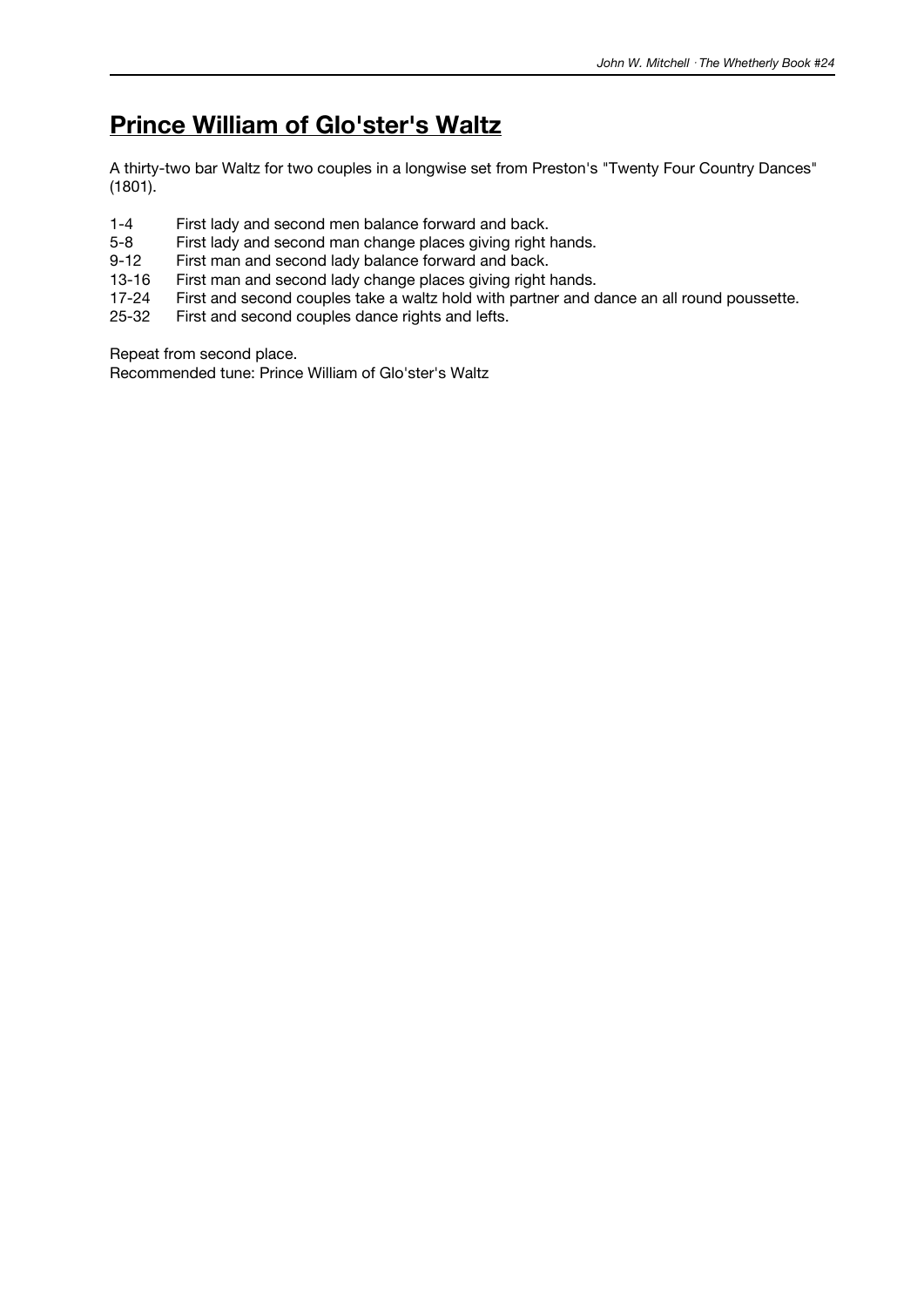# **The Queen's Jig**

### **Alternative names: London Bridge / The Foxhunter's Jig / Princess of Hesse's Jig**

A thirty-two bar Jig for two couples in a longwise set from "The Dancing Master" (1701).

- 1-8 First man and second lady set.
- 9-16 First lady and second man set.
- 17-18 First man and second lady change places giving right hands.
- 19-20 First lady and second man change places giving right hands.
- 21-24 First and second couples turn one and a half times with the right hand.
- 25-28 First and second couples dance right hands across in a wheel.<br>29-32 First and second couples set.
- First and second couples set.

Repeat from second place. Recommended tune: The Queen's Jig

#### *Dance Formation Notes*

The original instructions specified particular setting steps which are no longer in the Scottish repertoire. Possibly the nearest step to be used for the first sixteen bars would be the highland "shake and travel step".

#### *General Notes*

John Walsh republished this dance with the same music under the title "Princess of Hesse's Jig"; he also republished the same figures with different music under the titles "London Bridge" and "The Foxhunter's Jig".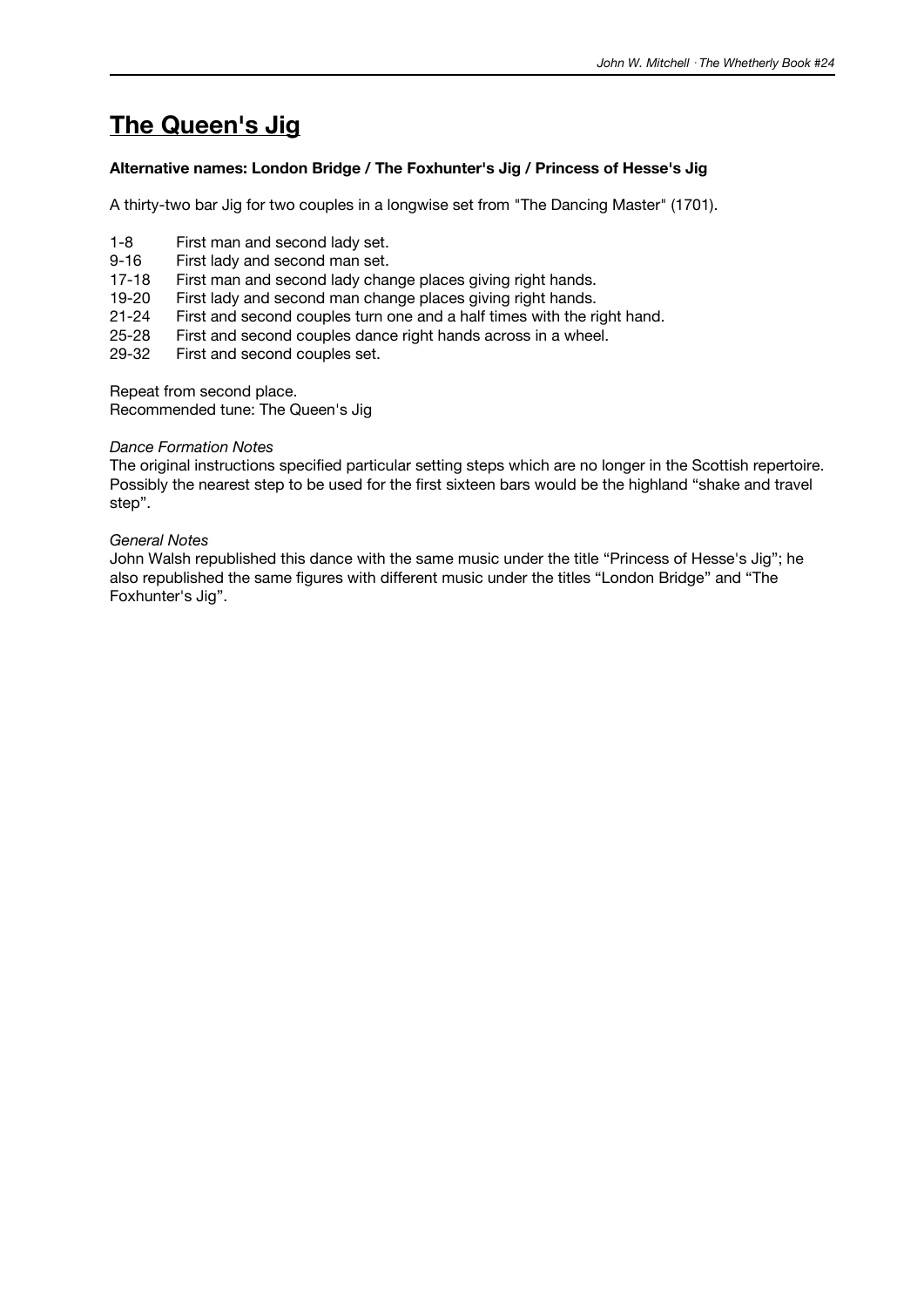# **The Punk's Delight**

A sixty-four bar Reel for two couples in a longwise set, from "The Dancing Master" (1651).

- 1-4 All face the top with nearer hands joined and advance and retire.
- 5-8 Repeat bars 1-4.
- 9-16 All set.
- 17-18 First couple cross to finish back to back facing second couple.
- 19-20 First couple turn second couple half way with two hands.
- 21-22 First man pushes second lady into second place on the men's side as first lady pushes second man into first place on the ladies' side.
- 23-24 First man slips up between second couple and first lady slips down between second couple.<br>25-28 First and second couples dance four hands round to the left in a circle.
- 25-28 First and second couples dance four hands round to the left in a circle.<br>29-32 First and second couples turn own partner with the right arm to finish w
- First and second couples turn own partner with the right arm to finish with first couple in second place on opposite sides (in the centre of the set) and second couple in first place.
- 33-40 First man dances a figure of eight round second couple, casting up behind second lady to commence; at the same time first lady dances a figure of eight round second couple, commencing by crossing up between second couple and casting down behind second lady, first couple give right hands as they pass behind second lady's back and also behind second man's back, at the end first couple finish in the middle, man up and lady down.
- 41-44 First couple dance right hands across in a wheel with second man, at the end of the wheel first couple turn to their right to face the top.
- 45-48 First couple dance right hands across in a wheel with second lady, first couple finish in second place on own side.
- 49-56 First man crosses between the first and second ladies and dances out towards the side wall, the ladies turn inwards and follow him, followed by second man. They all turn to their right and second man leads them back.
- 57-64 All cast to the right and dance into progressed places on the opposite sides and cross over giving left hands in passing.

Repeat from second place. Recommended tune: The Punk's Delight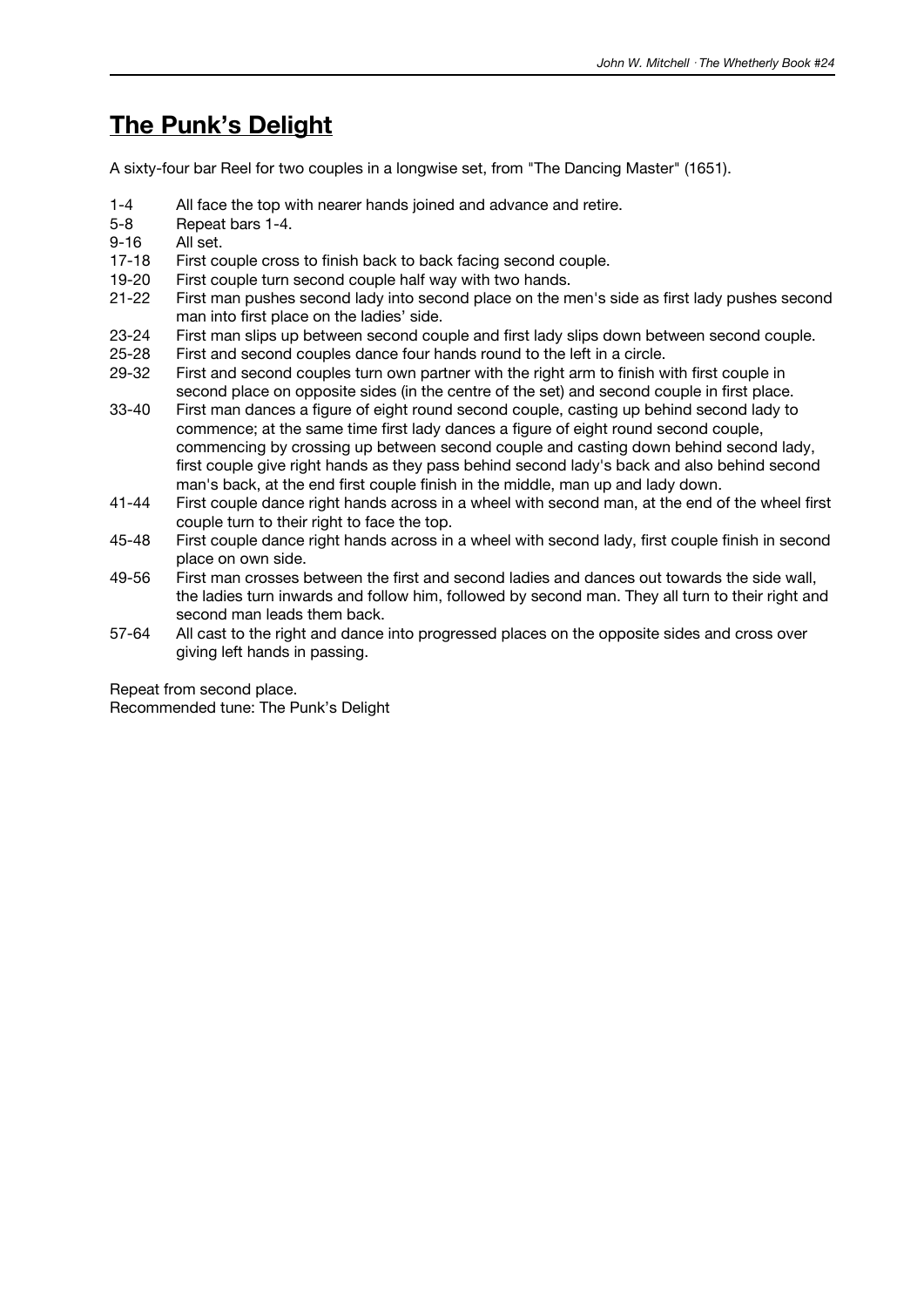## **Queen Bess's Dame of Honour**

A forty-eight bar Jig for two couples in a longwise set, from "The Dancing Master" Vol. 2 (1710).

- 1-4 First man and second lady turn with two hands once round.
- 5-8 First lady and second man turn with two hands once round.
- 9-12 First couple dance a half figure of eight round second couple.
- 13-16 First couple cross giving right hand and cast off into second place, second couple step up.
- 17-22 First and second couples dance right hands across in a wheel half way and back with the left hands.
- 23-24 First couple cast up into first place and second couple lead down to second place.
- 25-32 First and second couples dance rights and lefts.
- 33-40 First and second couples dance an all round poussette.<br>41-44 First couple cross giving right hand and cast off into sec
- 41-44 First couple cross giving right hand and cast off into second place.<br>45-48 First couple turn one and a half times to own side.
- First couple turn one and a half times to own side.

Repeat from second place.

Recommended tune: Queen Bess's Dame of Honour

### *Musical Notes*

The original tune is a sixteen bar phrase which is repeated three times.

### *Dance Formation Notes*

The original instructions indicate that bars 33-40 comprised two consecutive draws to change places each performed thus:

- 1-2 Both couples join two hands with partner and using pas de basque step, the top couple dance straight out to the men's side and the lower couple straight out to the ladies' side.
- 3-4 Both couples dance straight in having changed places top lady and lower man passing back to back.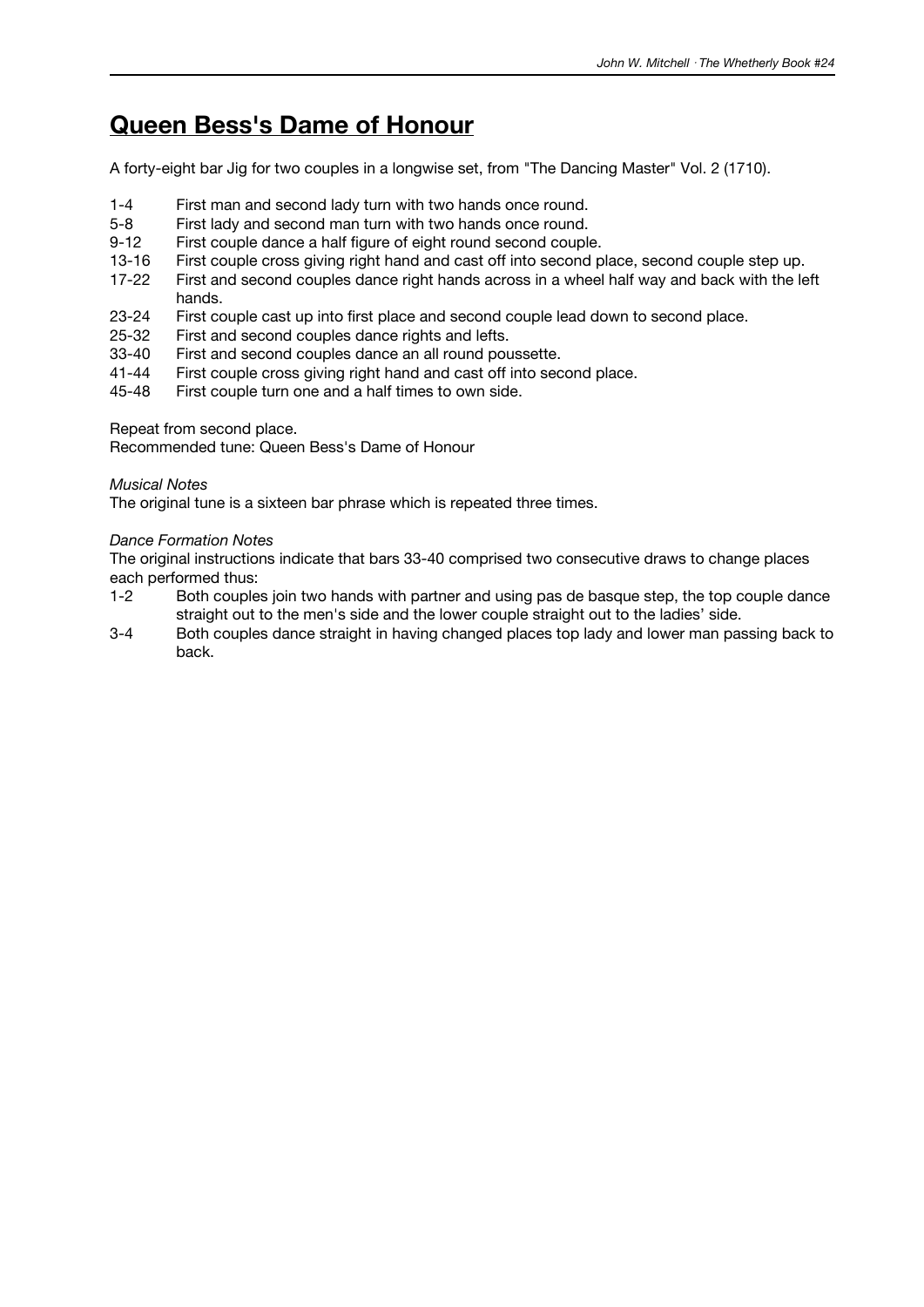# **Ramsgate Assembly**

A forty-eight bar Waltz for three couples in a longwise set, from Budd's "Twenty-fifth Book" (1795).

- 1-4 First and second couples set.<br>5-8 First and second couples dang
- 5-8 First and second couples dance half rights and lefts.<br>9-16 First and second couples repeat bars 1-8.
- First and second couples repeat bars 1-8.
- 17-24 First couple dance down the middle and back.
- 25-32 First and second couples allemande.<br>33-36 First couple turn first corners with the
- 33-36 First couple turn first corners with the right hand.<br>37-40 First couple turn with the left hand.
- 37-40 First couple turn with the left hand.<br>41-44 First couple turn second corners wi
- 41-44 First couple turn second corners with the right hand.<br>45-48 First couple turn with the left hand.
- First couple turn with the left hand.

Repeat from second place.

Recommended tune: Ramsgate Assembly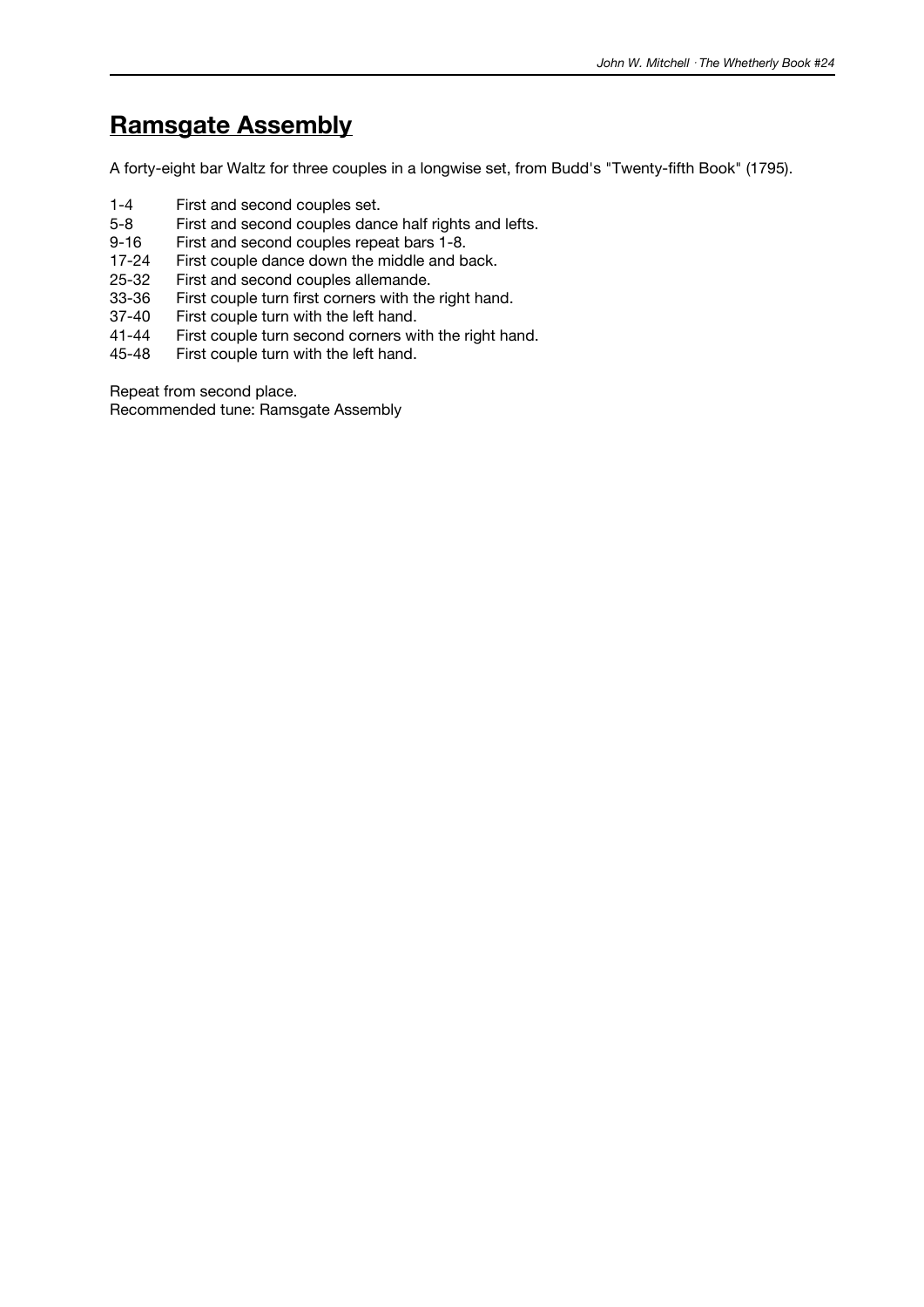# **Sun Assembly**

A thirty-two bar Reel for three couples in a longwise set, from Thompson's "Compleat Collection" (1757).

- 1-8 First and second couples dance right hands across in a wheel and back with the left hands.
- 9-12 First couple cross giving right hands and cast off, second couple step up.
- 13-16 First couple dance a half figure of eight round second couple, crossing up to commence.
- 17-20 First and third couples dance four hands round to the left in a circle.
- 21-24 First and second couples dance four hands round to the left in a circle.
- 25-28 First couple take nearer hand and dance up between second couple and cast off.
- 29-32 First couple turn with two hands.

Repeat from second place.

Recommended tune: Sun Assembly

*Musical Notes*

The tune is in two sixteen bar phrases.

### *Dance Formation Notes*

The original instructions for first couple on bars 9-16 are "cross over, cast off, dance half a figure of eight, set and turn". The setting and turning has been omitted.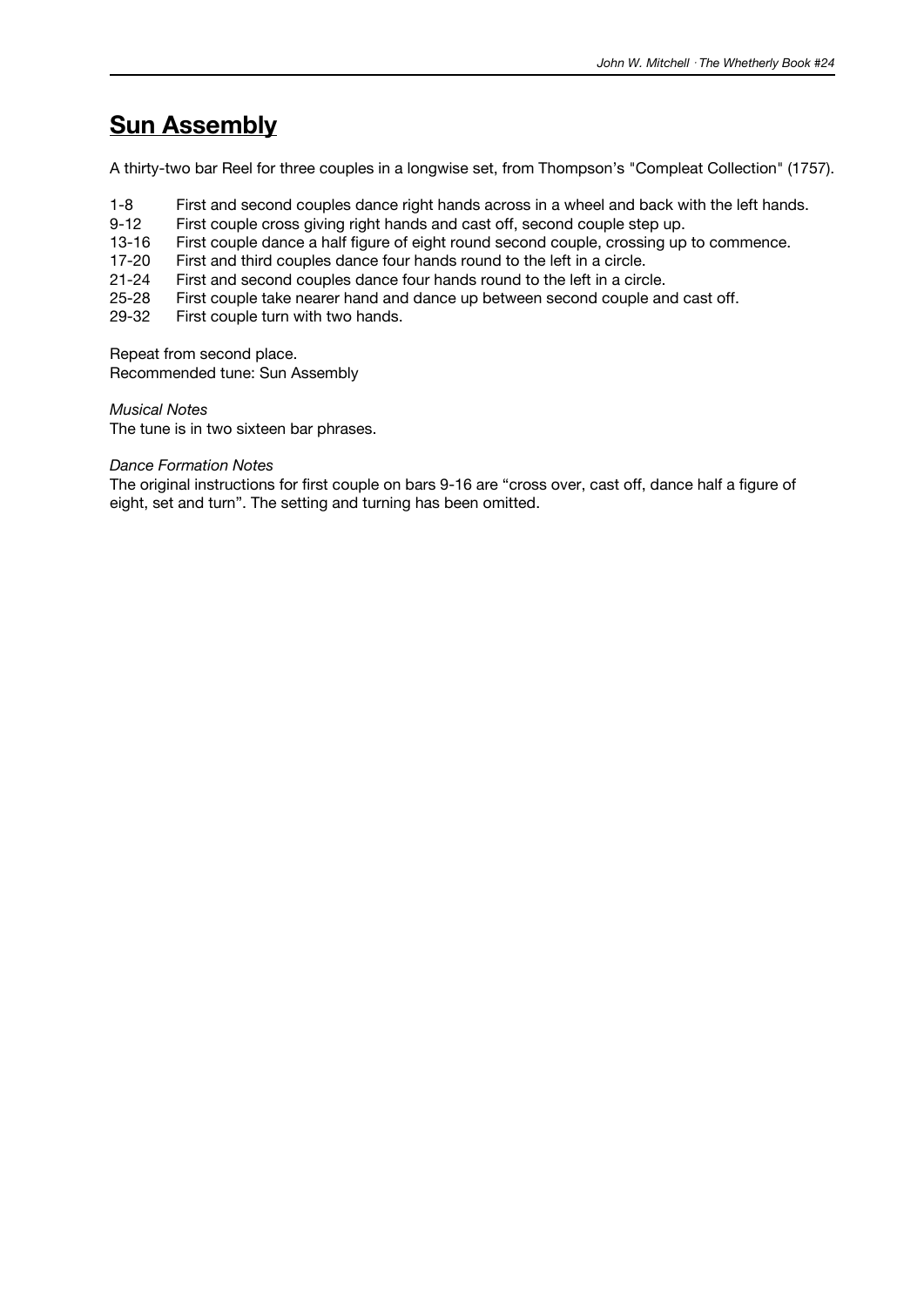# **Richmond Ball**

### **Alternative name: Mr Lane's Maggot**

A thirty-two bar Reel for three couples in a longwise set, from "The Dancing Master" (1698).

- 1-8 First couple set, cast off behind the second and third couples and dance up with nearer hand between third couple.
- 9-16 First couple cast off behind third couple, dance up to the top with nearer hand and cast off, second couple step up on bars 15 & 16.
- 17-20 First man and second lady turn with the right hand.
- 21-24 First lady and second man turn with the right hand.
- 25-28 First couple take nearer hands with second couple, dance in to form a line of four facing the top and all advance and retire.
- 29-32 First couple dance up between second couple and cast off.

Repeat from second place.

Recommended tune: Mr Lane's Maggot

#### *General Notes*

This dance originally titled "Mr Lane's Maggot" was another late addition by Henry Playford to the ninth edition of "The Dancing Master". From the 1718 issues on the dance was retitled "Richmond Ball or Mr Lane's Maggot".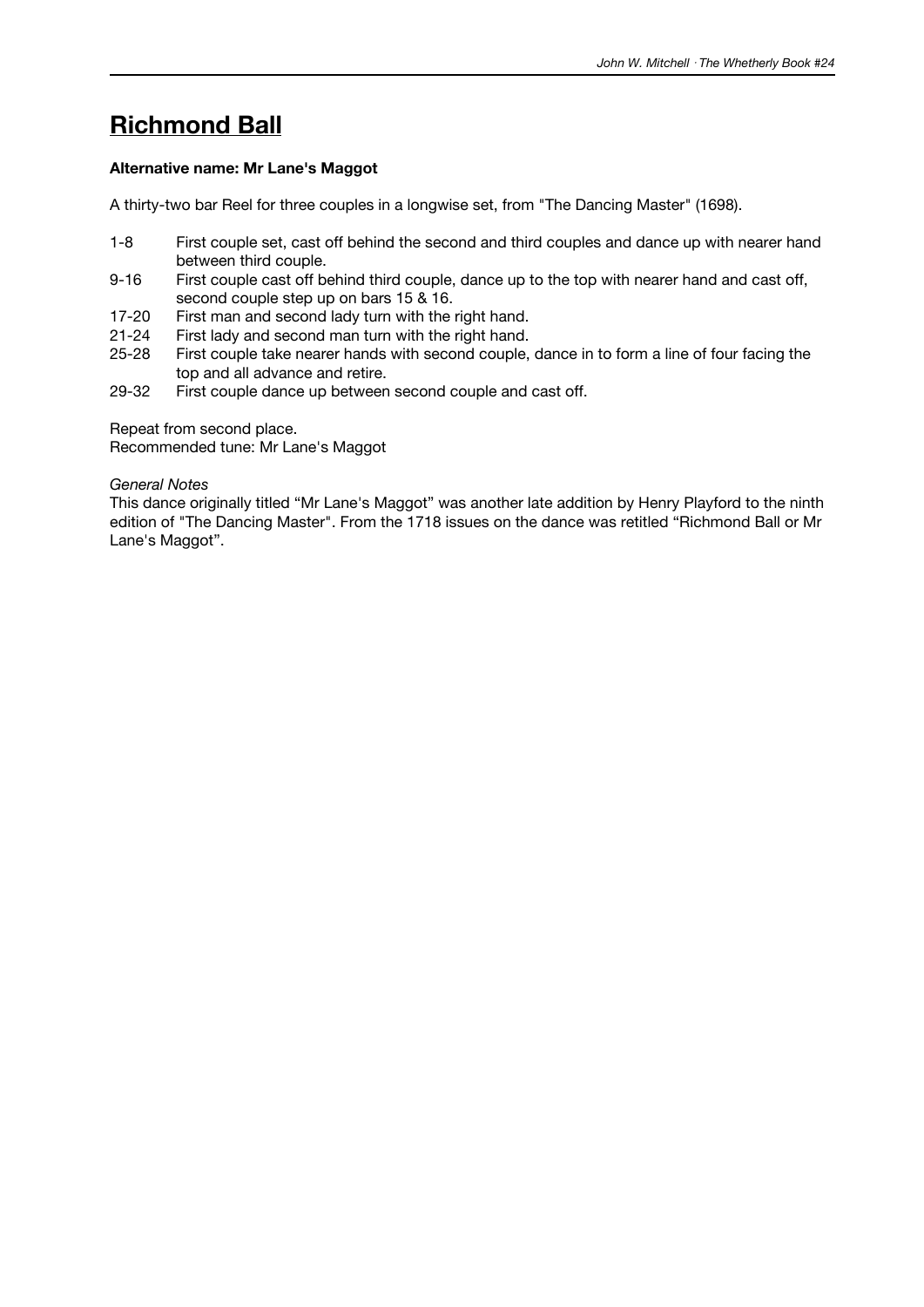## **The Riddle**

A sixteen bar Reel for three couples in a longwise set, from Johnson (1757).

- 1-4 First couple dance down in front of second couple and cast off behind third couple.<br>5-8 First couple lead up to the top and cast off into second place.
- 5-8 First couple lead up to the top and cast off into second place.<br>9-10 All join hands on the sides and set.
- All join hands on the sides and set.
- 11-12 First man casts down to finish between third couple facing up, whilst first lady casts up to finish between second couple facing down.
- 13-14 All join hands in lines across and set.
- 15-16 First couple cast into second place on their own sides.

Repeat with from second place. Recommended tune: The Riddle

*Musical Notes*

The tune comprises two phrases of four bars, each of which is repeated.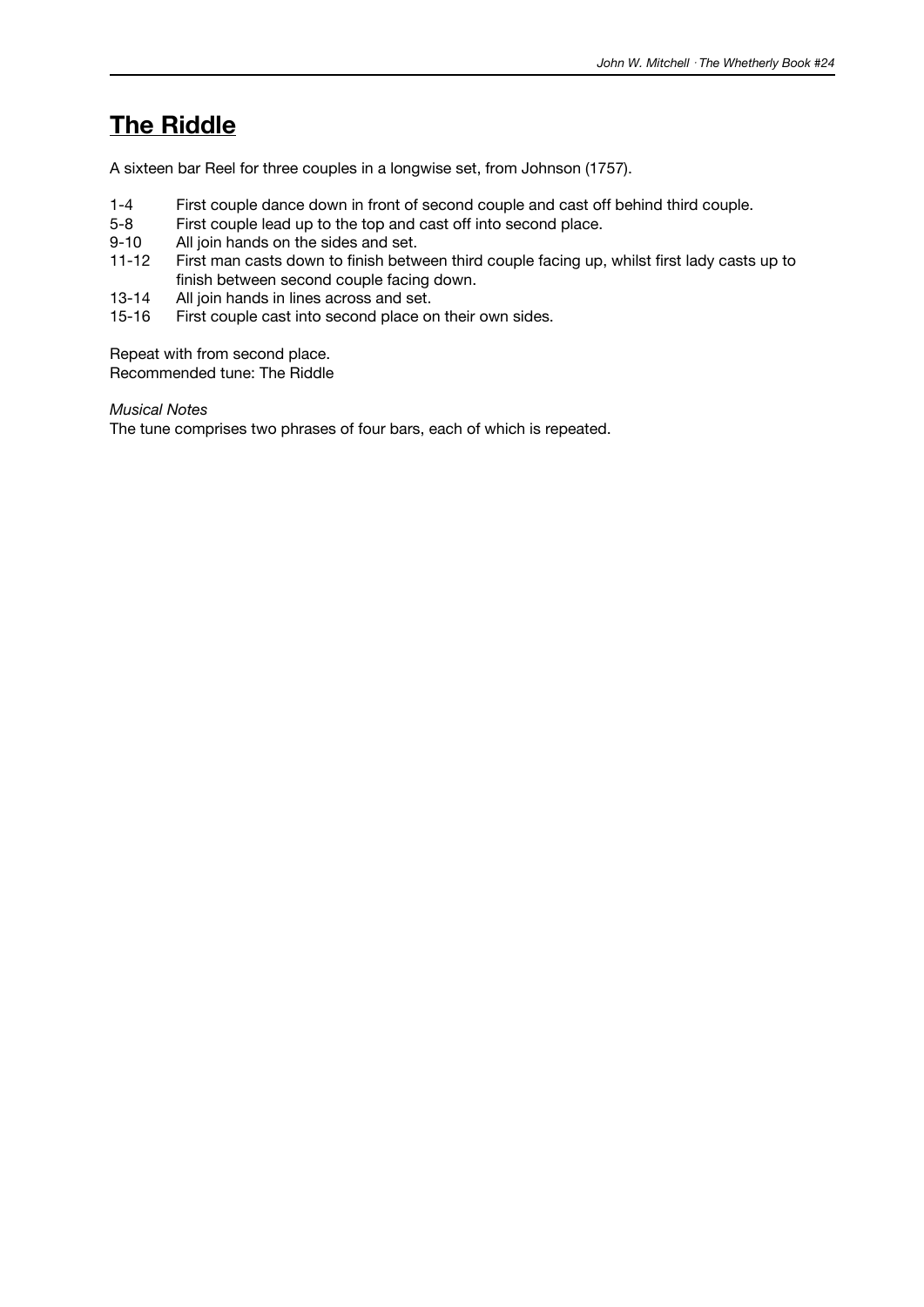## **Round About Our Coal Fire**

A thirty-two bar dance for two couples in a longwise set, from Richard Brides "Collection" (1766).

- 1-4 First couple dance down the middle and back and cast off.
- 5-8 Second couple repeat bars 1-4.<br>9-12 First couple and second lady da
- First couple and second lady dance a reel of three, second lady and first man passing by the left to commence.
- 13-16 First couple and second man dance a reel of three, second man and first lady passing by the right to commence.
- 17-18 First lady advances towards second man.
- 19-20 First lady and second man turn with two hands once round.
- 21-24 First man and second lady repeat bars 17-20.<br>25-26 First couple cross over and cast off into secor
- 25-26 First couple cross over and cast off into second place.<br>27-28 First couple turn with two hands to own sides of the se
- First couple turn with two hands to own sides of the set.
- 29-32 First and second couples dance rights and lefts.

Repeat from second place.

Recommended tune: Old Simon the King

#### *Musical Notes*

The original tune, in 9/4 time, as published by John Playford, is in two phrases of four bars each, the phrases are each repeated to make up sixteen bars, the whole being repeated.

#### *Dance Formation Notes*

The dance should be performed using the running step, with movements equivalent to two normal steps to each bar of music.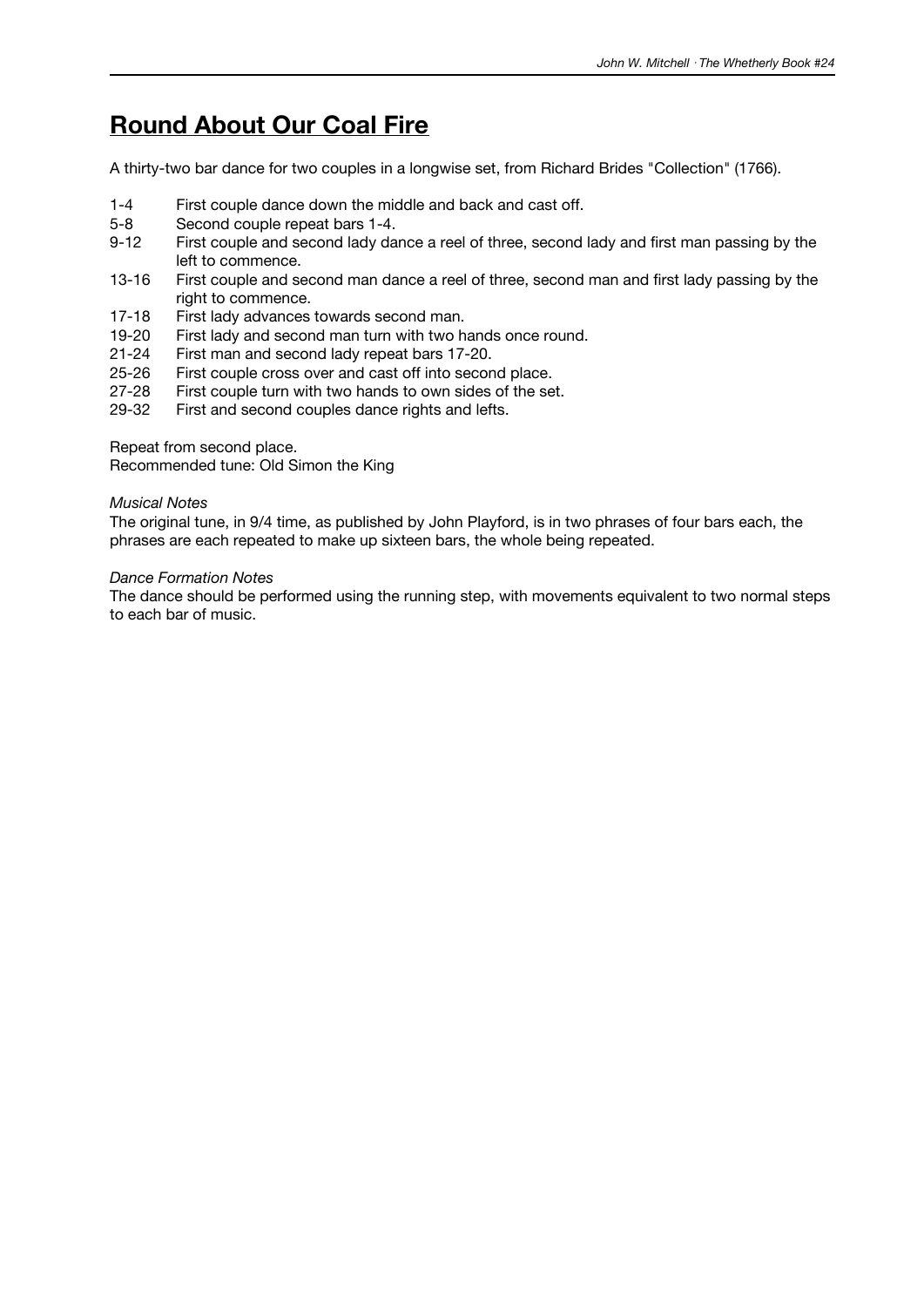### **The Round**

A thirty-two bar dance for two couples in a longwise set, from "The Dancing Master" (1703).

- 1-4 First couple turn with two hands into second place, second couple step up.
- 5-8 Second couple repeat bars 1-4.<br>9-10 All join hands on the sides and s
- All join hands on the sides and slip to the left.
- 11-12 All retain hands on the sides and slip to the right.
- 
- 13-16 All turn with the right hand.<br>17-20 All join nearer hands and re All join nearer hands and retire and advance.
- 21-22 All set.
- 23-24 First couple take two hands and slip down into second place, second couple slip up on the sides.
- 25-32 First and second couples dance rights and lefts.

Repeat from second place. Recommended tune: The Round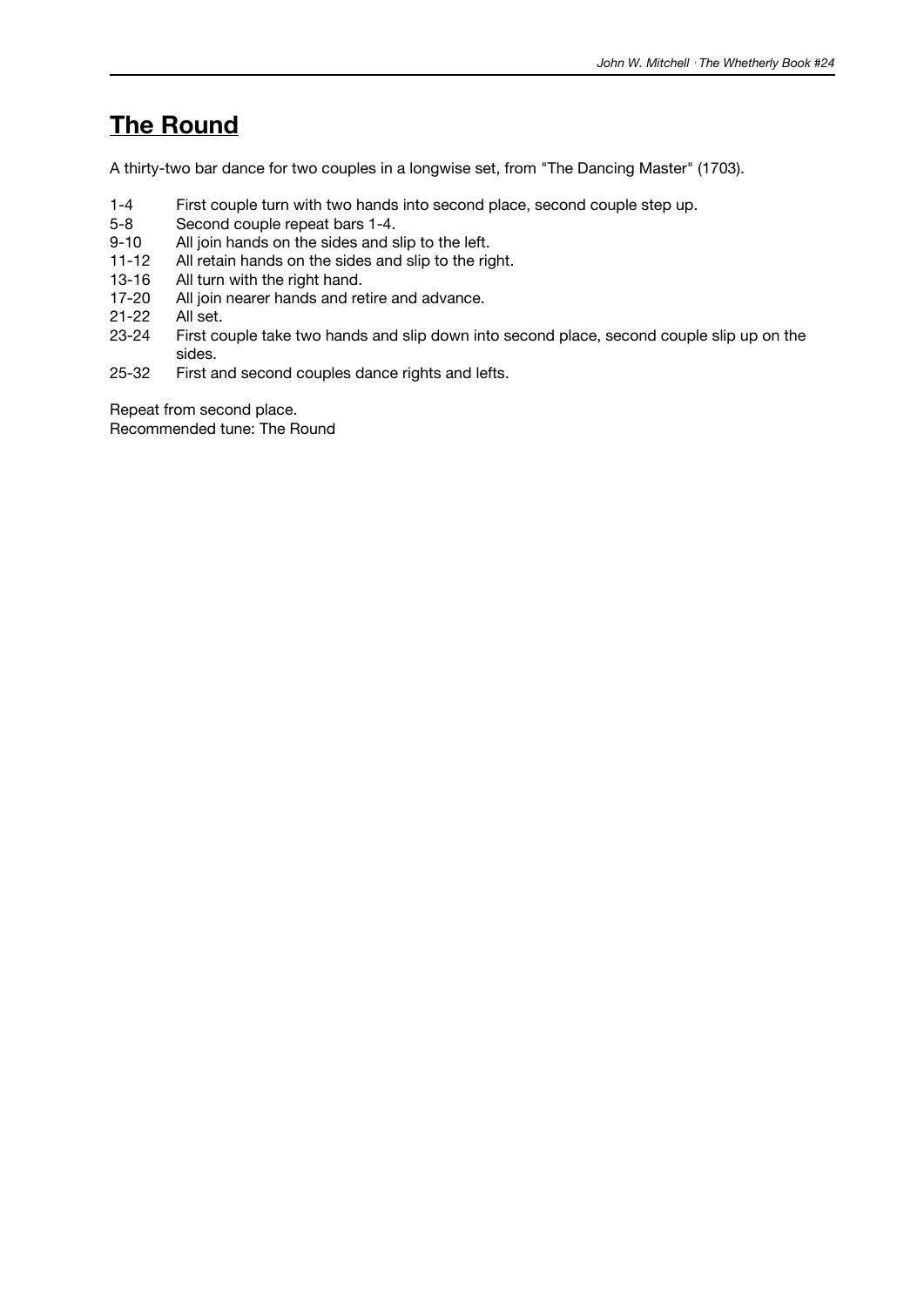## **Rural Sports**

A sixty-four bar Reel for three couples in a longwise set, from John Johnson's "Choice Collection" (1748).

- 1-4 First, second and third couples advance and retire.
- 5-8 First, second and third couples cross giving right hand.
- 9-16 First, second and third couples repeat bars 1-8.
- 17-20 First couple cross and cast off into second place, second couple step up on bars 19 & 20.
- 21-24 First and third couples dance four hands round to the left in a circle.
- 25-28 First couple dance half a figure of eight round third couple, crossing down to commence.
- 29-32 First and second couples dance four hands round to the left in a circle.<br>33-40 First man dances a reel of three with third couple and first lady dances
- First man dances a reel of three with third couple and first lady dances a similar reel with second couple they pass first corners by the left to commence.
- 41-48 First man dances a reel of three with second couple and first lady dances a similar reel with third couple, they pass their second corners by the right to commence.
- 49-56 First couple cross giving left hand and cast round their first corners, cross back to their own side and cast into second place.
- 57-64 First couple cross giving right hand and cast round their second corners, cross back to their own sides and cast into second place.

Repeat from second place. Recommended tune: Rural Sports

*Musical Notes*

The original tune is in four phrases of eight bars each of which is repeated.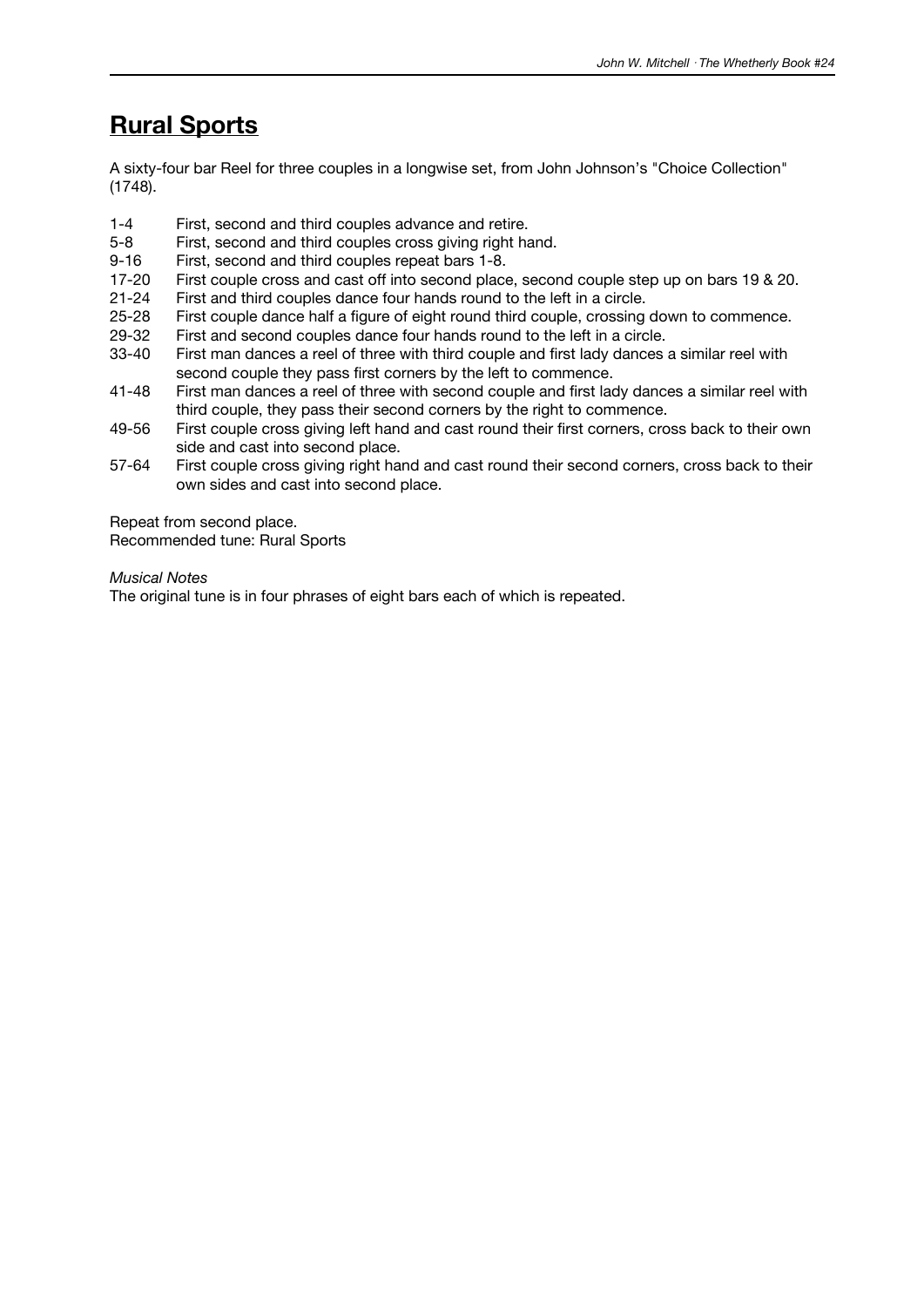### **Sage Leaf**

A one hundred and twenty-eight bar Jig for four couples in a square set, from "The Dancing Master" 4th Edition (1670).

- 1-8 Eight hands round to the left in a circle and back to the right.
- 9-12 All four men advance and retire.
- 13-16 All four ladies advance and retire.
- 17-20 First couple advance and retire.
- 21-24 First couple turn with the right hand.
- 25-32 Second couple repeat bars 17-24.<br>33-40 Third couple repeat bars 17-24.
- 33-40 Third couple repeat bars 17-24.<br>41-48 Fourth couple repeat bars 17-24
- Fourth couple repeat bars 17-24.
- 49-52 All turn partner one and a half times with the right hand.
- 53-56 All turn corner they are now facing one and a half times with the left hand.
- 57-60 All turn original opposite one and a half times with the right hand.
- 61-64 All turn corner they are now facing one and a half times with the left hand. (All are now with their original partner but in the opposite places).
- 65-120 Repeat bars 9-64 from new places.
- 121-128 Repeat bars 1-8.

Recommended tune: Sage leaf

#### *Musical Notes*

The original tune comprises four phrases, the first (A) and second (B) are four bars and the third (C) and fourth (D) are both eight bars. The music is played A, A, B, B, C, C, C, C, D, D, B, B, C, C, C, C, D, D, A, A.

#### *Dance Formation Notes*

The original dance was a round for as many as will. This would have resulted in endless repetitions of bars 17-24 and of bars 49-56 until one met one's own partner for the repeat back to original places.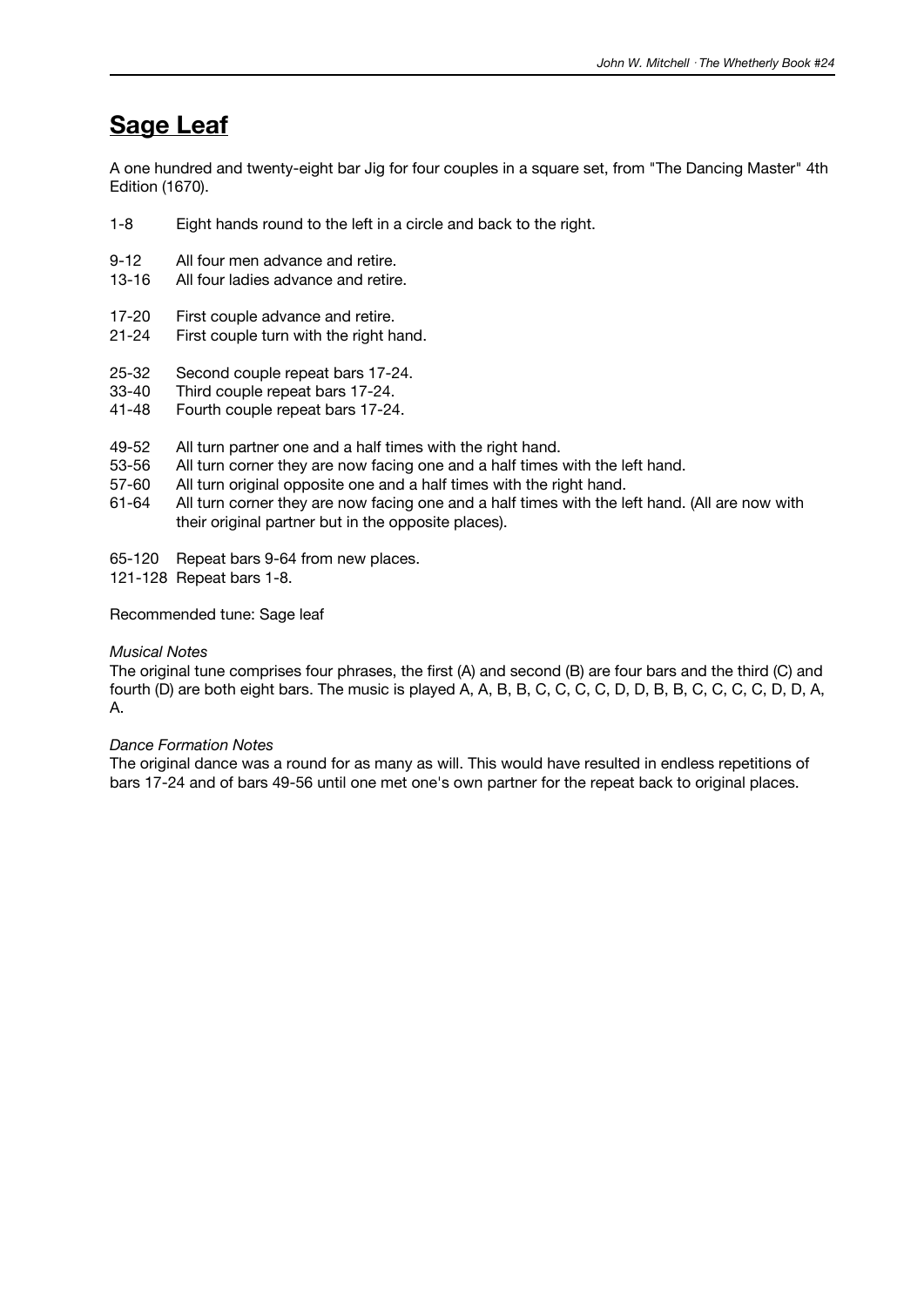## **Saint Margaret's Hill**

A twenty-four bar dance in 3/2 time for two couples in a longwise set, from "The Dancing Master" (1610).

- 1-2 First couple set and cast off, second couple step up.
- 3-4 First couple dance a petronella turn to finish with the man between third couple and the lady between second couple, all join hands and set.
- 5-6 First, second and third couples advance and retire.
- 7-8 First, second and third couples dance six hands round to the left in a circle.
- 9-10 First couple turn first corners with the right hand.
- 11-12 First couple turn with the left hand to face down on own sides.
- 13-14 First couple lead down between third couple and cast up into second place.<br>15-16 First couple turn with two hands.
- 15-16 First couple turn with two hands.<br>17-18 First couple turn second corners
- 17-18 First couple turn second corners with the right hand.<br>19-20 First couple turn with the left hand to face up on own
- First couple turn with the left hand to face up on own sides.
- 21-22 First couple lead up between second couple and cast off into second place.
- 23-24 First couple turn with two hands.

Repeat from second place.

Recommended tune: Mr Isaac's Maggot

#### *Musical Notes*

The tune comprises two phrases of eight bars, the second being repeated. Two steps to each bar of music.

#### *Dance Formation Notes*

According to the original instructions the circle on bars 7-8 is only danced half way, but this would leave the second and third couples in opposite places for the repeat.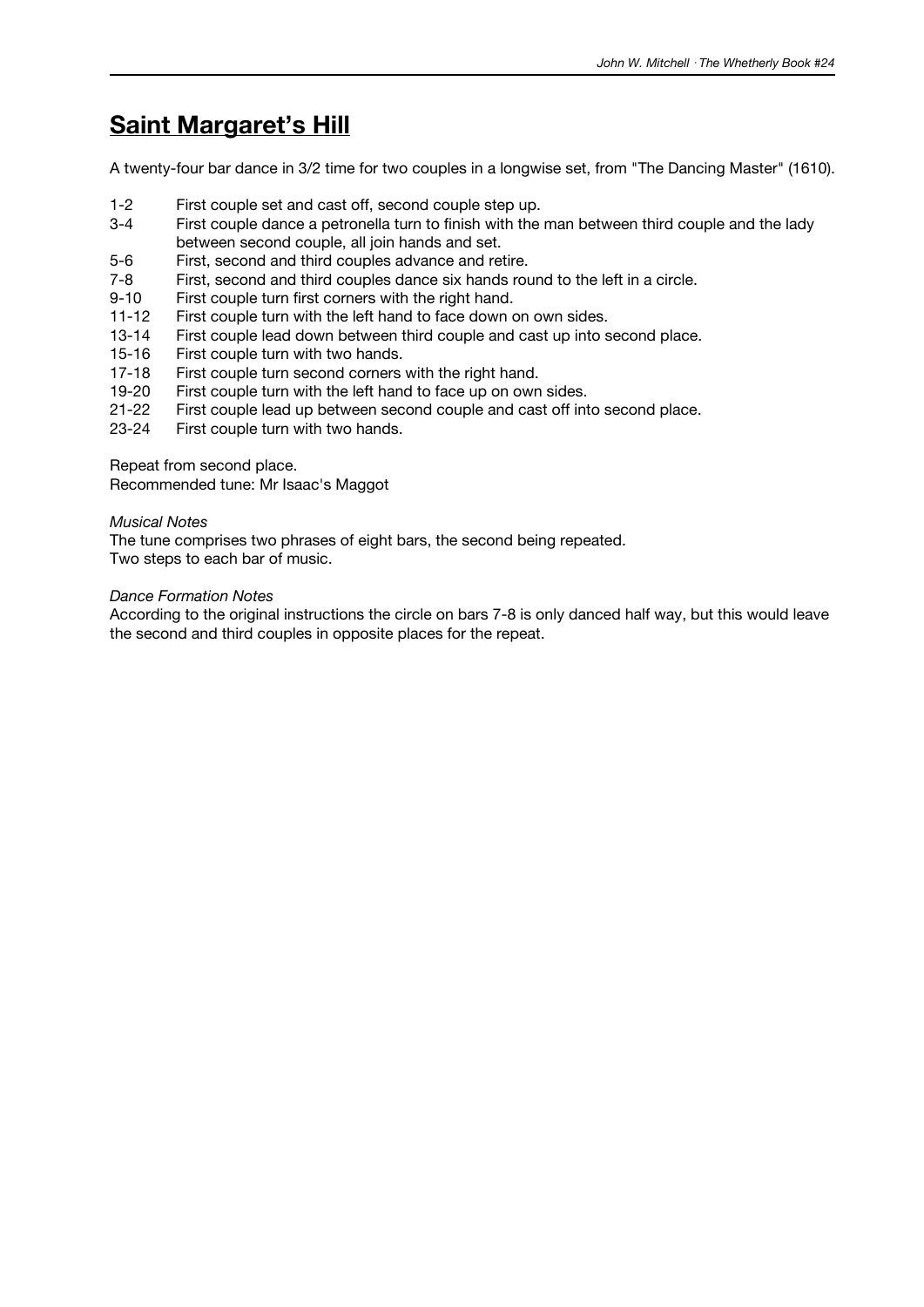### **St. Martin's Lane**

A fifty-six bar Jig for three couples in a longwise set, from "The Dancing Master" Part II (1696).

- 1-8 First man casts off behind second man, crosses over and turns third lady half way with the right hand, crosses below third man and casts up to his original place.
- 9-16 First lady casts off behind second lady, crosses over and turns third man half way with the left hand, crosses below third lady and casts up to her original place.
- 17-20 First couple lead down between the second and third couples and cast up to finish outside third couple, who turn to face up.
- 21-24 First and third couples join hands in a line across and advance and retire, third couple separating to finish back in the sidelines with first couple in second place.
- 25-28 First couple dance a half figure of eight round third couple, crossing down to commence.<br>29-30 First couple cross giving left hand to third place on own side of the set, third couple step
- 29-30 First couple cross giving left hand to third place on own side of the set, third couple step up.<br>31-34 First couple set and cast up into second place, third couple step down.
- First couple set and cast up into second place, third couple step down.
- 35-36 First and third couples face up and down and set.
- 37-40 First couple lead up between second couple and cast off to finish outside second couple, who turn to face down.
- 41-44 First and second couples join hands in a line across and advance and retire, second couple separating to finish back in the sidelines with first couple in second place.
- 45-48 First couple dance a half figure of eight round second couple, crossing up to commence.
- 49-50 First couple cross to first place on own sides giving right hand, second couple step down.
- 51-54 First couple set and cast off into second place, second couple step up.
- 55-56 First and second couples face up and down and set.

Repeat with new top couple.

Recommended tune: St. Martin's Lane

#### *Musical Notes*

The original tune comprises two phrases, the first is eight bars, repeated, and the second is nineteen bars repeated. It is suggested that the last bar be repeated to allow the setting to be completed.

#### *Dance Formation Notes*

Originally, at bar 35 and at the end of the dance, only one bar was allowed for a quick bow or curtsey.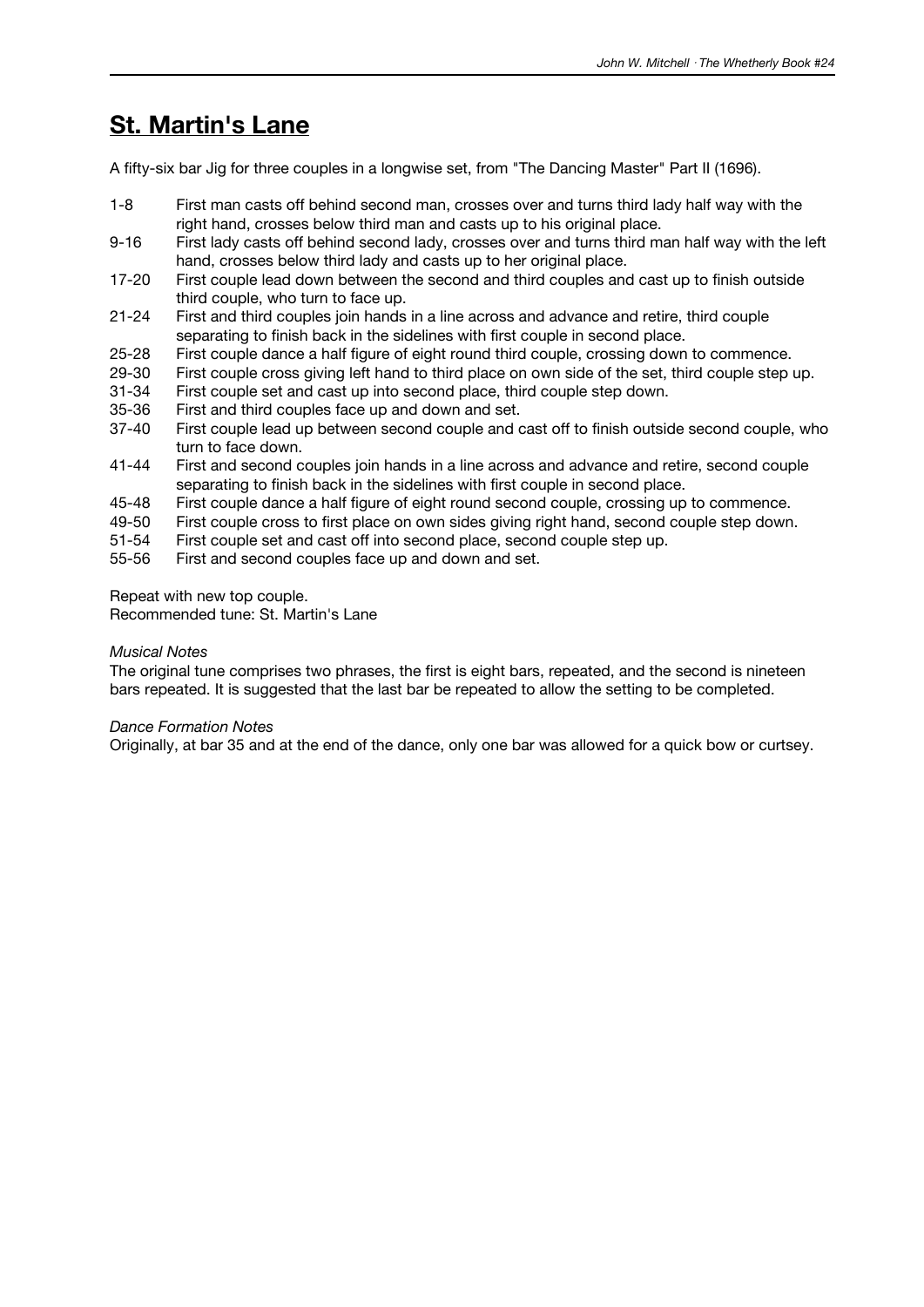### **The Shrewsbury Lasses**

A forty bar Reel for three couples in a longwise set, from Thompson's "Twenty-four Country Dances" (1765).

- 1-4 First man and second lady set.<br>5-8 First man and second lady turn
- First man and second lady turn with two hands.
- 9-12 First lady and second man set.
- 13-16 First lady and second man turn with two hands.
- 
- 17-20 First couple set and cast off, second couple step up.<br>21-28 First and third couples dance four hands round to the First and third couples dance four hands round to the left in a circle and back to the right.
- 29-36 First couple cross passing by the left and cast round their second corners, cross to own sides and cast into second place.
- 37-40 First couple turn with two hands.

Repeat from second place.

Recommended tune: The Shrewsbury Lasses

*Musical Notes*

The original tune comprises an eight bar phrase, repeated, and a twelve bar phrase, repeated.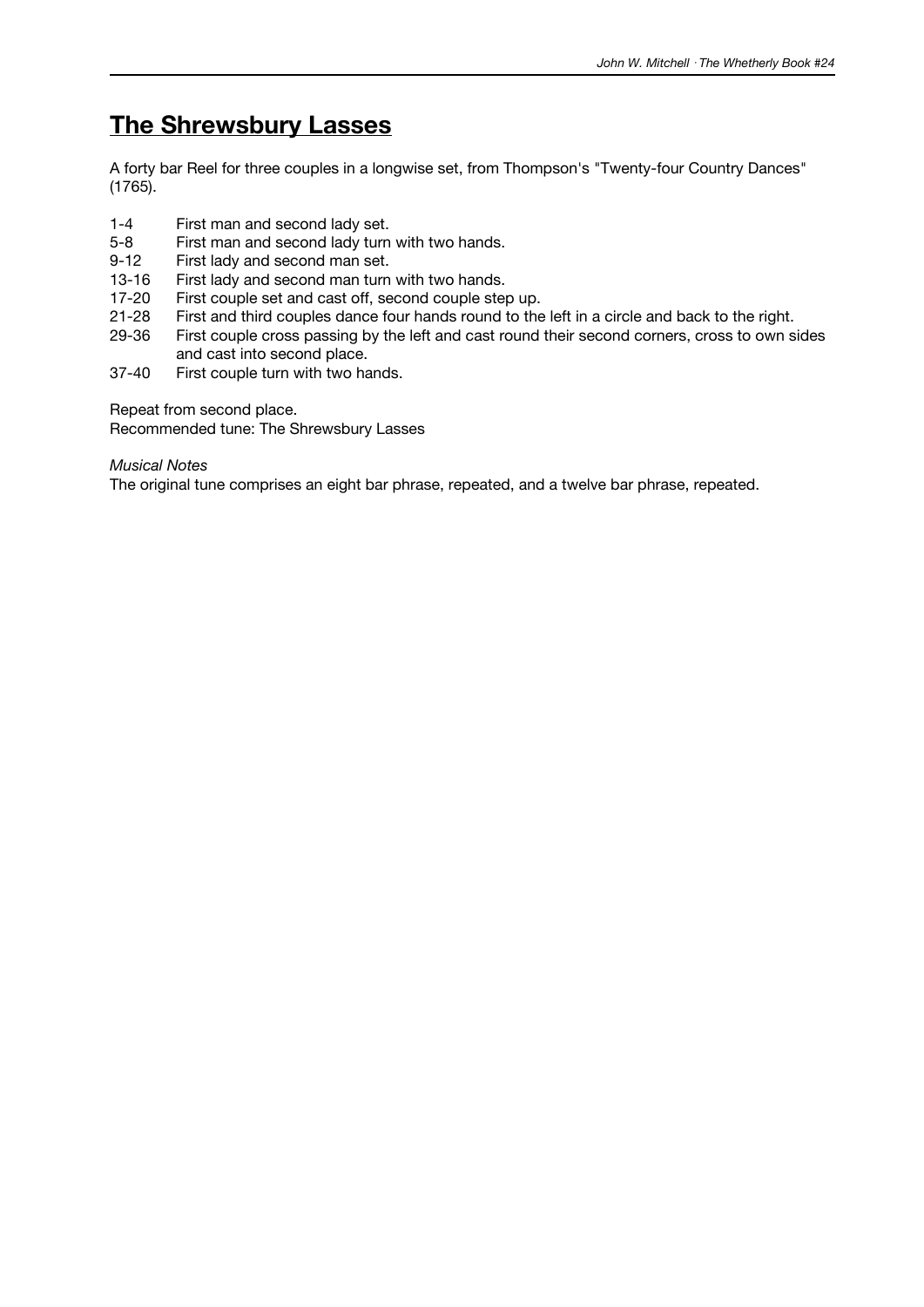### **The Touchstone**

A thirty-two bar Hornpipe for three couples in a longwise set, from Thompson's "Twenty-four Country Dances" (1780).

- 1-8 First couple dance reels of three on the opposite sides of the set with the second and third couples, crossing below second couple to start.
- 9-16 First couple dance reels of three on own sides of the set with the second and third couples, crossing below second couple to start.
- 17-24 First, second and third couples dance six hands round to the left in a circle and back to the right.
- 25-32 First couple lead down between the second and third couples, cast up behind third couple, lead up to the top and cast off, second couple step up on bars 31 & 32.

Repeat from second place. Recommended tune: The Touchstone

*Dance Formation Notes*

In the original instructions the circle on bars 17-24 is to the left only.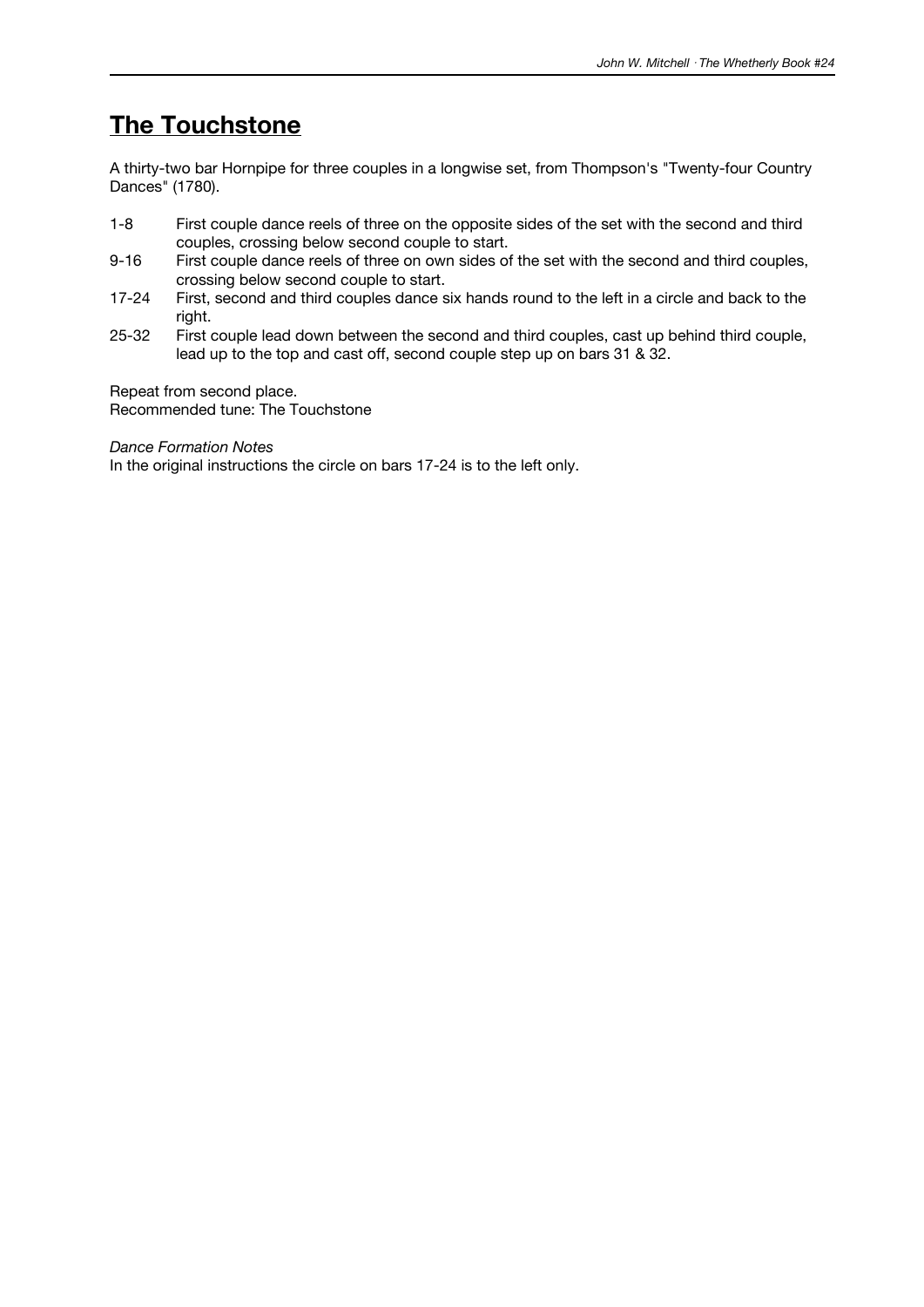### **Sion House**

A twenty-four bar Hornpipe for two couples in a longwise set, from "The Dancing Master" 7th Edition (1686).

- 1-2 First and second couples dance four hands round to the left in a circle half way.
- 3-4 First man and second lady set whilst first lady and second man change places giving right hand.
- 5-6 First and second couples dance four hands round to the left in a circle half way.
- 7-8 First lady and second man set whilst first man and second lady change places giving right hand.
- 9-12 First and second men lead through between their partners and cast back to place.
- 13-16 First couple turn with the left hand and second couple turn with the right hand once round.<br>17-20 First and second ladies lead through between their partners and cast back to place.
- 17-20 First and second ladies lead through between their partners and cast back to place.<br>21-24 First and second couples dance half a double figure of eight, to commence first couples
- First and second couples dance half a double figure of eight, to commence first couple cross up between second couple, who dance down and out.

Repeat from second place. Recommended tune: Sion House

*Musical Notes*

The original 3/2 tune comprises two eight bar phrases, the second of which is repeated.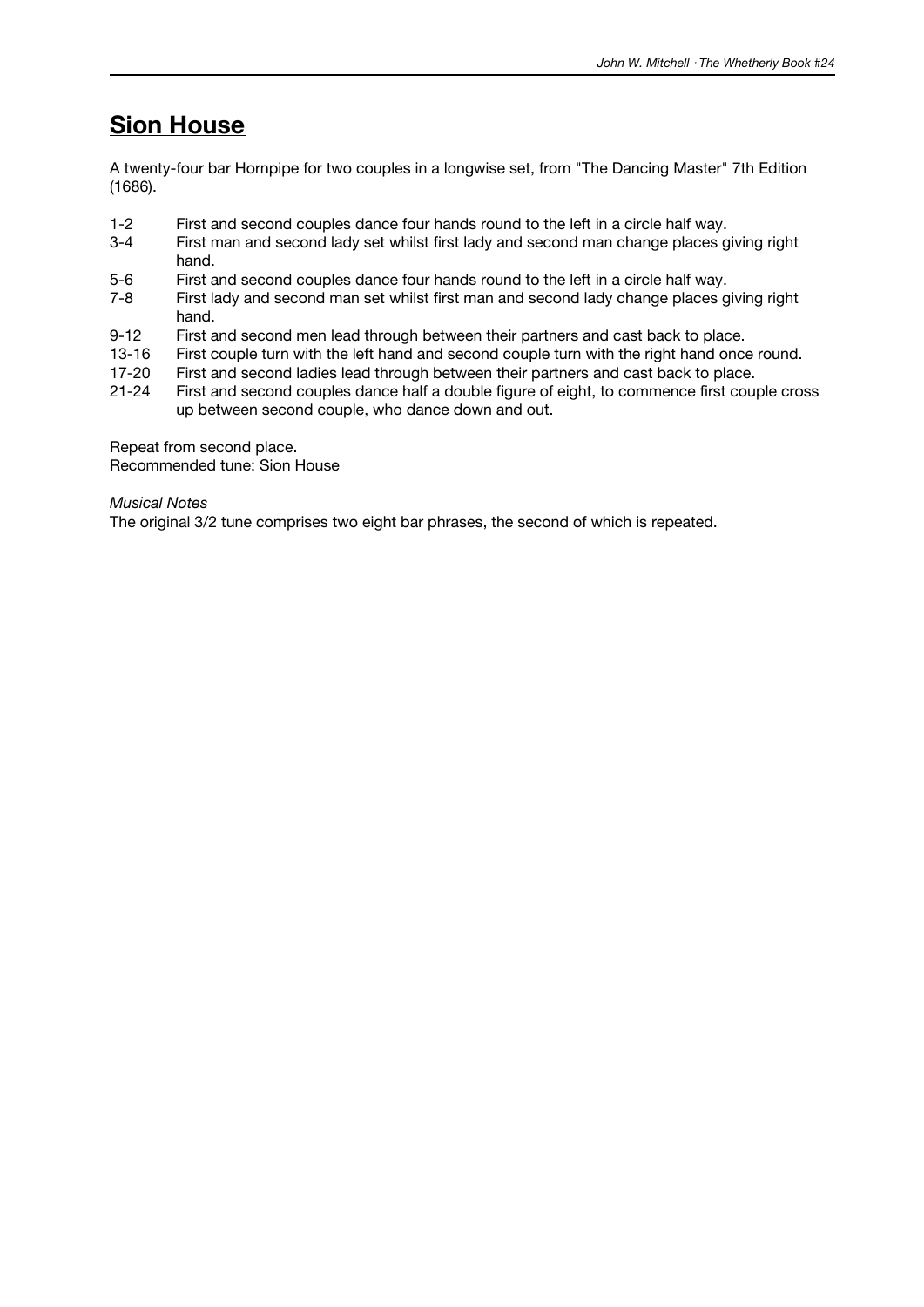# **A Trip to Tunbridge**

#### **Alternative name: Chorus Jig**

A thirty-two bar Strathspey for three couples in a longwise set, from Preston's "Twenty four Country Dances" (1793).

- 1-4 First couple cast off for four steps.
- 5-8 First couple cast up to place.
- 9-16 First couple dance down the middle and back to second place, second couple step up on bars 11 & 12.
- 17-20 First couple turn first corners with the right hand.<br>21-24 First couple turn second corners with the left hand
- 21-24 First couple turn second corners with the left hand.<br>25-28 First couple lead out between the second and third
- First couple lead out between the second and third ladies and separate, first lady casts up and first man casts down.
- 29-32 First couple lead out between the second and third men and separate, first lady casts up and first man casts down.

Repeat from second place.

Recommended tune: Green Grow The Rashes, O!

*General Notes*

The figures of this dance are the same as those in the "Chorus Jig" which is regularly performed in Tunbridge, Vermont, USA.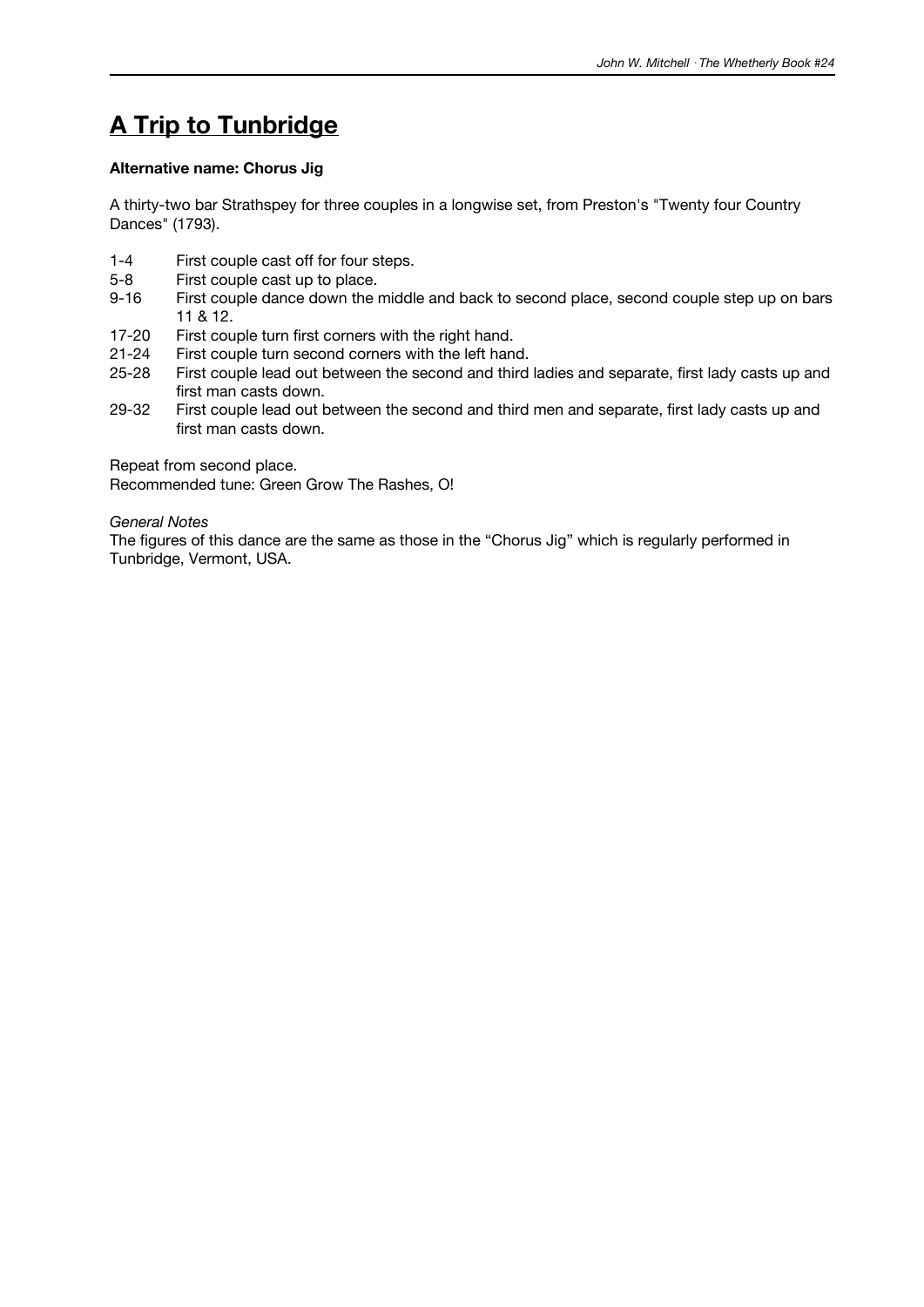# **A Trip to Paris**

A twenty-six bar Reel for two couples in a longwise set, from Walsh's "New Country Dancing Master" (1711).

- 1-2 First and second couples set.
- 3-4 First and second couples dance a petronella turn to change places with own partner.
- 5-8 First and second couples repeat bars 1-4.
- 9-16 First couple cross giving right hand, cast off, cross giving left hand and cast up to place.
- 17-18 First man and second lady change places giving right hand.
- 19-20 First lady and second man change places giving right hand.
- 21-22 First and second couples dance four hands round to the left in a circle half way.<br>23-26 First couple set and cast off, second couple step up.
- First couple set and cast off, second couple step up.

Repeat from second place.

Recommended tune: A Trip To Paris

#### *Musical Notes*

The original tune comprises an eight bar phrases and an eighteen bar phrase.

#### *Dance Formation Notes*

The setting on bars 23-24 has been added in accordance with modern technique.

#### *Dance Formation Notes (2020)*

For bars 3-4, the "petronella turn" has been understood as follows after cross-referencing with the original instructions:

First and second couples change places with own partner passing right shoulder without giving hands, using pas de basque step, rotating one and a half times in the process.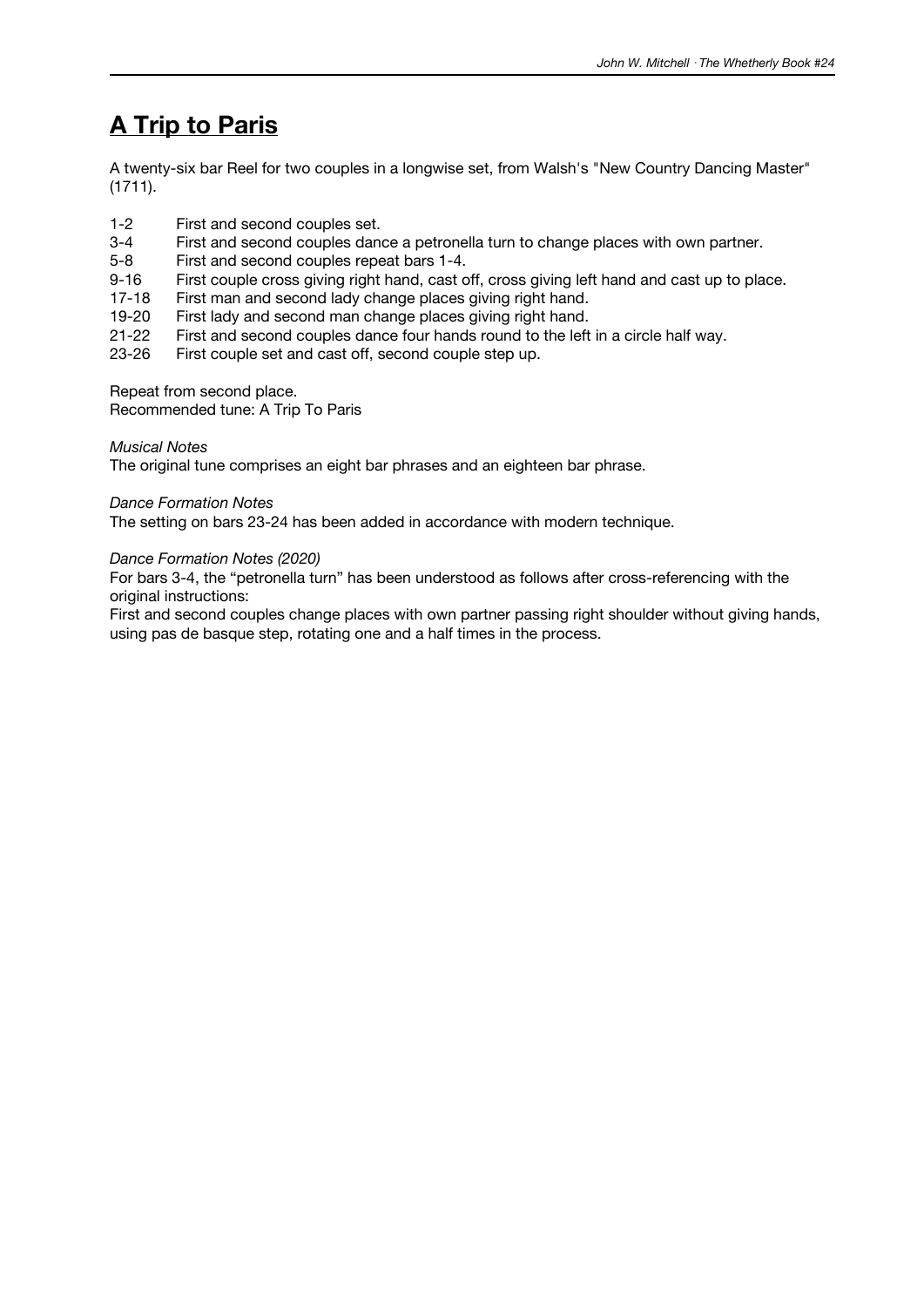### **Sir Watkin's Jig**

A thirty-six bar Jig for three couples in a longwise set, from Johnson (1750).

- 1-4 First couple set and cast off into second place, second couple step up on bars 3 & 4.
- 5-8 First couple turn with two hands.
- 9-16 First and third couples dance rights and lefts.
- 17-20 First couple dance down with nearer hands between third couple and cast up into second place.
- 21-24 First couple dance up with nearer hands to the top and cast off into second place.
- 25-26 First and second couples join hands on the sides and set.
- 27-30 First and second couples advance and retire.<br>31-32 First, second and third couples set.
- 31-32 First, second and third couples set.<br>33-36 First, second and third couples turn
- First, second and third couples turn with two hands.

Repeat with from second place.

Recommended tune: Sir Watkin's Jig

#### *Musical Notes*

The original tune comprises an eight bar phrase followed by a ten bar phrase, each of which is repeated.

#### *Dance Formation Notes*

The setting on bars 1-2 has been added to change the original four bar cast into a more modern set and cast off. The original instructions allowed ten bars for the figures of eight on the sides (bars 17-26) and the last ten bars were set advancing and fall back, turn for six bars.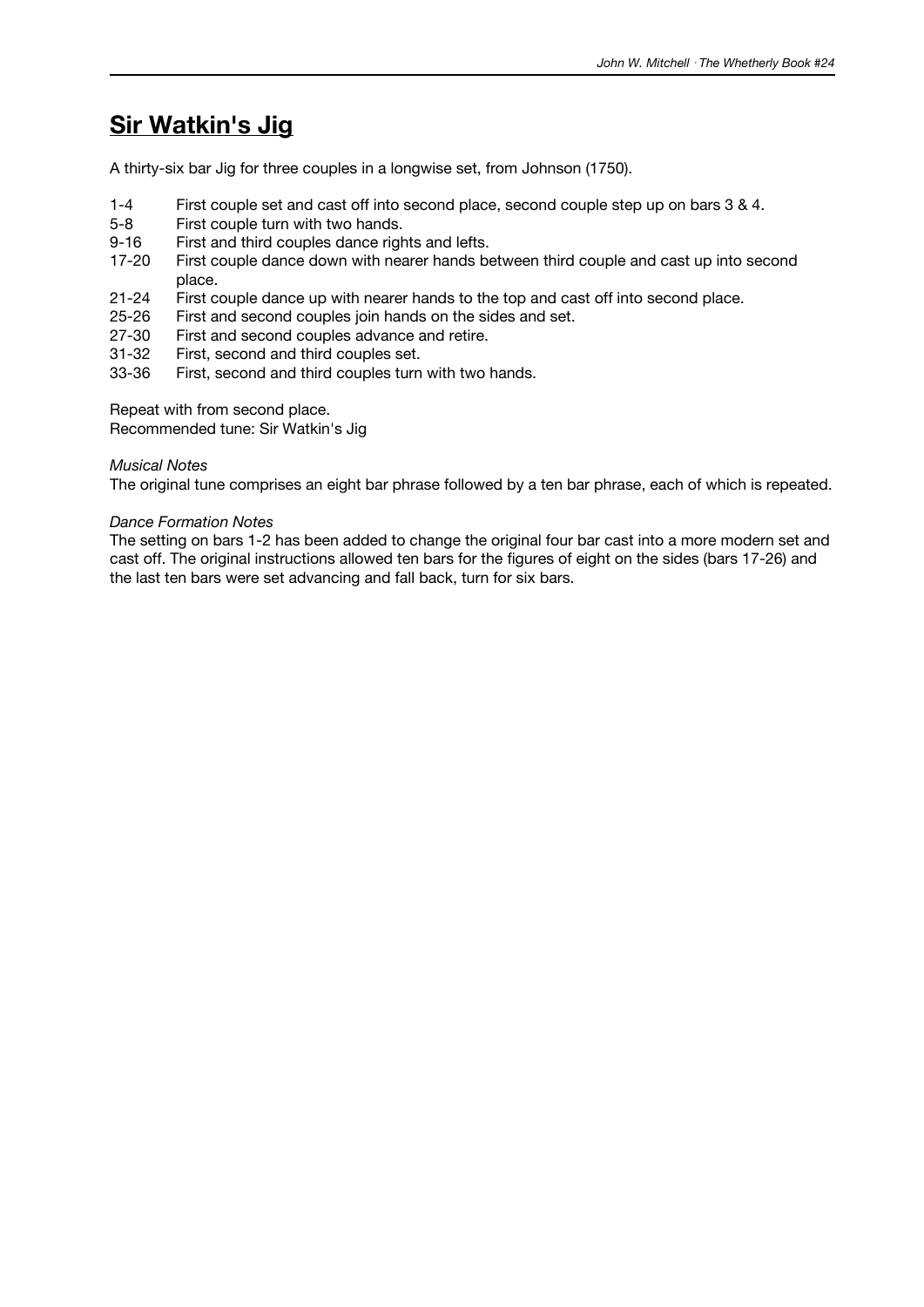### **Six & Sevens**

A thirty-two bar Reel for two couples in a longwise set, from J. Walsh's "Caledonian Country Dances" Vol. 2.

- 1-4 First couple lead down between second couple and cast up to the top.<br>5-8 First couple set and cast off. second couple step up.
- First couple set and cast off, second couple step up.
- 9-12 Second couple lead down between first couple and cast up to the top.
- 13-16 Second couple set and cast off, first couple step up.
- 17-20 First couple set and cast off, second couple step up.
- 21-24 First couple dance a half figure of eight round second couple, crossing up to commence.
- 25-32 First and second couples dance rights and lefts.

Repeat with from second place.

Recommended tune: Six & Sevens

#### *Dance Formation Notes*

The setting on bars 5-6, 13-14 & 17-18 has been added to change the original four bar cast into a more modern set and cast off. The original instructions for the last eight bars indicate that the old four bar rights and lefts (without giving hands) was used as the original instructions were: 25-28 First and second couples dance rights and lefts.

29-32 First couple turn with two hands.

#### *General Notes*

In the City of London there are approximately 100 trade Guilds of whom all but two have been granted Livery Status by the City Corporation. (The Worshipful Company of Information Technologists will be the 100th Company). For several hundred years there has been a dispute between two of the companies as to which of them should be ranked as sixth or seventh in order of precedence. It was therefore agreed that they should alternate in order of precedence each year; hence to be at Sixes and Sevens, is to have an unresolved argument.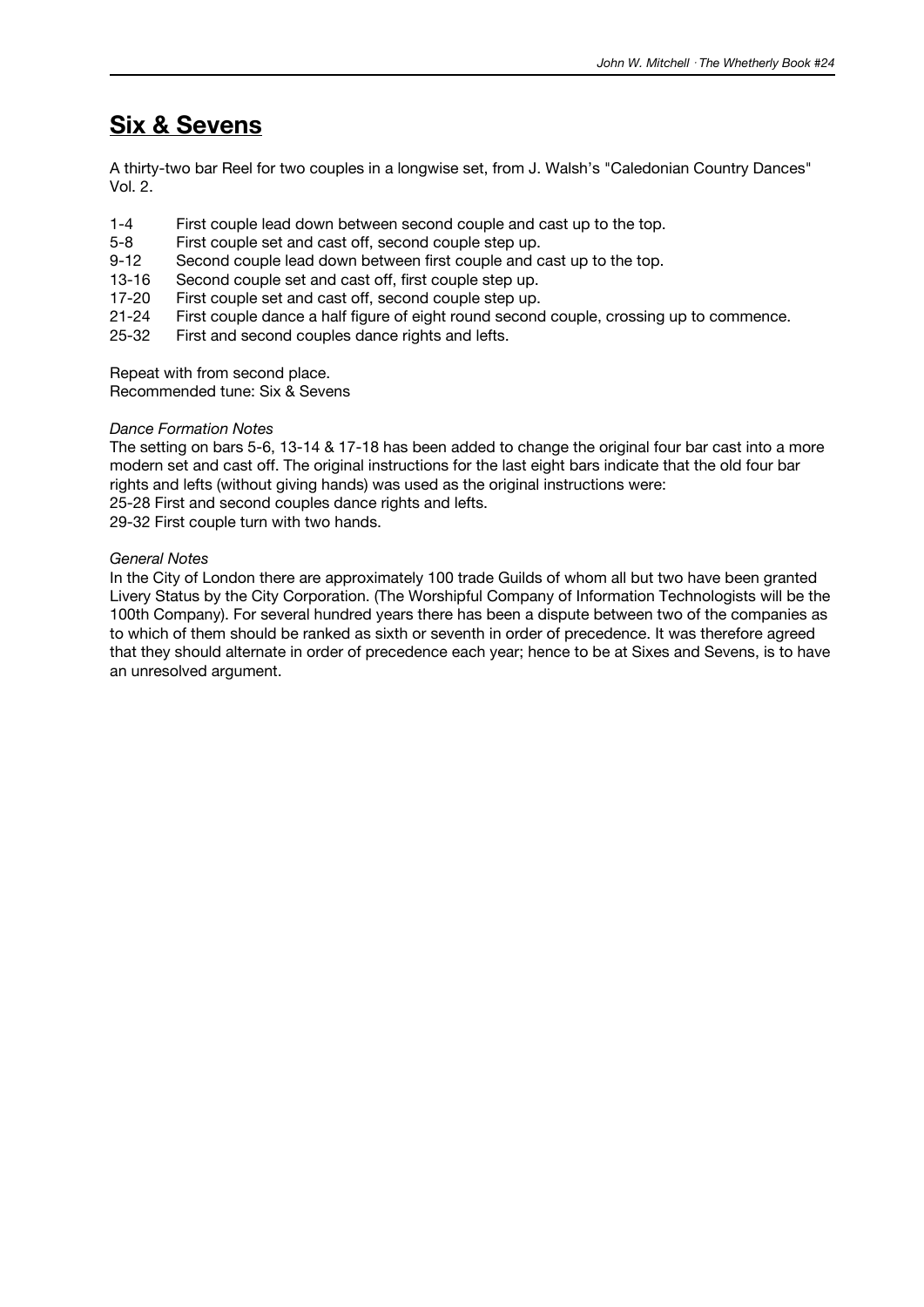## **Temple Bar**

A twenty-two bar Reel for two couples in a longwise set, from "The Dancing Master" Vol. 3 (1728).

- 1-2 First and second couples dance four hands round to the left in a circle half way.
- 3-4 First and second couples retain hands on the sides and set.<br>5-8 Repeat bars 1-4 back to original places.
- Repeat bars 1-4 back to original places.
- 9-10 First and second couples turn towards neighbour to face out and dance out with nearer hands joined.
- 11-12 First and second couples turn towards neighbour to face in and dance in with nearer hands joined to finish in their original places.
- 13-14 First and second couples set.<br>15-16 First couple dance up with ne
- 15-16 First couple dance up with nearer hands to the top, second couple step up into first place.<br>17-20 First couple join two hands and slip down the middle to second place, but stay in the midd
- First couple join two hands and slip down the middle to second place, but stay in the middle with both hands still joined.
- 21-22 First couple turn with two hands into second place on own sides.

Repeat from second place. Recommended tune: Temple Bar

#### *Musical Notes*

The original tune comprises an eight bar phrase followed by a fourteen bar phrase.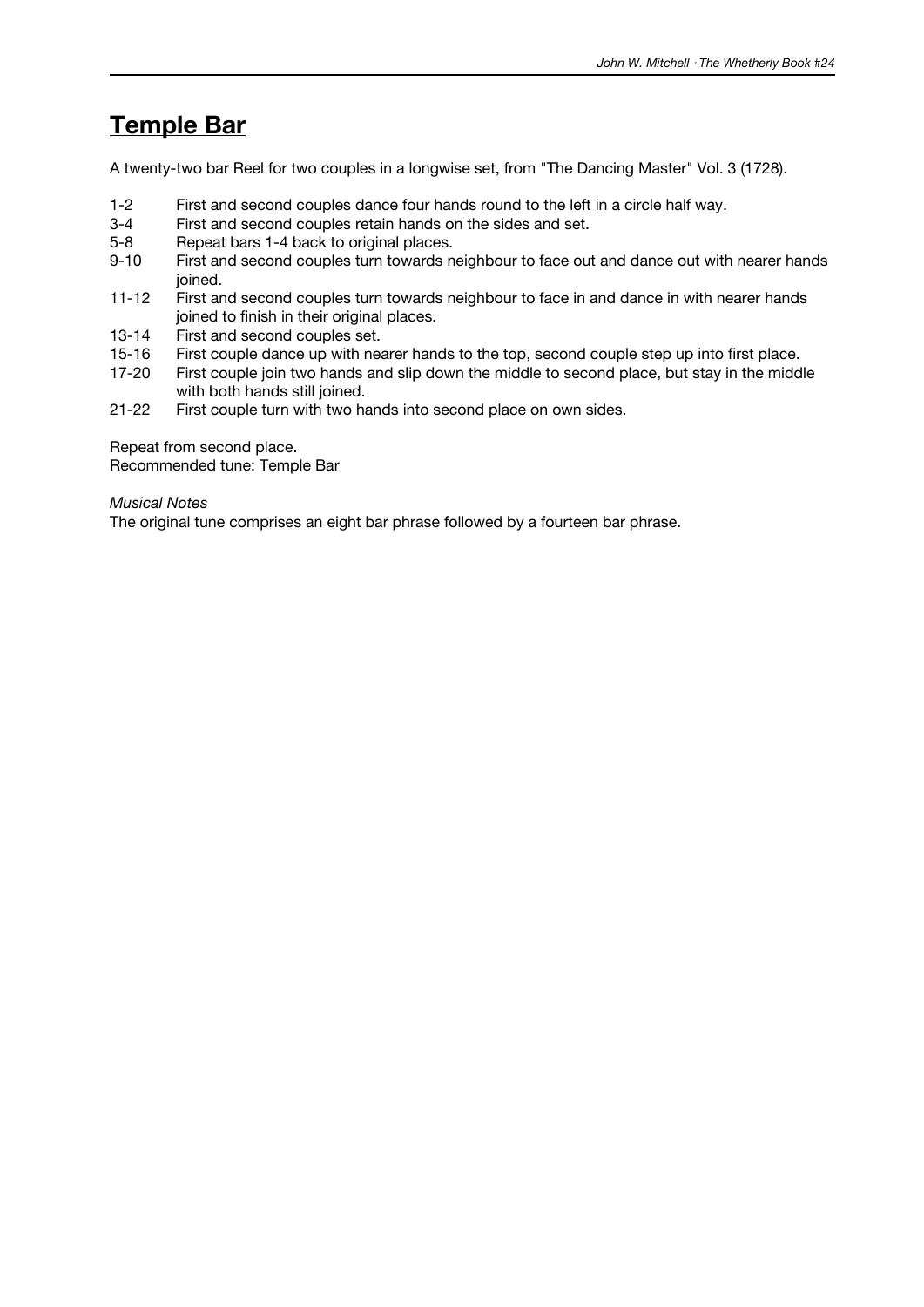### **'Twas O'er the Hills and Far Away**

A thirty-two bar Strathspey for three couples in a longwise set, from "The Dancing Master" Vol. 2 (1713).

- 1-4 First couple cross giving right hand and cast off, second couple step up.
- 5-8 First couple turn with two hands.
- 9-12 First couple cross giving right hand and cast off, third couple step up.
- 13-16 First couple turn with two hands.
- 17-20 First couple lead up to the top and cast off, third couple step down on bars 17 & 18.
- 21-24 First and second couples dance rights and lefts one step to each hand.
- 25-28 First couple lead down between third couple and cast up into second place.
- 29-32 First couple turn with two hands.

Repeat with new top couple.

Recommended tune: 'Twas O'er the Hills and Far Away

#### *Dance Formation Notes*

On bars 21-24, the rights and lefts would originally have been danced by first man and second lady passing by the left in the middle and casting to their right round their partners places to cross back to their own sides; first lady and second man then coming in to dance round each other passing by the left to return to place. For the sake of simplicity the modern rights and lefts figure has been substituted, one step to each hand.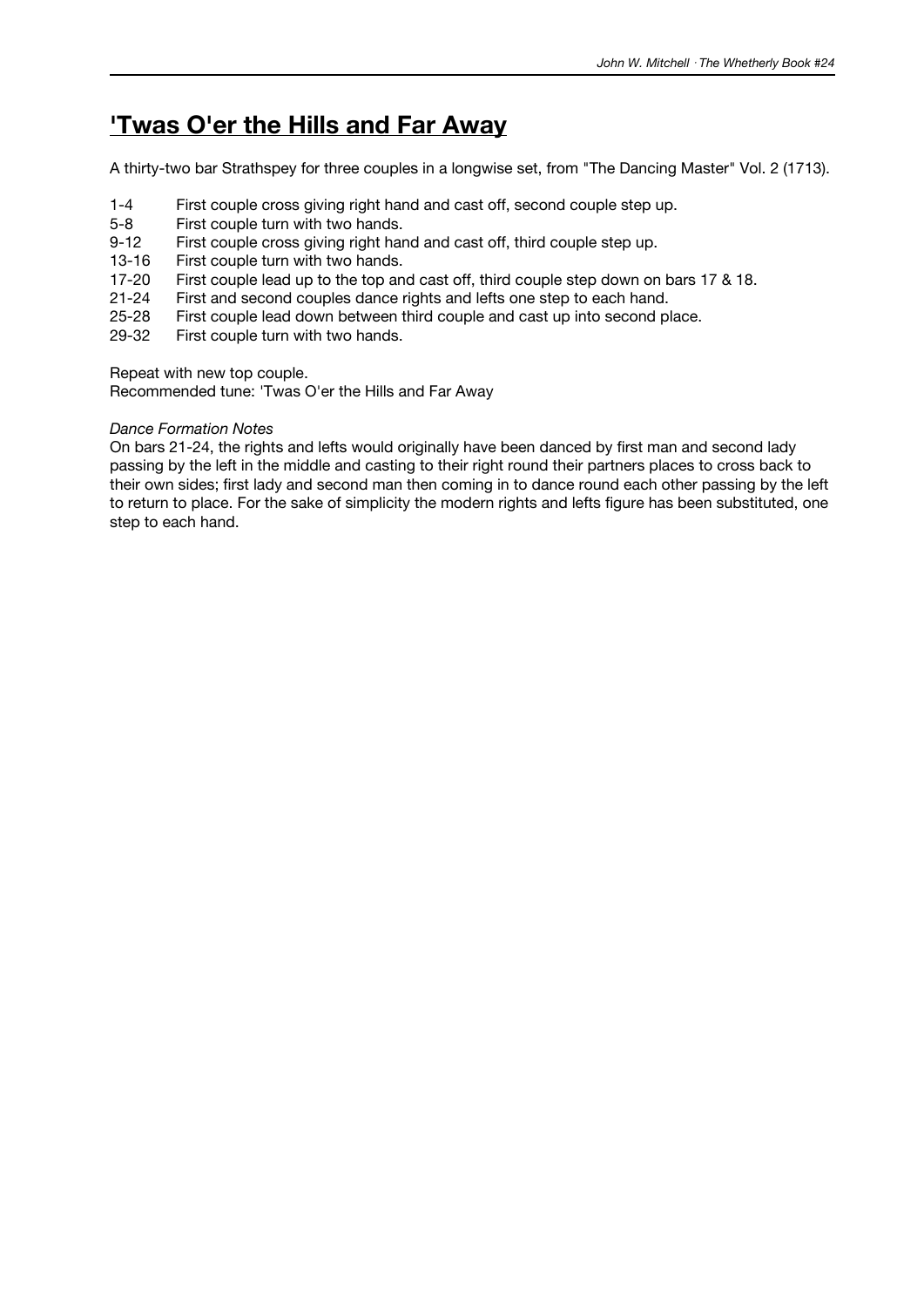## **Up With Aily**

A thirty-two bar hornpipe for two couples in a longwise set, from "The Dancing Master" (1703).

- 1-4 First couple and second man face second lady in a line with nearer hands joined and advance and retire (second lady acknowledges but does not move).
- 5-6 First and second couples set.
- 7-8 First and second ladies set, whilst first man casts off and second man dances up the middle and casts into first place.
- 9-12 First lady between second couple face first man in a line with nearer hands joined and advance and retire (first man acknowledges but does not move).
- 13-14 First and second couples set.
- 15-16 First and second men set, whilst first lady casts off and second lady dances up the middle and casts into first place.
- 17-20 First couple dance back to back.
- 21-24 First couple set and cast up, whilst second couple turn with two hands once round moving down into second place.
- 25-28 First and second couples dance four hands round to the left in a circle.
- 29-30 First couple cast off into second place as second couple dances up into first place with nearer hands.
- 31-32 First and second couples join hands on the sides and set.

Repeat from second place. Recommended tune: Up with Aily

#### *Musical Notes*

The tune is in two four bar phrases, each of which is repeated.

#### *Dance Formation Notes*

The setting on bars 5-6, 13-14 and 21-22 has been added in accordance with modern practice.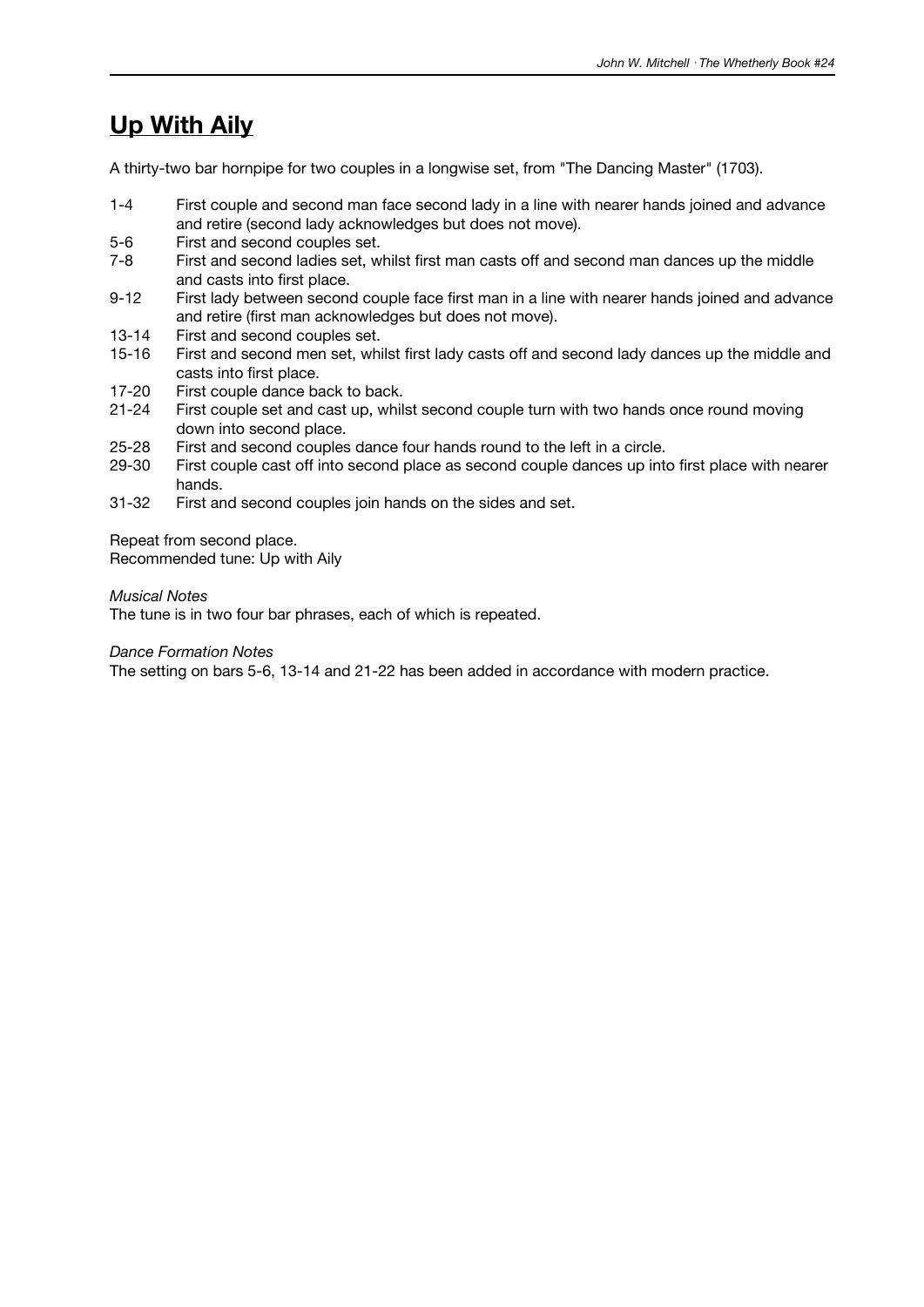## **The Hare's Maggot**

A thirty-six bar hornpipe for three couples in a longwise set, from "The Dancing Master" (1709).

- 1-6 First man dances down in front of second man, casts up to place, turns second lady with two hands and returns to place.
- 7-12 First lady dances down in front of second lady, casts up to place, turns second man with two hands and returns to place.
- 13-14 First couple clap and set.
- 15-16 First couple cast off, second couple step up.
- 17-24 First and second couples dance rights and lefts.
- 25-32 First and third couples dance a double figure of eight, first couple crossing down to commence.
- 33-36 First couple turn with two hands.

Repeat from second place.

Recommended tune: The Hare's Maggot

#### *Musical Notes*

The tune comprises a six bar phrase, repeated, and an eight bar phrase played three times.

#### *Dance Formation Notes*

The original instructions allowed four bars for the rights and lefts and four bars for the double figure of eight. The instructions for the last eight bars were for first man to "go the double Figure in third couple then turn his partner". As "Figure" usually meant "half a figure of eight" and "whole Figure" meant "a complete figure of eight", it is not clear what was intended by "double Figure" hence the modern double figure of eight has been used.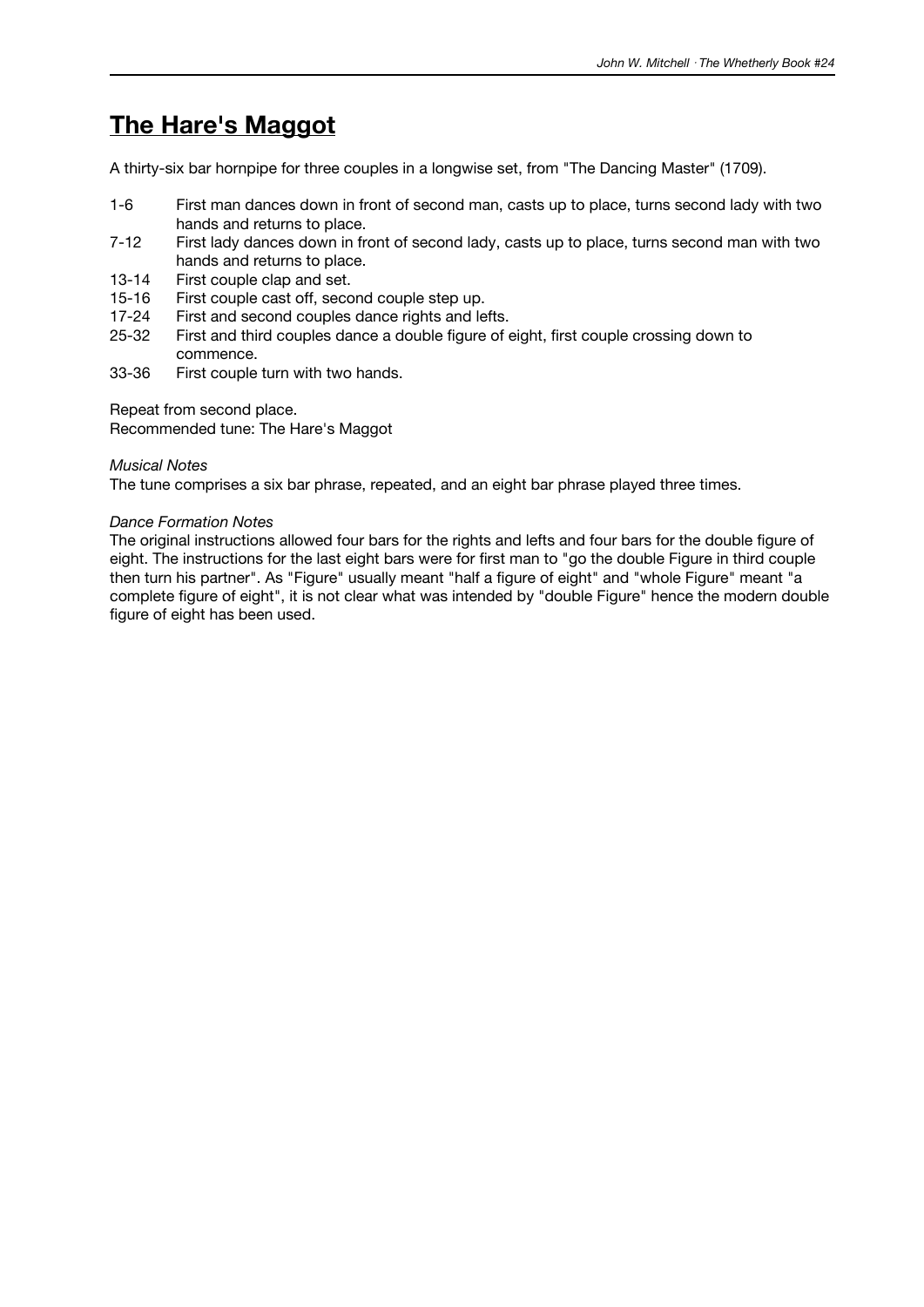## **Volpony**

A thirty-two bar Minuet for three couples in a longwise set, from John Walsh's Collection (1712).

- 1-4 First and second couples set and dance four hands round to the left in a circle half way.
- 5-8 First and second couples set and dance four hands round to the left in a circle half way.
- 9-10 First couple cast off into second place, second couple step up.
- 11-12 First couple turn with two hands.
- 13-14 Second couple cast off into second place, first couple step up.
- 15-16 Second couple turn with two hands.
- 17-20 First couple dance back to back.
- 21-24 First and second couples dance rights and lefts one step to each hand.<br>25-28 First couple dance a figure of eight round second couple, crossing down
- 25-28 First couple dance a figure of eight round second couple, crossing down to commence.<br>29-32 First couple lead down between the second and third couples and cast up into second pro
- First couple lead down between the second and third couples and cast up into second place, second couple step up on bars 29 & 30.

Repeat with new top couple.

Recommended tune: Volpony by Henry Purcell (1699)

#### *Dance Formation Notes*

This is virtually a two couple dance, hence it can be danced three times through in a four couple set, the third time through on bars 29-32 first couple lead between second couple and cast up to finish in fourth place.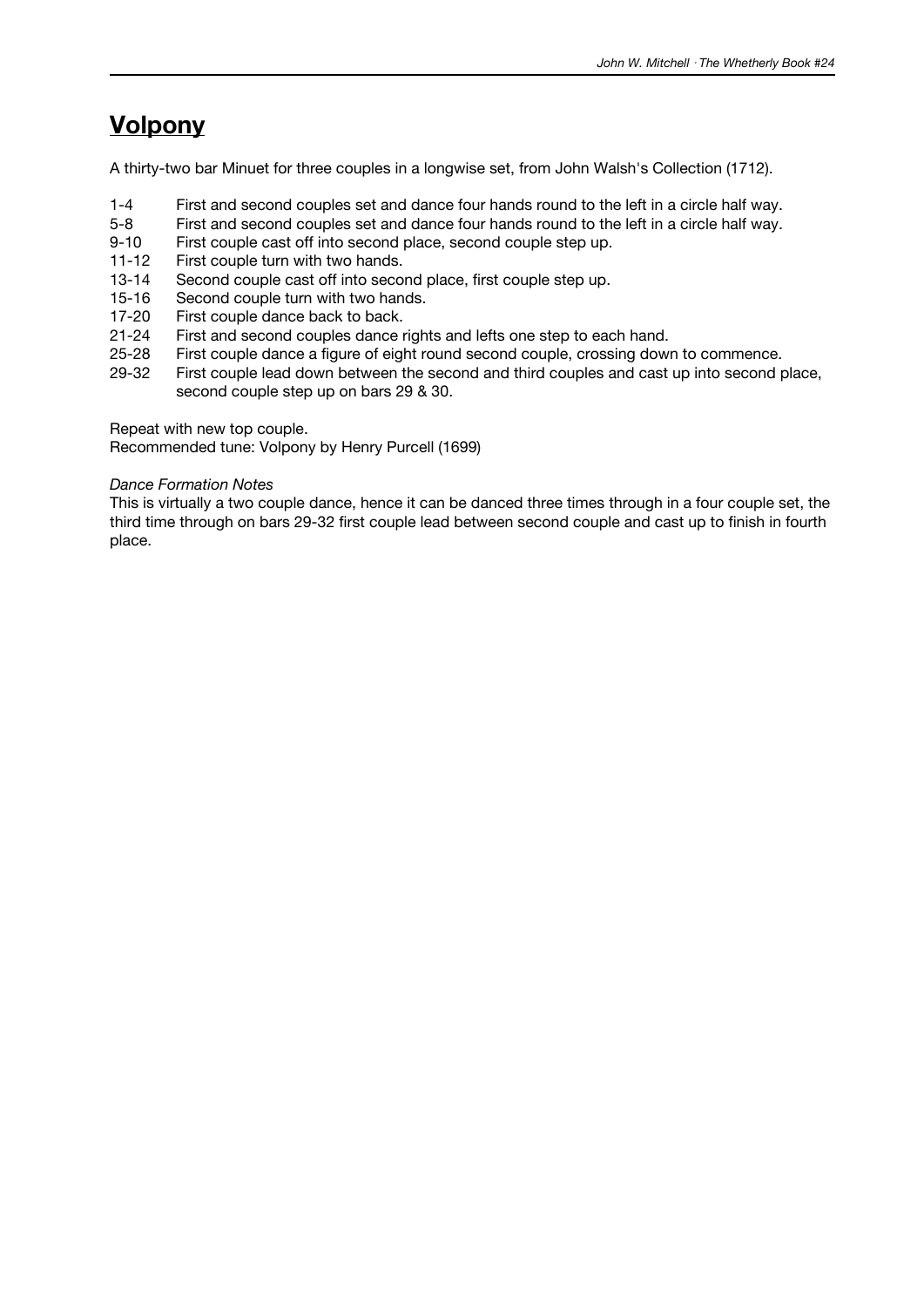## **Wakefield Hunt**

A forty-eight bar Jig for three couples in a longwise set, from Thompson (1779).

- 1-8 First man casts off into second place, turns third lady with the right hand half way, crosses back to own side and casts up to place.
- 9-16 First lady casts off into second place, turns third man with the left hand half way, crosses back to own side and casts up to place.
- 17-24 First, second and third couples dance six hands round to the left in a circle and back to the right.
- 25-32 First couple dance a figure of eight on own sides of the set, dancing down between second couple to commence.
- 33-40 First and second couples dance right hands across in a wheel and back with the left hands.<br>41-44 First and second couples dance half rights and lefts.
- 41-44 First and second couples dance half rights and lefts.<br>45-46 First and second couples cross to own side giving right
- First and second couples cross to own side giving right hand.
- 47-48 First and second couples join bands on the sides and set.

Repeat with new top couple. Recommended tune: Wakefield Hunt

#### *Musical Notes*

The original tune is in three eight bar phrases, each of which is repeated.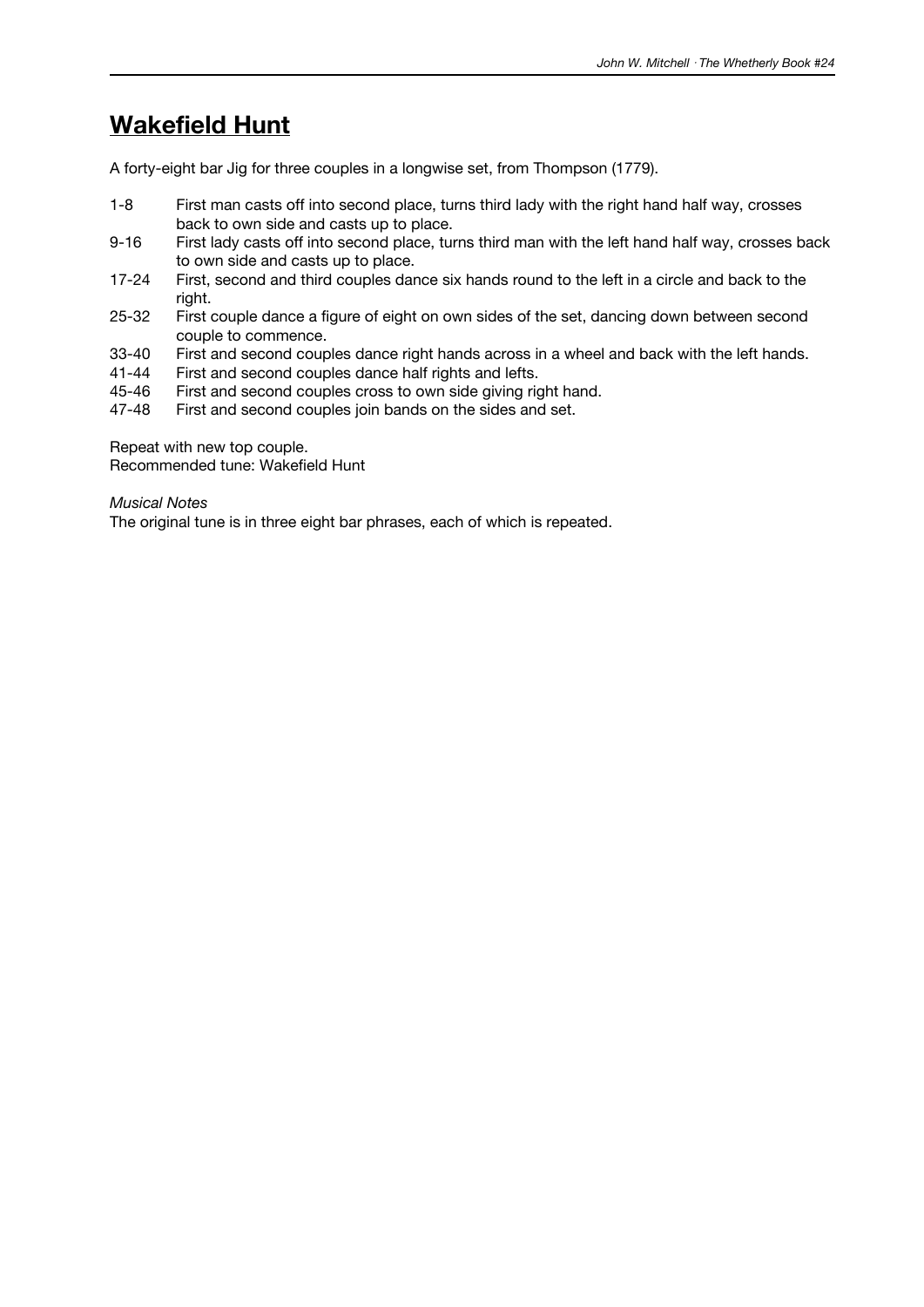## **We'll Wed And We'll Bed or Dublin Bay**

#### **Alternative name: Dublin Bay**

A twenty-four bar dance in 12/8 time for two couples in a longwise set, from "The Dancing Master" (1710).

- 1-2 First couple cross giving right hand.
- 3-4 First and second couples face up and down on the sides and set.
- 5-6 First and second couples turn on the sides with the right hand.
- 7-8 First couple turn half way to own sides with the left hand.
- 9-10 First couple cast off behind second couple.<br>11-12 First couple cross giving right hand.
- 11-12 First couple cross giving right hand.<br>13-14 First couple cast up behind second
- First couple cast up behind second couple and dance down to finish between second couple.
- 15 First couple turn half way with the right hand.
- 16 First couple turn half way with the left hand.<br>17-18 First and second couples face the top in a lim
- First and second couples face the top in a line across the set with nearer hands joined and retire and advance.
- 19 First and second couples set, turning to their right to face down.
- 20-21 First and second couples face down in a line across the set with nearer hands joined and retire and advance.
- 22 First and second couples set, turning to their right to face up.
- 23-24 First couple dance up and cast off into second place, second couple step up.

Repeat from second place.

Recommended tune: Dublin Bay

#### *Musical Notes*

The original tune is in two phrases of seven and five bars respectively, each can be regarded as equivalent to two bars in 6/8 time.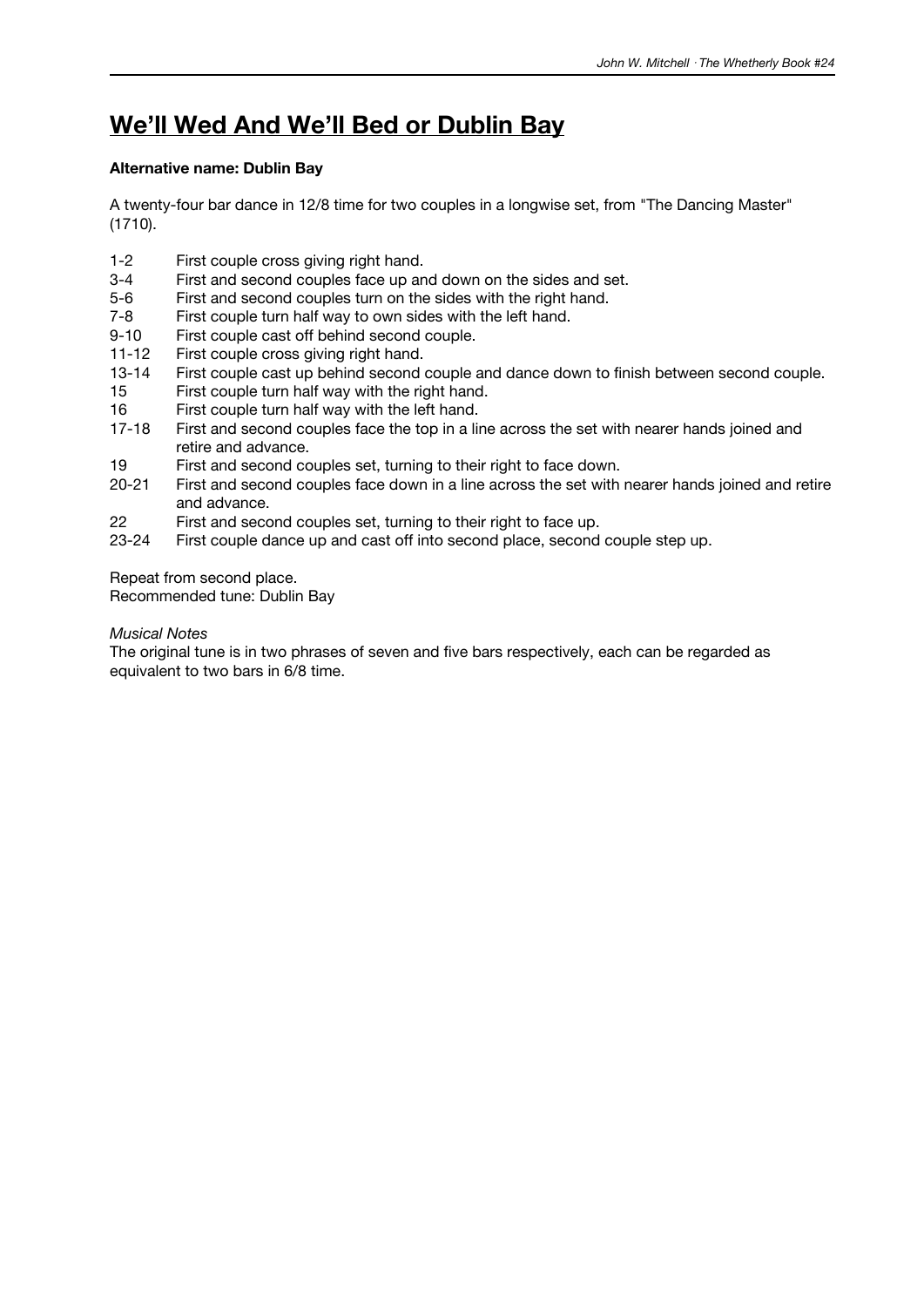## **Well-Hall**

#### **Alternative name: Belgia Retriev'd**

A thirty-two bar Hornpipe for two couples in a longwise set, from "The Dancing Master" (1686).

- 1-4 First couple turn one and a half times with the right hand.
- 5-6 First couple cast off, second couple step up.
- 7-8 First couple cross to own side giving left hand.
- 9-16 Second couple repeat bars 1-4.
- 17-18 First man and second lady change places giving right hand.
- 19-20 First lady and second man change places giving right hand.<br>21-22 First and second couples dance four hands round to the left
- 21-22 First and second couples dance four hands round to the left in a circle half way.<br>23-24 First and second couples set.
- 23-24 First and second couples set.<br>25-26 First lady and second man ch
- First lady and second man change places giving right hand.
- 27-28 First man and second lady change places giving right hand.<br>29-30 First and second couples dance four hands round to the left
- First and second couples dance four hands round to the left in a circle half way.
- 31-32 First couple cast off, second couple dance up with nearer hand.

Repeat from second place. Recommended tune: Well-Hall

#### *General Notes*

The dance "Belgia Retriev'd" comprises the same figures with a different tune.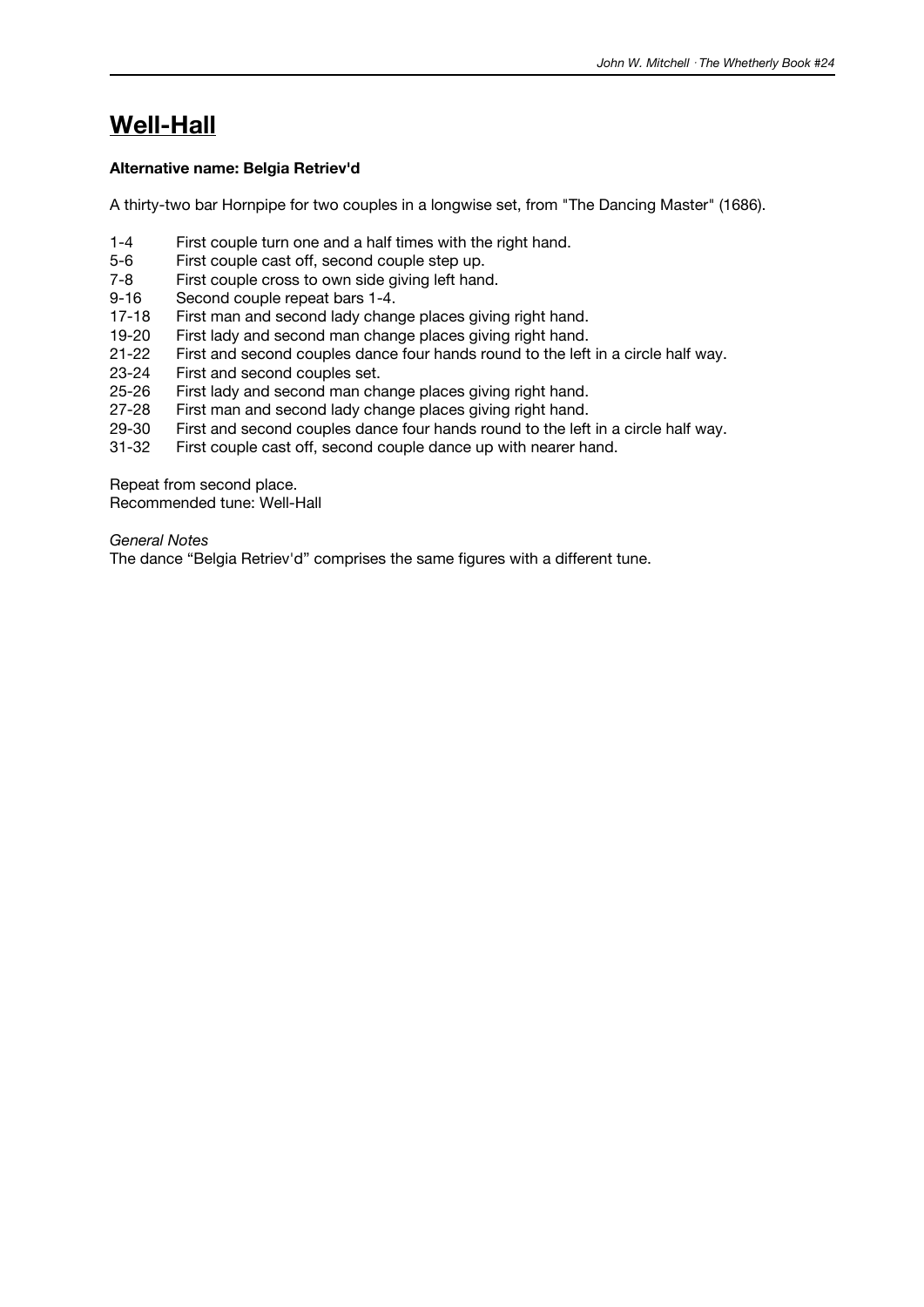### **Whitehall Minuet**

A twenty-four bar Minuet for three couples in a longwise set, from "The Dancing Master" (1701).

- 1-8 First, second and third couples dance six hands round to the left in a circle and back to the right.
- 9-12 First couple cross giving right hand and cast off, second couple step up.
- 13-16 First couple cross giving left hand and cast off, third couple step up.
- 17-20 First couple lead up to the top and cast off, third couple step down on bars 17 & 18.
- 21-24 All three couples dance in to join right hands, the ladies turn anticlockwise under the raised right hands as the men dance clockwise round them, all dance out to own sides of the set.

Repeat from second place.

Recommended tune: Whitehall Minuet

*Musical Notes*

The tune, in 6/4 time, comprises a four bar phrase which is repeated followed by an eight bar phrase which is also repeated.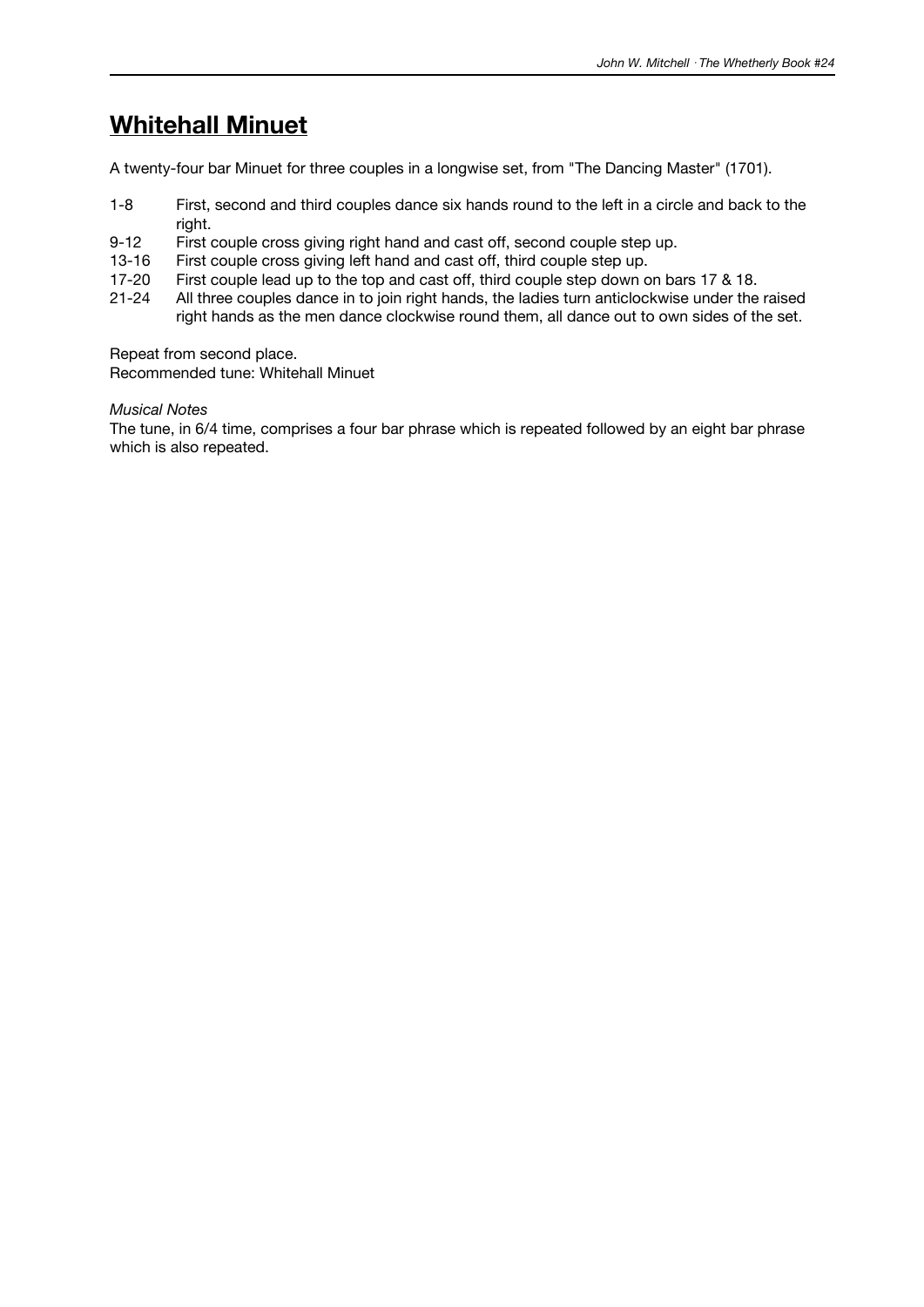## **Zephyrs and Flora**

A thirty-two bar Reel for two couples in a longwise set, from Walsh's "Twenty Four Country Dances" (1715) and "Second Book of the Compleat Country Dancing Master" (1719).

- 1-4 First man and second lady dance back to back.<br>5-8 First man and second lady take a cross hands g
- First man and second lady take a cross hands grip (right in right and left in left) and turn one and a half times to change places.
- 9-16 First lady and second man repeat bars 1-8.
- 17-20 First couple set and cast up, second couple step down.
- 21-24 First couple dance half a figure of eight round second couple, crossing down to commence.
- 25-32 Second couple repeat bars 17-24.

Repeat from second place.

Recommended tune: Zephyrs and Flora

#### *Dance Formation Notes*

The setting on bars 17-18 and 25-26 has been inserted to bring the dance into line with modern practice.